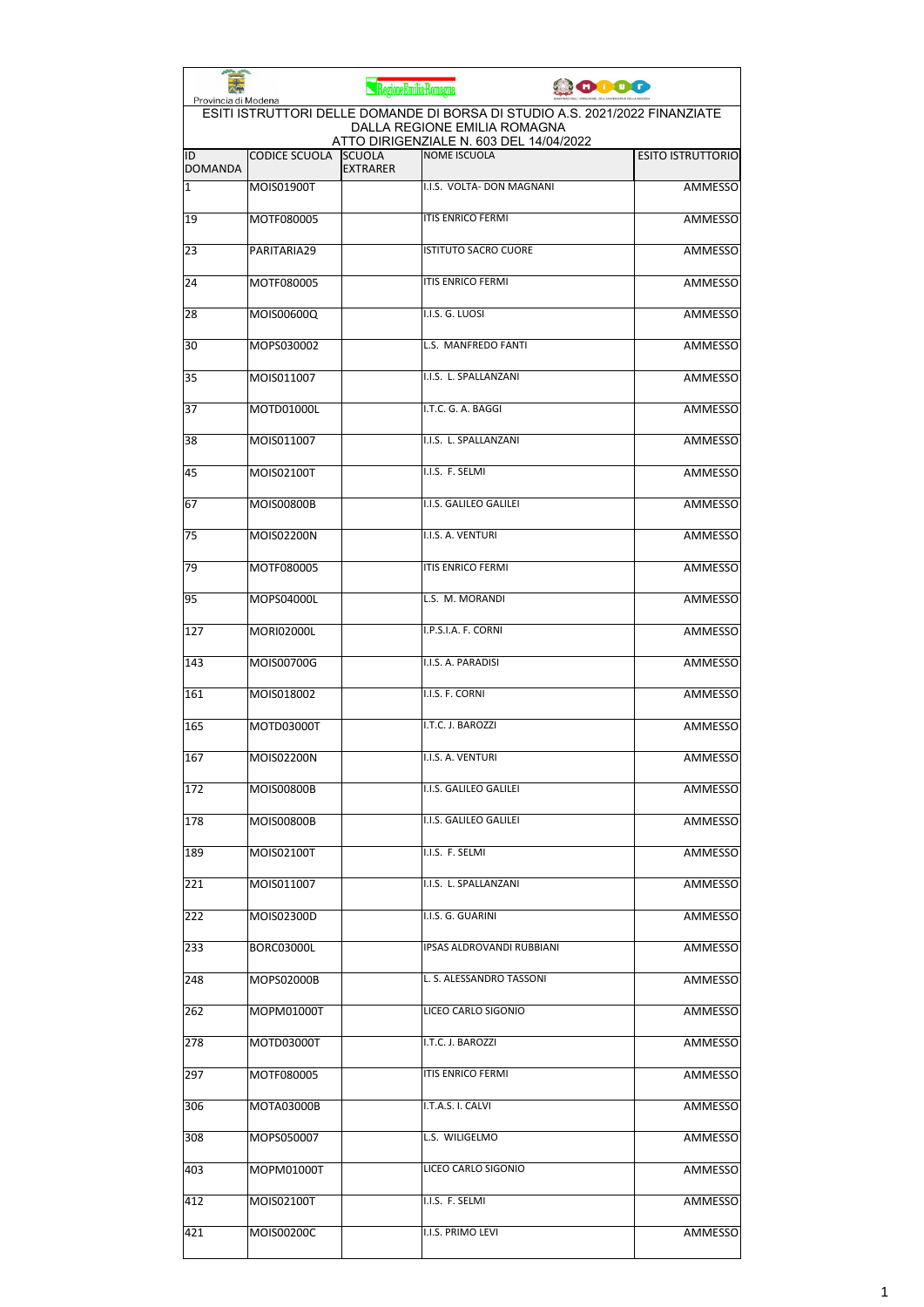| Provincia di Modena  |                      | RegioneEmiliaRomagna             | <b>ODDO</b>                                                                                                 |                          |
|----------------------|----------------------|----------------------------------|-------------------------------------------------------------------------------------------------------------|--------------------------|
|                      |                      |                                  | ESITI ISTRUTTORI DELLE DOMANDE DI BORSA DI STUDIO A.S. 2021/2022 FINANZIATE<br>DALLA REGIONE EMILIA ROMAGNA |                          |
| ID<br><b>DOMANDA</b> | <b>CODICE SCUOLA</b> | <b>SCUOLA</b><br><b>EXTRARER</b> | ATTO DIRIGENZIALE N. 603 DEL 14/04/2022<br><b>NOME ISCUOLA</b>                                              | <b>ESITO ISTRUTTORIO</b> |
| 422                  | <b>MORC08000G</b>    |                                  | I.P. CATTANEO DELEDDA                                                                                       | <b>AMMESSO</b>           |
| 437                  | MOTD03000T           |                                  | I.T.C. J. BAROZZI                                                                                           | <b>AMMESSO</b>           |
| 452                  | MOPC020008           |                                  | LICEO CLASSICO-LINGUISTICO MURATORI SAN<br>CARLO                                                            | <b>AMMESSO</b>           |
| 454                  | <b>REVC01000A</b>    |                                  | CONVITTO NAZIONALE RINALDO CORSO                                                                            | <b>AMMESSO</b>           |
| 455                  | MOPM01000T           |                                  | LICEO CARLO SIGONIO                                                                                         | <b>AMMESSO</b>           |
| 468                  | MOTD01000L           |                                  | I.T.C. G. A. BAGGI                                                                                          | <b>AMMESSO</b>           |
| 496                  | MOIS02100T           |                                  | I.I.S. F. SELMI                                                                                             | <b>AMMESSO</b>           |
| 502                  | BOPM030005           |                                  | LICEO LAURA BASSI                                                                                           | <b>AMMESSO</b>           |
| 509                  | MOPS080003           |                                  | L.S. A.F.FORMIGGINI                                                                                         | <b>AMMESSO</b>           |
| 511                  | MOPS080003           |                                  | L.S. A.F.FORMIGGINI                                                                                         | <b>AMMESSO</b>           |
| 559                  | MOTF080005           |                                  | ITIS ENRICO FERMI                                                                                           | <b>AMMESSO</b>           |
| 562                  | MOPS050007           |                                  | L.S. WILIGELMO                                                                                              | <b>AMMESSO</b>           |
| 571                  | MOPS02000B           |                                  | L. S. ALESSANDRO TASSONI                                                                                    | AMMESSO                  |
| 573                  | MOIS02200N           |                                  | I.I.S. A. VENTURI                                                                                           | <b>AMMESSO</b>           |
| 582                  | MORC08000G           |                                  | I.P. CATTANEO DELEDDA                                                                                       | AMMESSO                  |
| 587                  | IEFP2                |                                  | <b>ISTITUTO NAZARENO</b>                                                                                    | <b>AMMESSO</b>           |
| 596                  | MOIS011007           |                                  | I.I.S. L. SPALLANZANI                                                                                       | <b>AMMESSO</b>           |
| 601                  | MOPC020008           |                                  | LICEO CLASSICO-LINGUISTICO MURATORI SAN<br>CARLO                                                            | <b>AMMESSO</b>           |
| 635                  | MOIS00700G           |                                  | I.I.S. A. PARADISI                                                                                          | <b>AMMESSO</b>           |
| 646                  | MORC08000G           |                                  | I.P. CATTANEO DELEDDA                                                                                       | AMMESSO                  |
| 668                  | MOIS01900T           |                                  | I.I.S. VOLTA- DON MAGNANI                                                                                   | AMMESSO                  |
| 677                  | MORC08000G           |                                  | I.P. CATTANEO DELEDDA                                                                                       | AMMESSO                  |
| 682                  | MOTF080005           |                                  | ITIS ENRICO FERMI                                                                                           | AMMESSO                  |
| 683                  | MOIS011007           |                                  | I.I.S. L. SPALLANZANI                                                                                       | AMMESSO                  |
| 684                  | MOIS02100T           |                                  | I.I.S. F. SELMI                                                                                             | <b>AMMESSO</b>           |
| 691                  | MOIS02300D           |                                  | I.I.S. G. GUARINI                                                                                           | AMMESSO                  |
| 703                  | MOPM01000T           |                                  | LICEO CARLO SIGONIO                                                                                         | AMMESSO                  |
| 719                  | MOIS00200C           |                                  | I.I.S. PRIMO LEVI                                                                                           | AMMESSO                  |
| 720                  | MOIS02100T           |                                  | I.I.S. F. SELMI                                                                                             | <b>AMMESSO</b>           |
| 725                  | MOTD03000T           |                                  | I.T.C. J. BAROZZI                                                                                           | AMMESSO                  |
| 758                  | MOTF080005           |                                  | ITIS ENRICO FERMI                                                                                           | AMMESSO                  |
| 762                  | MORC08000G           |                                  | I.P. CATTANEO DELEDDA                                                                                       | AMMESSO                  |
| 780                  | MOPS030002           |                                  | L.S. MANFREDO FANTI                                                                                         | AMMESSO                  |
| 789                  | MOPS030002           |                                  | L.S. MANFREDO FANTI                                                                                         | AMMESSO                  |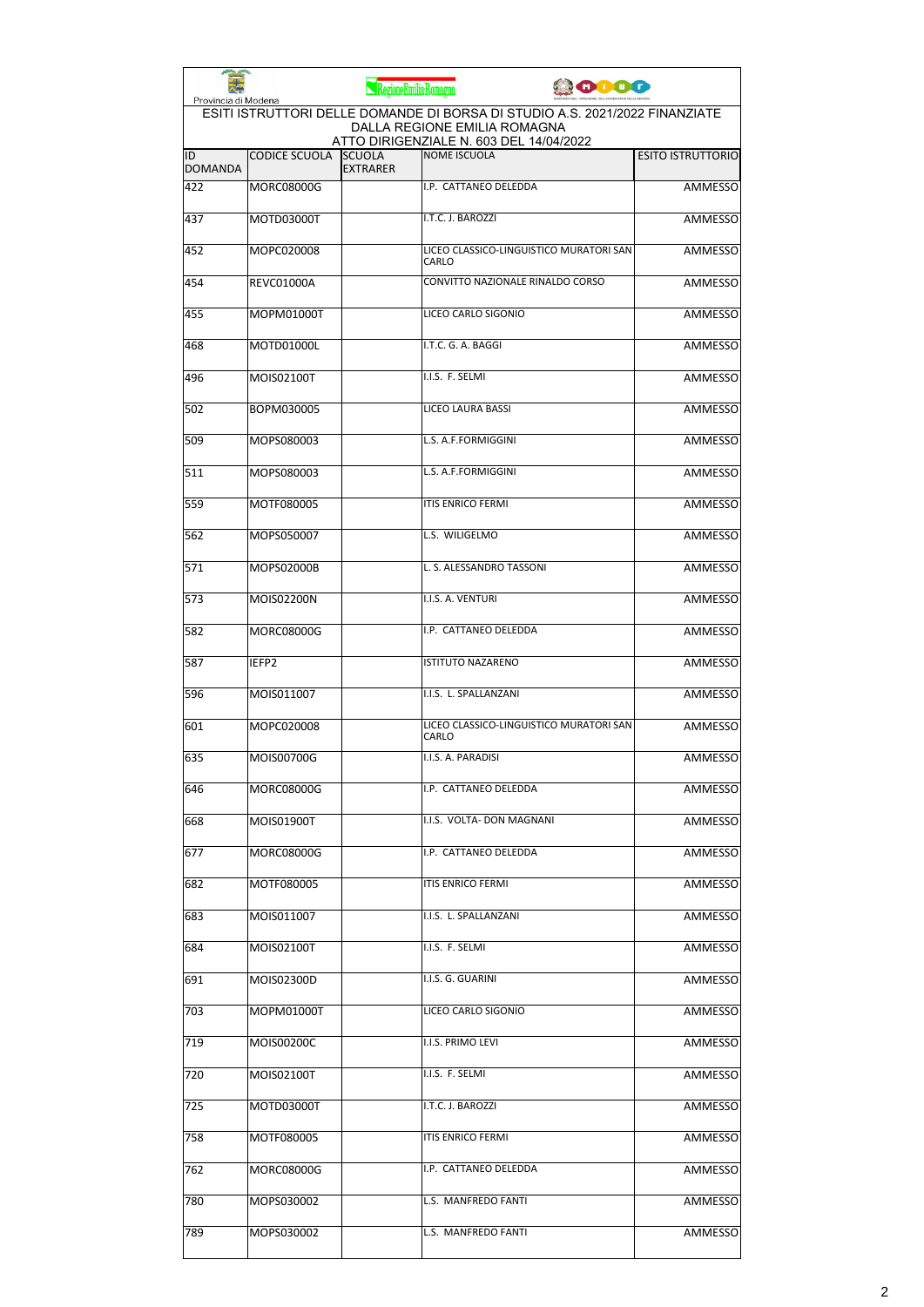| Provincia di Modena  |                      | RegioneEmiliaRomagna             | <b>ODO</b>                                                                                                                                             |                          |
|----------------------|----------------------|----------------------------------|--------------------------------------------------------------------------------------------------------------------------------------------------------|--------------------------|
|                      |                      |                                  | ESITI ISTRUTTORI DELLE DOMANDE DI BORSA DI STUDIO A.S. 2021/2022 FINANZIATE<br>DALLA REGIONE EMILIA ROMAGNA<br>ATTO DIRIGENZIALE N. 603 DEL 14/04/2022 |                          |
| ID<br><b>DOMANDA</b> | <b>CODICE SCUOLA</b> | <b>SCUOLA</b><br><b>EXTRARER</b> | <b>NOME ISCUOLA</b>                                                                                                                                    | <b>ESITO ISTRUTTORIO</b> |
| 800                  | MORI030007           |                                  | I.P.I.A. G. VALLAURI                                                                                                                                   | <b>AMMESSO</b>           |
| 801                  | MOTF080005           |                                  | <b>ITIS ENRICO FERMI</b>                                                                                                                               | <b>AMMESSO</b>           |
| 802                  | MOTD03000T           |                                  | I.T.C. J. BAROZZI                                                                                                                                      | <b>AMMESSO</b>           |
| 827                  | MOTF030004           |                                  | I.T.I. LEONARDO DA VINCI                                                                                                                               | <b>AMMESSO</b>           |
| 831                  | <b>MORC08000G</b>    |                                  | I.P. CATTANEO DELEDDA                                                                                                                                  | AMMESSO                  |
| 837                  | <b>MORI02000L</b>    |                                  | I.P.S.I.A. F. CORNI                                                                                                                                    | AMMESSO                  |
| 842                  | MOIS02100T           |                                  | I.I.S. F. SELMI                                                                                                                                        | <b>AMMESSO</b>           |
| 846                  | MOPM01000T           |                                  | LICEO CARLO SIGONIO                                                                                                                                    | AMMESSO                  |
| 869                  | MOPC020008           |                                  | LICEO CLASSICO-LINGUISTICO MURATORI SAN<br><b>CARLO</b>                                                                                                | AMMESSO                  |
| 874                  | MOPS080003           |                                  | L.S. A.F.FORMIGGINI                                                                                                                                    | AMMESSO                  |
| 883                  | MOIS01900T           |                                  | I.I.S. VOLTA- DON MAGNANI                                                                                                                              | AMMESSO                  |
| 885                  | MOPM01000T           |                                  | LICEO CARLO SIGONIO                                                                                                                                    | <b>AMMESSO</b>           |
| 899                  | MOTD03000T           |                                  | I.T.C. J. BAROZZI                                                                                                                                      | <b>AMMESSO</b>           |
| 907                  | MOPS02000B           |                                  | L. S. ALESSANDRO TASSONI                                                                                                                               | <b>AMMESSO</b>           |
| 912                  | MOIS00200C           |                                  | I.I.S. PRIMO LEVI                                                                                                                                      | AMMESSO                  |
| 915                  | MOIS011007           |                                  | I.I.S. L. SPALLANZANI                                                                                                                                  | AMMESSO                  |
| 939                  | MORC08000G           |                                  | I.P. CATTANEO DELEDDA                                                                                                                                  | AMMESSO                  |
| 940                  | MOPM01000T           |                                  | LICEO CARLO SIGONIO                                                                                                                                    | AMMESSO                  |
| 947                  | MOTD03000T           |                                  | I.T.C. J. BAROZZI                                                                                                                                      | AMMESSO                  |
| 953                  | MOIS02100T           |                                  | I.I.S. F. SELMI                                                                                                                                        | AMMESSO                  |
| 954                  | MOTA03000B           |                                  | I.T.A.S. I. CALVI                                                                                                                                      | AMMESSO                  |
| 970                  | MOPC020008           |                                  | LICEO CLASSICO-LINGUISTICO MURATORI SAN<br>CARLO                                                                                                       | <b>AMMESSO</b>           |
| 971                  | MORC08000G           |                                  | I.P. CATTANEO DELEDDA                                                                                                                                  | AMMESSO                  |
| 972                  | MORC08000G           |                                  | I.P. CATTANEO DELEDDA                                                                                                                                  | <b>AMMESSO</b>           |
| 975                  | MOIS00700G           |                                  | I.I.S. A. PARADISI                                                                                                                                     | AMMESSO                  |
| 978                  | MOIS017006           |                                  | I.I.S. A. FERRARI                                                                                                                                      | AMMESSO                  |
| 996                  | MOPS080003           |                                  | L.S. A.F.FORMIGGINI                                                                                                                                    | AMMESSO                  |
| 1007                 | MOPS080003           |                                  | L.S. A.F.FORMIGGINI                                                                                                                                    | AMMESSO                  |
| 1008                 | MOPC020008           |                                  | LICEO CLASSICO-LINGUISTICO MURATORI SAN<br>CARLO                                                                                                       | AMMESSO                  |
| 1020                 | MOIS02100T           |                                  | I.I.S. F. SELMI                                                                                                                                        | AMMESSO                  |
| 1041                 | MOIS00200C           |                                  | I.I.S. PRIMO LEVI                                                                                                                                      | AMMESSO                  |
| 1049                 | MOIS00200C           |                                  | I.I.S. PRIMO LEVI                                                                                                                                      | AMMESSO                  |
| 1067                 | MOPS050007           |                                  | L.S. WILIGELMO                                                                                                                                         | AMMESSO                  |
| 1073                 | MOPC020008           |                                  | LICEO CLASSICO-LINGUISTICO MURATORI SAN<br>CARLO                                                                                                       | AMMESSO                  |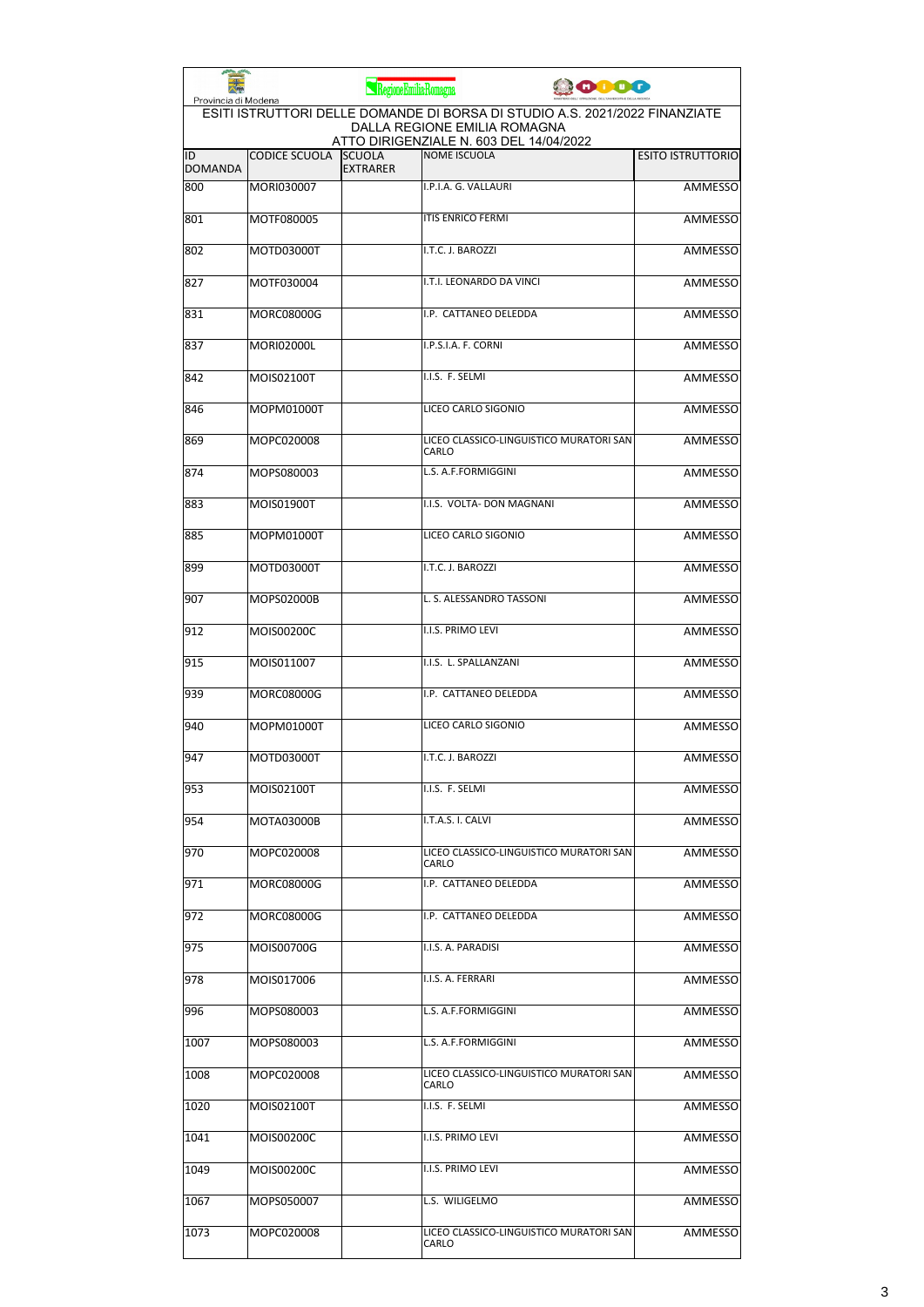|                      |                      | RegioneEmiliaRomagna             | <b>ODO</b>                                                                                                                                             |                          |
|----------------------|----------------------|----------------------------------|--------------------------------------------------------------------------------------------------------------------------------------------------------|--------------------------|
| Provincia di Modena  |                      |                                  | ESITI ISTRUTTORI DELLE DOMANDE DI BORSA DI STUDIO A.S. 2021/2022 FINANZIATE<br>DALLA REGIONE EMILIA ROMAGNA<br>ATTO DIRIGENZIALE N. 603 DEL 14/04/2022 |                          |
| ID<br><b>DOMANDA</b> | <b>CODICE SCUOLA</b> | <b>SCUOLA</b><br><b>EXTRARER</b> | <b>NOME ISCUOLA</b>                                                                                                                                    | <b>ESITO ISTRUTTORIO</b> |
| 1074                 | MOIS00700G           |                                  | I.I.S. A. PARADISI                                                                                                                                     | <b>AMMESSO</b>           |
| 1106                 | MOTD01000L           |                                  | I.T.C. G. A. BAGGI                                                                                                                                     | <b>AMMESSO</b>           |
| 1112                 | MOTD01000L           |                                  | I.T.C. G. A. BAGGI                                                                                                                                     | <b>AMMESSO</b>           |
| 1114                 | MOIS02100T           |                                  | I.I.S. F. SELMI                                                                                                                                        | <b>AMMESSO</b>           |
| 1119                 | MOTF080005           |                                  | <b>ITIS ENRICO FERMI</b>                                                                                                                               | <b>AMMESSO</b>           |
| 1126                 | MOIS02100T           |                                  | I.I.S. F. SELMI                                                                                                                                        | <b>AMMESSO</b>           |
| 1140                 | MOIS00200C           |                                  | I.I.S. PRIMO LEVI                                                                                                                                      | <b>AMMESSO</b>           |
| 1146                 | MOPS080003           |                                  | L.S. A.F.FORMIGGINI                                                                                                                                    | <b>AMMESSO</b>           |
| 1160                 | MOPS02000B           |                                  | L. S. ALESSANDRO TASSONI                                                                                                                               | <b>AMMESSO</b>           |
| 1176                 | MOIS02100T           |                                  | I.I.S. F. SELMI                                                                                                                                        | <b>AMMESSO</b>           |
| 1185                 | MOTD03000T           |                                  | I.T.C. J. BAROZZI                                                                                                                                      | <b>AMMESSO</b>           |
| 1205                 | MOIS02100T           |                                  | I.I.S. F. SELMI                                                                                                                                        | <b>AMMESSO</b>           |
| 1232                 | MOTF080005           |                                  | <b>ITIS ENRICO FERMI</b>                                                                                                                               | <b>AMMESSO</b>           |
| 1256                 | MOIS00200C           |                                  | I.I.S. PRIMO LEVI                                                                                                                                      | <b>AMMESSO</b>           |
| 1262                 | MOIS00700G           |                                  | I.I.S. A. PARADISI                                                                                                                                     | AMMESSO                  |
| 1277                 | MOTF080005           |                                  | <b>ITIS ENRICO FERMI</b>                                                                                                                               | <b>AMMESSO</b>           |
| 1300                 | IEFP24               |                                  | <b>ECIPAR</b>                                                                                                                                          | <b>AMMESSO</b>           |
| 1305                 | MOIS018002           |                                  | I.I.S. F. CORNI                                                                                                                                        | AMMESSO                  |
| 1318                 | MOTD03000T           |                                  | I.T.C. J. BAROZZI                                                                                                                                      | AMMESSO                  |
| 1371                 | MOPC020008           |                                  | LICEO CLASSICO-LINGUISTICO MURATORI SAN<br>CARLO                                                                                                       | AMMESSO                  |
| 1376                 | MOIS003008           |                                  | I.I.S. ANTONIO MEUCCI                                                                                                                                  | AMMESSO                  |
| 1379                 | MOIS02100T           |                                  | I.I.S. F. SELMI                                                                                                                                        | AMMESSO                  |
| 1380                 | MOTF080005           |                                  | ITIS ENRICO FERMI                                                                                                                                      | AMMESSO                  |
| 1381                 | MOPS02000B           |                                  | L. S. ALESSANDRO TASSONI                                                                                                                               | <b>AMMESSO</b>           |
| 1407                 | MOIS02200N           |                                  | I.I.S. A. VENTURI                                                                                                                                      | AMMESSO                  |
| 1422                 | MOIS02300D           |                                  | I.I.S. G. GUARINI                                                                                                                                      | <b>AMMESSO</b>           |
| 1434                 | MORC08000G           |                                  | I.P. CATTANEO DELEDDA                                                                                                                                  | AMMESSO                  |
| 1437                 | MOIS00600Q           |                                  | I.I.S. G. LUOSI                                                                                                                                        | AMMESSO                  |
| 1438                 | MOIS018002           |                                  | I.I.S. F. CORNI                                                                                                                                        | AMMESSO                  |
| 1526                 | MOTD01000L           |                                  | I.T.C. G. A. BAGGI                                                                                                                                     | AMMESSO                  |
| 1547                 | MOIS02200N           |                                  | I.I.S. A. VENTURI                                                                                                                                      | AMMESSO                  |
| 1548                 | MOIS02300D           |                                  | I.I.S. G. GUARINI                                                                                                                                      | <b>AMMESSO</b>           |
| 1552                 | MORI030007           |                                  | I.P.I.A. G. VALLAURI                                                                                                                                   | AMMESSO                  |
| 1557                 | MOTF080005           |                                  | ITIS ENRICO FERMI                                                                                                                                      | AMMESSO                  |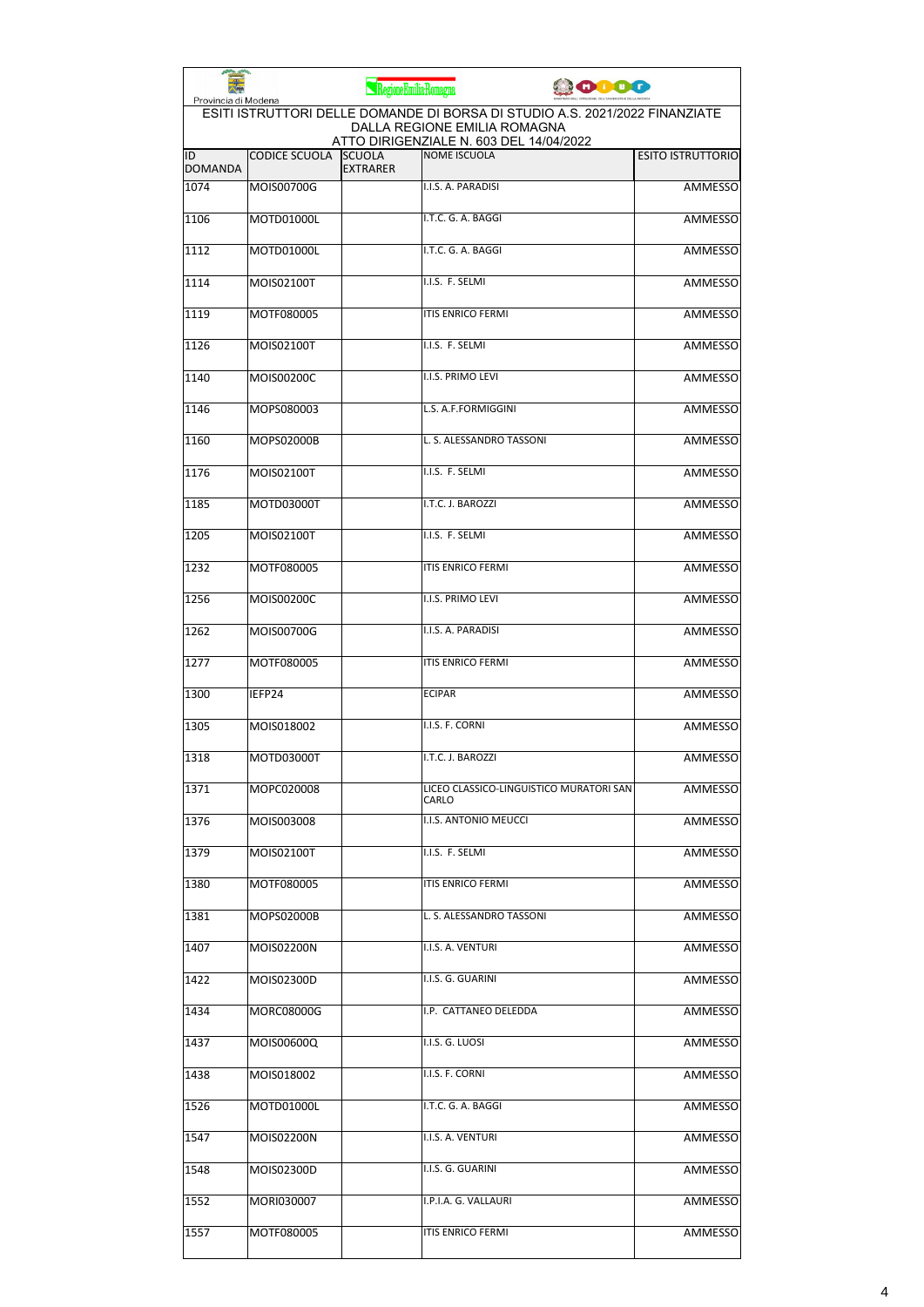| Provincia di Modena  |                      | RegioneEmiliaRomagna             |                                                                                                             | 10000 |                          |
|----------------------|----------------------|----------------------------------|-------------------------------------------------------------------------------------------------------------|-------|--------------------------|
|                      |                      |                                  | ESITI ISTRUTTORI DELLE DOMANDE DI BORSA DI STUDIO A.S. 2021/2022 FINANZIATE<br>DALLA REGIONE EMILIA ROMAGNA |       |                          |
| ID<br><b>DOMANDA</b> | <b>CODICE SCUOLA</b> | <b>SCUOLA</b><br><b>EXTRARER</b> | ATTO DIRIGENZIALE N. 603 DEL 14/04/2022<br><b>NOME ISCUOLA</b>                                              |       | <b>ESITO ISTRUTTORIO</b> |
| 1562                 | MOIS003008           |                                  | I.I.S. ANTONIO MEUCCI                                                                                       |       | <b>AMMESSO</b>           |
| 1565                 | MOTF080005           |                                  | <b>ITIS ENRICO FERMI</b>                                                                                    |       | <b>AMMESSO</b>           |
| 1580                 | <b>MORI02000L</b>    |                                  | I.P.S.I.A. F. CORNI                                                                                         |       | <b>AMMESSO</b>           |
| 1597                 | MOPS02000B           |                                  | L. S. ALESSANDRO TASSONI                                                                                    |       | AMMESSO                  |
| 1599                 | MOTF030004           |                                  | I.T.I. LEONARDO DA VINCI                                                                                    |       | AMMESSO                  |
| 1605                 | MOTF030004           |                                  | I.T.I. LEONARDO DA VINCI                                                                                    |       | AMMESSO                  |
| 1626                 | MOIS02100T           |                                  | I.I.S. F. SELMI                                                                                             |       | <b>AMMESSO</b>           |
| 1647                 | MOPM01000T           |                                  | LICEO CARLO SIGONIO                                                                                         |       | AMMESSO                  |
| 1653                 | MOIS018002           |                                  | I.I.S. F. CORNI                                                                                             |       | AMMESSO                  |
| 1661                 | MOTD03000T           |                                  | I.T.C. J. BAROZZI                                                                                           |       | AMMESSO                  |
| 1666                 | MOTA03000B           |                                  | I.T.A.S. I. CALVI                                                                                           |       | AMMESSO                  |
| 1669                 | <b>MOIS00800B</b>    |                                  | I.I.S. GALILEO GALILEI                                                                                      |       | <b>AMMESSO</b>           |
| 1704                 | MOIS02100T           |                                  | I.I.S. F. SELMI                                                                                             |       | <b>AMMESSO</b>           |
| 1706                 | MOIS02100T           |                                  | I.I.S. F. SELMI                                                                                             |       | AMMESSO                  |
| 1708                 | MOPS050007           |                                  | L.S. WILIGELMO                                                                                              |       | AMMESSO                  |
| 1711                 | IEFP11               |                                  | FORM.ART SOC. CONS.R.L.                                                                                     |       | <b>AMMESSO</b>           |
| 1732                 | MOTF030004           |                                  | I.T.I. LEONARDO DA VINCI                                                                                    |       | AMMESSO                  |
| 1740                 | MOPS04000L           |                                  | L.S. M. MORANDI                                                                                             |       | <b>AMMESSO</b>           |
| 1773                 | MOTD03000T           |                                  | I.T.C. J. BAROZZI                                                                                           |       | <b>AMMESSO</b>           |
| 1785                 | MOTF080005           |                                  | <b>ITIS ENRICO FERMI</b>                                                                                    |       | <b>AMMESSO</b>           |
| 1789                 | <b>FEIS00600L</b>    |                                  | <b>ISIT BASSI BURGATTI</b>                                                                                  |       | AMMESSO                  |
| 1790                 | MOPS050007           |                                  | L.S. WILIGELMO                                                                                              |       | AMMESSO                  |
| 1800                 | MORI030007           |                                  | I.P.I.A. G. VALLAURI                                                                                        |       | <b>AMMESSO</b>           |
| 1801                 | MOPS030002           |                                  | L.S. MANFREDO FANTI                                                                                         |       | <b>AMMESSO</b>           |
| 1829                 | MOPS02000B           |                                  | L. S. ALESSANDRO TASSONI                                                                                    |       | <b>AMMESSO</b>           |
| 1874                 | MOTF080005           |                                  | ITIS ENRICO FERMI                                                                                           |       | AMMESSO                  |
| 1883                 | MOTA03000B           |                                  | I.T.A.S. I. CALVI                                                                                           |       | AMMESSO                  |
| 1901                 | MOIS011007           |                                  | I.I.S. L. SPALLANZANI                                                                                       |       | AMMESSO                  |
| 1909                 | MORC08000G           |                                  | I.P. CATTANEO DELEDDA                                                                                       |       | AMMESSO                  |
| 1913                 | MOIS00700G           |                                  | I.I.S. A. PARADISI                                                                                          |       | AMMESSO                  |
| 1915                 | MOIS00700G           |                                  | I.I.S. A. PARADISI                                                                                          |       | AMMESSO                  |
| 1916                 | MOPC020008           |                                  | LICEO CLASSICO-LINGUISTICO MURATORI SAN<br>CARLO                                                            |       | AMMESSO                  |
| 1919                 | MOIS00700G           |                                  | I.I.S. A. PARADISI                                                                                          |       | AMMESSO                  |
| 1935                 | MOTD03000T           |                                  | I.T.C. J. BAROZZI                                                                                           |       | <b>AMMESSO</b>           |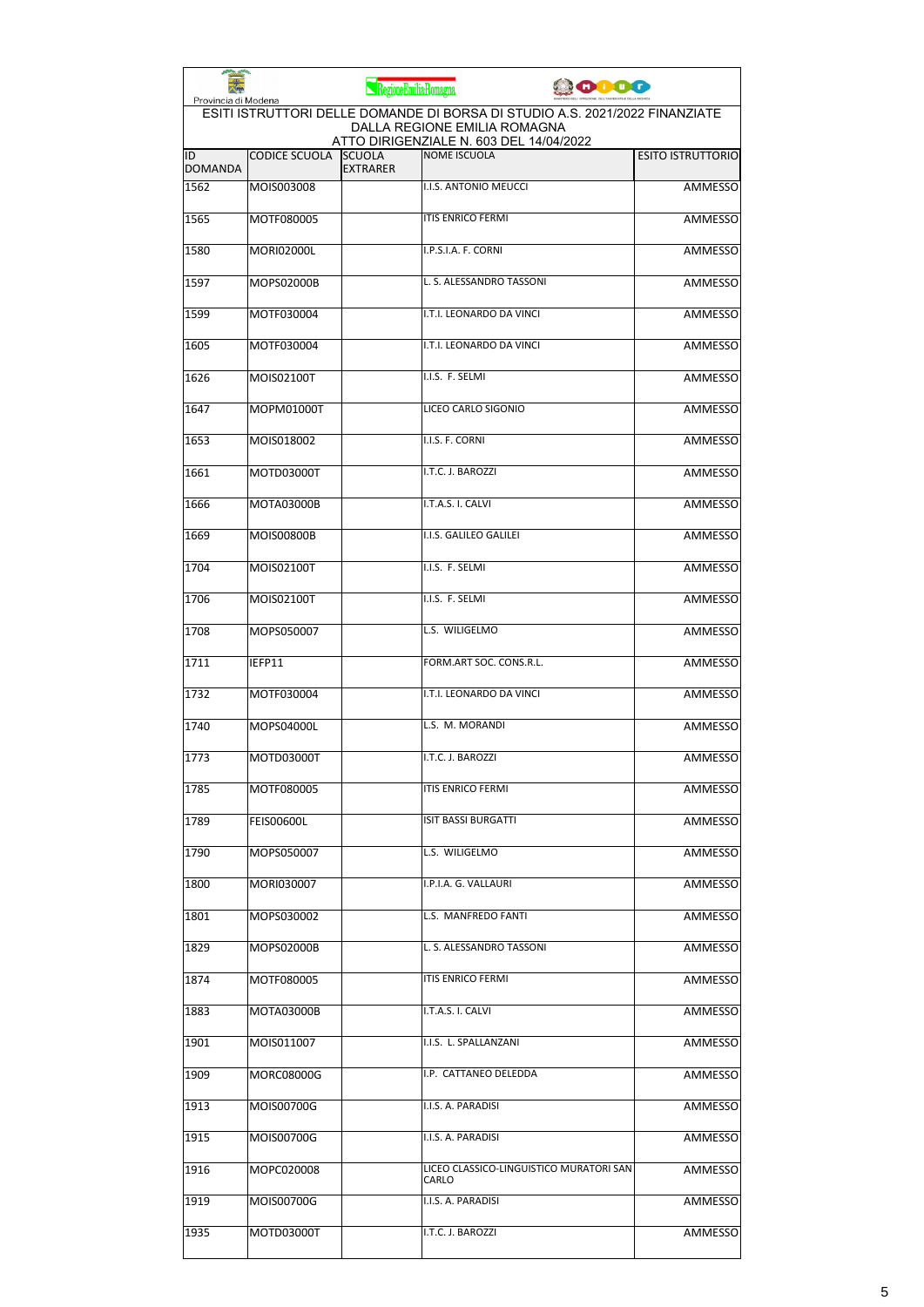| Provincia di Modena  |                      | RegioneEmiliaRomagna             |                                                                                                             | <b>COOO</b> |                          |
|----------------------|----------------------|----------------------------------|-------------------------------------------------------------------------------------------------------------|-------------|--------------------------|
|                      |                      |                                  | ESITI ISTRUTTORI DELLE DOMANDE DI BORSA DI STUDIO A.S. 2021/2022 FINANZIATE<br>DALLA REGIONE EMILIA ROMAGNA |             |                          |
| ID<br><b>DOMANDA</b> | <b>CODICE SCUOLA</b> | <b>SCUOLA</b><br><b>EXTRARER</b> | ATTO DIRIGENZIALE N. 603 DEL 14/04/2022<br><b>NOME ISCUOLA</b>                                              |             | <b>ESITO ISTRUTTORIO</b> |
| 1953                 | MOIS017006           |                                  | I.I.S. A. FERRARI                                                                                           |             | <b>AMMESSO</b>           |
| 1956                 | MOIS017006           |                                  | I.I.S. A. FERRARI                                                                                           |             | <b>AMMESSO</b>           |
| 1963                 | <b>MORC08000G</b>    |                                  | I.P. CATTANEO DELEDDA                                                                                       |             | <b>AMMESSO</b>           |
| 1996                 | MOPS04000L           |                                  | L.S. M. MORANDI                                                                                             |             | <b>AMMESSO</b>           |
| 1998                 | MOPS02000B           |                                  | L. S. ALESSANDRO TASSONI                                                                                    |             | <b>AMMESSO</b>           |
| 1999                 | MOIS00200C           |                                  | I.I.S. PRIMO LEVI                                                                                           |             | <b>AMMESSO</b>           |
| 2002                 | MOPS02000B           |                                  | L. S. ALESSANDRO TASSONI                                                                                    |             | <b>AMMESSO</b>           |
| 2011                 | MOIS00600Q           |                                  | I.I.S. G. LUOSI                                                                                             |             | <b>AMMESSO</b>           |
| 2013                 | MOIS018002           |                                  | I.I.S. F. CORNI                                                                                             |             | <b>AMMESSO</b>           |
| 2019                 | MORC08000G           |                                  | I.P. CATTANEO DELEDDA                                                                                       |             | <b>AMMESSO</b>           |
| 2022                 | MOIS02300D           |                                  | I.I.S. G. GUARINI                                                                                           |             | <b>AMMESSO</b>           |
| 2030                 | MOIS02300D           |                                  | I.I.S. G. GUARINI                                                                                           |             | <b>AMMESSO</b>           |
| 2042                 | <b>MORI02000L</b>    |                                  | I.P.S.I.A. F. CORNI                                                                                         |             | <b>AMMESSO</b>           |
| 2047                 | MOIS018002           |                                  | I.I.S. F. CORNI                                                                                             |             | <b>AMMESSO</b>           |
| 2048                 | MOTF080005           |                                  | <b>ITIS ENRICO FERMI</b>                                                                                    |             | <b>AMMESSO</b>           |
| 2050                 | MOTF080005           |                                  | <b>ITIS ENRICO FERMI</b>                                                                                    |             | <b>AMMESSO</b>           |
| 2053                 | MOIS02100T           |                                  | I.I.S. F. SELMI                                                                                             |             | <b>AMMESSO</b>           |
| 2054                 | MOPS030002           |                                  | L.S. MANFREDO FANTI                                                                                         |             | <b>AMMESSO</b>           |
| 2056                 | MOIS018002           |                                  | I.I.S. F. CORNI                                                                                             |             | AMMESSO                  |
| 2066                 | MOIS018002           |                                  | I.I.S. F. CORNI                                                                                             |             | <b>AMMESSO</b>           |
| 2110                 | REVC01000A           |                                  | CONVITTO NAZIONALE RINALDO CORSO                                                                            |             | <b>AMMESSO</b>           |
| 2125                 | MOIS00200C           |                                  | <b>I.I.S. PRIMO LEVI</b>                                                                                    |             | AMMESSO                  |
| 2130                 | MOPS080003           |                                  | L.S. A.F.FORMIGGINI                                                                                         |             | <b>AMMESSO</b>           |
| 2131                 | MOIS004004           |                                  | I.I.S. G.A. CAVAZZI                                                                                         |             | <b>AMMESSO</b>           |
| 2137                 | MOIS01900T           |                                  | I.I.S. VOLTA- DON MAGNANI                                                                                   |             | <b>AMMESSO</b>           |
| 2141                 | MOTD03000T           |                                  | I.T.C. J. BAROZZI                                                                                           |             | AMMESSO                  |
| 2143                 | MOPC020008           |                                  | LICEO CLASSICO-LINGUISTICO MURATORI SAN<br>CARLO                                                            |             | AMMESSO                  |
| 2156                 | MOPS02000B           |                                  | L. S. ALESSANDRO TASSONI                                                                                    |             | AMMESSO                  |
| 2202                 | MOIS004004           |                                  | I.I.S. G.A. CAVAZZI                                                                                         |             | <b>AMMESSO</b>           |
| 2223                 | MOPS02000B           |                                  | L. S. ALESSANDRO TASSONI                                                                                    |             | <b>AMMESSO</b>           |
| 2247                 | MORC08000G           |                                  | I.P. CATTANEO DELEDDA                                                                                       |             | AMMESSO                  |
| 2252                 | MOIS02200N           |                                  | I.I.S. A. VENTURI                                                                                           |             | <b>AMMESSO</b>           |
| 2253                 | MOPS030002           |                                  | L.S. MANFREDO FANTI                                                                                         |             | <b>AMMESSO</b>           |
| 2255                 | MOIS02200N           |                                  | I.I.S. A. VENTURI                                                                                           |             | <b>AMMESSO</b>           |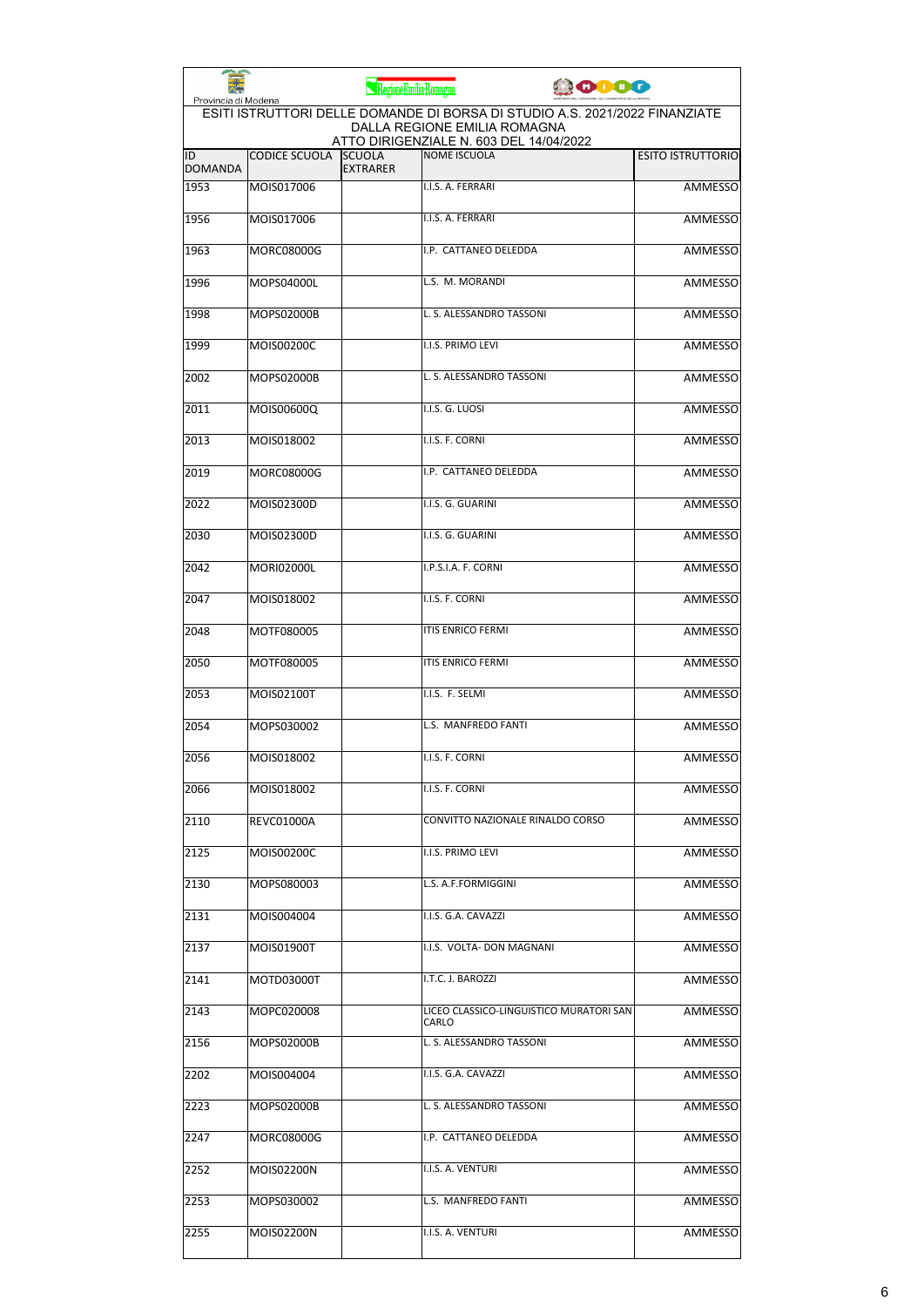| Provincia di Modena  |                      | RegioneEmiliaRomagna             | <b>ODDO</b>                                                                                                                                            |                          |
|----------------------|----------------------|----------------------------------|--------------------------------------------------------------------------------------------------------------------------------------------------------|--------------------------|
|                      |                      |                                  | ESITI ISTRUTTORI DELLE DOMANDE DI BORSA DI STUDIO A.S. 2021/2022 FINANZIATE<br>DALLA REGIONE EMILIA ROMAGNA<br>ATTO DIRIGENZIALE N. 603 DEL 14/04/2022 |                          |
| ID<br><b>DOMANDA</b> | <b>CODICE SCUOLA</b> | <b>SCUOLA</b><br><b>EXTRARER</b> | <b>NOME ISCUOLA</b>                                                                                                                                    | <b>ESITO ISTRUTTORIO</b> |
| 2256                 | <b>MORI02000L</b>    |                                  | I.P.S.I.A. F. CORNI                                                                                                                                    | <b>AMMESSO</b>           |
| 2258                 | <b>REPC02000N</b>    |                                  | LICEO CLASSICO RINALDO CORSO                                                                                                                           | <b>AMMESSO</b>           |
| 2261                 | MOTF030004           |                                  | I.T.I. LEONARDO DA VINCI                                                                                                                               | <b>AMMESSO</b>           |
| 2286                 | <b>MORI02000L</b>    |                                  | I.P.S.I.A. F. CORNI                                                                                                                                    | AMMESSO                  |
| 2331                 | MOIS018002           |                                  | I.I.S. F. CORNI                                                                                                                                        | <b>AMMESSO</b>           |
| 2341                 | MOIS003008           |                                  | <b>I.I.S. ANTONIO MEUCCI</b>                                                                                                                           | AMMESSO                  |
| 2354                 | MOIS00800B           |                                  | I.I.S. GALILEO GALILEI                                                                                                                                 | AMMESSO                  |
| 2365                 | MOPC020008           |                                  | LICEO CLASSICO-LINGUISTICO MURATORI SAN<br>CARLO                                                                                                       | <b>AMMESSO</b>           |
| 2399                 | MOIS01900T           |                                  | I.I.S. VOLTA- DON MAGNANI                                                                                                                              | AMMESSO                  |
| 2426                 | MOTD03000T           |                                  | I.T.C. J. BAROZZI                                                                                                                                      | AMMESSO                  |
| 2431                 | MOIS01900T           |                                  | I.I.S. VOLTA- DON MAGNANI                                                                                                                              | AMMESSO                  |
| 2447                 | MOPS050007           |                                  | L.S. WILIGELMO                                                                                                                                         | AMMESSO                  |
| 2453                 | MOIS01600A           |                                  | I.I.S. E. MORANTE                                                                                                                                      | <b>AMMESSO</b>           |
| 2474                 | MOIS02200N           |                                  | I.I.S. A. VENTURI                                                                                                                                      | AMMESSO                  |
| 2484                 | MOPS02000B           |                                  | L. S. ALESSANDRO TASSONI                                                                                                                               | AMMESSO                  |
| 2492                 | MOIS02200N           |                                  | I.I.S. A. VENTURI                                                                                                                                      | <b>AMMESSO</b>           |
| 2499                 | MOPS02000B           |                                  | L. S. ALESSANDRO TASSONI                                                                                                                               | AMMESSO                  |
| 2500                 | MOTF080005           |                                  | <b>ITIS ENRICO FERMI</b>                                                                                                                               | AMMESSO                  |
| 2513                 | MOIS003008           |                                  | I.I.S. ANTONIO MEUCCI                                                                                                                                  | <b>AMMESSO</b>           |
| 2527                 | MOIS01900T           |                                  | I.I.S. VOLTA- DON MAGNANI                                                                                                                              | AMMESSO                  |
| 2538                 | MOIS02100T           |                                  | I.I.S. F. SELMI                                                                                                                                        | AMMESSO                  |
| 2565                 | MOPS02000B           |                                  | L. S. ALESSANDRO TASSONI                                                                                                                               | AMMESSO                  |
| 2569                 | MOIS018002           |                                  | I.I.S. F. CORNI                                                                                                                                        | <b>AMMESSO</b>           |
| 2571                 | MORC08000G           |                                  | I.P. CATTANEO DELEDDA                                                                                                                                  | AMMESSO                  |
| 2587                 | MORC08000G           |                                  | I.P. CATTANEO DELEDDA                                                                                                                                  | AMMESSO                  |
| 2609                 | MOIS02300D           |                                  | I.I.S. G. GUARINI                                                                                                                                      | AMMESSO                  |
| 2611                 | MOIS011007           |                                  | I.I.S. L. SPALLANZANI                                                                                                                                  | AMMESSO                  |
| 2671                 | MOIS003008           |                                  | I.I.S. ANTONIO MEUCCI                                                                                                                                  | AMMESSO                  |
| 2677                 | MOIS018002           |                                  | I.I.S. F. CORNI                                                                                                                                        | <b>AMMESSO</b>           |
| 2686                 | MOIS02200N           |                                  | I.I.S. A. VENTURI                                                                                                                                      | AMMESSO                  |
| 2689                 | MOPM01000T           |                                  | LICEO CARLO SIGONIO                                                                                                                                    | AMMESSO                  |
| 2697                 | MOIS003008           |                                  | I.I.S. ANTONIO MEUCCI                                                                                                                                  | AMMESSO                  |
| 2705                 | MOIS003008           |                                  | I.I.S. ANTONIO MEUCCI                                                                                                                                  | AMMESSO                  |
| 2723                 | MOIS018002           |                                  | I.I.S. F. CORNI                                                                                                                                        | AMMESSO                  |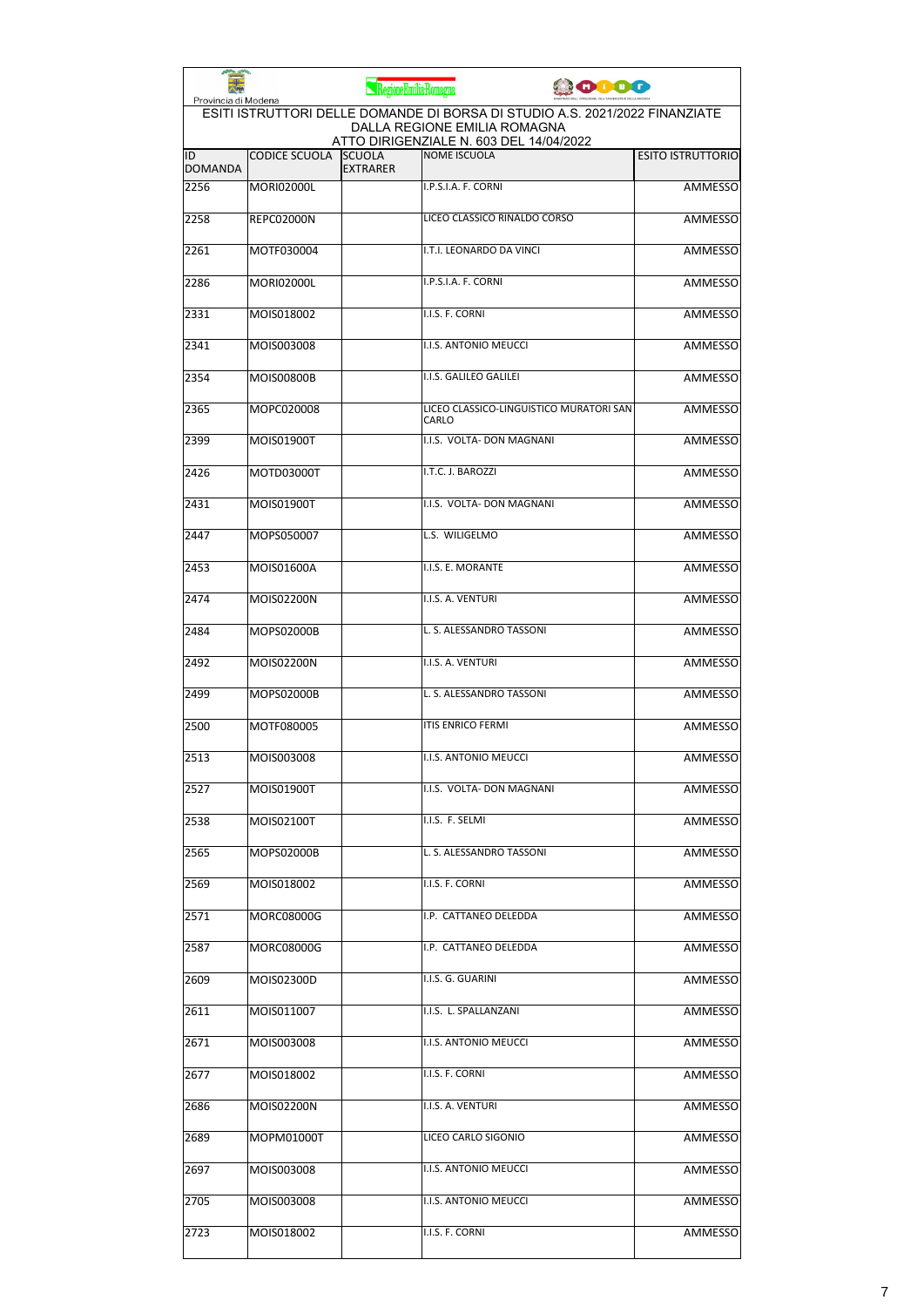| Provincia di Modena  |                      | RegioneEmiliaRomagna             | ooog                                                                                                                                                   |                          |
|----------------------|----------------------|----------------------------------|--------------------------------------------------------------------------------------------------------------------------------------------------------|--------------------------|
|                      |                      |                                  | ESITI ISTRUTTORI DELLE DOMANDE DI BORSA DI STUDIO A.S. 2021/2022 FINANZIATE<br>DALLA REGIONE EMILIA ROMAGNA<br>ATTO DIRIGENZIALE N. 603 DEL 14/04/2022 |                          |
| ID<br><b>DOMANDA</b> | <b>CODICE SCUOLA</b> | <b>SCUOLA</b><br><b>EXTRARER</b> | <b>NOME ISCUOLA</b>                                                                                                                                    | <b>ESITO ISTRUTTORIO</b> |
| 2730                 | MOTA03000B           |                                  | I.T.A.S. I. CALVI                                                                                                                                      | <b>AMMESSO</b>           |
| 2742                 | MOTD03000T           |                                  | I.T.C. J. BAROZZI                                                                                                                                      | <b>AMMESSO</b>           |
| 2751                 | MOIS02200N           |                                  | I.I.S. A. VENTURI                                                                                                                                      | <b>AMMESSO</b>           |
| 2752                 | MOTD03000T           |                                  | I.T.C. J. BAROZZI                                                                                                                                      | <b>AMMESSO</b>           |
| 2845                 | MOIS00600Q           |                                  | I.I.S. G. LUOSI                                                                                                                                        | <b>AMMESSO</b>           |
| 2859                 | MOIS01900T           |                                  | I.I.S. VOLTA- DON MAGNANI                                                                                                                              | AMMESSO                  |
| 2873                 | MOPS04000L           |                                  | L.S. M. MORANDI                                                                                                                                        | <b>AMMESSO</b>           |
| 2877                 | MOIS011007           |                                  | I.I.S. L. SPALLANZANI                                                                                                                                  | AMMESSO                  |
| 2880                 | MOTD03000T           |                                  | I.T.C. J. BAROZZI                                                                                                                                      | <b>AMMESSO</b>           |
| 2883                 | MOIS01900T           |                                  | I.I.S. VOLTA- DON MAGNANI                                                                                                                              | AMMESSO                  |
| 2910                 | MOIS02200N           |                                  | I.I.S. A. VENTURI                                                                                                                                      | <b>AMMESSO</b>           |
| 2926                 | MOTD03000T           |                                  | I.T.C. J. BAROZZI                                                                                                                                      | <b>AMMESSO</b>           |
| 2929                 | MOTD01000L           |                                  | I.T.C. G. A. BAGGI                                                                                                                                     | AMMESSO                  |
| 2937                 | MOTA03000B           |                                  | I.T.A.S. I. CALVI                                                                                                                                      | <b>AMMESSO</b>           |
| 2971                 | MOIS017006           |                                  | I.I.S. A. FERRARI                                                                                                                                      | AMMESSO                  |
| 2989                 | MOPS050007           |                                  | L.S. WILIGELMO                                                                                                                                         | AMMESSO                  |
| 3009                 | MOPC020008           |                                  | LICEO CLASSICO-LINGUISTICO MURATORI SAN<br>CARLO                                                                                                       | <b>AMMESSO</b>           |
| 3014                 | MOIS00200C           |                                  | I.I.S. PRIMO LEVI                                                                                                                                      | AMMESSO                  |
| 3056                 | <b>MORC08000G</b>    |                                  | I.P. CATTANEO DELEDDA                                                                                                                                  | <b>AMMESSO</b>           |
| 3060                 | MOTD03000T           |                                  | I.T.C. J. BAROZZI                                                                                                                                      | <b>AMMESSO</b>           |
| 3071                 | MOTF080005           |                                  | <b>ITIS ENRICO FERMI</b>                                                                                                                               | AMMESSO                  |
| 3078                 | MOPS050007           |                                  | L.S. WILIGELMO                                                                                                                                         | <b>AMMESSO</b>           |
| 3090                 | <b>BOIS02400B</b>    |                                  | IIS MARCELLO MALPIGHI                                                                                                                                  | AMMESSO                  |
| 3134                 | MOPS04000L           |                                  | L.S. M. MORANDI                                                                                                                                        | <b>AMMESSO</b>           |
| 3141                 | MOPS02000B           |                                  | L. S. ALESSANDRO TASSONI                                                                                                                               | <b>AMMESSO</b>           |
| 3143                 | MOIS00700G           |                                  | I.I.S. A. PARADISI                                                                                                                                     | AMMESSO                  |
| 3147                 | MOTD03000T           |                                  | I.T.C. J. BAROZZI                                                                                                                                      | <b>AMMESSO</b>           |
| 3159                 | MORC08000G           |                                  | I.P. CATTANEO DELEDDA                                                                                                                                  | AMMESSO                  |
| 3161                 | MORC08000G           |                                  | I.P. CATTANEO DELEDDA                                                                                                                                  | AMMESSO                  |
| 3173                 | MOIS01600A           |                                  | I.I.S. E. MORANTE                                                                                                                                      | AMMESSO                  |
| 3190                 | MOTF080005           |                                  | <b>ITIS ENRICO FERMI</b>                                                                                                                               | AMMESSO                  |
| 3196                 | MOPC020008           |                                  | LICEO CLASSICO-LINGUISTICO MURATORI SAN<br>CARLO                                                                                                       | <b>AMMESSO</b>           |
| 3201                 | MOPS02000B           |                                  | L. S. ALESSANDRO TASSONI                                                                                                                               | AMMESSO                  |
| 3232                 | MOIS018002           |                                  | I.I.S. F. CORNI                                                                                                                                        | <b>AMMESSO</b>           |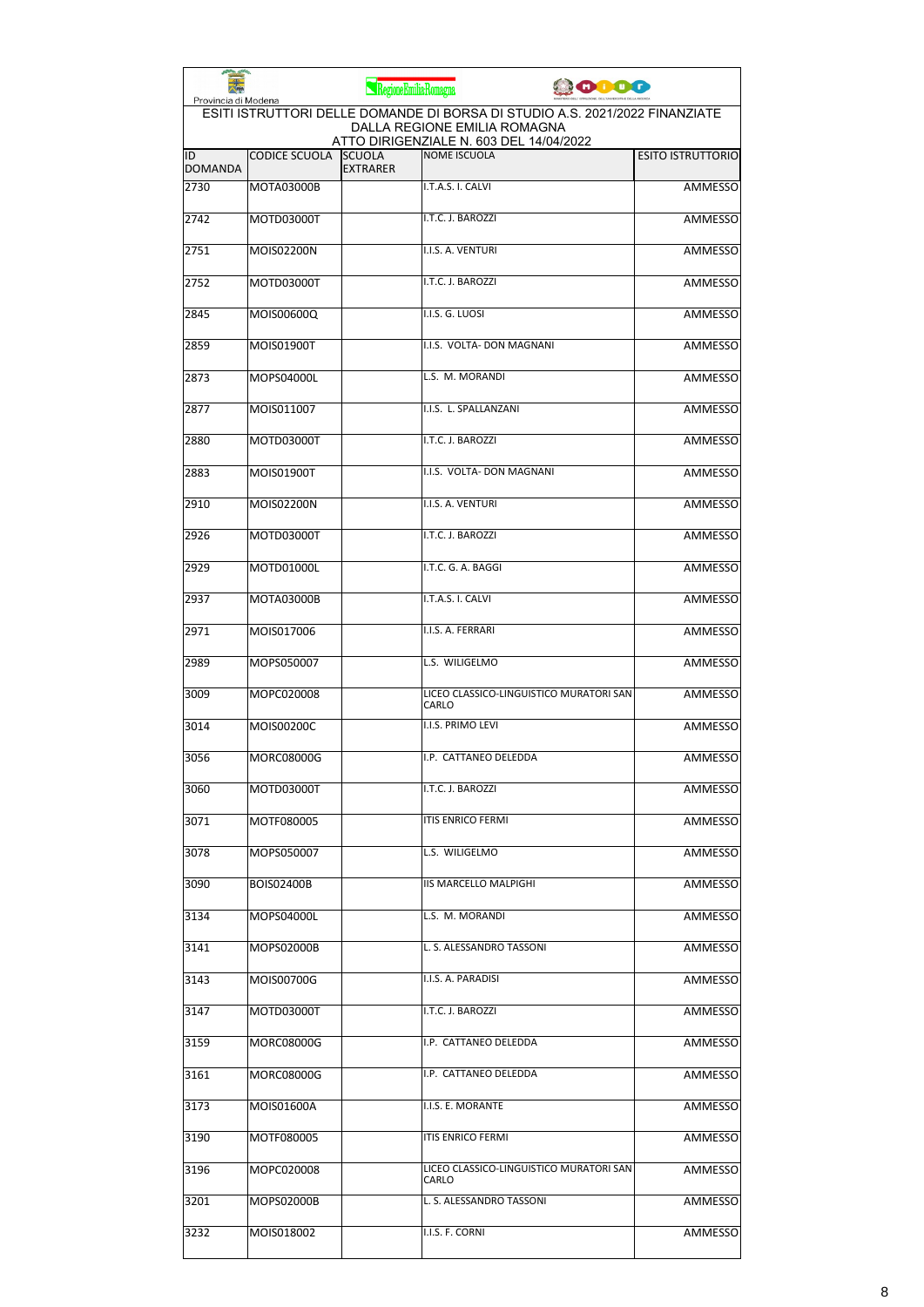| Provincia di Modena                                                                                                                                    |                   | RegioneEmiliaRomagna             |                                     | <b>CODO</b> |                          |
|--------------------------------------------------------------------------------------------------------------------------------------------------------|-------------------|----------------------------------|-------------------------------------|-------------|--------------------------|
| ESITI ISTRUTTORI DELLE DOMANDE DI BORSA DI STUDIO A.S. 2021/2022 FINANZIATE<br>DALLA REGIONE EMILIA ROMAGNA<br>ATTO DIRIGENZIALE N. 603 DEL 14/04/2022 |                   |                                  |                                     |             |                          |
| ID<br><b>DOMANDA</b>                                                                                                                                   | CODICE SCUOLA     | <b>SCUOLA</b><br><b>EXTRARER</b> | <b>NOME ISCUOLA</b>                 |             | <b>ESITO ISTRUTTORIO</b> |
| 3236                                                                                                                                                   | MOPS080003        |                                  | L.S. A.F.FORMIGGINI                 |             | <b>AMMESSO</b>           |
| 3243                                                                                                                                                   | MOIS004004        |                                  | I.I.S. G.A. CAVAZZI                 |             | <b>AMMESSO</b>           |
| 3264                                                                                                                                                   | IEFP16            |                                  | FUTURA SOC. CONS. R.L.              |             | AMMESSO                  |
| 3265                                                                                                                                                   | MOIS02100T        |                                  | I.I.S. F. SELMI                     |             | <b>AMMESSO</b>           |
| 3282                                                                                                                                                   | IEFP20            |                                  | E.D.S.E.G. - CDR CITTA' DEI RAGAZZI |             | AMMESSO                  |
| 3303                                                                                                                                                   | MOIS003008        |                                  | I.I.S. ANTONIO MEUCCI               |             | <b>AMMESSO</b>           |
| 3319                                                                                                                                                   | MOTD01000L        |                                  | I.T.C. G. A. BAGGI                  |             | <b>AMMESSO</b>           |
| 3327                                                                                                                                                   | IEFP20            |                                  | E.D.S.E.G. - CDR CITTA' DEI RAGAZZI |             | AMMESSO                  |
| 3334                                                                                                                                                   | MORC08000G        |                                  | I.P. CATTANEO DELEDDA               |             | <b>AMMESSO</b>           |
| 3340                                                                                                                                                   | IEFP <sub>2</sub> |                                  | <b>ISTITUTO NAZARENO</b>            |             | <b>AMMESSO</b>           |
| 3344                                                                                                                                                   | <b>MOIS00800B</b> |                                  | I.I.S. GALILEO GALILEI              |             | <b>AMMESSO</b>           |
| 3345                                                                                                                                                   | MOIS00200C        |                                  | I.I.S. PRIMO LEVI                   |             | <b>AMMESSO</b>           |
| 3346                                                                                                                                                   | MOPS02000B        |                                  | L. S. ALESSANDRO TASSONI            |             | <b>AMMESSO</b>           |
| 3351                                                                                                                                                   | <b>BOIS02400B</b> |                                  | <b>IIS MARCELLO MALPIGHI</b>        |             | <b>AMMESSO</b>           |
| 3371                                                                                                                                                   | MOIS01900T        |                                  | I.I.S. VOLTA- DON MAGNANI           |             | AMMESSO                  |
| 3373                                                                                                                                                   | MOIS02200N        |                                  | I.I.S. A. VENTURI                   |             | <b>AMMESSO</b>           |
| 3405                                                                                                                                                   | MOIS018002        |                                  | I.I.S. F. CORNI                     |             | <b>AMMESSO</b>           |
| 3408                                                                                                                                                   | MORC08000G        |                                  | I.P. CATTANEO DELEDDA               |             | <b>AMMESSO</b>           |
| 3410                                                                                                                                                   | <b>MORI02000L</b> |                                  | I.P.S.I.A. F. CORNI                 |             | <b>AMMESSO</b>           |
| 3412                                                                                                                                                   | MOIS00200C        |                                  | I.I.S. PRIMO LEVI                   |             | <b>AMMESSO</b>           |
| 3433                                                                                                                                                   | MORC08000G        |                                  | I.P. CATTANEO DELEDDA               |             | AMMESSO                  |
| 3465                                                                                                                                                   | MOTD03000T        |                                  | I.T.C. J. BAROZZI                   |             | AMMESSO                  |
| 3470                                                                                                                                                   | MOIS018002        |                                  | I.I.S. F. CORNI                     |             | <b>AMMESSO</b>           |
| 3478                                                                                                                                                   | MOIS02200N        |                                  | I.I.S. A. VENTURI                   |             | <b>AMMESSO</b>           |
| 3479                                                                                                                                                   | MOIS018002        |                                  | I.I.S. F. CORNI                     |             | <b>AMMESSO</b>           |
| 3484                                                                                                                                                   | MOIS02100T        |                                  | I.I.S. F. SELMI                     |             | <b>AMMESSO</b>           |
| 3487                                                                                                                                                   | FEPC01000E        |                                  | LICEO CLASSICO G. CEVOLANI          |             | AMMESSO                  |
| 3493                                                                                                                                                   | BOIS02400B        |                                  | <b>IIS MARCELLO MALPIGHI</b>        |             | <b>AMMESSO</b>           |
| 3512                                                                                                                                                   | MOTF080005        |                                  | <b>ITIS ENRICO FERMI</b>            |             | <b>AMMESSO</b>           |
| 3533                                                                                                                                                   | MOIS003008        |                                  | I.I.S. ANTONIO MEUCCI               |             | AMMESSO                  |
| 3538                                                                                                                                                   | MOPM01000T        |                                  | LICEO CARLO SIGONIO                 |             | <b>AMMESSO</b>           |
| 3547                                                                                                                                                   | MOIS004004        |                                  | I.I.S. G.A. CAVAZZI                 |             | <b>AMMESSO</b>           |
| 3550                                                                                                                                                   | MOIS017006        |                                  | I.I.S. A. FERRARI                   |             | AMMESSO                  |
| 3576                                                                                                                                                   | MOIS018002        |                                  | I.I.S. F. CORNI                     |             | <b>AMMESSO</b>           |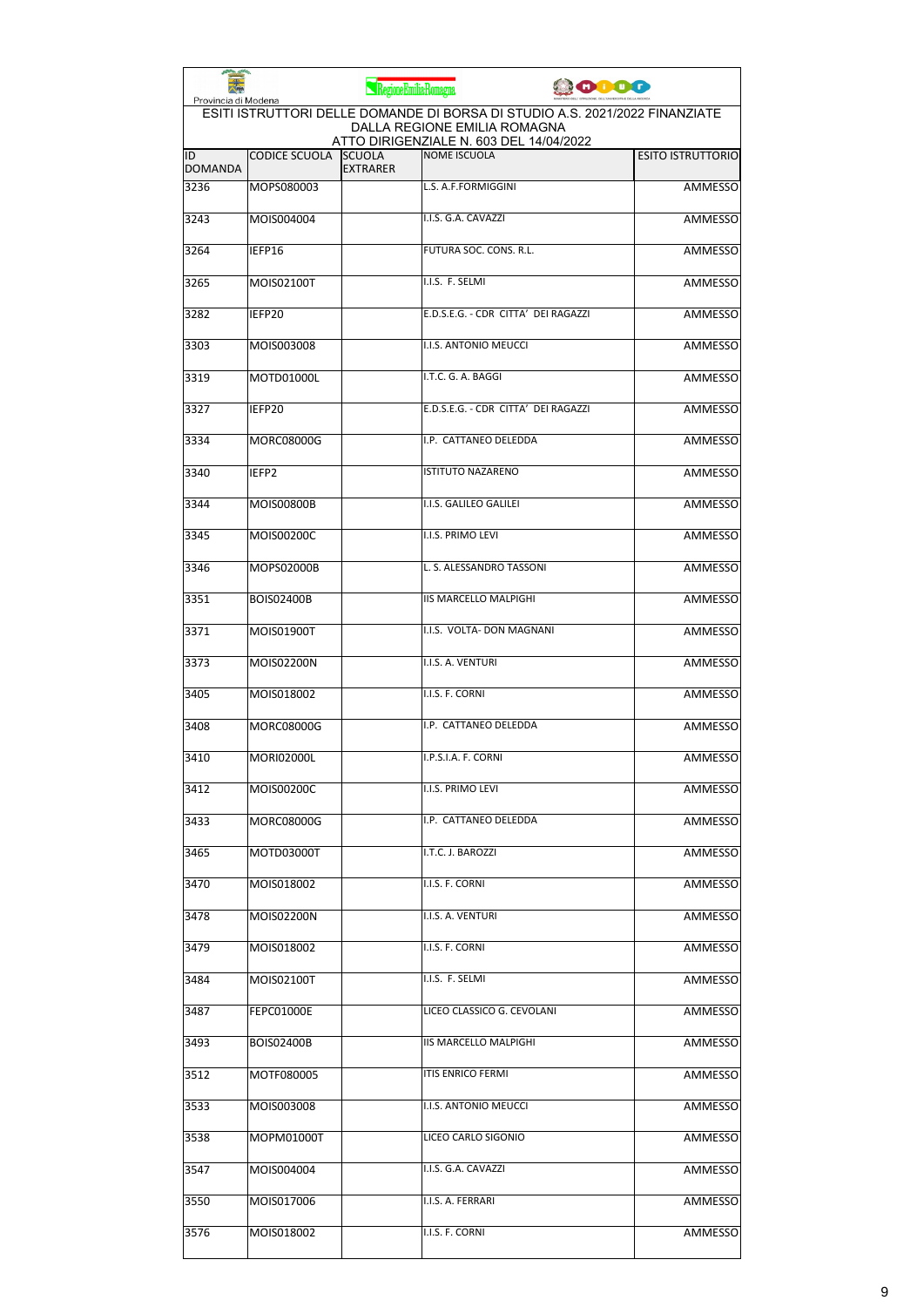|                                                                                                                                                                               |                      | RegioneEmiliaRomagna             |                                  | 10000 |                          |
|-------------------------------------------------------------------------------------------------------------------------------------------------------------------------------|----------------------|----------------------------------|----------------------------------|-------|--------------------------|
| Provincia di Modena<br>ESITI ISTRUTTORI DELLE DOMANDE DI BORSA DI STUDIO A.S. 2021/2022 FINANZIATE<br>DALLA REGIONE EMILIA ROMAGNA<br>ATTO DIRIGENZIALE N. 603 DEL 14/04/2022 |                      |                                  |                                  |       |                          |
| ID<br><b>DOMANDA</b>                                                                                                                                                          | <b>CODICE SCUOLA</b> | <b>SCUOLA</b><br><b>EXTRARER</b> | <b>NOME ISCUOLA</b>              |       | <b>ESITO ISTRUTTORIO</b> |
| 3590                                                                                                                                                                          | <b>MOIS00800B</b>    |                                  | I.I.S. GALILEO GALILEI           |       | <b>AMMESSO</b>           |
| 3596                                                                                                                                                                          | MOPS030002           |                                  | L.S. MANFREDO FANTI              |       | <b>AMMESSO</b>           |
| 3599                                                                                                                                                                          | MOIS003008           |                                  | I.I.S. ANTONIO MEUCCI            |       | <b>AMMESSO</b>           |
| 3604                                                                                                                                                                          | MOIS01600A           |                                  | I.I.S. E. MORANTE                |       | AMMESSO                  |
| 3627                                                                                                                                                                          | MOTF030004           |                                  | I.T.I. LEONARDO DA VINCI         |       | AMMESSO                  |
| 3632                                                                                                                                                                          | <b>FOIS00900L</b>    |                                  | <b>ITAER F. BARACCA</b>          |       | AMMESSO                  |
| 3673                                                                                                                                                                          | MOIS00600Q           |                                  | I.I.S. G. LUOSI                  |       | <b>AMMESSO</b>           |
| 3734                                                                                                                                                                          | MOIS00700G           |                                  | I.I.S. A. PARADISI               |       | AMMESSO                  |
| 3740                                                                                                                                                                          | MOIS018002           |                                  | I.I.S. F. CORNI                  |       | AMMESSO                  |
| 3749                                                                                                                                                                          | MOIS018002           |                                  | I.I.S. F. CORNI                  |       | AMMESSO                  |
| 3754                                                                                                                                                                          | MOTF030004           |                                  | I.T.I. LEONARDO DA VINCI         |       | <b>AMMESSO</b>           |
| 3768                                                                                                                                                                          | MOIS009007           |                                  | I.I.S. GUGLIELMO MARCONI         |       | <b>AMMESSO</b>           |
| 3772                                                                                                                                                                          | <b>MORC08000G</b>    |                                  | I.P. CATTANEO DELEDDA            |       | <b>AMMESSO</b>           |
| 3777                                                                                                                                                                          | <b>RESD01000L</b>    |                                  | IST. D'ARTE CHIERICI             |       | AMMESSO                  |
| 3780                                                                                                                                                                          | MOIS017006           |                                  | I.I.S. A. FERRARI                |       | AMMESSO                  |
| 3781                                                                                                                                                                          | <b>BOIS00700N</b>    |                                  | I.I.S. ARCHIMEDE                 |       | <b>AMMESSO</b>           |
| 3805                                                                                                                                                                          | MOPM01000T           |                                  | LICEO CARLO SIGONIO              |       | AMMESSO                  |
| 3817                                                                                                                                                                          | <b>MORC08000G</b>    |                                  | I.P. CATTANEO DELEDDA            |       | <b>AMMESSO</b>           |
| 3818                                                                                                                                                                          | <b>MOTA03000B</b>    |                                  | I.T.A.S. I. CALVI                |       | AMMESSO                  |
| 3842                                                                                                                                                                          | MOIS00800B           |                                  | I.I.S. GALILEO GALILEI           |       | AMMESSO                  |
| 3854                                                                                                                                                                          | <b>MORI02000L</b>    |                                  | I.P.S.I.A. F. CORNI              |       | AMMESSO                  |
| 3856                                                                                                                                                                          | MOPS04000L           |                                  | L.S. M. MORANDI                  |       | <b>AMMESSO</b>           |
| 3861                                                                                                                                                                          | MOIS01900T           |                                  | I.I.S. VOLTA- DON MAGNANI        |       | AMMESSO                  |
| 3880                                                                                                                                                                          | MOPS030002           |                                  | L.S. MANFREDO FANTI              |       | <b>AMMESSO</b>           |
| 3881                                                                                                                                                                          | MOIS02200N           |                                  | I.I.S. A. VENTURI                |       | <b>AMMESSO</b>           |
| 3901                                                                                                                                                                          | FEIS00600L           |                                  | ISIT BASSI BURGATTI              |       | AMMESSO                  |
| 3906                                                                                                                                                                          | MOIS02300D           |                                  | I.I.S. G. GUARINI                |       | AMMESSO                  |
| 3911                                                                                                                                                                          | MOIS003008           |                                  | I.I.S. ANTONIO MEUCCI            |       | AMMESSO                  |
| 3914                                                                                                                                                                          | MOIS00600Q           |                                  | I.I.S. G. LUOSI                  |       | AMMESSO                  |
| 3918                                                                                                                                                                          | MOTF030004           |                                  | I.T.I. LEONARDO DA VINCI         |       | AMMESSO                  |
| 3921                                                                                                                                                                          | MOTD03000T           |                                  | I.T.C. J. BAROZZI                |       | AMMESSO                  |
| 3928                                                                                                                                                                          | MOPS030002           |                                  | L.S. MANFREDO FANTI              |       | AMMESSO                  |
| 3951                                                                                                                                                                          | MORI030007           |                                  | I.P.I.A. G. VALLAURI             |       | AMMESSO                  |
| 3984                                                                                                                                                                          | REVC01000A           |                                  | CONVITTO NAZIONALE RINALDO CORSO |       | AMMESSO                  |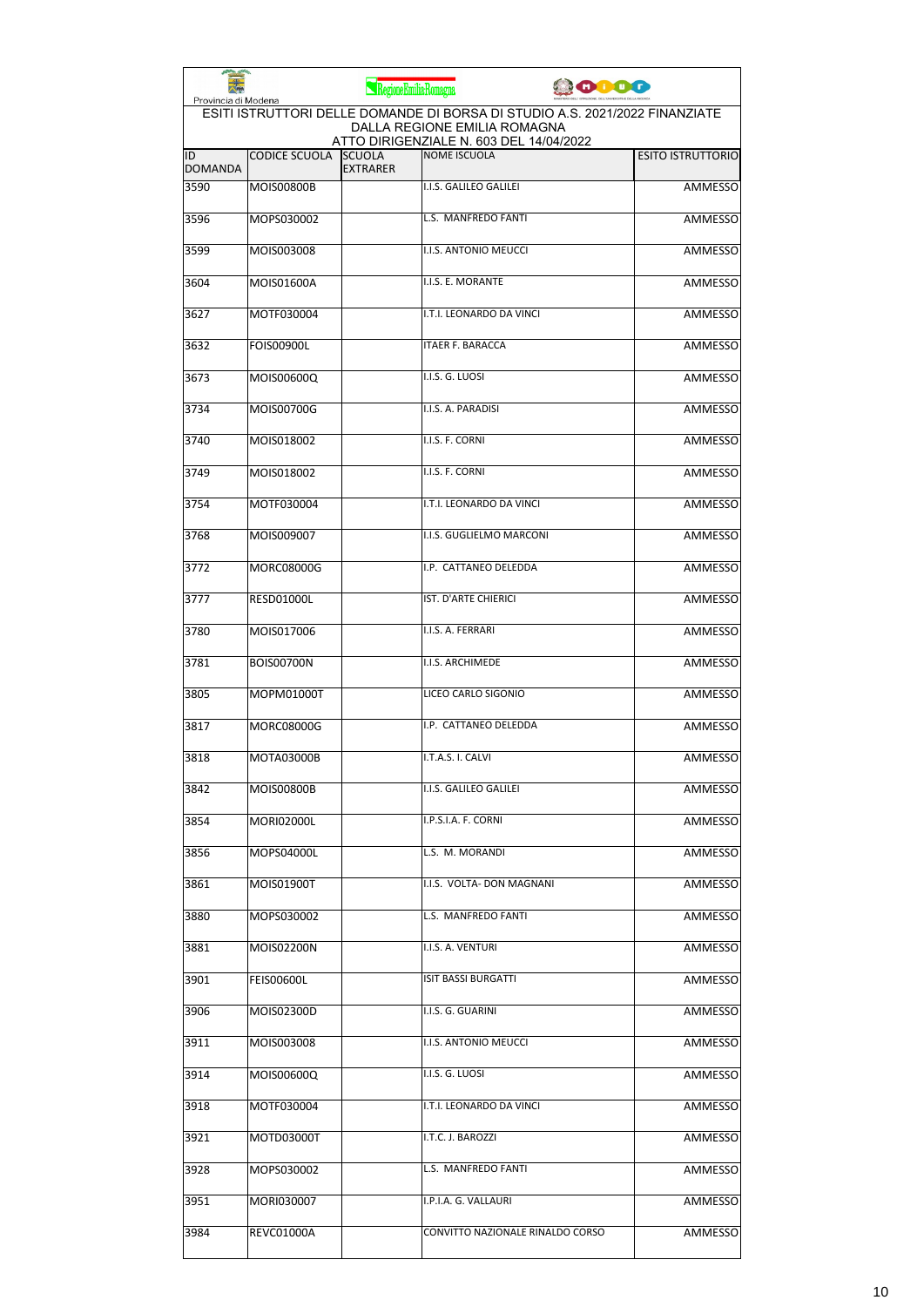| Provincia di Modena  |                      | RegioneEmiliaRomagna             | 10000                                                                                                                                                  |                          |
|----------------------|----------------------|----------------------------------|--------------------------------------------------------------------------------------------------------------------------------------------------------|--------------------------|
|                      |                      |                                  | ESITI ISTRUTTORI DELLE DOMANDE DI BORSA DI STUDIO A.S. 2021/2022 FINANZIATE<br>DALLA REGIONE EMILIA ROMAGNA<br>ATTO DIRIGENZIALE N. 603 DEL 14/04/2022 |                          |
| ID<br><b>DOMANDA</b> | <b>CODICE SCUOLA</b> | <b>SCUOLA</b><br><b>EXTRARER</b> | <b>NOME ISCUOLA</b>                                                                                                                                    | <b>ESITO ISTRUTTORIO</b> |
| 3986                 | MOIS02200N           |                                  | I.I.S. A. VENTURI                                                                                                                                      | <b>AMMESSO</b>           |
| 3988                 | MOIS018002           |                                  | I.I.S. F. CORNI                                                                                                                                        | <b>AMMESSO</b>           |
| 3993                 | MOIS02100T           |                                  | I.I.S. F. SELMI                                                                                                                                        | AMMESSO                  |
| 4001                 | MOPS080003           |                                  | L.S. A.F.FORMIGGINI                                                                                                                                    | AMMESSO                  |
| 4022                 | MOIS003008           |                                  | I.I.S. ANTONIO MEUCCI                                                                                                                                  | AMMESSO                  |
| 4041                 | <b>MORC08000G</b>    |                                  | I.P. CATTANEO DELEDDA                                                                                                                                  | <b>AMMESSO</b>           |
| 4042                 | MOIS00700G           |                                  | I.I.S. A. PARADISI                                                                                                                                     | <b>AMMESSO</b>           |
| 4047                 | MOPM01000T           |                                  | LICEO CARLO SIGONIO                                                                                                                                    | AMMESSO                  |
| 4054                 | MOIS018002           |                                  | I.I.S. F. CORNI                                                                                                                                        | <b>AMMESSO</b>           |
| 4068                 | MOIS02200N           |                                  | I.I.S. A. VENTURI                                                                                                                                      | <b>AMMESSO</b>           |
| 4077                 | <b>REIS00900L</b>    |                                  | <b>IIS ZANELLI</b>                                                                                                                                     | AMMESSO                  |
| 4078                 | <b>BOIS00700N</b>    |                                  | I.I.S. ARCHIMEDE                                                                                                                                       | <b>AMMESSO</b>           |
| 4083                 | MOIS00600Q           |                                  | I.I.S. G. LUOSI                                                                                                                                        | <b>AMMESSO</b>           |
| 4096                 | MOTF080005           |                                  | <b>ITIS ENRICO FERMI</b>                                                                                                                               | AMMESSO                  |
| 4099                 | MOTF030004           |                                  | I.T.I. LEONARDO DA VINCI                                                                                                                               | AMMESSO                  |
| 4100                 | MOIS017006           |                                  | I.I.S. A. FERRARI                                                                                                                                      | AMMESSO                  |
| 4132                 | MOTD03000T           |                                  | I.T.C. J. BAROZZI                                                                                                                                      | AMMESSO                  |
| 4135                 | <b>MOIS00800B</b>    |                                  | I.I.S. GALILEO GALILEI                                                                                                                                 | AMMESSO                  |
| 4156                 | MOIS018002           |                                  | I.I.S. F. CORNI                                                                                                                                        | AMMESSO                  |
| 4160                 | MOIS00600Q           |                                  | I.I.S. G. LUOSI                                                                                                                                        | AMMESSO                  |
| 4169                 | MOIS011007           |                                  | I.I.S. L. SPALLANZANI                                                                                                                                  | AMMESSO                  |
| 4172                 | MOIS02100T           |                                  | I.I.S. F. SELMI                                                                                                                                        | <b>AMMESSO</b>           |
| 4196                 | MOIS00200C           |                                  | I.I.S. PRIMO LEVI                                                                                                                                      | AMMESSO                  |
| 4201                 | MOIS003008           |                                  | I.I.S. ANTONIO MEUCCI                                                                                                                                  | AMMESSO                  |
| 4228                 | MORC08000G           |                                  | I.P. CATTANEO DELEDDA                                                                                                                                  | AMMESSO                  |
| 4259                 | MORC08000G           |                                  | I.P. CATTANEO DELEDDA                                                                                                                                  | AMMESSO                  |
| 4269                 | MOIS003008           |                                  | I.I.S. ANTONIO MEUCCI                                                                                                                                  | AMMESSO                  |
| 4281                 | <b>MORC08000G</b>    |                                  | I.P. CATTANEO DELEDDA                                                                                                                                  | AMMESSO                  |
| 4287                 | MOTD03000T           |                                  | I.T.C. J. BAROZZI                                                                                                                                      | AMMESSO                  |
| 4289                 | MOIS018002           |                                  | I.I.S. F. CORNI                                                                                                                                        | AMMESSO                  |
| 4294                 | MOIS01900T           |                                  | I.I.S. VOLTA- DON MAGNANI                                                                                                                              | AMMESSO                  |
| 4317                 | MOPS030002           |                                  | L.S. MANFREDO FANTI                                                                                                                                    | AMMESSO                  |
| 4322                 | MOIS018002           |                                  | I.I.S. F. CORNI                                                                                                                                        | AMMESSO                  |
| 4333                 | MOPC020008           |                                  | LICEO CLASSICO-LINGUISTICO MURATORI SAN<br>CARLO                                                                                                       | <b>AMMESSO</b>           |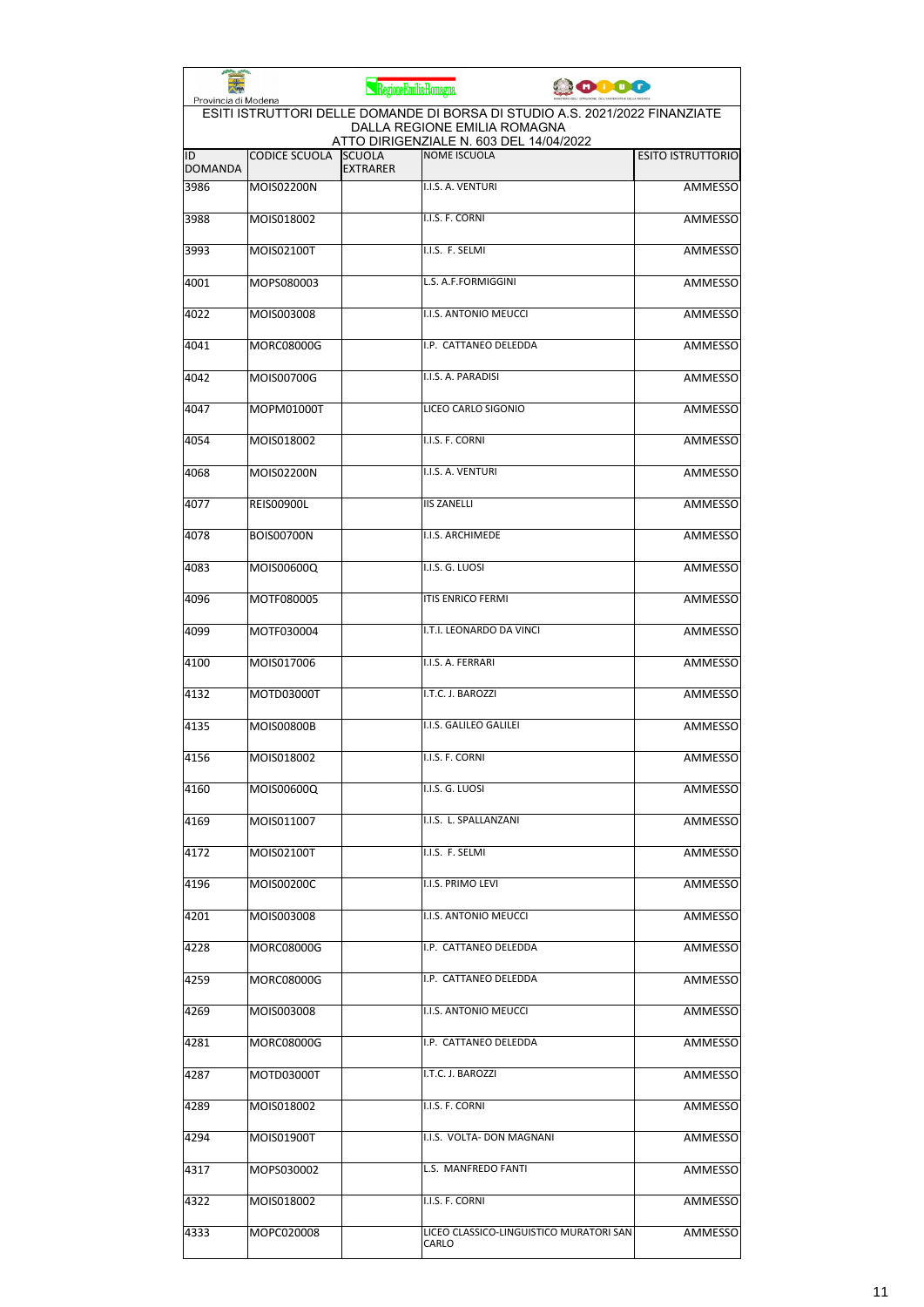| Provincia di Modena  |                      | RegioneEmiliaRomagna             |                                                                                                                                                        | <b>PODO</b> |                          |
|----------------------|----------------------|----------------------------------|--------------------------------------------------------------------------------------------------------------------------------------------------------|-------------|--------------------------|
|                      |                      |                                  | ESITI ISTRUTTORI DELLE DOMANDE DI BORSA DI STUDIO A.S. 2021/2022 FINANZIATE<br>DALLA REGIONE EMILIA ROMAGNA<br>ATTO DIRIGENZIALE N. 603 DEL 14/04/2022 |             |                          |
| ID<br><b>DOMANDA</b> | <b>CODICE SCUOLA</b> | <b>SCUOLA</b><br><b>EXTRARER</b> | <b>NOME ISCUOLA</b>                                                                                                                                    |             | <b>ESITO ISTRUTTORIO</b> |
| 4361                 | MOIS004004           |                                  | I.I.S. G.A. CAVAZZI                                                                                                                                    |             | <b>AMMESSO</b>           |
| 4374                 | MOPS080003           |                                  | L.S. A.F.FORMIGGINI                                                                                                                                    |             | <b>AMMESSO</b>           |
| 4379                 | MOIS017006           |                                  | I.I.S. A. FERRARI                                                                                                                                      |             | AMMESSO                  |
| 4410                 | MOPM01000T           |                                  | LICEO CARLO SIGONIO                                                                                                                                    |             | AMMESSO                  |
| 4419                 | <b>FEIS00600L</b>    |                                  | <b>ISIT BASSI BURGATTI</b>                                                                                                                             |             | AMMESSO                  |
| 4424                 | MOIS02100T           |                                  | I.I.S. F. SELMI                                                                                                                                        |             | AMMESSO                  |
| 4430                 | MOIS00800B           |                                  | I.I.S. GALILEO GALILEI                                                                                                                                 |             | <b>AMMESSO</b>           |
| 4444                 | MOIS011007           |                                  | I.I.S. L. SPALLANZANI                                                                                                                                  |             | AMMESSO                  |
| 4462                 | MOIS017006           |                                  | I.I.S. A. FERRARI                                                                                                                                      |             | AMMESSO                  |
| 4468                 | MOPS02000B           |                                  | L. S. ALESSANDRO TASSONI                                                                                                                               |             | AMMESSO                  |
| 4489                 | <b>MORC08000G</b>    |                                  | I.P. CATTANEO DELEDDA                                                                                                                                  |             | AMMESSO                  |
| 4515                 | MOIS011007           |                                  | I.I.S. L. SPALLANZANI                                                                                                                                  |             | <b>AMMESSO</b>           |
| 4528                 | MOIS011007           |                                  | I.I.S. L. SPALLANZANI                                                                                                                                  |             | <b>AMMESSO</b>           |
| 4531                 | MOIS00600Q           |                                  | I.I.S. G. LUOSI                                                                                                                                        |             | <b>AMMESSO</b>           |
| 4545                 | MOTD03000T           |                                  | I.T.C. J. BAROZZI                                                                                                                                      |             | AMMESSO                  |
| 4546                 | MOPS050007           |                                  | L.S. WILIGELMO                                                                                                                                         |             | <b>AMMESSO</b>           |
| 4557                 | MOIS004004           |                                  | I.I.S. G.A. CAVAZZI                                                                                                                                    |             | AMMESSO                  |
| 4577                 | MOIS00200C           |                                  | I.I.S. PRIMO LEVI                                                                                                                                      |             | <b>AMMESSO</b>           |
| 4583                 | MOIS018002           |                                  | I.I.S. F. CORNI                                                                                                                                        |             | AMMESSO                  |
| 4590                 | MOPS080003           |                                  | L.S. A.F.FORMIGGINI                                                                                                                                    |             | AMMESSO                  |
| 4607                 | MOIS009007           |                                  | I.I.S. GUGLIELMO MARCONI                                                                                                                               |             | <b>AMMESSO</b>           |
| 4610                 | BORC03000L           |                                  | IPSAS ALDROVANDI RUBBIANI                                                                                                                              |             | AMMESSO                  |
| 4611                 | PARITARIA26          |                                  | ISTITUTO ALCIDE ZANARINI                                                                                                                               |             | AMMESSO                  |
| 4613                 | MORC08000G           |                                  | I.P. CATTANEO DELEDDA                                                                                                                                  |             | <b>AMMESSO</b>           |
| 4614                 | MOPS050007           |                                  | L.S. WILIGELMO                                                                                                                                         |             | AMMESSO                  |
| 4622                 | BORH050003           |                                  | <b>IPSAR LUIGI VERONELLI</b>                                                                                                                           |             | AMMESSO                  |
| 4626                 | MOTF030004           |                                  | I.T.I. LEONARDO DA VINCI                                                                                                                               |             | AMMESSO                  |
| 4638                 | MORI030007           |                                  | I.P.I.A. G. VALLAURI                                                                                                                                   |             | AMMESSO                  |
| 4641                 | MOPS050007           |                                  | L.S. WILIGELMO                                                                                                                                         |             | AMMESSO                  |
| 4643                 | MOPC020008           |                                  | LICEO CLASSICO-LINGUISTICO MURATORI SAN<br>CARLO                                                                                                       |             | AMMESSO                  |
| 4649                 | MOPC020008           |                                  | LICEO CLASSICO-LINGUISTICO MURATORI SAN<br>CARLO                                                                                                       |             | AMMESSO                  |
| 4670                 | MOIS018002           |                                  | I.I.S. F. CORNI                                                                                                                                        |             | AMMESSO                  |
| 4680                 | MOIS00600Q           |                                  | I.I.S. G. LUOSI                                                                                                                                        |             | <b>AMMESSO</b>           |
| 4707                 | MOIS00200C           |                                  | I.I.S. PRIMO LEVI                                                                                                                                      |             | AMMESSO                  |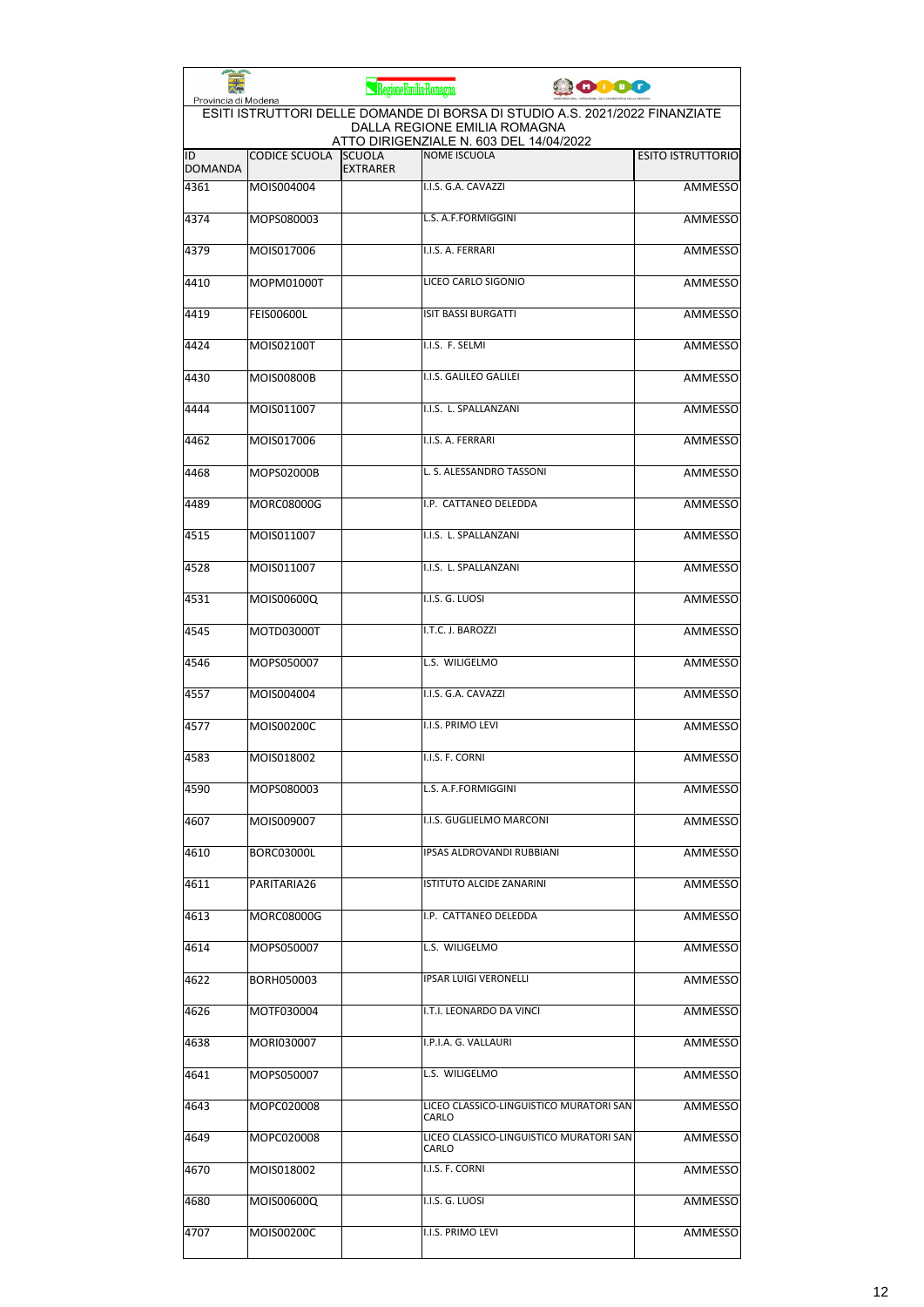| Provincia di Modena  |                      | RegioneEmiliaRomagna             |                                                                                                             | 10000 |                          |
|----------------------|----------------------|----------------------------------|-------------------------------------------------------------------------------------------------------------|-------|--------------------------|
|                      |                      |                                  | ESITI ISTRUTTORI DELLE DOMANDE DI BORSA DI STUDIO A.S. 2021/2022 FINANZIATE<br>DALLA REGIONE EMILIA ROMAGNA |       |                          |
| ID<br><b>DOMANDA</b> | <b>CODICE SCUOLA</b> | <b>SCUOLA</b><br><b>EXTRARER</b> | ATTO DIRIGENZIALE N. 603 DEL 14/04/2022<br><b>NOME ISCUOLA</b>                                              |       | <b>ESITO ISTRUTTORIO</b> |
| 4708                 | MOTD03000T           |                                  | I.T.C. J. BAROZZI                                                                                           |       | <b>AMMESSO</b>           |
| 4709                 | <b>MORC08000G</b>    |                                  | I.P. CATTANEO DELEDDA                                                                                       |       | <b>AMMESSO</b>           |
| 4720                 | MOIS00200C           |                                  | I.I.S. PRIMO LEVI                                                                                           |       | AMMESSO                  |
| 4724                 | MOIS00600Q           |                                  | I.I.S. G. LUOSI                                                                                             |       | AMMESSO                  |
| 4734                 | MOIS009007           |                                  | I.I.S. GUGLIELMO MARCONI                                                                                    |       | AMMESSO                  |
| 4738                 | MOIS009007           |                                  | I.I.S. GUGLIELMO MARCONI                                                                                    |       | AMMESSO                  |
| 4750                 | MOIS011007           |                                  | I.I.S. L. SPALLANZANI                                                                                       |       | <b>AMMESSO</b>           |
| 4753                 | MOIS011007           |                                  | I.I.S. L. SPALLANZANI                                                                                       |       | AMMESSO                  |
| 4781                 | MOPS080003           |                                  | L.S. A.F.FORMIGGINI                                                                                         |       | AMMESSO                  |
| 4790                 | <b>MOIS00800B</b>    |                                  | I.I.S. GALILEO GALILEI                                                                                      |       | AMMESSO                  |
| 4792                 | <b>MOIS00800B</b>    |                                  | I.I.S. GALILEO GALILEI                                                                                      |       | AMMESSO                  |
| 4813                 | MOIS00600Q           |                                  | I.I.S. G. LUOSI                                                                                             |       | <b>AMMESSO</b>           |
| 4835                 | MOPS080003           |                                  | L.S. A.F.FORMIGGINI                                                                                         |       | <b>AMMESSO</b>           |
| 4842                 | MOIS011007           |                                  | I.I.S. L. SPALLANZANI                                                                                       |       | <b>AMMESSO</b>           |
| 4872                 | MOIS018002           |                                  | I.I.S. F. CORNI                                                                                             |       | AMMESSO                  |
| 4878                 | MOTD03000T           |                                  | I.T.C. J. BAROZZI                                                                                           |       | <b>AMMESSO</b>           |
| 4887                 | MOIS009007           |                                  | I.I.S. GUGLIELMO MARCONI                                                                                    |       | AMMESSO                  |
| 4889                 | <b>MORI02000L</b>    |                                  | I.P.S.I.A. F. CORNI                                                                                         |       | <b>AMMESSO</b>           |
| 4892                 | MOIS003008           |                                  | I.I.S. ANTONIO MEUCCI                                                                                       |       | <b>AMMESSO</b>           |
| 4895                 | <b>BOIS02400B</b>    |                                  | IIS MARCELLO MALPIGHI                                                                                       |       | AMMESSO                  |
| 4897                 | <b>BOIS02400B</b>    |                                  | <b>IIS MARCELLO MALPIGHI</b>                                                                                |       | <b>AMMESSO</b>           |
| 4903                 | MOIS00600Q           |                                  | I.I.S. G. LUOSI                                                                                             |       | <b>AMMESSO</b>           |
| 4918                 | MOIS01900T           |                                  | I.I.S. VOLTA- DON MAGNANI                                                                                   |       | AMMESSO                  |
| 4922                 | MOIS02100T           |                                  | I.I.S. F. SELMI                                                                                             |       | AMMESSO                  |
| 4924                 | MOTD03000T           |                                  | I.T.C. J. BAROZZI                                                                                           |       | AMMESSO                  |
| 4928                 | MOPS02000B           |                                  | L. S. ALESSANDRO TASSONI                                                                                    |       | AMMESSO                  |
| 4938                 | MOPS030002           |                                  | L.S. MANFREDO FANTI                                                                                         |       | AMMESSO                  |
| 4960                 | MOIS004004           |                                  | I.I.S. G.A. CAVAZZI                                                                                         |       | AMMESSO                  |
| 4968                 | MOPC020008           |                                  | LICEO CLASSICO-LINGUISTICO MURATORI SAN<br>CARLO                                                            |       | AMMESSO                  |
| 4978                 | PARITARIA29          |                                  | <b>ISTITUTO SACRO CUORE</b>                                                                                 |       | AMMESSO                  |
| 4981                 | MOIS02100T           |                                  | I.I.S. F. SELMI                                                                                             |       | AMMESSO                  |
| 4988                 | MOTF080005           |                                  | ITIS ENRICO FERMI                                                                                           |       | AMMESSO                  |
| 5000                 | MOIS02100T           |                                  | I.I.S. F. SELMI                                                                                             |       | <b>AMMESSO</b>           |
| 5004                 | MOIS02100T           |                                  | I.I.S. F. SELMI                                                                                             |       | AMMESSO                  |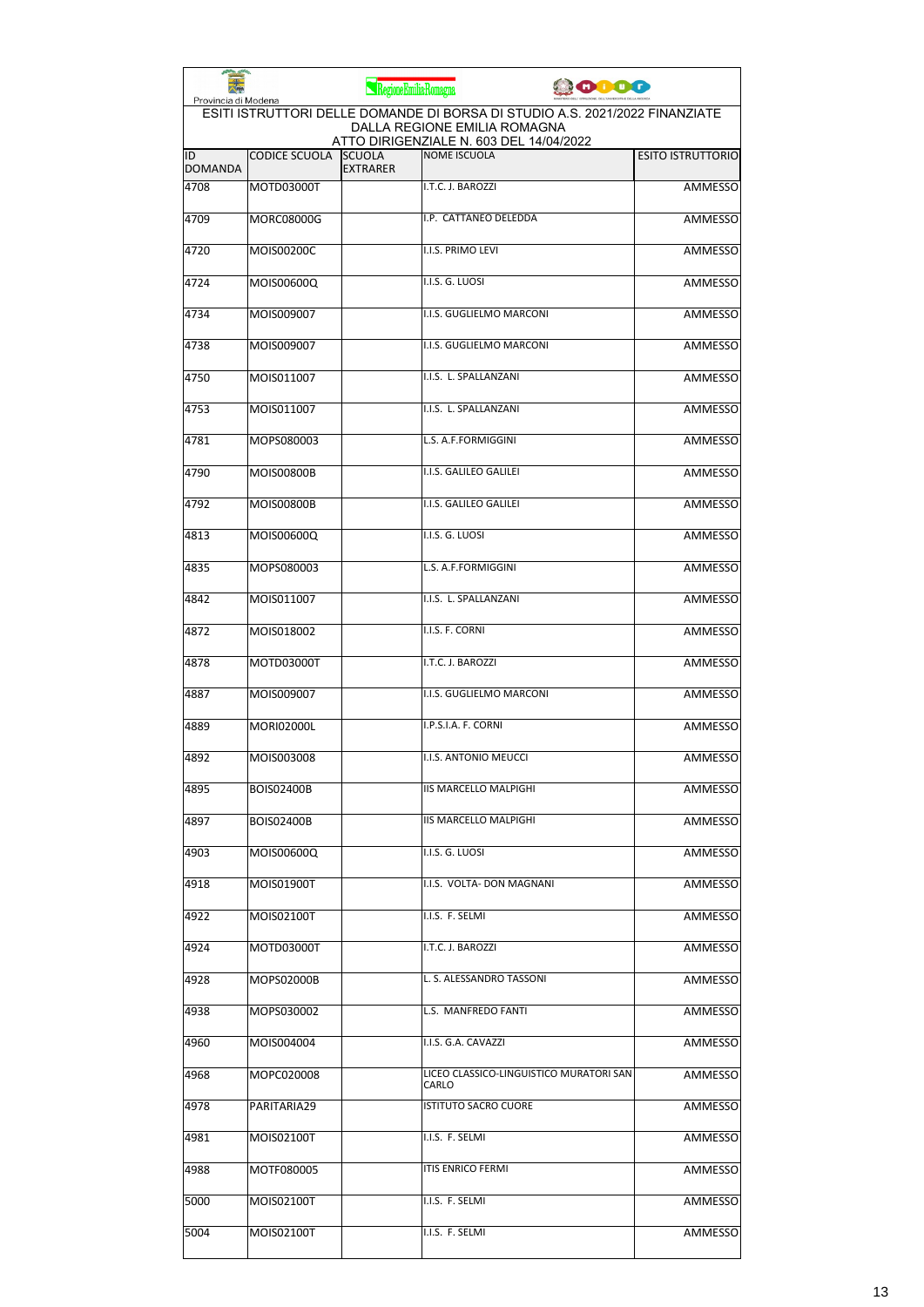| Provincia di Modena  |                      | RegioneEmiliaRomagna             | <b>COOO</b>                                                                                                 |                          |
|----------------------|----------------------|----------------------------------|-------------------------------------------------------------------------------------------------------------|--------------------------|
|                      |                      |                                  | ESITI ISTRUTTORI DELLE DOMANDE DI BORSA DI STUDIO A.S. 2021/2022 FINANZIATE<br>DALLA REGIONE EMILIA ROMAGNA |                          |
| ID<br><b>DOMANDA</b> | <b>CODICE SCUOLA</b> | <b>SCUOLA</b><br><b>EXTRARER</b> | ATTO DIRIGENZIALE N. 603 DEL 14/04/2022<br><b>NOME ISCUOLA</b>                                              | <b>ESITO ISTRUTTORIO</b> |
| 5037                 | <b>MOIS02200N</b>    |                                  | I.I.S. A. VENTURI                                                                                           | <b>AMMESSO</b>           |
| 5059                 | MOIS018002           |                                  | I.I.S. F. CORNI                                                                                             | <b>AMMESSO</b>           |
| 5062                 | MOIS018002           |                                  | I.I.S. F. CORNI                                                                                             | <b>AMMESSO</b>           |
| 5063                 | MOIS02200N           |                                  | I.I.S. A. VENTURI                                                                                           | AMMESSO                  |
| 5066                 | MOIS02100T           |                                  | I.I.S. F. SELMI                                                                                             | AMMESSO                  |
| 5072                 | <b>MOIS00800B</b>    |                                  | I.I.S. GALILEO GALILEI                                                                                      | AMMESSO                  |
| 5077                 | MOIS00700G           |                                  | I.I.S. A. PARADISI                                                                                          | <b>AMMESSO</b>           |
| 5078                 | MOPC020008           |                                  | LICEO CLASSICO-LINGUISTICO MURATORI SAN<br>CARLO                                                            | AMMESSO                  |
| 5079                 | MOIS02200N           |                                  | I.I.S. A. VENTURI                                                                                           | AMMESSO                  |
| 5093                 | MOIS02300D           |                                  | I.I.S. G. GUARINI                                                                                           | <b>AMMESSO</b>           |
| 5095                 | MOTD03000T           |                                  | I.T.C. J. BAROZZI                                                                                           | AMMESSO                  |
| 5098                 | MOIS017006           |                                  | I.I.S. A. FERRARI                                                                                           | <b>AMMESSO</b>           |
| 5100                 | MOIS01900T           |                                  | I.I.S. VOLTA- DON MAGNANI                                                                                   | <b>AMMESSO</b>           |
| 5105                 | MOIS018002           |                                  | I.I.S. F. CORNI                                                                                             | AMMESSO                  |
| 5109                 | <b>MORC08000G</b>    |                                  | I.P. CATTANEO DELEDDA                                                                                       | AMMESSO                  |
| 5121                 | <b>MORI02000L</b>    |                                  | I.P.S.I.A. F. CORNI                                                                                         | AMMESSO                  |
| 5123                 | MOPS04000L           |                                  | L.S. M. MORANDI                                                                                             | AMMESSO                  |
| 5127                 | MOPS050007           |                                  | L.S. WILIGELMO                                                                                              | AMMESSO                  |
| 5135                 | MOIS018002           |                                  | I.I.S. F. CORNI                                                                                             | AMMESSO                  |
| 5144                 | MOIS01900T           |                                  | I.I.S. VOLTA- DON MAGNANI                                                                                   | AMMESSO                  |
| 5155                 | MOIS01900T           |                                  | I.I.S. VOLTA- DON MAGNANI                                                                                   | <b>AMMESSO</b>           |
| 5164                 | MOIS018002           |                                  | I.I.S. F. CORNI                                                                                             | AMMESSO                  |
| 5185                 | IEFP13               |                                  | IAL EMILIA ROMAGNA                                                                                          | AMMESSO                  |
| 5193                 | MOPS080003           |                                  | L.S. A.F.FORMIGGINI                                                                                         | AMMESSO                  |
| 5196                 | MORC08000G           |                                  | I.P. CATTANEO DELEDDA                                                                                       | <b>AMMESSO</b>           |
| 5217                 | MOTD03000T           |                                  | I.T.C. J. BAROZZI                                                                                           | AMMESSO                  |
| 5221                 | MOTD03000T           |                                  | I.T.C. J. BAROZZI                                                                                           | AMMESSO                  |
| 5223                 | MOPM01000T           |                                  | LICEO CARLO SIGONIO                                                                                         | AMMESSO                  |
| 5224                 | MOTA03000B           |                                  | I.T.A.S. I. CALVI                                                                                           | AMMESSO                  |
| 5225                 | MORI02000L           |                                  | I.P.S.I.A. F. CORNI                                                                                         | AMMESSO                  |
| 5229                 | MOIS018002           |                                  | I.I.S. F. CORNI                                                                                             | AMMESSO                  |
| 5234                 | BOIS02400B           |                                  | <b>IIS MARCELLO MALPIGHI</b>                                                                                | AMMESSO                  |
| 5236                 | MOIS02100T           |                                  | I.I.S. F. SELMI                                                                                             | AMMESSO                  |
| 5241                 | MOIS00600Q           |                                  | I.I.S. G. LUOSI                                                                                             | AMMESSO                  |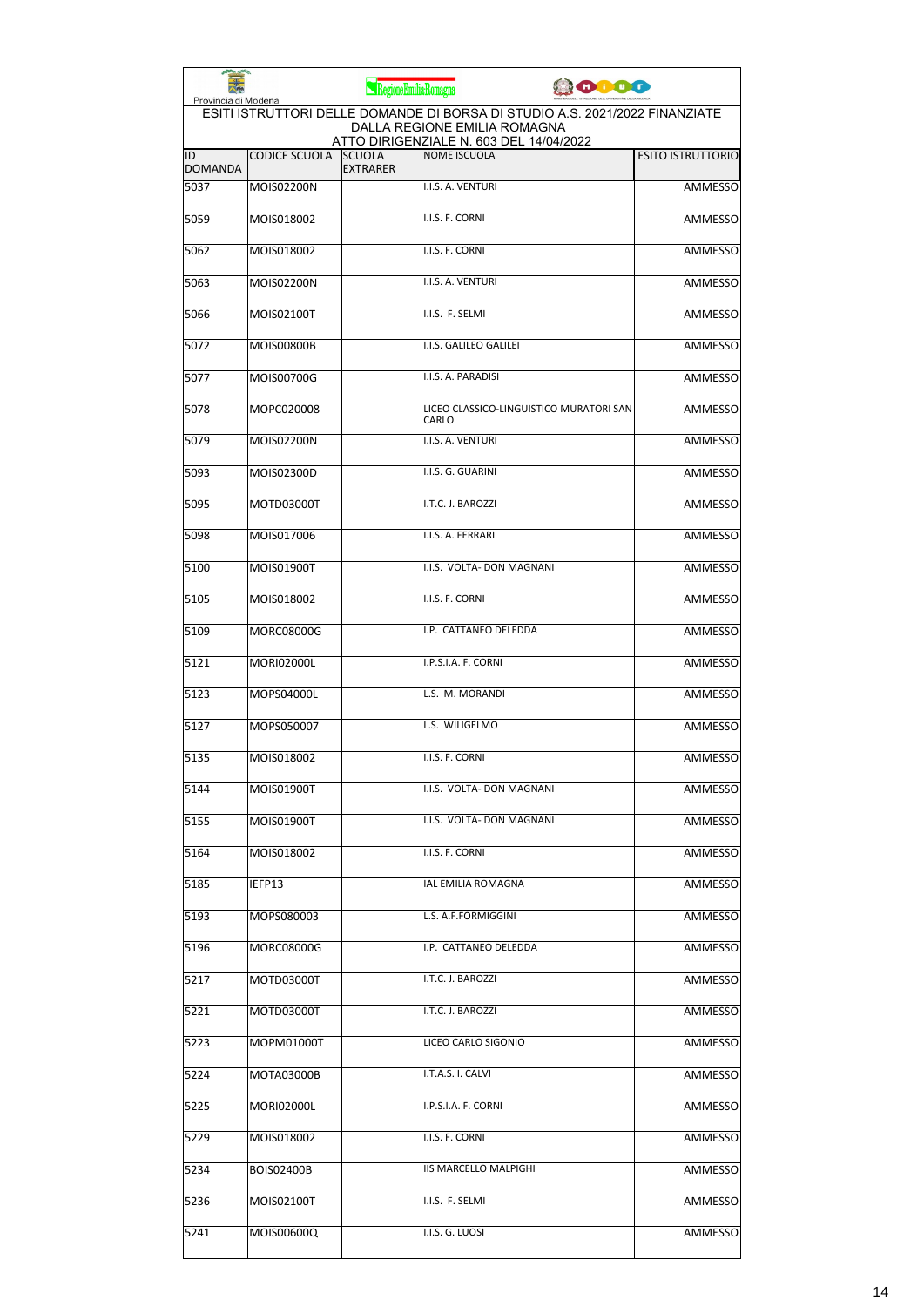| Provincia di Modena  |                      | RegioneEmiliaRomagna             | <b>ODDO</b>                                                                                                                                            |                          |
|----------------------|----------------------|----------------------------------|--------------------------------------------------------------------------------------------------------------------------------------------------------|--------------------------|
|                      |                      |                                  | ESITI ISTRUTTORI DELLE DOMANDE DI BORSA DI STUDIO A.S. 2021/2022 FINANZIATE<br>DALLA REGIONE EMILIA ROMAGNA<br>ATTO DIRIGENZIALE N. 603 DEL 14/04/2022 |                          |
| ID<br><b>DOMANDA</b> | <b>CODICE SCUOLA</b> | <b>SCUOLA</b><br><b>EXTRARER</b> | <b>NOME ISCUOLA</b>                                                                                                                                    | <b>ESITO ISTRUTTORIO</b> |
| 5254                 | MOIS02200N           |                                  | I.I.S. A. VENTURI                                                                                                                                      | <b>AMMESSO</b>           |
| 5296                 | MOIS00200C           |                                  | I.I.S. PRIMO LEVI                                                                                                                                      | <b>AMMESSO</b>           |
| 5329                 | MOPS02000B           |                                  | L. S. ALESSANDRO TASSONI                                                                                                                               | <b>AMMESSO</b>           |
| 5361                 | <b>MORI02000L</b>    |                                  | I.P.S.I.A. F. CORNI                                                                                                                                    | AMMESSO                  |
| 5371                 | MOIS018002           |                                  | I.I.S. F. CORNI                                                                                                                                        | <b>AMMESSO</b>           |
| 5372                 | MOIS00200C           |                                  | I.I.S. PRIMO LEVI                                                                                                                                      | AMMESSO                  |
| 5374                 | MOPC020008           |                                  | LICEO CLASSICO-LINGUISTICO MURATORI SAN<br>CARLO                                                                                                       | AMMESSO                  |
| 5378                 | MOIS018002           |                                  | I.I.S. F. CORNI                                                                                                                                        | <b>AMMESSO</b>           |
| 5392                 | MOIS01900T           |                                  | I.I.S. VOLTA- DON MAGNANI                                                                                                                              | AMMESSO                  |
| 5417                 | MOIS02100T           |                                  | I.I.S. F. SELMI                                                                                                                                        | AMMESSO                  |
| 5426                 | MOIS02100T           |                                  | I.I.S. F. SELMI                                                                                                                                        | AMMESSO                  |
| 5430                 | MOIS00200C           |                                  | I.I.S. PRIMO LEVI                                                                                                                                      | <b>AMMESSO</b>           |
| 5434                 | MOTF080005           |                                  | <b>ITIS ENRICO FERMI</b>                                                                                                                               | <b>AMMESSO</b>           |
| 5439                 | MOIS017006           |                                  | I.I.S. A. FERRARI                                                                                                                                      | AMMESSO                  |
| 5446                 | MOIS011007           |                                  | I.I.S. L. SPALLANZANI                                                                                                                                  | AMMESSO                  |
| 5449                 | MOTD03000T           |                                  | I.T.C. J. BAROZZI                                                                                                                                      | <b>AMMESSO</b>           |
| 5473                 | MOPS02000B           |                                  | L. S. ALESSANDRO TASSONI                                                                                                                               | AMMESSO                  |
| 5476                 | <b>MOIS02200N</b>    |                                  | I.I.S. A. VENTURI                                                                                                                                      | AMMESSO                  |
| 5482                 | <b>MOPS02000B</b>    |                                  | L. S. ALESSANDRO TASSONI                                                                                                                               | <b>AMMESSO</b>           |
| 5487                 | MORC08000G           |                                  | I.P. CATTANEO DELEDDA                                                                                                                                  | AMMESSO                  |
| 5489                 | MORC08000G           |                                  | I.P. CATTANEO DELEDDA                                                                                                                                  | AMMESSO                  |
| 5496                 | MORC08000G           |                                  | I.P. CATTANEO DELEDDA                                                                                                                                  | AMMESSO                  |
| 5500                 | MOIS017006           |                                  | I.I.S. A. FERRARI                                                                                                                                      | <b>AMMESSO</b>           |
| 5508                 | MOPC020008           |                                  | LICEO CLASSICO-LINGUISTICO MURATORI SAN<br>CARLO                                                                                                       | <b>AMMESSO</b>           |
| 5520                 | MORC08000G           |                                  | I.P. CATTANEO DELEDDA                                                                                                                                  | AMMESSO                  |
| 5528                 | MOIS00700G           |                                  | I.I.S. A. PARADISI                                                                                                                                     | AMMESSO                  |
| 5535                 | MOIS00800B           |                                  | I.I.S. GALILEO GALILEI                                                                                                                                 | AMMESSO                  |
| 5539                 | MOPS050007           |                                  | L.S. WILIGELMO                                                                                                                                         | AMMESSO                  |
| 5556                 | MOTD03000T           |                                  | I.T.C. J. BAROZZI                                                                                                                                      | AMMESSO                  |
| 5557                 | MOPS080003           |                                  | L.S. A.F.FORMIGGINI                                                                                                                                    | AMMESSO                  |
| 5565                 | IEFP16               |                                  | FUTURA SOC. CONS. R.L.                                                                                                                                 | AMMESSO                  |
| 5569                 | MOPS030002           |                                  | L.S. MANFREDO FANTI                                                                                                                                    | AMMESSO                  |
| 5577                 | MOPS080003           |                                  | L.S. A.F.FORMIGGINI                                                                                                                                    | AMMESSO                  |
| 5580                 | MOIS018002           |                                  | I.I.S. F. CORNI                                                                                                                                        | AMMESSO                  |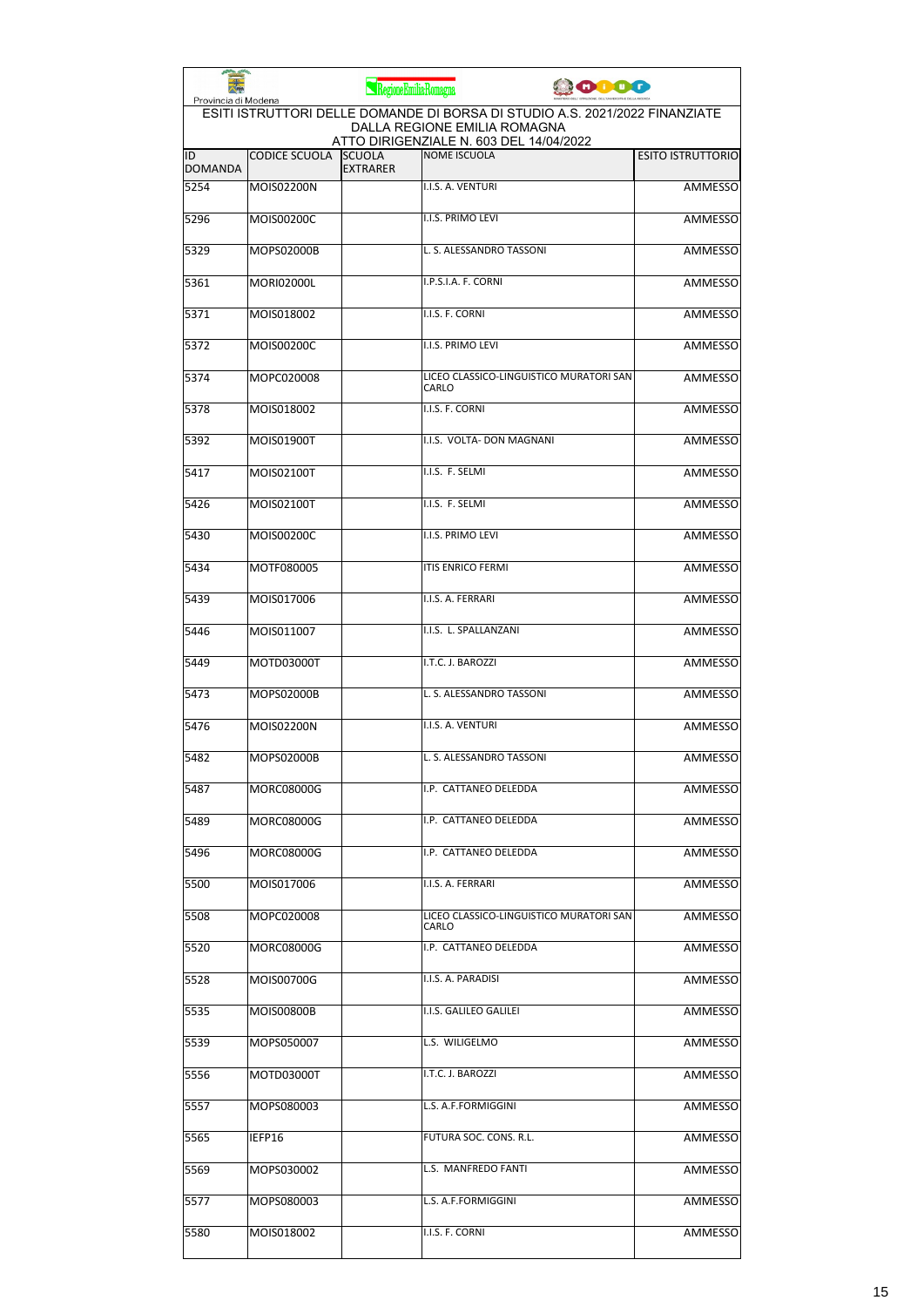| Provincia di Modena  |                      | RegioneEmiliaRomagna             | <b>COOO</b>                                                                                                                                            |                          |
|----------------------|----------------------|----------------------------------|--------------------------------------------------------------------------------------------------------------------------------------------------------|--------------------------|
|                      |                      |                                  | ESITI ISTRUTTORI DELLE DOMANDE DI BORSA DI STUDIO A.S. 2021/2022 FINANZIATE<br>DALLA REGIONE EMILIA ROMAGNA<br>ATTO DIRIGENZIALE N. 603 DEL 14/04/2022 |                          |
| ID<br><b>DOMANDA</b> | <b>CODICE SCUOLA</b> | <b>SCUOLA</b><br><b>EXTRARER</b> | <b>NOME ISCUOLA</b>                                                                                                                                    | <b>ESITO ISTRUTTORIO</b> |
| 5586                 | <b>MORC08000G</b>    |                                  | I.P. CATTANEO DELEDDA                                                                                                                                  | <b>AMMESSO</b>           |
| 5600                 | <b>MORI02000L</b>    |                                  | I.P.S.I.A. F. CORNI                                                                                                                                    | <b>AMMESSO</b>           |
| 5614                 | MOTD01000L           |                                  | I.T.C. G. A. BAGGI                                                                                                                                     | AMMESSO                  |
| 5623                 | MOIS01900T           |                                  | I.I.S. VOLTA- DON MAGNANI                                                                                                                              | AMMESSO                  |
| 5670                 | MORI030007           |                                  | I.P.I.A. G. VALLAURI                                                                                                                                   | AMMESSO                  |
| 5675                 | MOIS02300D           |                                  | I.I.S. G. GUARINI                                                                                                                                      | AMMESSO                  |
| 5684                 | MOIS011007           |                                  | I.I.S. L. SPALLANZANI                                                                                                                                  | <b>AMMESSO</b>           |
| 5703                 | MOIS01900T           |                                  | I.I.S. VOLTA- DON MAGNANI                                                                                                                              | AMMESSO                  |
| 5717                 | MOIS00200C           |                                  | I.I.S. PRIMO LEVI                                                                                                                                      | AMMESSO                  |
| 5727                 | MOIS00600Q           |                                  | I.I.S. G. LUOSI                                                                                                                                        | AMMESSO                  |
| 5739                 | MOPC020008           |                                  | LICEO CLASSICO-LINGUISTICO MURATORI SAN<br>CARLO                                                                                                       | <b>AMMESSO</b>           |
| 5748                 | MORI030007           |                                  | I.P.I.A. G. VALLAURI                                                                                                                                   | <b>AMMESSO</b>           |
| 5758                 | MOIS00200C           |                                  | I.I.S. PRIMO LEVI                                                                                                                                      | <b>AMMESSO</b>           |
| 5777                 | MOIS00800B           |                                  | I.I.S. GALILEO GALILEI                                                                                                                                 | AMMESSO                  |
| 5780                 | <b>MOIS00800B</b>    |                                  | I.I.S. GALILEO GALILEI                                                                                                                                 | AMMESSO                  |
| 5801                 | MOPS04000L           |                                  | L.S. M. MORANDI                                                                                                                                        | AMMESSO                  |
| 5806                 | MOIS011007           |                                  | I.I.S. L. SPALLANZANI                                                                                                                                  | AMMESSO                  |
| 5821                 | MOPS030002           |                                  | L.S. MANFREDO FANTI                                                                                                                                    | AMMESSO                  |
| 5827                 | MORI030007           |                                  | I.P.I.A. G. VALLAURI                                                                                                                                   | AMMESSO                  |
| 5851                 | MORC08000G           |                                  | I.P. CATTANEO DELEDDA                                                                                                                                  | AMMESSO                  |
| 5852                 | MOIS017006           |                                  | I.I.S. A. FERRARI                                                                                                                                      | AMMESSO                  |
| 5858                 | MOIS02300D           |                                  | I.I.S. G. GUARINI                                                                                                                                      | <b>AMMESSO</b>           |
| 5861                 | MOIS00200C           |                                  | I.I.S. PRIMO LEVI                                                                                                                                      | <b>AMMESSO</b>           |
| 5869                 | MOTD01000L           |                                  | I.T.C. G. A. BAGGI                                                                                                                                     | <b>AMMESSO</b>           |
| 5872                 | MOIS003008           |                                  | I.I.S. ANTONIO MEUCCI                                                                                                                                  | <b>AMMESSO</b>           |
| 5885                 | MORI02000L           |                                  | I.P.S.I.A. F. CORNI                                                                                                                                    | AMMESSO                  |
| 5888                 | MORC08000G           |                                  | I.P. CATTANEO DELEDDA                                                                                                                                  | AMMESSO                  |
| 5894                 | MORI030007           |                                  | I.P.I.A. G. VALLAURI                                                                                                                                   | AMMESSO                  |
| 5902                 | MOTF030004           |                                  | I.T.I. LEONARDO DA VINCI                                                                                                                               | AMMESSO                  |
| 5910                 | MORC08000G           |                                  | I.P. CATTANEO DELEDDA                                                                                                                                  | AMMESSO                  |
| 5923                 | MOIS003008           |                                  | I.I.S. ANTONIO MEUCCI                                                                                                                                  | AMMESSO                  |
| 5935                 | MOPS030002           |                                  | L.S. MANFREDO FANTI                                                                                                                                    | AMMESSO                  |
| 5964                 | IEFP20               |                                  | E.D.S.E.G. - CDR CITTA' DEI RAGAZZI                                                                                                                    | AMMESSO                  |
| 5974                 | MOPS050007           |                                  | L.S. WILIGELMO                                                                                                                                         | AMMESSO                  |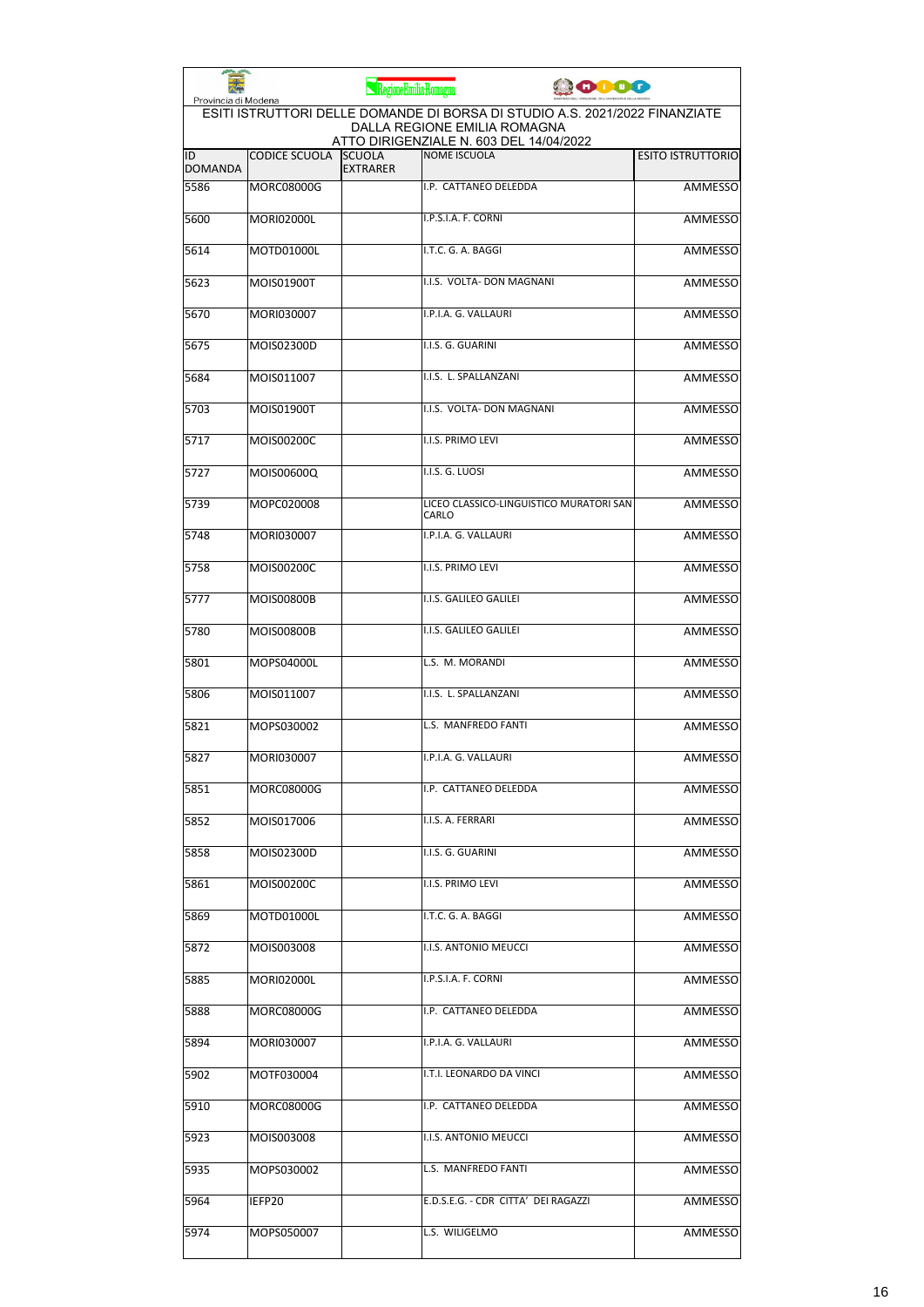| Provincia di Modena  |                      | RegioneEmiliaRomagna             |                                                                                                                                                        | <b>0000</b> |                          |
|----------------------|----------------------|----------------------------------|--------------------------------------------------------------------------------------------------------------------------------------------------------|-------------|--------------------------|
|                      |                      |                                  | ESITI ISTRUTTORI DELLE DOMANDE DI BORSA DI STUDIO A.S. 2021/2022 FINANZIATE<br>DALLA REGIONE EMILIA ROMAGNA<br>ATTO DIRIGENZIALE N. 603 DEL 14/04/2022 |             |                          |
| ID<br><b>DOMANDA</b> | <b>CODICE SCUOLA</b> | <b>SCUOLA</b><br><b>EXTRARER</b> | <b>NOME ISCUOLA</b>                                                                                                                                    |             | <b>ESITO ISTRUTTORIO</b> |
| 5982                 | MOIS003008           |                                  | I.I.S. ANTONIO MEUCCI                                                                                                                                  |             | <b>AMMESSO</b>           |
| 5996                 | MOIS018002           |                                  | I.I.S. F. CORNI                                                                                                                                        |             | <b>AMMESSO</b>           |
| 5999                 | MOTD03000T           |                                  | I.T.C. J. BAROZZI                                                                                                                                      |             | <b>AMMESSO</b>           |
| 6004                 | MOPS030002           |                                  | L.S. MANFREDO FANTI                                                                                                                                    |             | AMMESSO                  |
| 6008                 | MORC08000G           |                                  | I.P. CATTANEO DELEDDA                                                                                                                                  |             | <b>AMMESSO</b>           |
| 6018                 | <b>MORC08000G</b>    |                                  | I.P. CATTANEO DELEDDA                                                                                                                                  |             | <b>AMMESSO</b>           |
| 6025                 | MOTD03000T           |                                  | I.T.C. J. BAROZZI                                                                                                                                      |             | AMMESSO                  |
| 6041                 | MOPS030002           |                                  | L.S. MANFREDO FANTI                                                                                                                                    |             | <b>AMMESSO</b>           |
| 6046                 | MOIS02300D           |                                  | I.I.S. G. GUARINI                                                                                                                                      |             | <b>AMMESSO</b>           |
| 6056                 | MOIS01900T           |                                  | I.I.S. VOLTA- DON MAGNANI                                                                                                                              |             | AMMESSO                  |
| 6064                 | MOIS011007           |                                  | I.I.S. L. SPALLANZANI                                                                                                                                  |             | AMMESSO                  |
| 6065                 | IEFP20               |                                  | E.D.S.E.G. - CDR CITTA' DEI RAGAZZI                                                                                                                    |             | <b>AMMESSO</b>           |
| 6067                 | MOTD03000T           |                                  | I.T.C. J. BAROZZI                                                                                                                                      |             | <b>AMMESSO</b>           |
| 6070                 | MOPS04000L           |                                  | L.S. M. MORANDI                                                                                                                                        |             | AMMESSO                  |
| 6105                 | MOPS02000B           |                                  | L. S. ALESSANDRO TASSONI                                                                                                                               |             | AMMESSO                  |
| 6110                 | MOTF080005           |                                  | <b>ITIS ENRICO FERMI</b>                                                                                                                               |             | <b>AMMESSO</b>           |
| 6119                 | MORI030007           |                                  | I.P.I.A. G. VALLAURI                                                                                                                                   |             | AMMESSO                  |
| 6122                 | MOIS017006           |                                  | I.I.S. A. FERRARI                                                                                                                                      |             | AMMESSO                  |
| 6124                 | MOTD01000L           |                                  | I.T.C. G. A. BAGGI                                                                                                                                     |             | <b>AMMESSO</b>           |
| 6125                 | MOTD03000T           |                                  | I.T.C. J. BAROZZI                                                                                                                                      |             | AMMESSO                  |
| 6126                 | MOIS00800B           |                                  | I.I.S. GALILEO GALILEI                                                                                                                                 |             | AMMESSO                  |
| 6139                 | <b>MORI02000L</b>    |                                  | I.P.S.I.A. F. CORNI                                                                                                                                    |             | AMMESSO                  |
| 6144                 | MOIS004004           |                                  | I.I.S. G.A. CAVAZZI                                                                                                                                    |             | AMMESSO                  |
| 6175                 | MOIS01600A           |                                  | I.I.S. E. MORANTE                                                                                                                                      |             | AMMESSO                  |
| 6179                 | MOIS00700G           |                                  | I.I.S. A. PARADISI                                                                                                                                     |             | AMMESSO                  |
| 6180                 | MOIS003008           |                                  | I.I.S. ANTONIO MEUCCI                                                                                                                                  |             | AMMESSO                  |
| 6193                 | MOPS080003           |                                  | L.S. A.F.FORMIGGINI                                                                                                                                    |             | AMMESSO                  |
| 6196                 | MOIS00700G           |                                  | I.I.S. A. PARADISI                                                                                                                                     |             | AMMESSO                  |
| 6221                 | MOPS030002           |                                  | L.S. MANFREDO FANTI                                                                                                                                    |             | <b>AMMESSO</b>           |
| 6239                 | MOIS00200C           |                                  | I.I.S. PRIMO LEVI                                                                                                                                      |             | AMMESSO                  |
| 6243                 | MOIS00200C           |                                  | I.I.S. PRIMO LEVI                                                                                                                                      |             | AMMESSO                  |
| 6244                 | MOIS02100T           |                                  | I.I.S. F. SELMI                                                                                                                                        |             | AMMESSO                  |
| 6255                 | MOIS00800B           |                                  | I.I.S. GALILEO GALILEI                                                                                                                                 |             | AMMESSO                  |
| 6300                 | MOIS00200C           |                                  | I.I.S. PRIMO LEVI                                                                                                                                      |             | AMMESSO                  |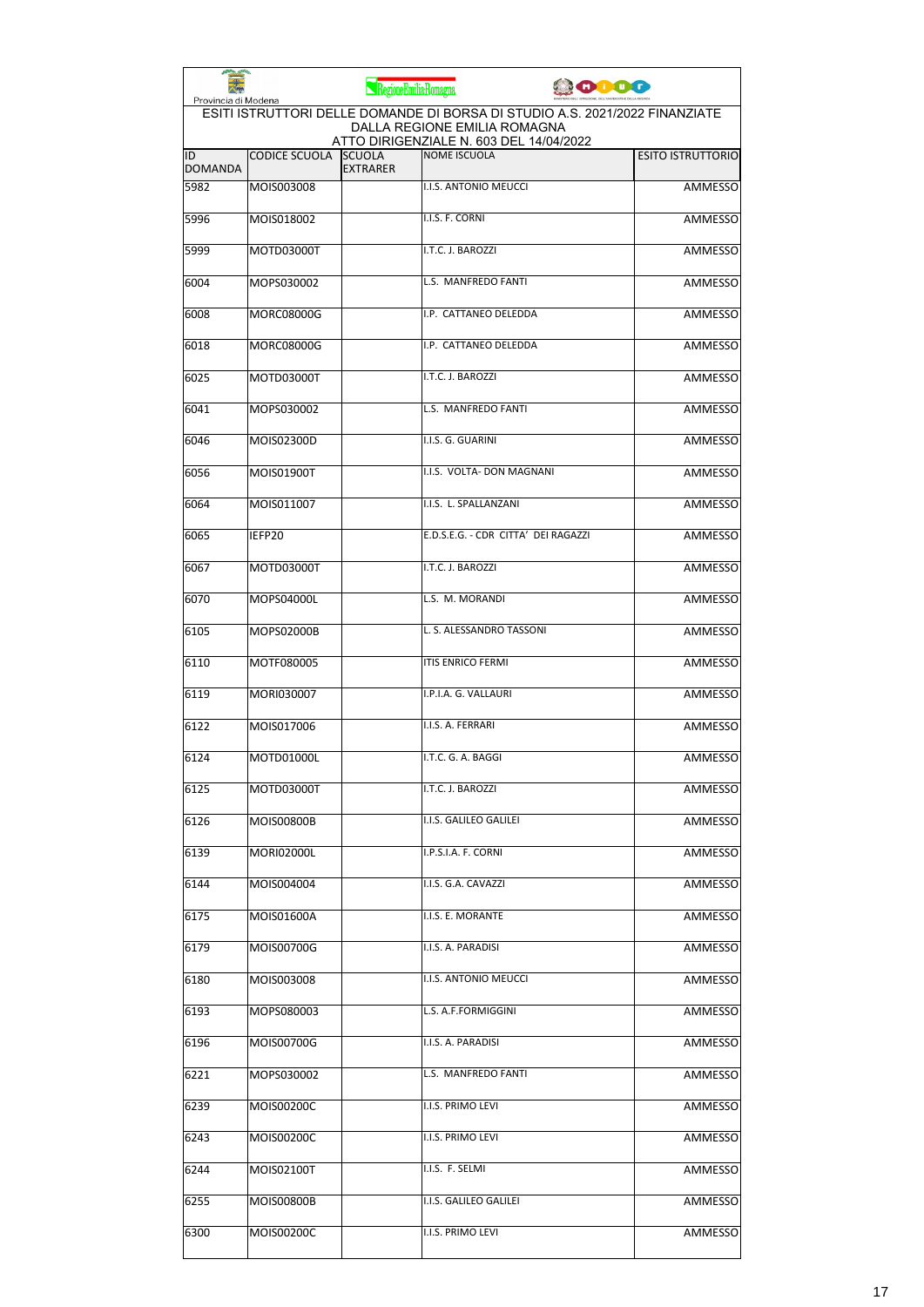|                      |                      | RegioneEmiliaRomagna             | 0000                                                                                                                                                   |                          |
|----------------------|----------------------|----------------------------------|--------------------------------------------------------------------------------------------------------------------------------------------------------|--------------------------|
| Provincia di Modena  |                      |                                  | ESITI ISTRUTTORI DELLE DOMANDE DI BORSA DI STUDIO A.S. 2021/2022 FINANZIATE<br>DALLA REGIONE EMILIA ROMAGNA<br>ATTO DIRIGENZIALE N. 603 DEL 14/04/2022 |                          |
| ID<br><b>DOMANDA</b> | <b>CODICE SCUOLA</b> | <b>SCUOLA</b><br><b>EXTRARER</b> | <b>NOME ISCUOLA</b>                                                                                                                                    | <b>ESITO ISTRUTTORIO</b> |
| 6305                 | MOIS00700G           |                                  | I.I.S. A. PARADISI                                                                                                                                     | <b>AMMESSO</b>           |
| 6311                 | MOIS011007           |                                  | I.I.S. L. SPALLANZANI                                                                                                                                  | <b>AMMESSO</b>           |
| 6346                 | MORI030007           |                                  | I.P.I.A. G. VALLAURI                                                                                                                                   | <b>AMMESSO</b>           |
| 6370                 | <b>MORC08000G</b>    |                                  | I.P. CATTANEO DELEDDA                                                                                                                                  | AMMESSO                  |
| 6386                 | <b>REIS00800R</b>    |                                  | I.I.S. ANGELO MOTTI                                                                                                                                    | <b>AMMESSO</b>           |
| 6392                 | <b>REISO0800R</b>    |                                  | I.I.S. ANGELO MOTTI                                                                                                                                    | <b>AMMESSO</b>           |
| 6429                 | MOPS080003           |                                  | L.S. A.F.FORMIGGINI                                                                                                                                    | AMMESSO                  |
| 6485                 | <b>MOIS00800B</b>    |                                  | I.I.S. GALILEO GALILEI                                                                                                                                 | <b>AMMESSO</b>           |
| 6487                 | MOIS009007           |                                  | I.I.S. GUGLIELMO MARCONI                                                                                                                               | AMMESSO                  |
| 6490                 | MOIS02200N           |                                  | I.I.S. A. VENTURI                                                                                                                                      | AMMESSO                  |
| 6503                 | <b>MORC08000G</b>    |                                  | I.P. CATTANEO DELEDDA                                                                                                                                  | AMMESSO                  |
| 6548                 | MOTD03000T           |                                  | I.T.C. J. BAROZZI                                                                                                                                      | <b>AMMESSO</b>           |
| 6565                 | MOIS003008           |                                  | I.I.S. ANTONIO MEUCCI                                                                                                                                  | <b>AMMESSO</b>           |
| 6572                 | MOIS004004           |                                  | I.I.S. G.A. CAVAZZI                                                                                                                                    | AMMESSO                  |
| 6586                 | MOIS01900T           |                                  | I.I.S. VOLTA- DON MAGNANI                                                                                                                              | AMMESSO                  |
| 6588                 | MOIS00600Q           |                                  | I.I.S. G. LUOSI                                                                                                                                        | <b>AMMESSO</b>           |
| 6600                 | MOIS02100T           |                                  | I.I.S. F. SELMI                                                                                                                                        | AMMESSO                  |
| 6607                 | MOIS00200C           |                                  | <b>I.I.S. PRIMO LEVI</b>                                                                                                                               | AMMESSO                  |
| 6616                 | <b>MOIS00800B</b>    |                                  | I.I.S. GALILEO GALILEI                                                                                                                                 | <b>AMMESSO</b>           |
| 6617                 | MOIS01600A           |                                  | I.I.S. E. MORANTE                                                                                                                                      | AMMESSO                  |
| 6622                 | MOIS011007           |                                  | I.I.S. L. SPALLANZANI                                                                                                                                  | <b>AMMESSO</b>           |
| 6624                 | MOTF030004           |                                  | I.T.I. LEONARDO DA VINCI                                                                                                                               | AMMESSO                  |
| 6626                 | MOIS00700G           |                                  | I.I.S. A. PARADISI                                                                                                                                     | <b>AMMESSO</b>           |
| 6629                 | MORI030007           |                                  | I.P.I.A. G. VALLAURI                                                                                                                                   | AMMESSO                  |
| 6630                 | MOIS01900T           |                                  | I.I.S. VOLTA- DON MAGNANI                                                                                                                              | <b>AMMESSO</b>           |
| 6639                 | MOPS080003           |                                  | L.S. A.F.FORMIGGINI                                                                                                                                    | <b>AMMESSO</b>           |
| 6644                 | MOPS04000L           |                                  | L.S. M. MORANDI                                                                                                                                        | AMMESSO                  |
| 6652                 | MOTD01000L           |                                  | I.T.C. G. A. BAGGI                                                                                                                                     | AMMESSO                  |
| 6660                 | MOPS02000B           |                                  | L. S. ALESSANDRO TASSONI                                                                                                                               | <b>AMMESSO</b>           |
| 6669                 | MOIS017006           |                                  | I.I.S. A. FERRARI                                                                                                                                      | AMMESSO                  |
| 6682                 | MOIS018002           |                                  | I.I.S. F. CORNI                                                                                                                                        | AMMESSO                  |
| 6687                 | MOPS050007           |                                  | L.S. WILIGELMO                                                                                                                                         | AMMESSO                  |
| 6691                 | MORC08000G           |                                  | I.P. CATTANEO DELEDDA                                                                                                                                  | AMMESSO                  |
| 6692                 | MOPS04000L           |                                  | L.S. M. MORANDI                                                                                                                                        | <b>AMMESSO</b>           |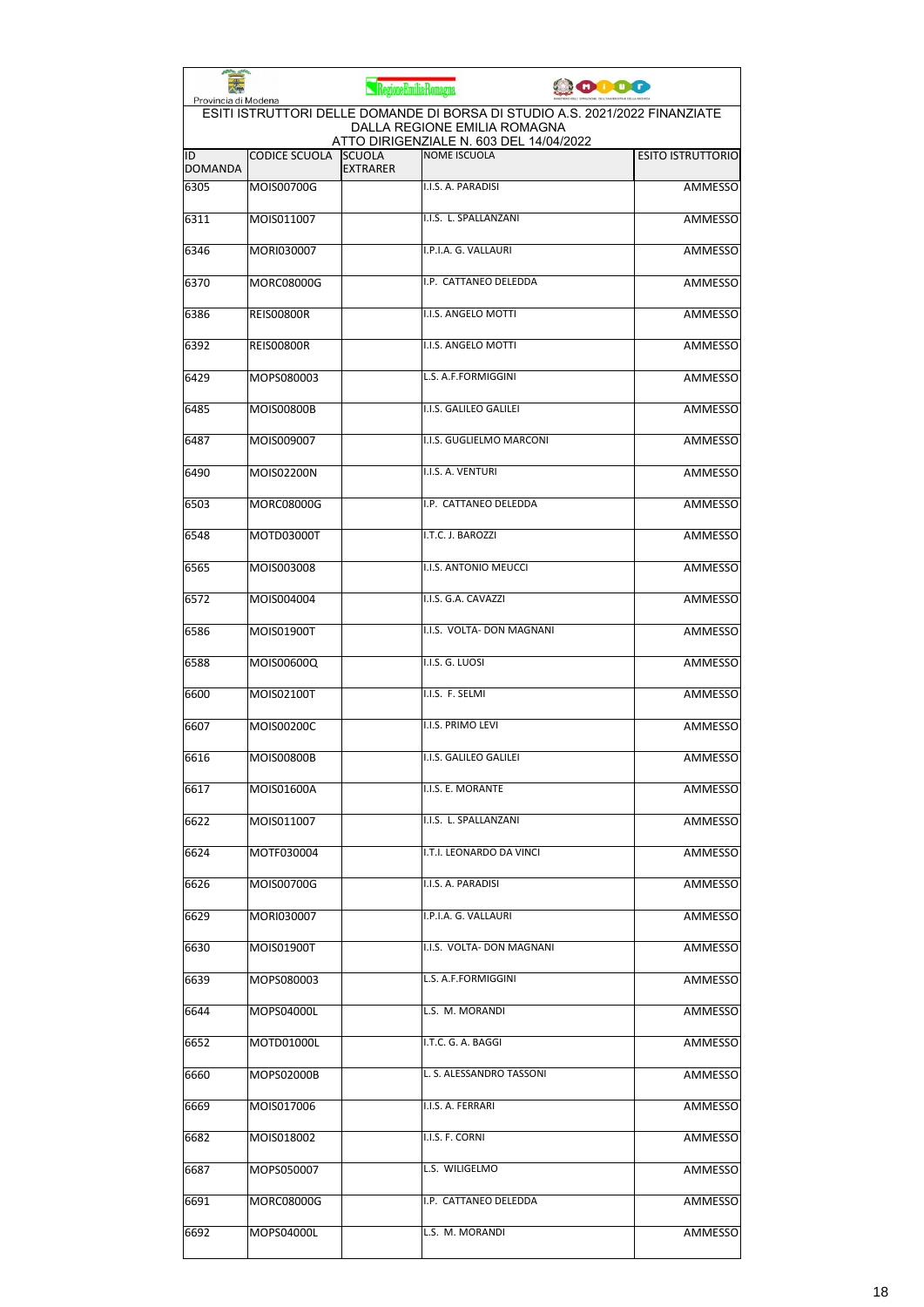| Provincia di Modena  |                      | RegioneEmiliaRomagna             | obog                                                                                                                                                   |                          |
|----------------------|----------------------|----------------------------------|--------------------------------------------------------------------------------------------------------------------------------------------------------|--------------------------|
|                      |                      |                                  | ESITI ISTRUTTORI DELLE DOMANDE DI BORSA DI STUDIO A.S. 2021/2022 FINANZIATE<br>DALLA REGIONE EMILIA ROMAGNA<br>ATTO DIRIGENZIALE N. 603 DEL 14/04/2022 |                          |
| ID<br><b>DOMANDA</b> | <b>CODICE SCUOLA</b> | <b>SCUOLA</b><br><b>EXTRARER</b> | <b>NOME ISCUOLA</b>                                                                                                                                    | <b>ESITO ISTRUTTORIO</b> |
| 6695                 | MOIS003008           |                                  | <b>I.I.S. ANTONIO MEUCCI</b>                                                                                                                           | <b>AMMESSO</b>           |
| 6697                 | MOIS004004           |                                  | I.I.S. G.A. CAVAZZI                                                                                                                                    | <b>AMMESSO</b>           |
| 6709                 | MOIS00200C           |                                  | I.I.S. PRIMO LEVI                                                                                                                                      | <b>AMMESSO</b>           |
| 6724                 | MOPS030002           |                                  | L.S. MANFREDO FANTI                                                                                                                                    | AMMESSO                  |
| 6728                 | MOIS018002           |                                  | I.I.S. F. CORNI                                                                                                                                        | <b>AMMESSO</b>           |
| 6738                 | MOPS02000B           |                                  | L. S. ALESSANDRO TASSONI                                                                                                                               | AMMESSO                  |
| 6741                 | MOIS018002           |                                  | I.I.S. F. CORNI                                                                                                                                        | AMMESSO                  |
| 6748                 | <b>MORC08000G</b>    |                                  | I.P. CATTANEO DELEDDA                                                                                                                                  | <b>AMMESSO</b>           |
| 6751                 | IEFP31               |                                  | FONDAZIONE OPERA MADONNA DEL LAVORO<br>– FOMAL/FANIN                                                                                                   | <b>AMMESSO</b>           |
| 6767                 | MOIS00200C           |                                  | I.I.S. PRIMO LEVI                                                                                                                                      | AMMESSO                  |
| 6770                 | MOIS00700G           |                                  | I.I.S. A. PARADISI                                                                                                                                     | AMMESSO                  |
| 6776                 | IEFP11               |                                  | FORM.ART SOC. CONS.R.L.                                                                                                                                | <b>AMMESSO</b>           |
| 6777                 | MOPS050007           |                                  | L.S. WILIGELMO                                                                                                                                         | <b>AMMESSO</b>           |
| 6781                 | MOIS01900T           |                                  | I.I.S. VOLTA- DON MAGNANI                                                                                                                              | AMMESSO                  |
| 6784                 | MOIS01600A           |                                  | I.I.S. E. MORANTE                                                                                                                                      | AMMESSO                  |
| 6802                 | <b>MORI02000L</b>    |                                  | I.P.S.I.A. F. CORNI                                                                                                                                    | <b>AMMESSO</b>           |
| 6803                 | MOTD01000L           |                                  | I.T.C. G. A. BAGGI                                                                                                                                     | AMMESSO                  |
| 6808                 | MOIS00600Q           |                                  | I.I.S. G. LUOSI                                                                                                                                        | AMMESSO                  |
| 6816                 | IEFP20               |                                  | E.D.S.E.G. - CDR CITTA' DEI RAGAZZI                                                                                                                    | <b>AMMESSO</b>           |
| 6833                 | MOIS01600A           |                                  | I.I.S. E. MORANTE                                                                                                                                      | AMMESSO                  |
| 6836                 | MOIS00800B           |                                  | I.I.S. GALILEO GALILEI                                                                                                                                 | <b>AMMESSO</b>           |
| 6839                 | MOIS01900T           |                                  | I.I.S. VOLTA- DON MAGNANI                                                                                                                              | AMMESSO                  |
| 6843                 | MOIS018002           |                                  | I.I.S. F. CORNI                                                                                                                                        | <b>AMMESSO</b>           |
| 6849                 | MOTD03000T           |                                  | I.T.C. J. BAROZZI                                                                                                                                      | AMMESSO                  |
| 6860                 | MOIS00800B           |                                  | I.I.S. GALILEO GALILEI                                                                                                                                 | AMMESSO                  |
| 6872                 | MOIS01600A           |                                  | I.I.S. E. MORANTE                                                                                                                                      | AMMESSO                  |
| 6875                 | MORC08000G           |                                  | I.P. CATTANEO DELEDDA                                                                                                                                  | AMMESSO                  |
| 6881                 | MOIS00600Q           |                                  | I.I.S. G. LUOSI                                                                                                                                        | AMMESSO                  |
| 6890                 | IEFP13               |                                  | IAL EMILIA ROMAGNA                                                                                                                                     | <b>AMMESSO</b>           |
| 6907                 | MOPS080003           |                                  | L.S. A.F.FORMIGGINI                                                                                                                                    | AMMESSO                  |
| 6908                 | MOIS00800B           |                                  | I.I.S. GALILEO GALILEI                                                                                                                                 | AMMESSO                  |
| 6910                 | MOIS00600Q           |                                  | I.I.S. G. LUOSI                                                                                                                                        | AMMESSO                  |
| 6916                 | MOTD01000L           |                                  | I.T.C. G. A. BAGGI                                                                                                                                     | AMMESSO                  |
| 6922                 | MOIS02200N           |                                  | I.I.S. A. VENTURI                                                                                                                                      | AMMESSO                  |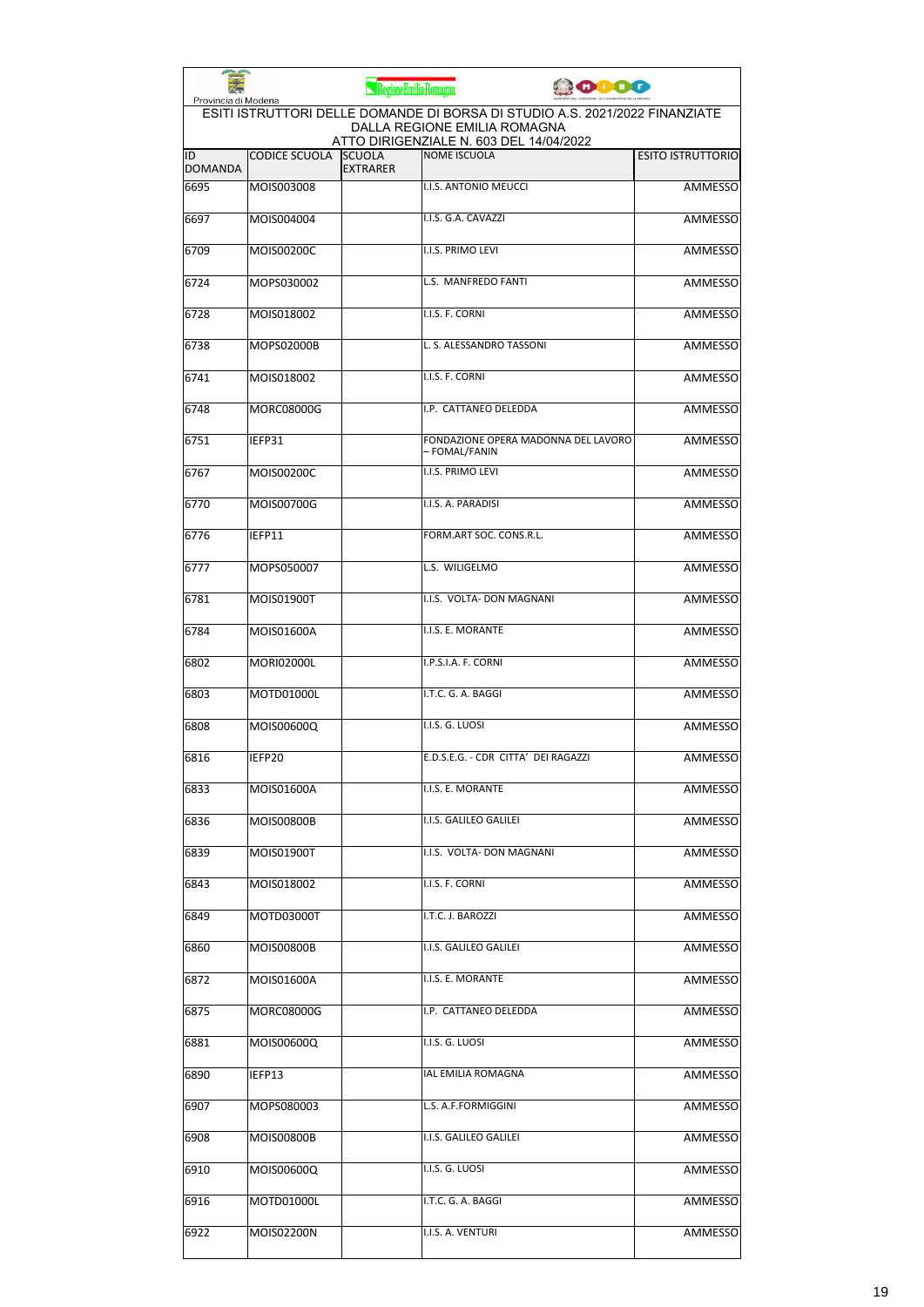| Provincia di Modena                                                                                                                                    |                   | RegioneEmiliaRomagna             |                                     | <b>ODO</b> |                          |  |
|--------------------------------------------------------------------------------------------------------------------------------------------------------|-------------------|----------------------------------|-------------------------------------|------------|--------------------------|--|
| ESITI ISTRUTTORI DELLE DOMANDE DI BORSA DI STUDIO A.S. 2021/2022 FINANZIATE<br>DALLA REGIONE EMILIA ROMAGNA<br>ATTO DIRIGENZIALE N. 603 DEL 14/04/2022 |                   |                                  |                                     |            |                          |  |
| ID<br><b>DOMANDA</b>                                                                                                                                   | CODICE SCUOLA     | <b>SCUOLA</b><br><b>EXTRARER</b> | <b>NOME ISCUOLA</b>                 |            | <b>ESITO ISTRUTTORIO</b> |  |
| 6925                                                                                                                                                   | MOTF030004        |                                  | I.T.I. LEONARDO DA VINCI            |            | <b>AMMESSO</b>           |  |
| 6929                                                                                                                                                   | IEFP20            |                                  | E.D.S.E.G. - CDR CITTA' DEI RAGAZZI |            | AMMESSO                  |  |
| 6938                                                                                                                                                   | MOIS01900T        |                                  | I.I.S. VOLTA- DON MAGNANI           |            | AMMESSO                  |  |
| 6942                                                                                                                                                   | MOIS00700G        |                                  | I.I.S. A. PARADISI                  |            | <b>AMMESSO</b>           |  |
| 6954                                                                                                                                                   | MORC08000G        |                                  | I.P. CATTANEO DELEDDA               |            | AMMESSO                  |  |
| 6955                                                                                                                                                   | MOIS003008        |                                  | I.I.S. ANTONIO MEUCCI               |            | <b>AMMESSO</b>           |  |
| 6980                                                                                                                                                   | MOPS030002        |                                  | L.S. MANFREDO FANTI                 |            | <b>AMMESSO</b>           |  |
| 6990                                                                                                                                                   | <b>MORI02000L</b> |                                  | I.P.S.I.A. F. CORNI                 |            | <b>AMMESSO</b>           |  |
| 6997                                                                                                                                                   | <b>FEIS00600L</b> |                                  | <b>ISIT BASSI BURGATTI</b>          |            | <b>AMMESSO</b>           |  |
| 7019                                                                                                                                                   | MOPS080003        |                                  | L.S. A.F.FORMIGGINI                 |            | <b>AMMESSO</b>           |  |
| 7022                                                                                                                                                   | MOTD01000L        |                                  | I.T.C. G. A. BAGGI                  |            | <b>AMMESSO</b>           |  |
| 7027                                                                                                                                                   | MOIS01900T        |                                  | I.I.S. VOLTA- DON MAGNANI           |            | <b>AMMESSO</b>           |  |
| 7035                                                                                                                                                   | MOPS02000B        |                                  | L. S. ALESSANDRO TASSONI            |            | <b>AMMESSO</b>           |  |
| 7038                                                                                                                                                   | MOTD03000T        |                                  | I.T.C. J. BAROZZI                   |            | <b>AMMESSO</b>           |  |
| 7067                                                                                                                                                   | MOIS00600Q        |                                  | I.I.S. G. LUOSI                     |            | AMMESSO                  |  |
| 7126                                                                                                                                                   | IEFP16            |                                  | FUTURA SOC. CONS. R.L.              |            | <b>AMMESSO</b>           |  |
| 7190                                                                                                                                                   | MOTF080005        |                                  | <b>ITIS ENRICO FERMI</b>            |            | <b>AMMESSO</b>           |  |
| 7217                                                                                                                                                   | MOIS02200N        |                                  | I.I.S. A. VENTURI                   |            | <b>AMMESSO</b>           |  |
| 7231                                                                                                                                                   | MOPS04000L        |                                  | L.S. M. MORANDI                     |            | <b>AMMESSO</b>           |  |
| 7243                                                                                                                                                   | MOIS01900T        |                                  | I.I.S. VOLTA- DON MAGNANI           |            | <b>AMMESSO</b>           |  |
| 7253                                                                                                                                                   | MOIS02200N        |                                  | I.I.S. A. VENTURI                   |            | AMMESSO                  |  |
| 7255                                                                                                                                                   | MOIS004004        |                                  | I.I.S. G.A. CAVAZZI                 |            | AMMESSO                  |  |
| 7256                                                                                                                                                   | MORC08000G        |                                  | I.P. CATTANEO DELEDDA               |            | <b>AMMESSO</b>           |  |
| 7260                                                                                                                                                   | MOTF080005        |                                  | <b>ITIS ENRICO FERMI</b>            |            | <b>AMMESSO</b>           |  |
| 7276                                                                                                                                                   | MOTD01000L        |                                  | I.T.C. G. A. BAGGI                  |            | <b>AMMESSO</b>           |  |
| 7290                                                                                                                                                   | MOPS080003        |                                  | L.S. A.F.FORMIGGINI                 |            | <b>AMMESSO</b>           |  |
| 7291                                                                                                                                                   | MOPM01000T        |                                  | LICEO CARLO SIGONIO                 |            | AMMESSO                  |  |
| 7294                                                                                                                                                   | MOPM01000T        |                                  | LICEO CARLO SIGONIO                 |            | <b>AMMESSO</b>           |  |
| 7296                                                                                                                                                   | MOIS003008        |                                  | I.I.S. ANTONIO MEUCCI               |            | <b>AMMESSO</b>           |  |
| 7308                                                                                                                                                   | MOPS080003        |                                  | L.S. A.F.FORMIGGINI                 |            | AMMESSO                  |  |
| 7329                                                                                                                                                   | MORC08000G        |                                  | I.P. CATTANEO DELEDDA               |            | <b>AMMESSO</b>           |  |
| 7331                                                                                                                                                   | MOIS00200C        |                                  | I.I.S. PRIMO LEVI                   |            | <b>AMMESSO</b>           |  |
| 7347                                                                                                                                                   | MOTD03000T        |                                  | I.T.C. J. BAROZZI                   |            | AMMESSO                  |  |
| 7352                                                                                                                                                   | MOIS00200C        |                                  | I.I.S. PRIMO LEVI                   |            | <b>AMMESSO</b>           |  |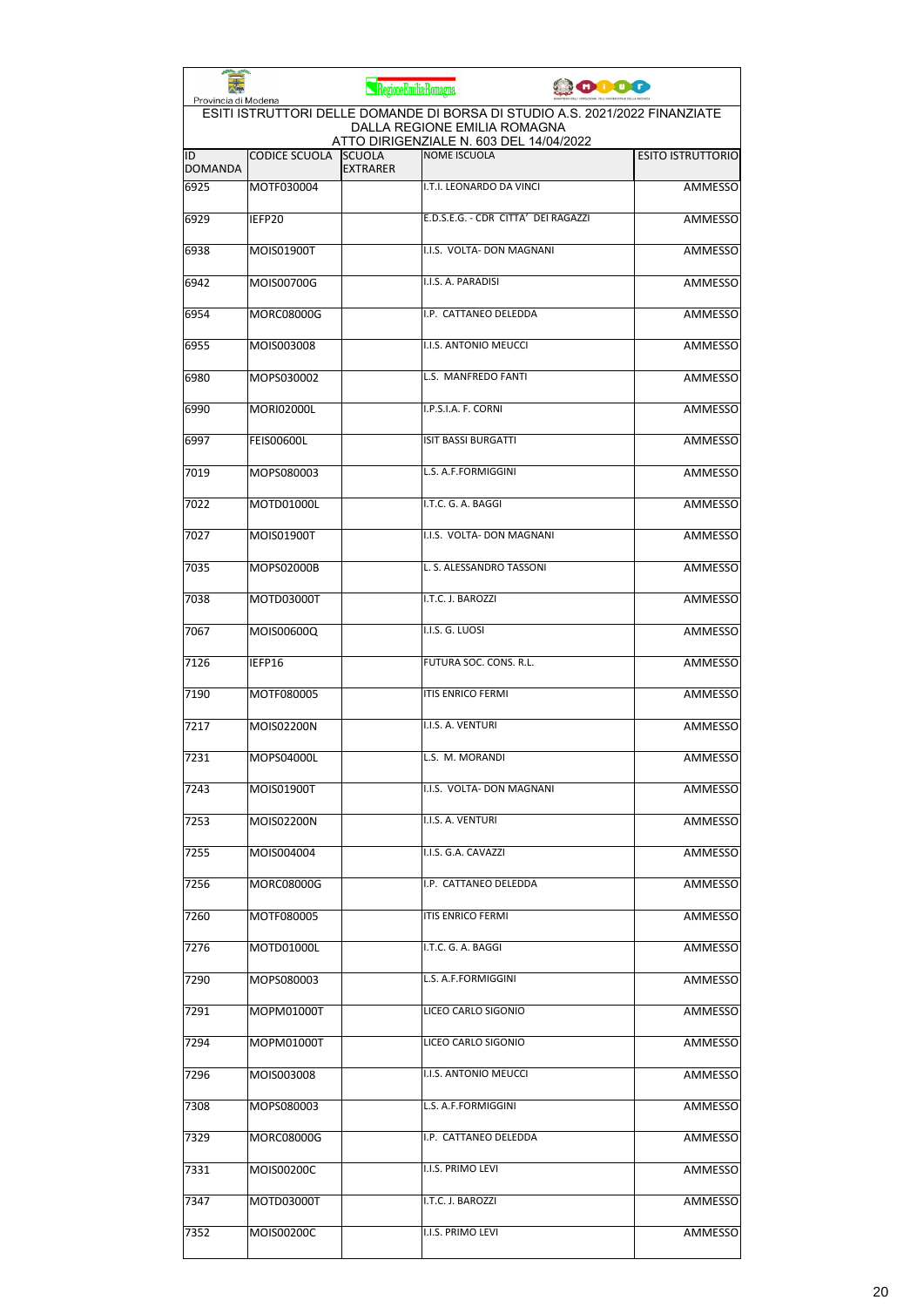| <b>PERSONAL PROPERTY</b><br>Provincia di Modena |                   | RegioneEmiliaRomagna             |                                                                                                             | 10000 |                          |
|-------------------------------------------------|-------------------|----------------------------------|-------------------------------------------------------------------------------------------------------------|-------|--------------------------|
|                                                 |                   |                                  | ESITI ISTRUTTORI DELLE DOMANDE DI BORSA DI STUDIO A.S. 2021/2022 FINANZIATE<br>DALLA REGIONE EMILIA ROMAGNA |       |                          |
| ID<br><b>DOMANDA</b>                            | CODICE SCUOLA     | <b>SCUOLA</b><br><b>EXTRARER</b> | ATTO DIRIGENZIALE N. 603 DEL 14/04/2022<br><b>NOME ISCUOLA</b>                                              |       | <b>ESITO ISTRUTTORIO</b> |
| 7364                                            | MOIS02300D        |                                  | I.I.S. G. GUARINI                                                                                           |       | <b>AMMESSO</b>           |
| 7379                                            | MORC08000G        |                                  | I.P. CATTANEO DELEDDA                                                                                       |       | AMMESSO                  |
| 7383                                            | MOIS01600A        |                                  | I.I.S. E. MORANTE                                                                                           |       | AMMESSO                  |
| 7385                                            | MOTD03000T        |                                  | I.T.C. J. BAROZZI                                                                                           |       | AMMESSO                  |
| 7386                                            | MOIS004004        |                                  | I.I.S. G.A. CAVAZZI                                                                                         |       | <b>AMMESSO</b>           |
| 7389                                            | <b>MORC08000G</b> |                                  | I.P. CATTANEO DELEDDA                                                                                       |       | <b>AMMESSO</b>           |
| 7398                                            | MOTF030004        |                                  | I.T.I. LEONARDO DA VINCI                                                                                    |       | <b>AMMESSO</b>           |
| 7400                                            | MOIS004004        |                                  | I.I.S. G.A. CAVAZZI                                                                                         |       | <b>AMMESSO</b>           |
| 7410                                            | MOTD03000T        |                                  | I.T.C. J. BAROZZI                                                                                           |       | <b>AMMESSO</b>           |
| 7432                                            | MOIS02100T        |                                  | I.I.S. F. SELMI                                                                                             |       | <b>AMMESSO</b>           |
| 7438                                            | MOIS018002        |                                  | I.I.S. F. CORNI                                                                                             |       | AMMESSO                  |
| 7453                                            | <b>MOIS00800B</b> |                                  | I.I.S. GALILEO GALILEI                                                                                      |       | AMMESSO                  |
| 7457                                            | MOIS02300D        |                                  | I.I.S. G. GUARINI                                                                                           |       | <b>AMMESSO</b>           |
| 7479                                            | MOIS00200C        |                                  | I.I.S. PRIMO LEVI                                                                                           |       | <b>AMMESSO</b>           |
| 7491                                            | MOIS00600Q        |                                  | I.I.S. G. LUOSI                                                                                             |       | AMMESSO                  |
| 7504                                            | <b>MOIS00800B</b> |                                  | I.I.S. GALILEO GALILEI                                                                                      |       | <b>AMMESSO</b>           |
| 7507                                            | MOIS00700G        |                                  | I.I.S. A. PARADISI                                                                                          |       | <b>AMMESSO</b>           |
| 7514                                            | MOIS00200C        |                                  | <b>I.I.S. PRIMO LEVI</b>                                                                                    |       | AMMESSO                  |
| 7522                                            | MOIS00600Q        |                                  | I.I.S. G. LUOSI                                                                                             |       | AMMESSO                  |
| 7538                                            | MORC08000G        |                                  | I.P. CATTANEO DELEDDA                                                                                       |       | AMMESSO                  |
| 7539                                            | MOPS050007        |                                  | L.S. WILIGELMO                                                                                              |       | AMMESSO                  |
| 7577                                            | MOIS00200C        |                                  | I.I.S. PRIMO LEVI                                                                                           |       | AMMESSO                  |
| 7606                                            | MOPS02000B        |                                  | L. S. ALESSANDRO TASSONI                                                                                    |       | <b>AMMESSO</b>           |
| 7625                                            | MOTD01000L        |                                  | I.T.C. G. A. BAGGI                                                                                          |       | <b>AMMESSO</b>           |
| 7636                                            | MOIS018002        |                                  | I.I.S. F. CORNI                                                                                             |       | AMMESSO                  |
| 7641                                            | MOPM01000T        |                                  | LICEO CARLO SIGONIO                                                                                         |       | AMMESSO                  |
| 7651                                            | MORC08000G        |                                  | I.P. CATTANEO DELEDDA                                                                                       |       | AMMESSO                  |
| 7655                                            | MOIS01900T        |                                  | I.I.S. VOLTA- DON MAGNANI                                                                                   |       | AMMESSO                  |
| 7661                                            | <b>MORI02000L</b> |                                  | I.P.S.I.A. F. CORNI                                                                                         |       | <b>AMMESSO</b>           |
| 7665                                            | <b>MORI02000L</b> |                                  | I.P.S.I.A. F. CORNI                                                                                         |       | AMMESSO                  |
| 7668                                            | MORC08000G        |                                  | I.P. CATTANEO DELEDDA                                                                                       |       | AMMESSO                  |
| 7723                                            | MOPS080003        |                                  | L.S. A.F.FORMIGGINI                                                                                         |       | AMMESSO                  |
| 7740                                            | MOIS02300D        |                                  | I.I.S. G. GUARINI                                                                                           |       | AMMESSO                  |
| 7770                                            | MORI02000L        |                                  | I.P.S.I.A. F. CORNI                                                                                         |       | <b>AMMESSO</b>           |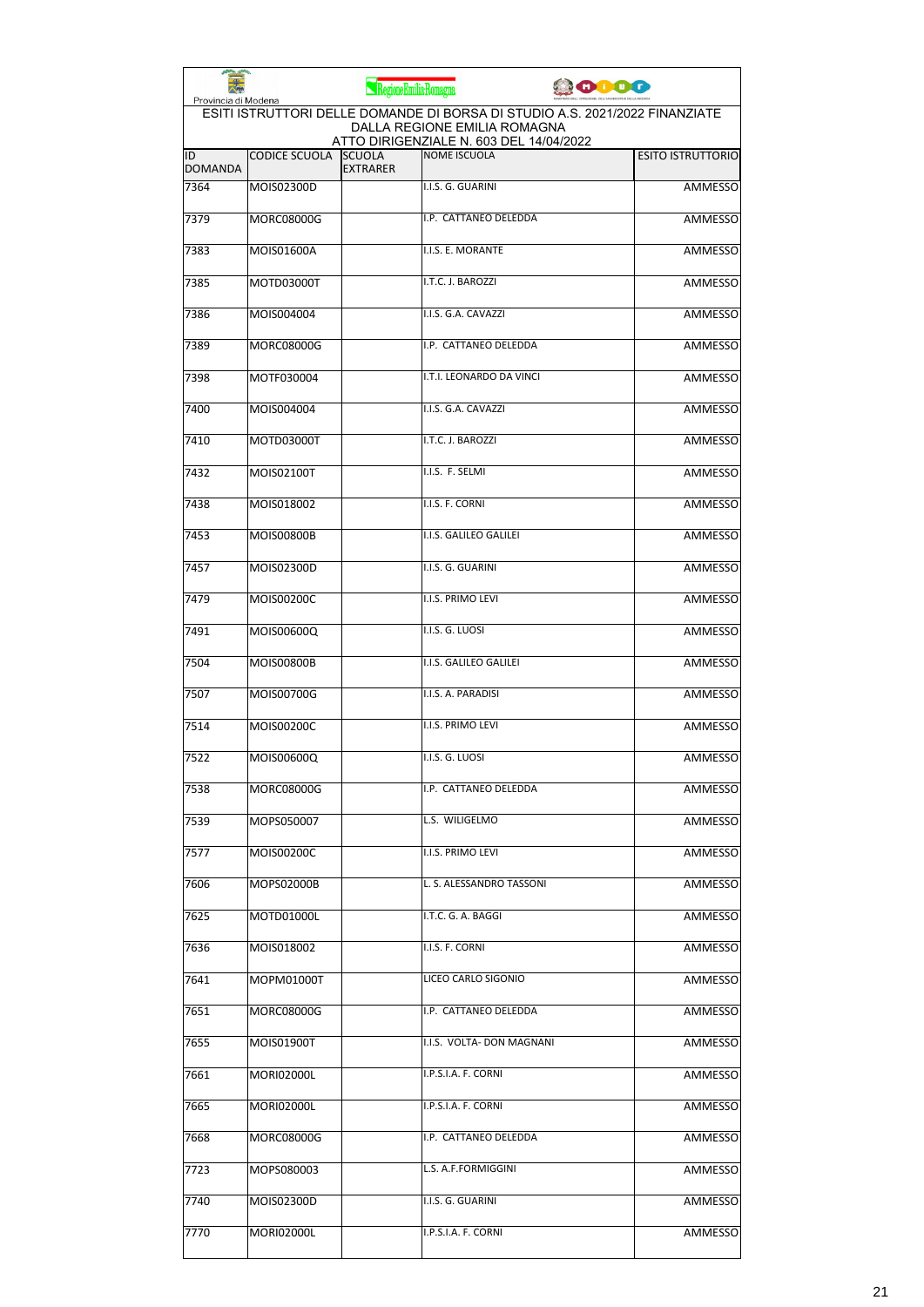| Provincia di Modena  |                      | RegioneEmiliaRomagna             |                                                                                                                                                        | 0000 |                          |
|----------------------|----------------------|----------------------------------|--------------------------------------------------------------------------------------------------------------------------------------------------------|------|--------------------------|
|                      |                      |                                  | ESITI ISTRUTTORI DELLE DOMANDE DI BORSA DI STUDIO A.S. 2021/2022 FINANZIATE<br>DALLA REGIONE EMILIA ROMAGNA<br>ATTO DIRIGENZIALE N. 603 DEL 14/04/2022 |      |                          |
| ID<br><b>DOMANDA</b> | <b>CODICE SCUOLA</b> | <b>SCUOLA</b><br><b>EXTRARER</b> | <b>NOME ISCUOLA</b>                                                                                                                                    |      | <b>ESITO ISTRUTTORIO</b> |
| 7780                 | MOTF030004           |                                  | I.T.I. LEONARDO DA VINCI                                                                                                                               |      | <b>AMMESSO</b>           |
| 7781                 | MOIS02100T           |                                  | I.I.S. F. SELMI                                                                                                                                        |      | <b>AMMESSO</b>           |
| 7782                 | MOIS018002           |                                  | I.I.S. F. CORNI                                                                                                                                        |      | <b>AMMESSO</b>           |
| 7790                 | MOTF030004           |                                  | I.T.I. LEONARDO DA VINCI                                                                                                                               |      | AMMESSO                  |
| 7792                 | MOIS011007           |                                  | I.I.S. L. SPALLANZANI                                                                                                                                  |      | <b>AMMESSO</b>           |
| 7799                 | MOIS018002           |                                  | I.I.S. F. CORNI                                                                                                                                        |      | <b>AMMESSO</b>           |
| 7805                 | MOPS050007           |                                  | L.S. WILIGELMO                                                                                                                                         |      | AMMESSO                  |
| 7821                 | IEFP20               |                                  | E.D.S.E.G. - CDR CITTA' DEI RAGAZZI                                                                                                                    |      | <b>AMMESSO</b>           |
| 7833                 | MOPM01000T           |                                  | LICEO CARLO SIGONIO                                                                                                                                    |      | AMMESSO                  |
| 7834                 | <b>MORC08000G</b>    |                                  | I.P. CATTANEO DELEDDA                                                                                                                                  |      | <b>AMMESSO</b>           |
| 7849                 | MOIS011007           |                                  | I.I.S. L. SPALLANZANI                                                                                                                                  |      | AMMESSO                  |
| 7854                 | MOIS009007           |                                  | I.I.S. GUGLIELMO MARCONI                                                                                                                               |      | <b>AMMESSO</b>           |
| 7856                 | MOIS02200N           |                                  | I.I.S. A. VENTURI                                                                                                                                      |      | <b>AMMESSO</b>           |
| 7859                 | MOIS02300D           |                                  | I.I.S. G. GUARINI                                                                                                                                      |      | AMMESSO                  |
| 7861                 | MOPS080003           |                                  | L.S. A.F.FORMIGGINI                                                                                                                                    |      | AMMESSO                  |
| 7886                 | MOTD01000L           |                                  | I.T.C. G. A. BAGGI                                                                                                                                     |      | <b>AMMESSO</b>           |
| 7893                 | MOIS018002           |                                  | I.I.S. F. CORNI                                                                                                                                        |      | AMMESSO                  |
| 7902                 | MOIS00600Q           |                                  | I.I.S. G. LUOSI                                                                                                                                        |      | AMMESSO                  |
| 7915                 | MOIS02200N           |                                  | I.I.S. A. VENTURI                                                                                                                                      |      | <b>AMMESSO</b>           |
| 7950                 | MOTD01000L           |                                  | I.T.C. G. A. BAGGI                                                                                                                                     |      | AMMESSO                  |
| 7958                 | MOPS080003           |                                  | L.S. A.F.FORMIGGINI                                                                                                                                    |      | <b>AMMESSO</b>           |
| 7959                 | MOTA03000B           |                                  | I.T.A.S. I. CALVI                                                                                                                                      |      | AMMESSO                  |
| 7969                 | MORC08000G           |                                  | I.P. CATTANEO DELEDDA                                                                                                                                  |      | <b>AMMESSO</b>           |
| 7970                 | MOTD03000T           |                                  | I.T.C. J. BAROZZI                                                                                                                                      |      | AMMESSO                  |
| 7971                 | MOPS030002           |                                  | L.S. MANFREDO FANTI                                                                                                                                    |      | AMMESSO                  |
| 8011                 | MOTF030004           |                                  | I.T.I. LEONARDO DA VINCI                                                                                                                               |      | AMMESSO                  |
| 8028                 | MOTF030004           |                                  | I.T.I. LEONARDO DA VINCI                                                                                                                               |      | AMMESSO                  |
| 8037                 | MOIS01900T           |                                  | I.I.S. VOLTA- DON MAGNANI                                                                                                                              |      | AMMESSO                  |
| 8062                 | MOIS00700G           |                                  | I.I.S. A. PARADISI                                                                                                                                     |      | <b>AMMESSO</b>           |
| 8078                 | MOIS01900T           |                                  | I.I.S. VOLTA- DON MAGNANI                                                                                                                              |      | AMMESSO                  |
| 8087                 | MORC08000G           |                                  | I.P. CATTANEO DELEDDA                                                                                                                                  |      | AMMESSO                  |
| 8092                 | MOTD03000T           |                                  | I.T.C. J. BAROZZI                                                                                                                                      |      | AMMESSO                  |
| 8118                 | MORC08000G           |                                  | I.P. CATTANEO DELEDDA                                                                                                                                  |      | AMMESSO                  |
| 8130                 | MOIS00200C           |                                  | I.I.S. PRIMO LEVI                                                                                                                                      |      | AMMESSO                  |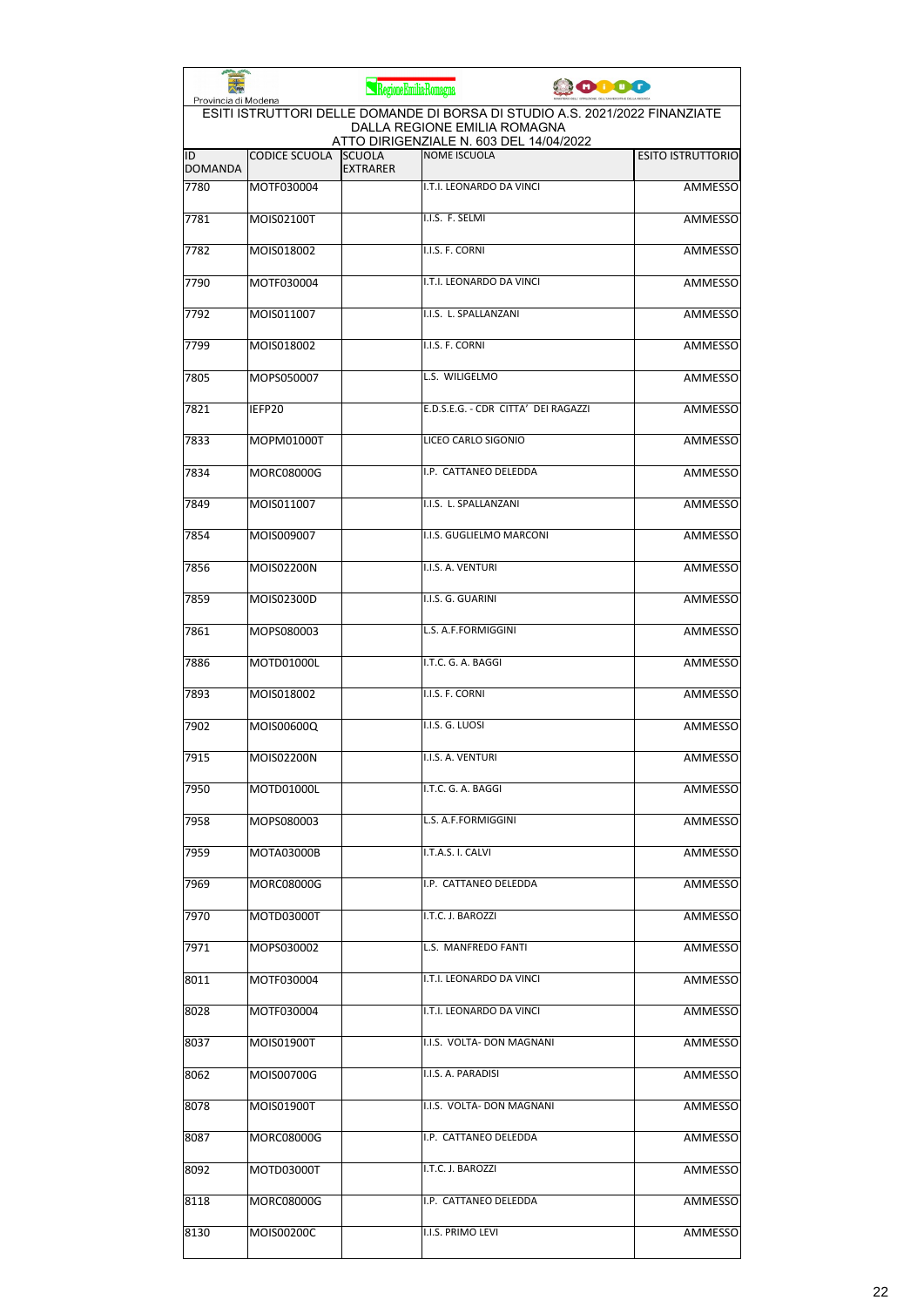| Provincia di Modena  |                      | RegioneEmiliaRomagna             |                              | <b>0000</b>                                                                                                                                            |                          |
|----------------------|----------------------|----------------------------------|------------------------------|--------------------------------------------------------------------------------------------------------------------------------------------------------|--------------------------|
|                      |                      |                                  |                              | ESITI ISTRUTTORI DELLE DOMANDE DI BORSA DI STUDIO A.S. 2021/2022 FINANZIATE<br>DALLA REGIONE EMILIA ROMAGNA<br>ATTO DIRIGENZIALE N. 603 DEL 14/04/2022 |                          |
| ID<br><b>DOMANDA</b> | <b>CODICE SCUOLA</b> | <b>SCUOLA</b><br><b>EXTRARER</b> | <b>NOME ISCUOLA</b>          |                                                                                                                                                        | <b>ESITO ISTRUTTORIO</b> |
| 8142                 | MOTF080005           |                                  | <b>ITIS ENRICO FERMI</b>     |                                                                                                                                                        | <b>AMMESSO</b>           |
| 8144                 | MOIS02100T           |                                  | I.I.S. F. SELMI              |                                                                                                                                                        | <b>AMMESSO</b>           |
| 8154                 | IEFP20               |                                  |                              | E.D.S.E.G. - CDR CITTA' DEI RAGAZZI                                                                                                                    | <b>AMMESSO</b>           |
| 8159                 | MOIS00600Q           |                                  | I.I.S. G. LUOSI              |                                                                                                                                                        | <b>AMMESSO</b>           |
| 8168                 | MOTF030004           |                                  |                              | I.T.I. LEONARDO DA VINCI                                                                                                                               | <b>AMMESSO</b>           |
| 8178                 | <b>MORI02000L</b>    |                                  | I.P.S.I.A. F. CORNI          |                                                                                                                                                        | <b>AMMESSO</b>           |
| 8183                 | MOPM01000T           |                                  | LICEO CARLO SIGONIO          |                                                                                                                                                        | <b>AMMESSO</b>           |
| 8200                 | BORH050003           |                                  | <b>IPSAR LUIGI VERONELLI</b> |                                                                                                                                                        | <b>AMMESSO</b>           |
| 8217                 | MOIS011007           |                                  | I.I.S. L. SPALLANZANI        |                                                                                                                                                        | <b>AMMESSO</b>           |
| 8239                 | MOIS00200C           |                                  | I.I.S. PRIMO LEVI            |                                                                                                                                                        | AMMESSO                  |
| 8250                 | MOIS00600Q           |                                  | I.I.S. G. LUOSI              |                                                                                                                                                        | <b>AMMESSO</b>           |
| 8264                 | BOPC02000A           |                                  |                              | LICEO CLASSICO GALVANI                                                                                                                                 | <b>AMMESSO</b>           |
| 8271                 | MOPS02000B           |                                  |                              | L. S. ALESSANDRO TASSONI                                                                                                                               | <b>AMMESSO</b>           |
| 8272                 | <b>MORI02000L</b>    |                                  | I.P.S.I.A. F. CORNI          |                                                                                                                                                        | <b>AMMESSO</b>           |
| 8279                 | MOIS003008           |                                  | I.I.S. ANTONIO MEUCCI        |                                                                                                                                                        | <b>AMMESSO</b>           |
| 8282                 | MOIS00200C           |                                  | I.I.S. PRIMO LEVI            |                                                                                                                                                        | <b>AMMESSO</b>           |
| 8283                 | MOTD03000T           |                                  | I.T.C. J. BAROZZI            |                                                                                                                                                        | <b>AMMESSO</b>           |
| 8284                 | MORI030007           |                                  | I.P.I.A. G. VALLAURI         |                                                                                                                                                        | <b>AMMESSO</b>           |
| 8286                 | <b>MORC08000G</b>    |                                  |                              | I.P. CATTANEO DELEDDA                                                                                                                                  | <b>AMMESSO</b>           |
| 8308                 | MOPS02000B           |                                  |                              | L. S. ALESSANDRO TASSONI                                                                                                                               | AMMESSO                  |
| 8316                 | MOIS02100T           |                                  | I.I.S. F. SELMI              |                                                                                                                                                        | AMMESSO                  |
| 8322                 | MOIS00700G           |                                  | I.I.S. A. PARADISI           |                                                                                                                                                        | AMMESSO                  |
| 8360                 | MOIS018002           |                                  | I.I.S. F. CORNI              |                                                                                                                                                        | <b>AMMESSO</b>           |
| 8362                 | MOIS00200C           |                                  | I.I.S. PRIMO LEVI            |                                                                                                                                                        | AMMESSO                  |
| 8418                 | FEIS00600L           |                                  | <b>ISIT BASSI BURGATTI</b>   |                                                                                                                                                        | AMMESSO                  |
| 8426                 | MOIS003008           |                                  | I.I.S. ANTONIO MEUCCI        |                                                                                                                                                        | AMMESSO                  |
| 8438                 | MOIS02100T           |                                  | I.I.S. F. SELMI              |                                                                                                                                                        | AMMESSO                  |
| 8442                 | MOTF080005           |                                  | <b>ITIS ENRICO FERMI</b>     |                                                                                                                                                        | <b>AMMESSO</b>           |
| 8451                 | IEFP20               |                                  |                              | E.D.S.E.G. - CDR CITTA' DEI RAGAZZI                                                                                                                    | AMMESSO                  |
| 8468                 | MOIS00800B           |                                  | I.I.S. GALILEO GALILEI       |                                                                                                                                                        | AMMESSO                  |
| 8493                 | MOPS02000B           |                                  |                              | L. S. ALESSANDRO TASSONI                                                                                                                               | AMMESSO                  |
| 8512                 | MOIS00200C           |                                  | I.I.S. PRIMO LEVI            |                                                                                                                                                        | AMMESSO                  |
| 8516                 | MOIS017006           |                                  | I.I.S. A. FERRARI            |                                                                                                                                                        | AMMESSO                  |
| 8518                 | MOPS030002           |                                  | L.S. MANFREDO FANTI          |                                                                                                                                                        | AMMESSO                  |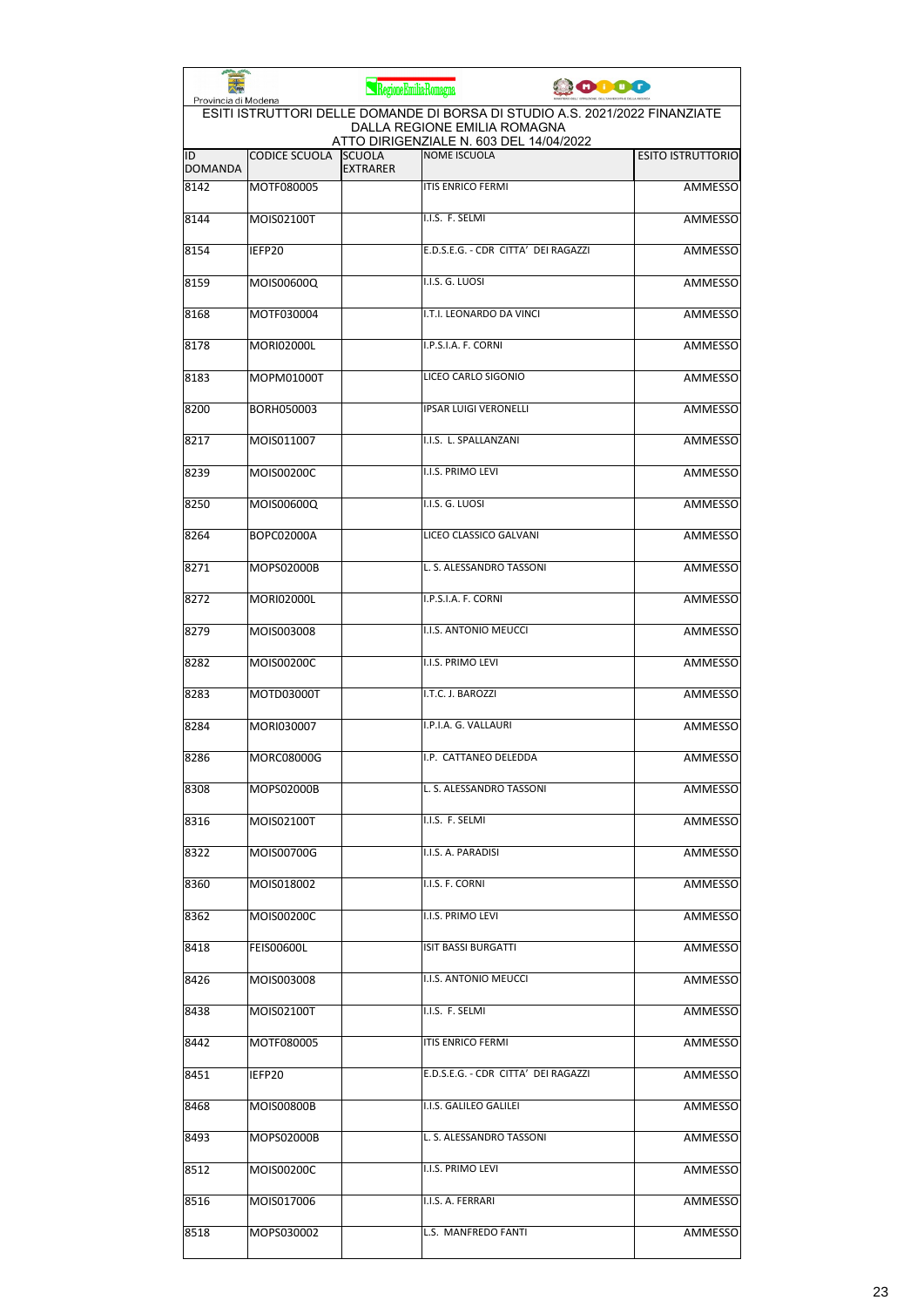| Provincia di Modena  |                      | RegioneEmiliaRomagna             |                                                                                                             | 10000 |                          |
|----------------------|----------------------|----------------------------------|-------------------------------------------------------------------------------------------------------------|-------|--------------------------|
|                      |                      |                                  | ESITI ISTRUTTORI DELLE DOMANDE DI BORSA DI STUDIO A.S. 2021/2022 FINANZIATE<br>DALLA REGIONE EMILIA ROMAGNA |       |                          |
| ID<br><b>DOMANDA</b> | <b>CODICE SCUOLA</b> | <b>SCUOLA</b><br><b>EXTRARER</b> | ATTO DIRIGENZIALE N. 603 DEL 14/04/2022<br><b>NOME ISCUOLA</b>                                              |       | <b>ESITO ISTRUTTORIO</b> |
| 8525                 | MOPM01000T           |                                  | LICEO CARLO SIGONIO                                                                                         |       | <b>AMMESSO</b>           |
| 8539                 | MOIS017006           |                                  | I.I.S. A. FERRARI                                                                                           |       | <b>AMMESSO</b>           |
| 8559                 | <b>MORI02000L</b>    |                                  | I.P.S.I.A. F. CORNI                                                                                         |       | AMMESSO                  |
| 8567                 | MOTD01000L           |                                  | I.T.C. G. A. BAGGI                                                                                          |       | AMMESSO                  |
| 8580                 | MOIS00700G           |                                  | I.I.S. A. PARADISI                                                                                          |       | AMMESSO                  |
| 8594                 | MOIS011007           |                                  | I.I.S. L. SPALLANZANI                                                                                       |       | <b>AMMESSO</b>           |
| 8608                 | MOIS009007           |                                  | I.I.S. GUGLIELMO MARCONI                                                                                    |       | <b>AMMESSO</b>           |
| 8620                 | MOIS003008           |                                  | I.I.S. ANTONIO MEUCCI                                                                                       |       | AMMESSO                  |
| 8637                 | MOPS030002           |                                  | L.S. MANFREDO FANTI                                                                                         |       | <b>AMMESSO</b>           |
| 8658                 | MOIS00600Q           |                                  | I.I.S. G. LUOSI                                                                                             |       | <b>AMMESSO</b>           |
| 8661                 | MOIS00700G           |                                  | I.I.S. A. PARADISI                                                                                          |       | AMMESSO                  |
| 8672                 | MOPS080003           |                                  | L.S. A.F.FORMIGGINI                                                                                         |       | <b>AMMESSO</b>           |
| 8675                 | MOIS017006           |                                  | I.I.S. A. FERRARI                                                                                           |       | <b>AMMESSO</b>           |
| 8678                 | MOIS01600A           |                                  | I.I.S. E. MORANTE                                                                                           |       | AMMESSO                  |
| 8681                 | MOIS02200N           |                                  | I.I.S. A. VENTURI                                                                                           |       | AMMESSO                  |
| 8687                 | <b>FEIS01400G</b>    |                                  | I.I.S. F.LLI TADDIA                                                                                         |       | AMMESSO                  |
| 8691                 | <b>MOIS00800B</b>    |                                  | I.I.S. GALILEO GALILEI                                                                                      |       | AMMESSO                  |
| 8693                 | MOPS04000L           |                                  | L.S. M. MORANDI                                                                                             |       | AMMESSO                  |
| 8703                 | MORC08000G           |                                  | I.P. CATTANEO DELEDDA                                                                                       |       | AMMESSO                  |
| 8705                 | MORI02000L           |                                  | I.P.S.I.A. F. CORNI                                                                                         |       | AMMESSO                  |
| 8713                 | MORC08000G           |                                  | I.P. CATTANEO DELEDDA                                                                                       |       | AMMESSO                  |
| 8714                 | MOIS017006           |                                  | I.I.S. A. FERRARI                                                                                           |       | <b>AMMESSO</b>           |
| 8715                 | MOIS00600Q           |                                  | I.I.S. G. LUOSI                                                                                             |       | AMMESSO                  |
| 8718                 | MOTD01000L           |                                  | I.T.C. G. A. BAGGI                                                                                          |       | <b>AMMESSO</b>           |
| 8719                 | MOIS00800B           |                                  | I.I.S. GALILEO GALILEI                                                                                      |       | <b>AMMESSO</b>           |
| 8720                 | MORC08000G           |                                  | I.P. CATTANEO DELEDDA                                                                                       |       | AMMESSO                  |
| 8721                 | MOIS01600A           |                                  | I.I.S. E. MORANTE                                                                                           |       | AMMESSO                  |
| 8732                 | MORC08000G           |                                  | I.P. CATTANEO DELEDDA                                                                                       |       | AMMESSO                  |
| 8738                 | MOTF080005           |                                  | <b>ITIS ENRICO FERMI</b>                                                                                    |       | AMMESSO                  |
| 8759                 | MOPM01000T           |                                  | LICEO CARLO SIGONIO                                                                                         |       | AMMESSO                  |
| 8779                 | MOIS00700G           |                                  | I.I.S. A. PARADISI                                                                                          |       | AMMESSO                  |
| 8780                 | MOIS00600Q           |                                  | I.I.S. G. LUOSI                                                                                             |       | AMMESSO                  |
| 8785                 | MOIS018002           |                                  | I.I.S. F. CORNI                                                                                             |       | AMMESSO                  |
| 8787                 | MORC08000G           |                                  | I.P. CATTANEO DELEDDA                                                                                       |       | <b>AMMESSO</b>           |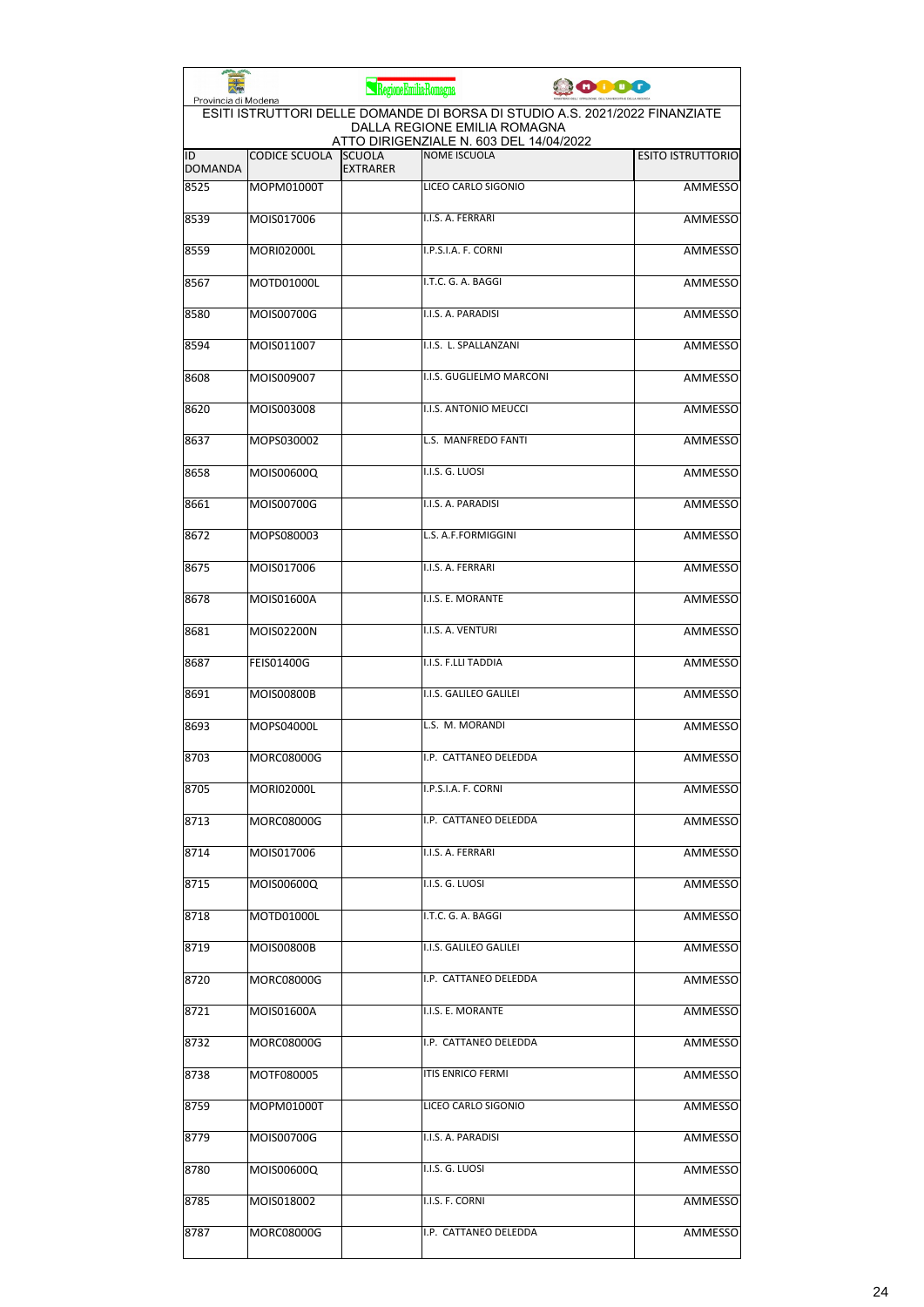| Provincia di Modena  |                      | RegioneEmiliaRomagna             | <b>COOO</b>                                                                                                                                            |                          |
|----------------------|----------------------|----------------------------------|--------------------------------------------------------------------------------------------------------------------------------------------------------|--------------------------|
|                      |                      |                                  | ESITI ISTRUTTORI DELLE DOMANDE DI BORSA DI STUDIO A.S. 2021/2022 FINANZIATE<br>DALLA REGIONE EMILIA ROMAGNA<br>ATTO DIRIGENZIALE N. 603 DEL 14/04/2022 |                          |
| ID<br><b>DOMANDA</b> | <b>CODICE SCUOLA</b> | <b>SCUOLA</b><br><b>EXTRARER</b> | <b>NOME ISCUOLA</b>                                                                                                                                    | <b>ESITO ISTRUTTORIO</b> |
| 8790                 | IEFP20               |                                  | E.D.S.E.G. - CDR CITTA' DEI RAGAZZI                                                                                                                    | <b>AMMESSO</b>           |
| 8795                 | MOIS01900T           |                                  | I.I.S. VOLTA- DON MAGNANI                                                                                                                              | AMMESSO                  |
| 8807                 | MOIS02100T           |                                  | I.I.S. F. SELMI                                                                                                                                        | AMMESSO                  |
| 8826                 | MOIS009007           |                                  | I.I.S. GUGLIELMO MARCONI                                                                                                                               | AMMESSO                  |
| 8828                 | MOIS02100T           |                                  | I.I.S. F. SELMI                                                                                                                                        | <b>AMMESSO</b>           |
| 8840                 | MOPS02000B           |                                  | L. S. ALESSANDRO TASSONI                                                                                                                               | <b>AMMESSO</b>           |
| 8848                 | MOIS00200C           |                                  | I.I.S. PRIMO LEVI                                                                                                                                      | AMMESSO                  |
| 8852                 | MOIS02300D           |                                  | I.I.S. G. GUARINI                                                                                                                                      | <b>AMMESSO</b>           |
| 8860                 | MOIS00600Q           |                                  | I.I.S. G. LUOSI                                                                                                                                        | <b>AMMESSO</b>           |
| 8861                 | MOPS080003           |                                  | L.S. A.F.FORMIGGINI                                                                                                                                    | <b>AMMESSO</b>           |
| 8864                 | <b>MOIS00800B</b>    |                                  | I.I.S. GALILEO GALILEI                                                                                                                                 | AMMESSO                  |
| 8870                 | MOIS011007           |                                  | I.I.S. L. SPALLANZANI                                                                                                                                  | AMMESSO                  |
| 8876                 | MOIS018002           |                                  | I.I.S. F. CORNI                                                                                                                                        | <b>AMMESSO</b>           |
| 8888                 | MOIS018002           |                                  | I.I.S. F. CORNI                                                                                                                                        | <b>AMMESSO</b>           |
| 8894                 | <b>MOIS00800B</b>    |                                  | I.I.S. GALILEO GALILEI                                                                                                                                 | AMMESSO                  |
| 8902                 | MOTD01000L           |                                  | I.T.C. G. A. BAGGI                                                                                                                                     | <b>AMMESSO</b>           |
| 8921                 | MOIS011007           |                                  | I.I.S. L. SPALLANZANI                                                                                                                                  | AMMESSO                  |
| 8927                 | MOTA03000B           |                                  | I.T.A.S. I. CALVI                                                                                                                                      | AMMESSO                  |
| 8943                 | IEFP20               |                                  | E.D.S.E.G. - CDR CITTA' DEI RAGAZZI                                                                                                                    | AMMESSO                  |
| 8963                 | MOIS004004           |                                  | I.I.S. G.A. CAVAZZI                                                                                                                                    | AMMESSO                  |
| 8984                 | MOIS00700G           |                                  | I.I.S. A. PARADISI                                                                                                                                     | <b>AMMESSO</b>           |
| 8991                 | <b>MOIS00800B</b>    |                                  | I.I.S. GALILEO GALILEI                                                                                                                                 | <b>AMMESSO</b>           |
| 8995                 | MOTF030004           |                                  | I.T.I. LEONARDO DA VINCI                                                                                                                               | AMMESSO                  |
| 9020                 | MOIS02100T           |                                  | I.I.S. F. SELMI                                                                                                                                        | <b>AMMESSO</b>           |
| 9033                 | IEFP2                |                                  | ISTITUTO NAZARENO                                                                                                                                      | AMMESSO                  |
| 9042                 | MOTF080005           |                                  | ITIS ENRICO FERMI                                                                                                                                      | AMMESSO                  |
| 9043                 | MOIS003008           |                                  | I.I.S. ANTONIO MEUCCI                                                                                                                                  | AMMESSO                  |
| 9064                 | MOIS02100T           |                                  | I.I.S. F. SELMI                                                                                                                                        | AMMESSO                  |
| 9087                 | MOPC020008           |                                  | LICEO CLASSICO-LINGUISTICO MURATORI SAN<br>CARLO                                                                                                       | <b>AMMESSO</b>           |
| 9106                 | <b>MOIS00800B</b>    |                                  | I.I.S. GALILEO GALILEI                                                                                                                                 | AMMESSO                  |
| 9119                 | MOPM01000T           |                                  | LICEO CARLO SIGONIO                                                                                                                                    | AMMESSO                  |
| 9126                 | <b>FOIS00900L</b>    |                                  | ITAER F. BARACCA                                                                                                                                       | AMMESSO                  |
| 9134                 | MOPM01000T           |                                  | LICEO CARLO SIGONIO                                                                                                                                    | AMMESSO                  |
| 9145                 | MOIS00600Q           |                                  | I.I.S. G. LUOSI                                                                                                                                        | AMMESSO                  |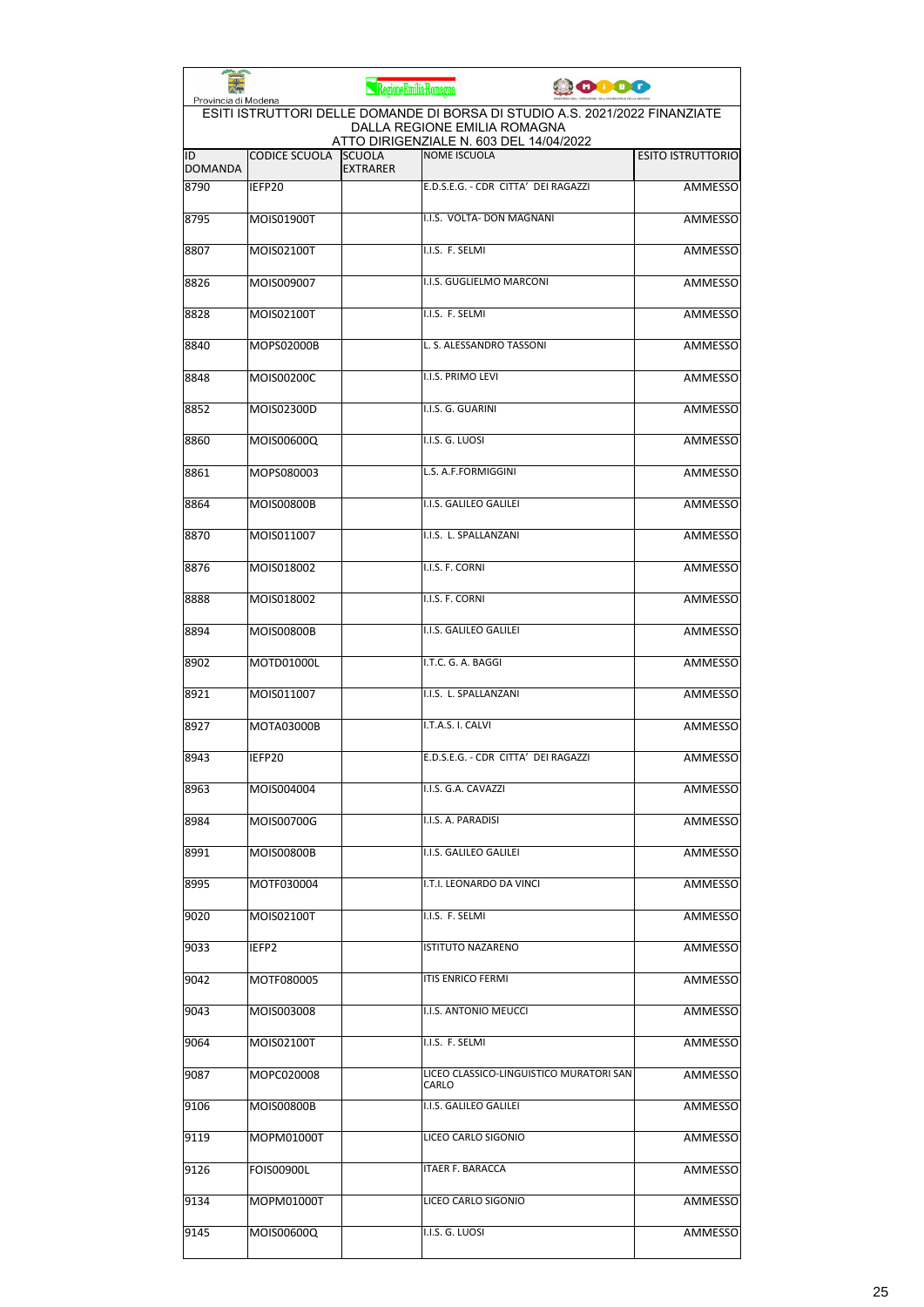| Provincia di Modena  |                      | RegioneEmiliaRomagna             | 0000                                                                                                                                                   |                          |
|----------------------|----------------------|----------------------------------|--------------------------------------------------------------------------------------------------------------------------------------------------------|--------------------------|
|                      |                      |                                  | ESITI ISTRUTTORI DELLE DOMANDE DI BORSA DI STUDIO A.S. 2021/2022 FINANZIATE<br>DALLA REGIONE EMILIA ROMAGNA<br>ATTO DIRIGENZIALE N. 603 DEL 14/04/2022 |                          |
| ID<br><b>DOMANDA</b> | <b>CODICE SCUOLA</b> | <b>SCUOLA</b><br><b>EXTRARER</b> | <b>NOME ISCUOLA</b>                                                                                                                                    | <b>ESITO ISTRUTTORIO</b> |
| 9146                 | MOIS017006           |                                  | I.I.S. A. FERRARI                                                                                                                                      | <b>AMMESSO</b>           |
| 9151                 | MOIS02100T           |                                  | I.I.S. F. SELMI                                                                                                                                        | <b>AMMESSO</b>           |
| 9152                 | MOIS00600Q           |                                  | I.I.S. G. LUOSI                                                                                                                                        | <b>AMMESSO</b>           |
| 9164                 | MOPC020008           |                                  | LICEO CLASSICO-LINGUISTICO MURATORI SAN<br>CARLO                                                                                                       | AMMESSO                  |
| 9166                 | MOIS00600Q           |                                  | I.I.S. G. LUOSI                                                                                                                                        | <b>AMMESSO</b>           |
| 9184                 | MOPS080003           |                                  | L.S. A.F.FORMIGGINI                                                                                                                                    | AMMESSO                  |
| 9189                 | MOIS02300D           |                                  | I.I.S. G. GUARINI                                                                                                                                      | AMMESSO                  |
| 9197                 | MOIS00200C           |                                  | I.I.S. PRIMO LEVI                                                                                                                                      | <b>AMMESSO</b>           |
| 9202                 | MOTF030004           |                                  | I.T.I. LEONARDO DA VINCI                                                                                                                               | AMMESSO                  |
| 9208                 | MOIS018002           |                                  | I.I.S. F. CORNI                                                                                                                                        | AMMESSO                  |
| 9216                 | MOPM01000T           |                                  | LICEO CARLO SIGONIO                                                                                                                                    | AMMESSO                  |
| 9221                 | MOTD01000L           |                                  | I.T.C. G. A. BAGGI                                                                                                                                     | <b>AMMESSO</b>           |
| 9241                 | MOIS01600A           |                                  | I.I.S. E. MORANTE                                                                                                                                      | <b>AMMESSO</b>           |
| 9247                 | MOIS01600A           |                                  | I.I.S. E. MORANTE                                                                                                                                      | AMMESSO                  |
| 9248                 | MOIS009007           |                                  | I.I.S. GUGLIELMO MARCONI                                                                                                                               | AMMESSO                  |
| 9252                 | MOIS00200C           |                                  | <b>I.I.S. PRIMO LEVI</b>                                                                                                                               | <b>AMMESSO</b>           |
| 9253                 | MOIS018002           |                                  | I.I.S. F. CORNI                                                                                                                                        | AMMESSO                  |
| 9262                 | MOIS00700G           |                                  | I.I.S. A. PARADISI                                                                                                                                     | AMMESSO                  |
| 9263                 | MOIS00600Q           |                                  | I.I.S. G. LUOSI                                                                                                                                        | <b>AMMESSO</b>           |
| 9305                 | MOIS00200C           |                                  | I.I.S. PRIMO LEVI                                                                                                                                      | AMMESSO                  |
| 9320                 | MOTF030004           |                                  | I.T.I. LEONARDO DA VINCI                                                                                                                               | AMMESSO                  |
| 9352                 | MOIS02200N           |                                  | I.I.S. A. VENTURI                                                                                                                                      | AMMESSO                  |
| 9357                 | MOTD01000L           |                                  | I.T.C. G. A. BAGGI                                                                                                                                     | <b>AMMESSO</b>           |
| 9364                 | MOIS017006           |                                  | I.I.S. A. FERRARI                                                                                                                                      | AMMESSO                  |
| 9377                 | IEFP20               |                                  | E.D.S.E.G. - CDR CITTA' DEI RAGAZZI                                                                                                                    | AMMESSO                  |
| 9387                 | MOIS004004           |                                  | I.I.S. G.A. CAVAZZI                                                                                                                                    | AMMESSO                  |
| 9398                 | MOIS01900T           |                                  | I.I.S. VOLTA- DON MAGNANI                                                                                                                              | AMMESSO                  |
| 9411                 | MORI030007           |                                  | I.P.I.A. G. VALLAURI                                                                                                                                   | AMMESSO                  |
| 9413                 | IEFP33               |                                  | FONDAZIONE ENAIP -DON MAGNANI                                                                                                                          | <b>AMMESSO</b>           |
| 9430                 | MORC08000G           |                                  | I.P. CATTANEO DELEDDA                                                                                                                                  | AMMESSO                  |
| 9442                 | MOPS030002           |                                  | L.S. MANFREDO FANTI                                                                                                                                    | AMMESSO                  |
| 9445                 | MOIS003008           |                                  | I.I.S. ANTONIO MEUCCI                                                                                                                                  | AMMESSO                  |
| 9473                 | MOIS009007           |                                  | I.I.S. GUGLIELMO MARCONI                                                                                                                               | AMMESSO                  |
| 9516                 | MOIS00600Q           |                                  | I.I.S. G. LUOSI                                                                                                                                        | AMMESSO                  |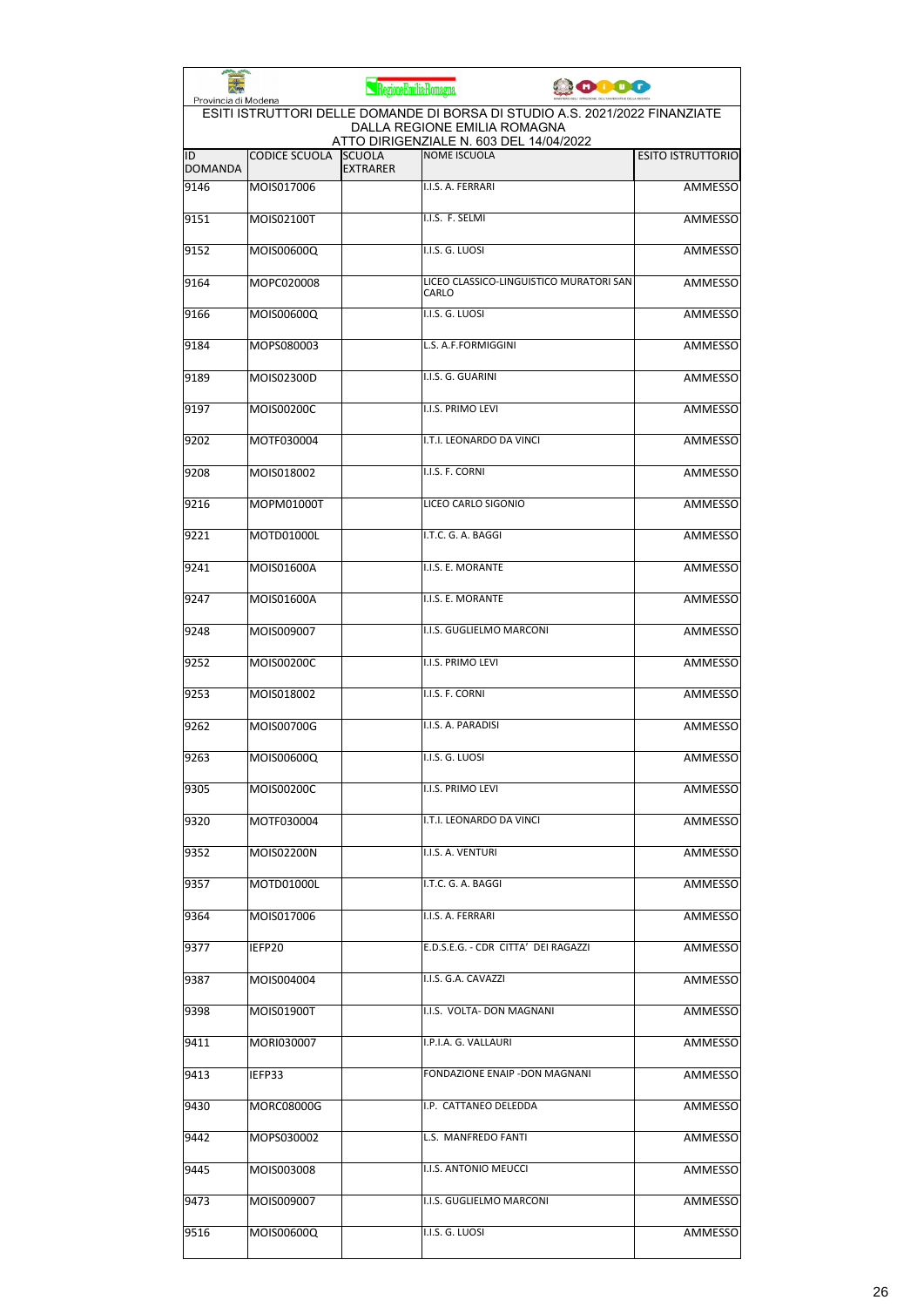|                      |                      | RegioneEmiliaRomagna             |                                                                                                                                                        | ooog |                          |
|----------------------|----------------------|----------------------------------|--------------------------------------------------------------------------------------------------------------------------------------------------------|------|--------------------------|
| Provincia di Modena  |                      |                                  | ESITI ISTRUTTORI DELLE DOMANDE DI BORSA DI STUDIO A.S. 2021/2022 FINANZIATE<br>DALLA REGIONE EMILIA ROMAGNA<br>ATTO DIRIGENZIALE N. 603 DEL 14/04/2022 |      |                          |
| ID<br><b>DOMANDA</b> | <b>CODICE SCUOLA</b> | <b>SCUOLA</b><br><b>EXTRARER</b> | <b>NOME ISCUOLA</b>                                                                                                                                    |      | <b>ESITO ISTRUTTORIO</b> |
| 9541                 | MORI030007           |                                  | I.P.I.A. G. VALLAURI                                                                                                                                   |      | <b>AMMESSO</b>           |
| 9544                 | <b>MORI02000L</b>    |                                  | I.P.S.I.A. F. CORNI                                                                                                                                    |      | <b>AMMESSO</b>           |
| 9551                 | MOIS00200C           |                                  | I.I.S. PRIMO LEVI                                                                                                                                      |      | <b>AMMESSO</b>           |
| 9557                 | <b>BOIS00700N</b>    |                                  | I.I.S. ARCHIMEDE                                                                                                                                       |      | <b>AMMESSO</b>           |
| 9568                 | MOIS00700G           |                                  | I.I.S. A. PARADISI                                                                                                                                     |      | <b>AMMESSO</b>           |
| 9584                 | MOTF030004           |                                  | I.T.I. LEONARDO DA VINCI                                                                                                                               |      | <b>AMMESSO</b>           |
| 9613                 | MOTF030004           |                                  | I.T.I. LEONARDO DA VINCI                                                                                                                               |      | <b>AMMESSO</b>           |
| 9625                 | MOIS017006           |                                  | I.I.S. A. FERRARI                                                                                                                                      |      | <b>AMMESSO</b>           |
| 9631                 | MOPS030002           |                                  | L.S. MANFREDO FANTI                                                                                                                                    |      | <b>AMMESSO</b>           |
| 9663                 | MOTD03000T           |                                  | I.T.C. J. BAROZZI                                                                                                                                      |      | <b>AMMESSO</b>           |
| 9674                 | MOIS02100T           |                                  | I.I.S. F. SELMI                                                                                                                                        |      | <b>AMMESSO</b>           |
| 9683                 | IEFP20               |                                  | E.D.S.E.G. - CDR CITTA' DEI RAGAZZI                                                                                                                    |      | <b>AMMESSO</b>           |
| 9684                 | MOIS01900T           |                                  | I.I.S. VOLTA- DON MAGNANI                                                                                                                              |      | <b>AMMESSO</b>           |
| 9685                 | IEFP20               |                                  | E.D.S.E.G. - CDR CITTA' DEI RAGAZZI                                                                                                                    |      | <b>AMMESSO</b>           |
| 9704                 | MOIS00600Q           |                                  | I.I.S. G. LUOSI                                                                                                                                        |      | <b>AMMESSO</b>           |
| 9710                 | <b>MORI02000L</b>    |                                  | I.P.S.I.A. F. CORNI                                                                                                                                    |      | <b>AMMESSO</b>           |
| 9728                 | MOPS04000L           |                                  | L.S. M. MORANDI                                                                                                                                        |      | AMMESSO                  |
| 9735                 | MOIS018002           |                                  | I.I.S. F. CORNI                                                                                                                                        |      | AMMESSO                  |
| 9764                 | MOPS050007           |                                  | L.S. WILIGELMO                                                                                                                                         |      | <b>AMMESSO</b>           |
| 9806                 | MOIS004004           |                                  | I.I.S. G.A. CAVAZZI                                                                                                                                    |      | AMMESSO                  |
| 9811                 | MOIS01900T           |                                  | I.I.S. VOLTA- DON MAGNANI                                                                                                                              |      | AMMESSO                  |
| 9824                 | MOIS011007           |                                  | I.I.S. L. SPALLANZANI                                                                                                                                  |      | <b>AMMESSO</b>           |
| 9825                 | MOIS02100T           |                                  | I.I.S. F. SELMI                                                                                                                                        |      | AMMESSO                  |
| 9830                 | MOIS00200C           |                                  | I.I.S. PRIMO LEVI                                                                                                                                      |      | AMMESSO                  |
| 9832                 | MOIS009007           |                                  | I.I.S. GUGLIELMO MARCONI                                                                                                                               |      | AMMESSO                  |
| 9833                 | MOIS00600Q           |                                  | I.I.S. G. LUOSI                                                                                                                                        |      | AMMESSO                  |
| 9836                 | MORC08000G           |                                  | I.P. CATTANEO DELEDDA                                                                                                                                  |      | <b>AMMESSO</b>           |
| 9851                 | MOTD01000L           |                                  | I.T.C. G. A. BAGGI                                                                                                                                     |      | AMMESSO                  |
| 9895                 | MOIS018002           |                                  | I.I.S. F. CORNI                                                                                                                                        |      | AMMESSO                  |
| 9900                 | MOIS017006           |                                  | I.I.S. A. FERRARI                                                                                                                                      |      | AMMESSO                  |
| 9903                 | MOIS003008           |                                  | I.I.S. ANTONIO MEUCCI                                                                                                                                  |      | AMMESSO                  |
| 9918                 | MOTD03000T           |                                  | I.T.C. J. BAROZZI                                                                                                                                      |      | <b>AMMESSO</b>           |
| 9936                 | MOIS00200C           |                                  | I.I.S. PRIMO LEVI                                                                                                                                      |      | AMMESSO                  |
| 9941                 | MOTF030004           |                                  | I.T.I. LEONARDO DA VINCI                                                                                                                               |      | AMMESSO                  |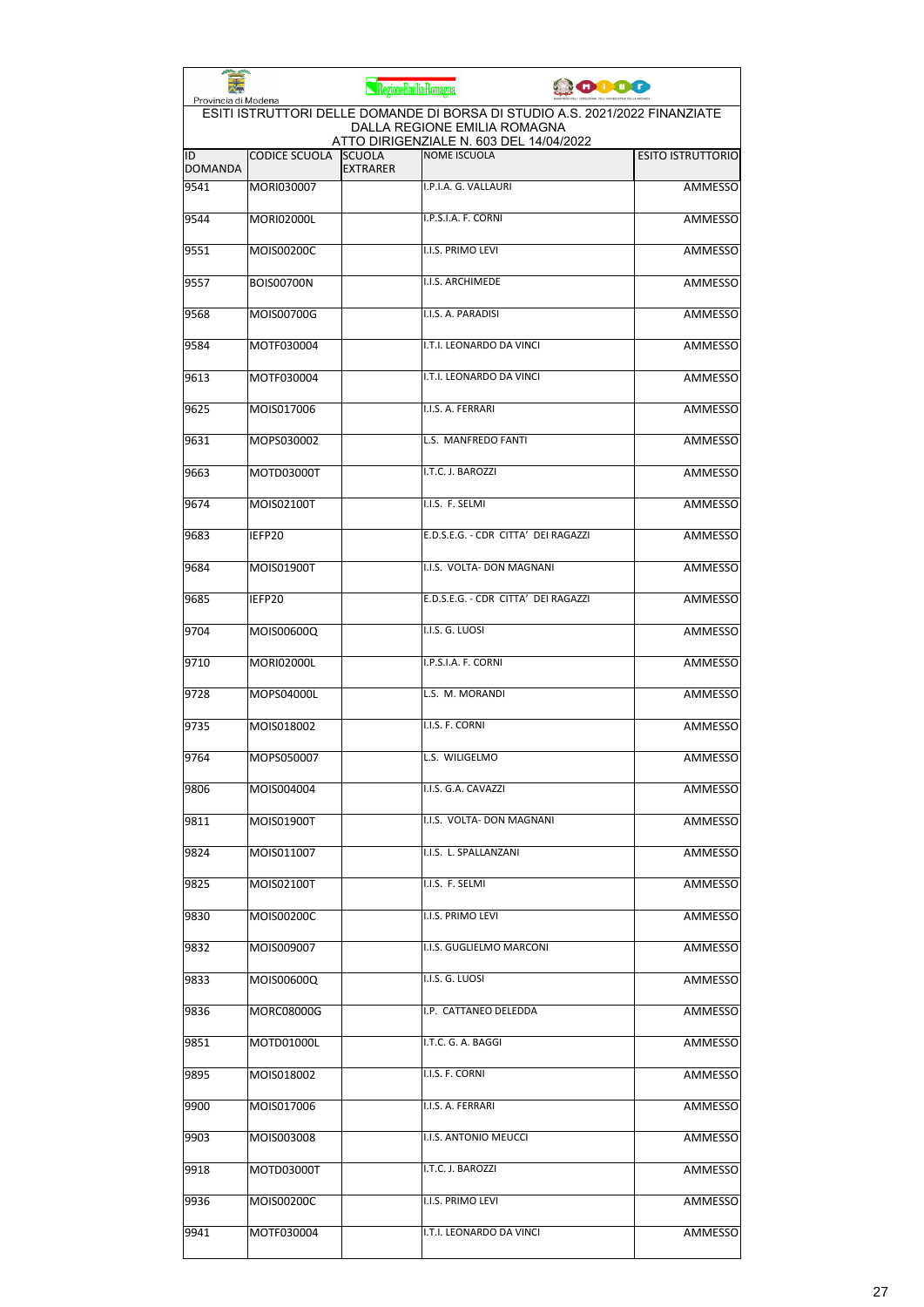|                      |                      | RegioneEmilia-Romagna            |                                                                                                                                                        | ooog |                          |
|----------------------|----------------------|----------------------------------|--------------------------------------------------------------------------------------------------------------------------------------------------------|------|--------------------------|
| Provincia di Modena  |                      |                                  | ESITI ISTRUTTORI DELLE DOMANDE DI BORSA DI STUDIO A.S. 2021/2022 FINANZIATE<br>DALLA REGIONE EMILIA ROMAGNA<br>ATTO DIRIGENZIALE N. 603 DEL 14/04/2022 |      |                          |
| ID<br><b>DOMANDA</b> | <b>CODICE SCUOLA</b> | <b>SCUOLA</b><br><b>EXTRARER</b> | <b>NOME ISCUOLA</b>                                                                                                                                    |      | <b>ESITO ISTRUTTORIO</b> |
| 9943                 | MOTF080005           |                                  | <b>ITIS ENRICO FERMI</b>                                                                                                                               |      | <b>AMMESSO</b>           |
| 9946                 | MOIS003008           |                                  | <b>I.I.S. ANTONIO MEUCCI</b>                                                                                                                           |      | <b>AMMESSO</b>           |
| 9957                 | <b>MORC08000G</b>    |                                  | I.P. CATTANEO DELEDDA                                                                                                                                  |      | <b>AMMESSO</b>           |
| 9963                 | MOIS01600A           |                                  | I.I.S. E. MORANTE                                                                                                                                      |      | <b>AMMESSO</b>           |
| 9967                 | MOTD03000T           |                                  | I.T.C. J. BAROZZI                                                                                                                                      |      | <b>AMMESSO</b>           |
| 9970                 | MOIS009007           |                                  | I.I.S. GUGLIELMO MARCONI                                                                                                                               |      | AMMESSO                  |
| 9979                 | MOIS009007           |                                  | I.I.S. GUGLIELMO MARCONI                                                                                                                               |      | <b>AMMESSO</b>           |
| 9985                 | MOIS017006           |                                  | I.I.S. A. FERRARI                                                                                                                                      |      | AMMESSO                  |
| 9991                 | MOIS01600A           |                                  | I.I.S. E. MORANTE                                                                                                                                      |      | <b>AMMESSO</b>           |
| 9997                 | MOIS01900T           |                                  | I.I.S. VOLTA- DON MAGNANI                                                                                                                              |      | AMMESSO                  |
| 10005                | MOIS00600Q           |                                  | I.I.S. G. LUOSI                                                                                                                                        |      | <b>AMMESSO</b>           |
| 10017                | MORC08000G           |                                  | I.P. CATTANEO DELEDDA                                                                                                                                  |      | <b>AMMESSO</b>           |
| 10023                | BORH050003           |                                  | <b>IPSAR LUIGI VERONELLI</b>                                                                                                                           |      | AMMESSO                  |
| 10029                | MOIS003008           |                                  | I.I.S. ANTONIO MEUCCI                                                                                                                                  |      | <b>AMMESSO</b>           |
| 10041                | MOIS017006           |                                  | I.I.S. A. FERRARI                                                                                                                                      |      | AMMESSO                  |
| 10044                | IEFP <sub>2</sub>    |                                  | <b>ISTITUTO NAZARENO</b>                                                                                                                               |      | AMMESSO                  |
| 10045                | MOIS00200C           |                                  | I.I.S. PRIMO LEVI                                                                                                                                      |      | <b>AMMESSO</b>           |
| 10047                | MOPM01000T           |                                  | LICEO CARLO SIGONIO                                                                                                                                    |      | AMMESSO                  |
| 10048                | <b>FEIS01400G</b>    |                                  | I.I.S. F.LLI TADDIA                                                                                                                                    |      | <b>AMMESSO</b>           |
| 10055                | IEFP2                |                                  | <b>ISTITUTO NAZARENO</b>                                                                                                                               |      | AMMESSO                  |
| 10060                | IEFP20               |                                  | E.D.S.E.G. - CDR CITTA' DEI RAGAZZI                                                                                                                    |      | AMMESSO                  |
| 10062                | MOIS018002           |                                  | I.I.S. F. CORNI                                                                                                                                        |      | <b>AMMESSO</b>           |
| 10075                | MOIS02100T           |                                  | I.I.S. F. SELMI                                                                                                                                        |      | <b>AMMESSO</b>           |
| 10087                | MOIS018002           |                                  | I.I.S. F. CORNI                                                                                                                                        |      | <b>AMMESSO</b>           |
| 10110                | MOIS003008           |                                  | I.I.S. ANTONIO MEUCCI                                                                                                                                  |      | AMMESSO                  |
| 10116                | MOTA03000B           |                                  | I.T.A.S. I. CALVI                                                                                                                                      |      | AMMESSO                  |
| 10118                | MOTF030004           |                                  | I.T.I. LEONARDO DA VINCI                                                                                                                               |      | <b>AMMESSO</b>           |
| 10122                | MOPS02000B           |                                  | L. S. ALESSANDRO TASSONI                                                                                                                               |      | AMMESSO                  |
| 10124                | MORI02000L           |                                  | I.P.S.I.A. F. CORNI                                                                                                                                    |      | AMMESSO                  |
| 10143                | MOPS04000L           |                                  | L.S. M. MORANDI                                                                                                                                        |      | AMMESSO                  |
| 10156                | MOIS02300D           |                                  | I.I.S. G. GUARINI                                                                                                                                      |      | AMMESSO                  |
| 10162                | MOPS02000B           |                                  | L. S. ALESSANDRO TASSONI                                                                                                                               |      | <b>AMMESSO</b>           |
| 10180                | MOIS00200C           |                                  | I.I.S. PRIMO LEVI                                                                                                                                      |      | AMMESSO                  |
| 10187                | MOIS011007           |                                  | I.I.S. L. SPALLANZANI                                                                                                                                  |      | AMMESSO                  |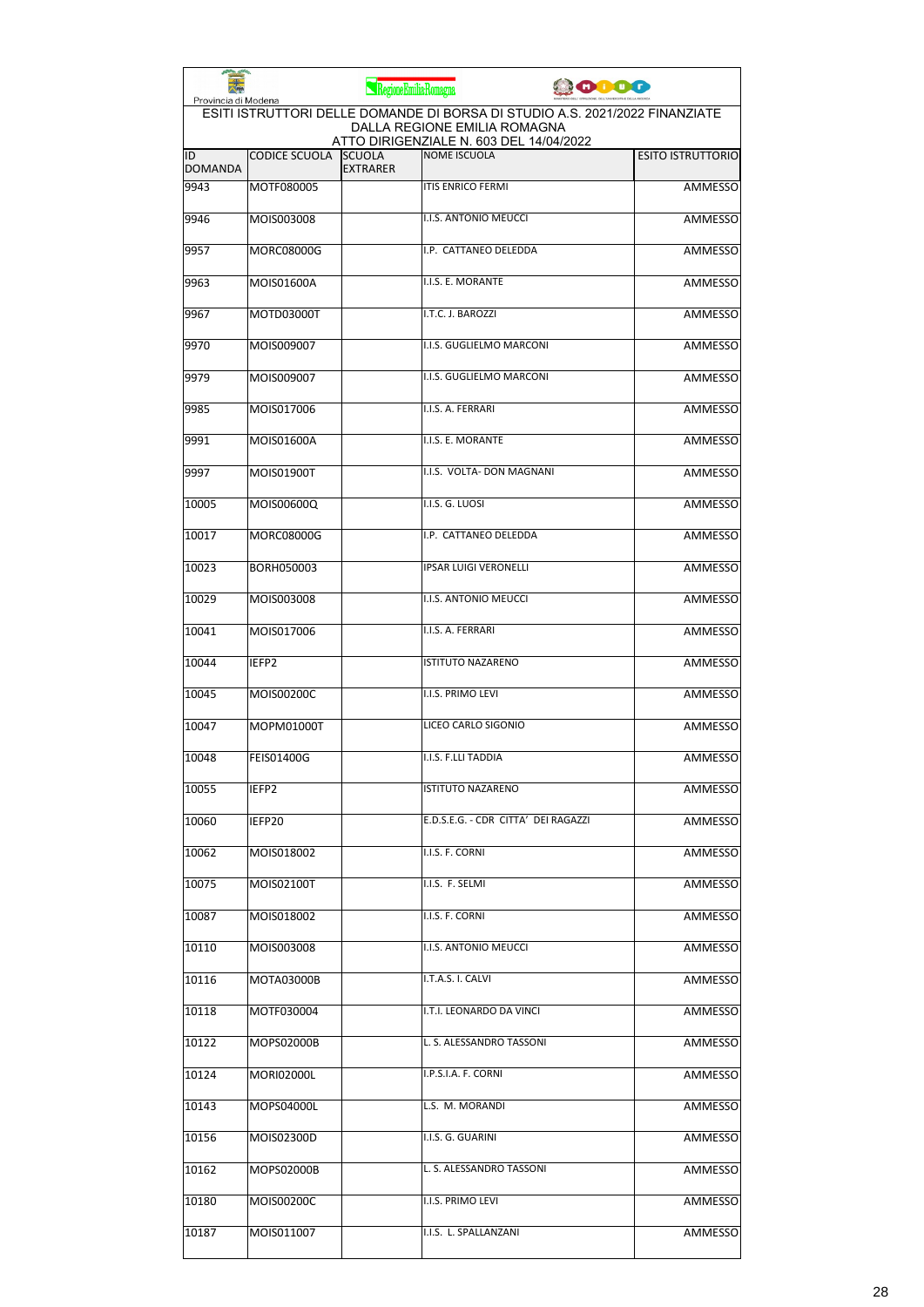| Provincia di Modena  |                      | RegioneEmiliaRomagna             |                                                                                                                                                        | 0000 |                          |
|----------------------|----------------------|----------------------------------|--------------------------------------------------------------------------------------------------------------------------------------------------------|------|--------------------------|
|                      |                      |                                  | ESITI ISTRUTTORI DELLE DOMANDE DI BORSA DI STUDIO A.S. 2021/2022 FINANZIATE<br>DALLA REGIONE EMILIA ROMAGNA<br>ATTO DIRIGENZIALE N. 603 DEL 14/04/2022 |      |                          |
| ID<br><b>DOMANDA</b> | <b>CODICE SCUOLA</b> | <b>SCUOLA</b><br><b>EXTRARER</b> | <b>NOME ISCUOLA</b>                                                                                                                                    |      | <b>ESITO ISTRUTTORIO</b> |
| 10209                | MOIS004004           |                                  | I.I.S. G.A. CAVAZZI                                                                                                                                    |      | <b>AMMESSO</b>           |
| 10211                | MOIS004004           |                                  | I.I.S. G.A. CAVAZZI                                                                                                                                    |      | <b>AMMESSO</b>           |
| 10233                | MOIS00600Q           |                                  | I.I.S. G. LUOSI                                                                                                                                        |      | AMMESSO                  |
| 10237                | MOTD03000T           |                                  | I.T.C. J. BAROZZI                                                                                                                                      |      | <b>AMMESSO</b>           |
| 10247                | MOIS009007           |                                  | I.I.S. GUGLIELMO MARCONI                                                                                                                               |      | <b>AMMESSO</b>           |
| 10249                | MOIS009007           |                                  | I.I.S. GUGLIELMO MARCONI                                                                                                                               |      | AMMESSO                  |
| 10264                | MOIS00200C           |                                  | I.I.S. PRIMO LEVI                                                                                                                                      |      | <b>AMMESSO</b>           |
| 10292                | MOTD01000L           |                                  | I.T.C. G. A. BAGGI                                                                                                                                     |      | AMMESSO                  |
| 10302                | MOIS009007           |                                  | I.I.S. GUGLIELMO MARCONI                                                                                                                               |      | <b>AMMESSO</b>           |
| 10330                | MOIS00600Q           |                                  | I.I.S. G. LUOSI                                                                                                                                        |      | AMMESSO                  |
| 10331                | MOIS00200C           |                                  | <b>I.I.S. PRIMO LEVI</b>                                                                                                                               |      | <b>AMMESSO</b>           |
| 10334                | MOIS011007           |                                  | I.I.S. L. SPALLANZANI                                                                                                                                  |      | <b>AMMESSO</b>           |
| 10385                | MOIS018002           |                                  | I.I.S. F. CORNI                                                                                                                                        |      | <b>AMMESSO</b>           |
| 10393                | MOIS02200N           |                                  | I.I.S. A. VENTURI                                                                                                                                      |      | <b>AMMESSO</b>           |
| 10478                | MOIS02200N           |                                  | I.I.S. A. VENTURI                                                                                                                                      |      | AMMESSO                  |
| 10481                | MOPS080003           |                                  | L.S. A.F.FORMIGGINI                                                                                                                                    |      | <b>AMMESSO</b>           |
| 10503                | MOIS018002           |                                  | I.I.S. F. CORNI                                                                                                                                        |      | <b>AMMESSO</b>           |
| 10516                | MOPS030002           |                                  | L.S. MANFREDO FANTI                                                                                                                                    |      | AMMESSO                  |
| 10526                | MORI02000L           |                                  | I.P.S.I.A. F. CORNI                                                                                                                                    |      | <b>AMMESSO</b>           |
| 10527                | MOPS02000B           |                                  | L. S. ALESSANDRO TASSONI                                                                                                                               |      | AMMESSO                  |
| 10531                | MOIS00600Q           |                                  | I.I.S. G. LUOSI                                                                                                                                        |      | AMMESSO                  |
| 10538                | MOTF080005           |                                  | <b>ITIS ENRICO FERMI</b>                                                                                                                               |      | <b>AMMESSO</b>           |
| 10539                | MOIS01600A           |                                  | I.I.S. E. MORANTE                                                                                                                                      |      | AMMESSO                  |
| 10540                | MORC08000G           |                                  | I.P. CATTANEO DELEDDA                                                                                                                                  |      | <b>AMMESSO</b>           |
| 10542                | MOPS02000B           |                                  | L. S. ALESSANDRO TASSONI                                                                                                                               |      | AMMESSO                  |
| 10548                | <b>BOIS02400B</b>    |                                  | <b>IIS MARCELLO MALPIGHI</b>                                                                                                                           |      | AMMESSO                  |
| 10550                | MOIS02100T           |                                  | I.I.S. F. SELMI                                                                                                                                        |      | <b>AMMESSO</b>           |
| 10551                | <b>FEIS00700C</b>    |                                  | <b>ISTUTO CARDUCCI</b>                                                                                                                                 |      | AMMESSO                  |
| 10552                | MOIS00200C           |                                  | I.I.S. PRIMO LEVI                                                                                                                                      |      | AMMESSO                  |
| 10555                | MOTD03000T           |                                  | I.T.C. J. BAROZZI                                                                                                                                      |      | AMMESSO                  |
| 10583                | MOPS080003           |                                  | L.S. A.F.FORMIGGINI                                                                                                                                    |      | AMMESSO                  |
| 10598                | MOTD03000T           |                                  | I.T.C. J. BAROZZI                                                                                                                                      |      | <b>AMMESSO</b>           |
| 10605                | MOPS02000B           |                                  | L. S. ALESSANDRO TASSONI                                                                                                                               |      | AMMESSO                  |
| 10609                | MOPM01000T           |                                  | LICEO CARLO SIGONIO                                                                                                                                    |      | <b>AMMESSO</b>           |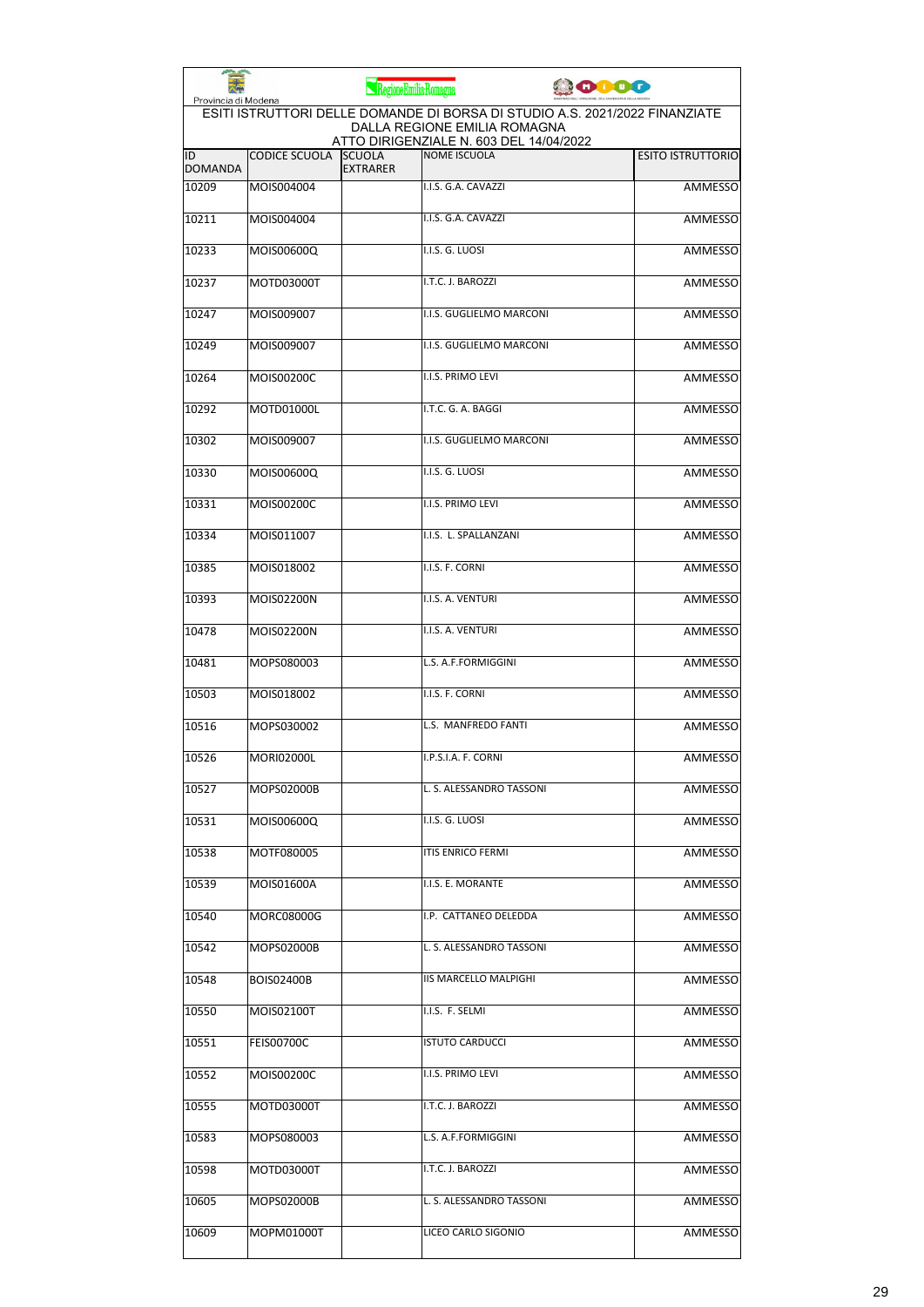| Provincia di Modena  |                      | RegioneEmiliaRomagna             |                                                                                                             | <b>POOO</b> |                          |
|----------------------|----------------------|----------------------------------|-------------------------------------------------------------------------------------------------------------|-------------|--------------------------|
|                      |                      |                                  | ESITI ISTRUTTORI DELLE DOMANDE DI BORSA DI STUDIO A.S. 2021/2022 FINANZIATE<br>DALLA REGIONE EMILIA ROMAGNA |             |                          |
| ID<br><b>DOMANDA</b> | <b>CODICE SCUOLA</b> | <b>SCUOLA</b><br><b>EXTRARER</b> | ATTO DIRIGENZIALE N. 603 DEL 14/04/2022<br><b>NOME ISCUOLA</b>                                              |             | <b>ESITO ISTRUTTORIO</b> |
| 10610                | MOPM01000T           |                                  | LICEO CARLO SIGONIO                                                                                         |             | <b>AMMESSO</b>           |
| 10632                | MORC08000G           |                                  | I.P. CATTANEO DELEDDA                                                                                       |             | <b>AMMESSO</b>           |
| 10637                | MOPS030002           |                                  | L.S. MANFREDO FANTI                                                                                         |             | AMMESSO                  |
| 10652                | MOIS01900T           |                                  | I.I.S. VOLTA- DON MAGNANI                                                                                   |             | AMMESSO                  |
| 10660                | MOPM01000T           |                                  | LICEO CARLO SIGONIO                                                                                         |             | AMMESSO                  |
| 10662                | IEFP16               |                                  | FUTURA SOC. CONS. R.L.                                                                                      |             | AMMESSO                  |
| 10673                | MOTD01000L           |                                  | I.T.C. G. A. BAGGI                                                                                          |             | <b>AMMESSO</b>           |
| 10687                | MOIS01900T           |                                  | I.I.S. VOLTA- DON MAGNANI                                                                                   |             | AMMESSO                  |
| 10739                | MOIS009007           |                                  | I.I.S. GUGLIELMO MARCONI                                                                                    |             | AMMESSO                  |
| 10773                | MORC08000G           |                                  | I.P. CATTANEO DELEDDA                                                                                       |             | AMMESSO                  |
| 10786                | MOPS080003           |                                  | L.S. A.F.FORMIGGINI                                                                                         |             | AMMESSO                  |
| 10798                | MOIS00200C           |                                  | I.I.S. PRIMO LEVI                                                                                           |             | <b>AMMESSO</b>           |
| 10801                | MOIS02300D           |                                  | I.I.S. G. GUARINI                                                                                           |             | AMMESSO                  |
| 10803                | MOIS00200C           |                                  | I.I.S. PRIMO LEVI                                                                                           |             | AMMESSO                  |
| 10807                | MOIS00200C           |                                  | I.I.S. PRIMO LEVI                                                                                           |             | AMMESSO                  |
| 10812                | MOIS004004           |                                  | I.I.S. G.A. CAVAZZI                                                                                         |             | AMMESSO                  |
| 10833                | MOIS00700G           |                                  | I.I.S. A. PARADISI                                                                                          |             | AMMESSO                  |
| 10834                | MOIS017006           |                                  | I.I.S. A. FERRARI                                                                                           |             | AMMESSO                  |
| 10839                | MOIS00200C           |                                  | I.I.S. PRIMO LEVI                                                                                           |             | AMMESSO                  |
| 10841                | MOTA03000B           |                                  | I.T.A.S. I. CALVI                                                                                           |             | AMMESSO                  |
| 10857                | MOTD03000T           |                                  | I.T.C. J. BAROZZI                                                                                           |             | <b>AMMESSO</b>           |
| 10880                | MOPS030002           |                                  | L.S. MANFREDO FANTI                                                                                         |             | AMMESSO                  |
| 10883                | MOIS017006           |                                  | I.I.S. A. FERRARI                                                                                           |             | AMMESSO                  |
| 10890                | MOPM01000T           |                                  | LICEO CARLO SIGONIO                                                                                         |             | <b>AMMESSO</b>           |
| 10895                | MOIS00600Q           |                                  | I.I.S. G. LUOSI                                                                                             |             | <b>AMMESSO</b>           |
| 10918                | MOIS003008           |                                  | I.I.S. ANTONIO MEUCCI                                                                                       |             | AMMESSO                  |
| 10920                | MOIS00600Q           |                                  | I.I.S. G. LUOSI                                                                                             |             | AMMESSO                  |
| 10931                | MOIS018002           |                                  | I.I.S. F. CORNI                                                                                             |             | AMMESSO                  |
| 10933                | MOIS01900T           |                                  | I.I.S. VOLTA- DON MAGNANI                                                                                   |             | AMMESSO                  |
| 10934                | MOTD03000T           |                                  | I.T.C. J. BAROZZI                                                                                           |             | AMMESSO                  |
| 10942                | MOIS00800B           |                                  | I.I.S. GALILEO GALILEI                                                                                      |             | AMMESSO                  |
| 10944                | IEFP16               |                                  | FUTURA SOC. CONS. R.L.                                                                                      |             | AMMESSO                  |
| 10949                | MOIS02200N           |                                  | I.I.S. A. VENTURI                                                                                           |             | AMMESSO                  |
| 10955                | MOIS018002           |                                  | I.I.S. F. CORNI                                                                                             |             | AMMESSO                  |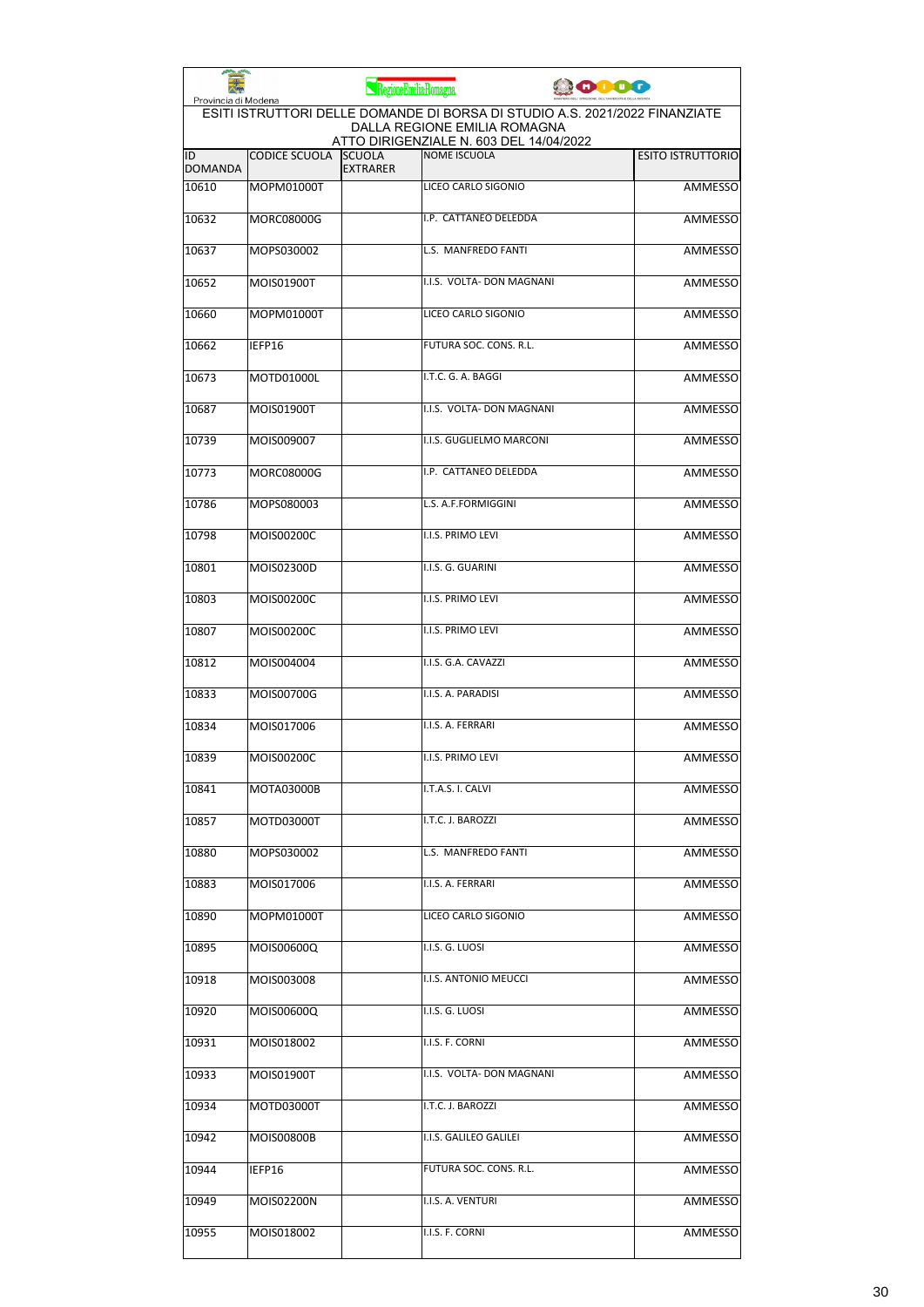| Provincia di Modena  |                      | RegioneEmiliaRomagna             |                                                                                                             | <b>CODO</b> |                          |
|----------------------|----------------------|----------------------------------|-------------------------------------------------------------------------------------------------------------|-------------|--------------------------|
|                      |                      |                                  | ESITI ISTRUTTORI DELLE DOMANDE DI BORSA DI STUDIO A.S. 2021/2022 FINANZIATE<br>DALLA REGIONE EMILIA ROMAGNA |             |                          |
| ID<br><b>DOMANDA</b> | <b>CODICE SCUOLA</b> | <b>SCUOLA</b><br><b>EXTRARER</b> | ATTO DIRIGENZIALE N. 603 DEL 14/04/2022<br><b>NOME ISCUOLA</b>                                              |             | <b>ESITO ISTRUTTORIO</b> |
| 10960                | <b>MORC08000G</b>    |                                  | I.P. CATTANEO DELEDDA                                                                                       |             | <b>AMMESSO</b>           |
| 10964                | MOIS017006           |                                  | I.I.S. A. FERRARI                                                                                           |             | <b>AMMESSO</b>           |
| 10965                | MOIS003008           |                                  | I.I.S. ANTONIO MEUCCI                                                                                       |             | AMMESSO                  |
| 10967                | MOTD03000T           |                                  | I.T.C. J. BAROZZI                                                                                           |             | AMMESSO                  |
| 10969                | MOIS01600A           |                                  | I.I.S. E. MORANTE                                                                                           |             | AMMESSO                  |
| 10970                | MOIS003008           |                                  | <b>I.I.S. ANTONIO MEUCCI</b>                                                                                |             | AMMESSO                  |
| 10978                | MOIS01600A           |                                  | I.I.S. E. MORANTE                                                                                           |             | AMMESSO                  |
| 10979                | MOTD03000T           |                                  | I.T.C. J. BAROZZI                                                                                           |             | AMMESSO                  |
| 10981                | <b>MOIS00800B</b>    |                                  | I.I.S. GALILEO GALILEI                                                                                      |             | <b>AMMESSO</b>           |
| 10984                | <b>MOIS00800B</b>    |                                  | I.I.S. GALILEO GALILEI                                                                                      |             | <b>AMMESSO</b>           |
| 11000                | <b>REVC01000A</b>    |                                  | CONVITTO NAZIONALE RINALDO CORSO                                                                            |             | AMMESSO                  |
| 11035                | MOIS018002           |                                  | I.I.S. F. CORNI                                                                                             |             | <b>AMMESSO</b>           |
| 11036                | MOTF080005           |                                  | <b>ITIS ENRICO FERMI</b>                                                                                    |             | <b>AMMESSO</b>           |
| 11046                | MOIS02100T           |                                  | I.I.S. F. SELMI                                                                                             |             | <b>AMMESSO</b>           |
| 11047                | MOPC020008           |                                  | LICEO CLASSICO-LINGUISTICO MURATORI SAN<br>CARLO                                                            |             | AMMESSO                  |
| 11048                | MOIS01900T           |                                  | I.I.S. VOLTA- DON MAGNANI                                                                                   |             | <b>AMMESSO</b>           |
| 11050                | MOPS080003           |                                  | L.S. A.F.FORMIGGINI                                                                                         |             | AMMESSO                  |
| 11082                | IEFP31               |                                  | FONDAZIONE OPERA MADONNA DEL LAVORO<br>- FOMAL/FANIN                                                        |             | AMMESSO                  |
| 11101                | <b>MOIS02200N</b>    |                                  | I.I.S. A. VENTURI                                                                                           |             | <b>AMMESSO</b>           |
| 11104                | MORI02000L           |                                  | I.P.S.I.A. F. CORNI                                                                                         |             | AMMESSO                  |
| 11106                | MOIS003008           |                                  | <b>I.I.S. ANTONIO MEUCCI</b>                                                                                |             | AMMESSO                  |
| 11116                | MOIS004004           |                                  | I.I.S. G.A. CAVAZZI                                                                                         |             | AMMESSO                  |
| 11136                | MOTF030004           |                                  | I.T.I. LEONARDO DA VINCI                                                                                    |             | AMMESSO                  |
| 11149                | MOIS01600A           |                                  | I.I.S. E. MORANTE                                                                                           |             | AMMESSO                  |
| 11154                | MOTD01000L           |                                  | I.T.C. G. A. BAGGI                                                                                          |             | <b>AMMESSO</b>           |
| 11157                | MOTD03000T           |                                  | I.T.C. J. BAROZZI                                                                                           |             | AMMESSO                  |
| 11158                | MOPS080003           |                                  | L.S. A.F.FORMIGGINI                                                                                         |             | AMMESSO                  |
| 11161                | MOTF030004           |                                  | I.T.I. LEONARDO DA VINCI                                                                                    |             | AMMESSO                  |
| 11162                | MOPS050007           |                                  | L.S. WILIGELMO                                                                                              |             | AMMESSO                  |
| 11176                | MOIS02300D           |                                  | I.I.S. G. GUARINI                                                                                           |             | AMMESSO                  |
| 11187                | MOPS04000L           |                                  | L.S. M. MORANDI                                                                                             |             | AMMESSO                  |
| 11202                | MOIS02100T           |                                  | I.I.S. F. SELMI                                                                                             |             | AMMESSO                  |
| 11221                | MOTD03000T           |                                  | I.T.C. J. BAROZZI                                                                                           |             | AMMESSO                  |
| 11232                | IEFP20               |                                  | E.D.S.E.G. - CDR CITTA' DEI RAGAZZI                                                                         |             | AMMESSO                  |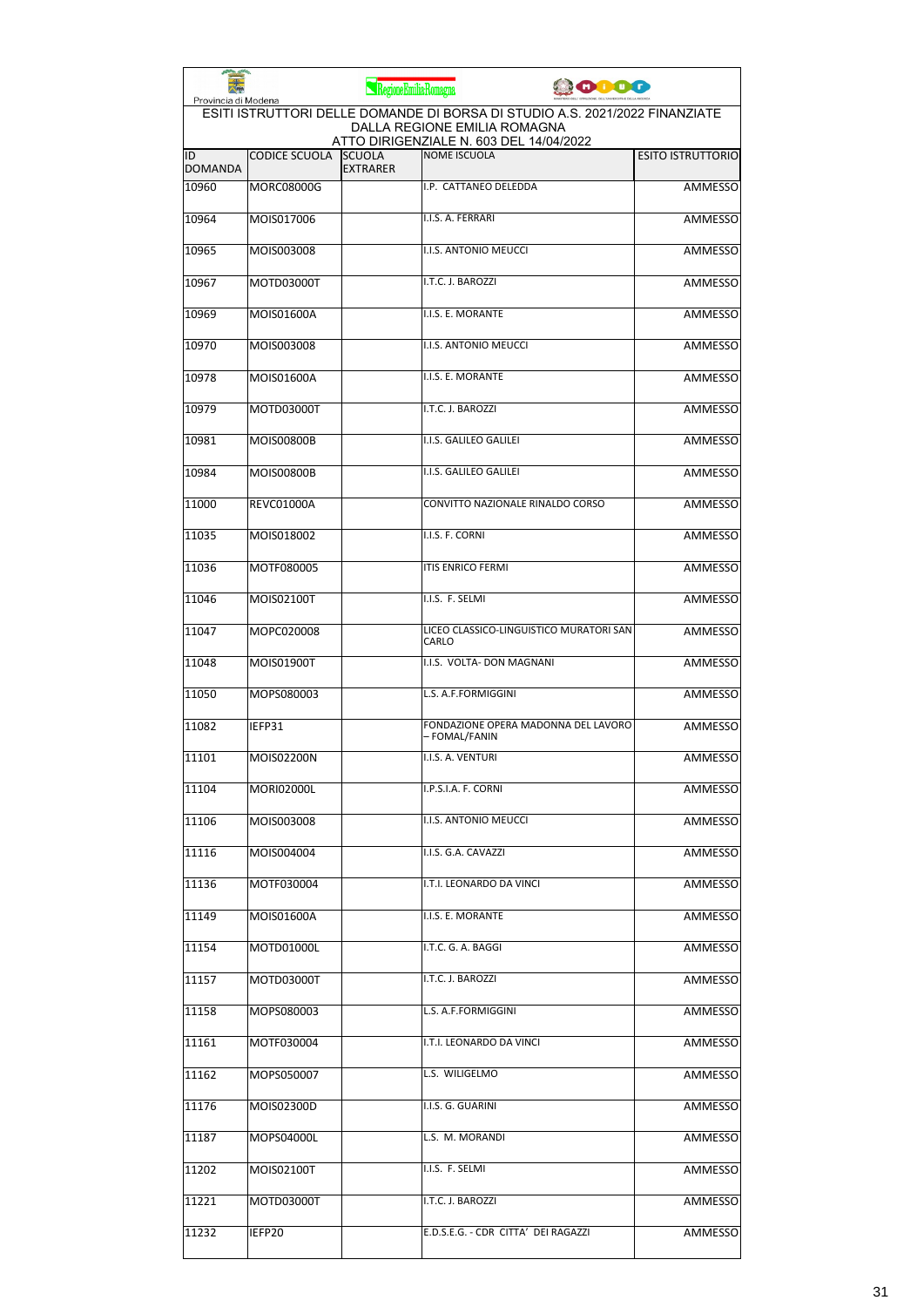| Provincia di Modena  |                      | RegioneEmiliaRomagna             |                                                                                                             | 0000 |                          |
|----------------------|----------------------|----------------------------------|-------------------------------------------------------------------------------------------------------------|------|--------------------------|
|                      |                      |                                  | ESITI ISTRUTTORI DELLE DOMANDE DI BORSA DI STUDIO A.S. 2021/2022 FINANZIATE<br>DALLA REGIONE EMILIA ROMAGNA |      |                          |
| ID<br><b>DOMANDA</b> | <b>CODICE SCUOLA</b> | <b>SCUOLA</b><br><b>EXTRARER</b> | ATTO DIRIGENZIALE N. 603 DEL 14/04/2022<br>NOME ISCUOLA                                                     |      | <b>ESITO ISTRUTTORIO</b> |
| 11237                | MOIS00200C           |                                  | <b>I.I.S. PRIMO LEVI</b>                                                                                    |      | <b>AMMESSO</b>           |
| 11250                | MOTF080005           |                                  | <b>ITIS ENRICO FERMI</b>                                                                                    |      | <b>AMMESSO</b>           |
| 11253                | MOIS01900T           |                                  | I.I.S. VOLTA- DON MAGNANI                                                                                   |      | <b>AMMESSO</b>           |
| 11258                | MOIS01900T           |                                  | I.I.S. VOLTA- DON MAGNANI                                                                                   |      | AMMESSO                  |
| 11275                | MOIS02200N           |                                  | I.I.S. A. VENTURI                                                                                           |      | <b>AMMESSO</b>           |
| 11280                | <b>MORC08000G</b>    |                                  | I.P. CATTANEO DELEDDA                                                                                       |      | <b>AMMESSO</b>           |
| 11290                | <b>MORC08000G</b>    |                                  | I.P. CATTANEO DELEDDA                                                                                       |      | AMMESSO                  |
| 11293                | MOIS00200C           |                                  | I.I.S. PRIMO LEVI                                                                                           |      | <b>AMMESSO</b>           |
| 11304                | MOTF080005           |                                  | <b>ITIS ENRICO FERMI</b>                                                                                    |      | AMMESSO                  |
| 11335                | MORC08000G           |                                  | I.P. CATTANEO DELEDDA                                                                                       |      | AMMESSO                  |
| 11341                | MOIS004004           |                                  | I.I.S. G.A. CAVAZZI                                                                                         |      | AMMESSO                  |
| 11345                | <b>MORC08000G</b>    |                                  | I.P. CATTANEO DELEDDA                                                                                       |      | AMMESSO                  |
| 11346                | MOIS009007           |                                  | I.I.S. GUGLIELMO MARCONI                                                                                    |      | <b>AMMESSO</b>           |
| 11347                | <b>MORC08000G</b>    |                                  | I.P. CATTANEO DELEDDA                                                                                       |      | AMMESSO                  |
| 11358                | MOTD01000L           |                                  | I.T.C. G. A. BAGGI                                                                                          |      | AMMESSO                  |
| 11391                | MOIS018002           |                                  | I.I.S. F. CORNI                                                                                             |      | <b>AMMESSO</b>           |
| 11428                | MOIS009007           |                                  | I.I.S. GUGLIELMO MARCONI                                                                                    |      | AMMESSO                  |
| 11434                | MOPS050007           |                                  | L.S. WILIGELMO                                                                                              |      | <b>AMMESSO</b>           |
| 11448                | MOIS02300D           |                                  | I.I.S. G. GUARINI                                                                                           |      | AMMESSO                  |
| 11450                | MOTD01000L           |                                  | I.T.C. G. A. BAGGI                                                                                          |      | AMMESSO                  |
| 11452                | MOPS030002           |                                  | L.S. MANFREDO FANTI                                                                                         |      | <b>AMMESSO</b>           |
| 11462                | MOIS004004           |                                  | I.I.S. G.A. CAVAZZI                                                                                         |      | AMMESSO                  |
| 11465                | MOIS009007           |                                  | I.I.S. GUGLIELMO MARCONI                                                                                    |      | <b>AMMESSO</b>           |
| 11478                | MOIS02300D           |                                  | I.I.S. G. GUARINI                                                                                           |      | AMMESSO                  |
| 11486                | MORC08000G           |                                  | I.P. CATTANEO DELEDDA                                                                                       |      | AMMESSO                  |
| 11490                | MORC08000G           |                                  | I.P. CATTANEO DELEDDA                                                                                       |      | AMMESSO                  |
| 11502                | IEFP2                |                                  | <b>ISTITUTO NAZARENO</b>                                                                                    |      | AMMESSO                  |
| 11504                | MOIS00600Q           |                                  | I.I.S. G. LUOSI                                                                                             |      | AMMESSO                  |
| 11506                | MORC08000G           |                                  | I.P. CATTANEO DELEDDA                                                                                       |      | <b>AMMESSO</b>           |
| 11512                | MOTD03000T           |                                  | I.T.C. J. BAROZZI                                                                                           |      | AMMESSO                  |
| 11513                | MORI02000L           |                                  | I.P.S.I.A. F. CORNI                                                                                         |      | AMMESSO                  |
| 11520                | MOIS018002           |                                  | I.I.S. F. CORNI                                                                                             |      | AMMESSO                  |
| 11529                | MOIS00200C           |                                  | I.I.S. PRIMO LEVI                                                                                           |      | AMMESSO                  |
| 11550                | MOIS00200C           |                                  | I.I.S. PRIMO LEVI                                                                                           |      | AMMESSO                  |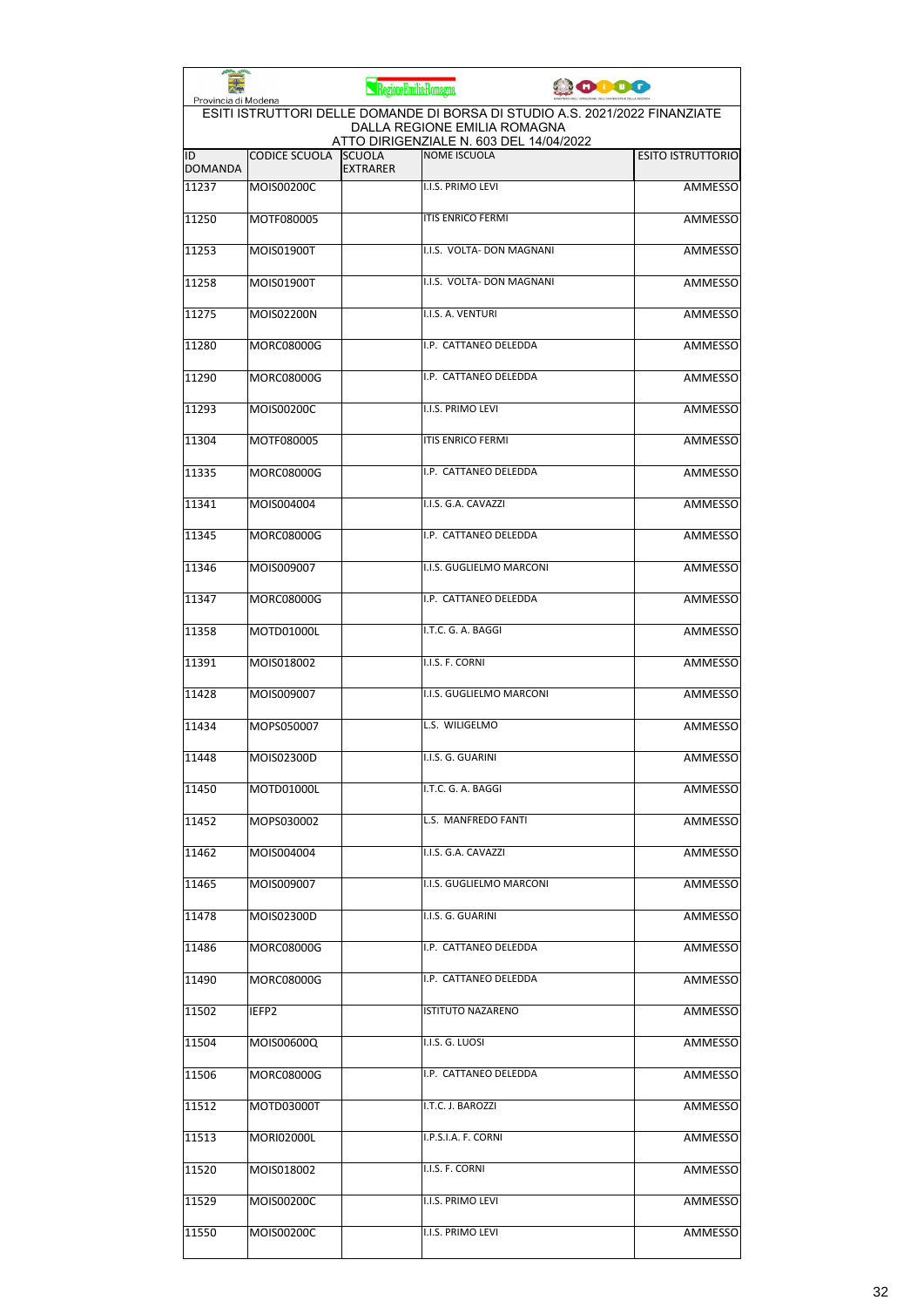| Provincia di Modena  |                      | RegioneEmiliaRomagna             |                                                                                                                                                        | <b>ODO</b> |                          |
|----------------------|----------------------|----------------------------------|--------------------------------------------------------------------------------------------------------------------------------------------------------|------------|--------------------------|
|                      |                      |                                  | ESITI ISTRUTTORI DELLE DOMANDE DI BORSA DI STUDIO A.S. 2021/2022 FINANZIATE<br>DALLA REGIONE EMILIA ROMAGNA<br>ATTO DIRIGENZIALE N. 603 DEL 14/04/2022 |            |                          |
| ID<br><b>DOMANDA</b> | <b>CODICE SCUOLA</b> | <b>SCUOLA</b><br><b>EXTRARER</b> | <b>NOME ISCUOLA</b>                                                                                                                                    |            | <b>ESITO ISTRUTTORIO</b> |
| 11574                | MOIS00600Q           |                                  | I.I.S. G. LUOSI                                                                                                                                        |            | <b>AMMESSO</b>           |
| 11587                | MOTD01000L           |                                  | I.T.C. G. A. BAGGI                                                                                                                                     |            | <b>AMMESSO</b>           |
| 11614                | MOIS017006           |                                  | I.I.S. A. FERRARI                                                                                                                                      |            | AMMESSO                  |
| 11616                | BOPS080005           |                                  | LICEO LEONARDO DA VINCI                                                                                                                                |            | AMMESSO                  |
| 11631                | MOIS018002           |                                  | I.I.S. F. CORNI                                                                                                                                        |            | AMMESSO                  |
| 11639                | MOPS04000L           |                                  | L.S. M. MORANDI                                                                                                                                        |            | <b>AMMESSO</b>           |
| 11643                | <b>MOIS00800B</b>    |                                  | I.I.S. GALILEO GALILEI                                                                                                                                 |            | <b>AMMESSO</b>           |
| 11655                | MOIS018002           |                                  | I.I.S. F. CORNI                                                                                                                                        |            | AMMESSO                  |
| 11659                | MOIS00700G           |                                  | I.I.S. A. PARADISI                                                                                                                                     |            | <b>AMMESSO</b>           |
| 11661                | IEFP20               |                                  | E.D.S.E.G. - CDR CITTA' DEI RAGAZZI                                                                                                                    |            | <b>AMMESSO</b>           |
| 11674                | MOPS04000L           |                                  | L.S. M. MORANDI                                                                                                                                        |            | AMMESSO                  |
| 11681                | MOIS00800B           |                                  | I.I.S. GALILEO GALILEI                                                                                                                                 |            | <b>AMMESSO</b>           |
| 11686                | MOIS00600Q           |                                  | I.I.S. G. LUOSI                                                                                                                                        |            | <b>AMMESSO</b>           |
| 11688                | MOIS02100T           |                                  | I.I.S. F. SELMI                                                                                                                                        |            | <b>AMMESSO</b>           |
| 11695                | MOIS00600Q           |                                  | I.I.S. G. LUOSI                                                                                                                                        |            | AMMESSO                  |
| 11705                | <b>MOIS00800B</b>    |                                  | I.I.S. GALILEO GALILEI                                                                                                                                 |            | <b>AMMESSO</b>           |
| 11718                | MOTD01000L           |                                  | I.T.C. G. A. BAGGI                                                                                                                                     |            | AMMESSO                  |
| 11719                | MORI030007           |                                  | I.P.I.A. G. VALLAURI                                                                                                                                   |            | <b>AMMESSO</b>           |
| 11732                | MOTD01000L           |                                  | I.T.C. G. A. BAGGI                                                                                                                                     |            | AMMESSO                  |
| 11737                | MOIS02200N           |                                  | I.I.S. A. VENTURI                                                                                                                                      |            | AMMESSO                  |
| 11744                | MOPM01000T           |                                  | LICEO CARLO SIGONIO                                                                                                                                    |            | AMMESSO                  |
| 11773                | MOTF030004           |                                  | I.T.I. LEONARDO DA VINCI                                                                                                                               |            | <b>AMMESSO</b>           |
| 11778                | MOIS00200C           |                                  | I.I.S. PRIMO LEVI                                                                                                                                      |            | AMMESSO                  |
| 11789                | IEFP20               |                                  | E.D.S.E.G. - CDR CITTA' DEI RAGAZZI                                                                                                                    |            | AMMESSO                  |
| 11804                | MOIS01900T           |                                  | I.I.S. VOLTA- DON MAGNANI                                                                                                                              |            | <b>AMMESSO</b>           |
| 11818                | MOTD01000L           |                                  | I.T.C. G. A. BAGGI                                                                                                                                     |            | AMMESSO                  |
| 11819                | MOPS02000B           |                                  | L. S. ALESSANDRO TASSONI                                                                                                                               |            | AMMESSO                  |
| 11823                | MOIS00200C           |                                  | I.I.S. PRIMO LEVI                                                                                                                                      |            | AMMESSO                  |
| 11829                | MOIS01900T           |                                  | I.I.S. VOLTA- DON MAGNANI                                                                                                                              |            | AMMESSO                  |
| 11836                | MOIS00200C           |                                  | I.I.S. PRIMO LEVI                                                                                                                                      |            | AMMESSO                  |
| 11846                | MOIS009007           |                                  | I.I.S. GUGLIELMO MARCONI                                                                                                                               |            | AMMESSO                  |
| 11850                | MOIS00600Q           |                                  | I.I.S. G. LUOSI                                                                                                                                        |            | AMMESSO                  |
| 11856                | MOIS00200C           |                                  | I.I.S. PRIMO LEVI                                                                                                                                      |            | AMMESSO                  |
| 11879                | MNIS006003           | <b>EXTRARER</b>                  | <b>IISSG GREGGIATI</b>                                                                                                                                 |            | AMMESSO                  |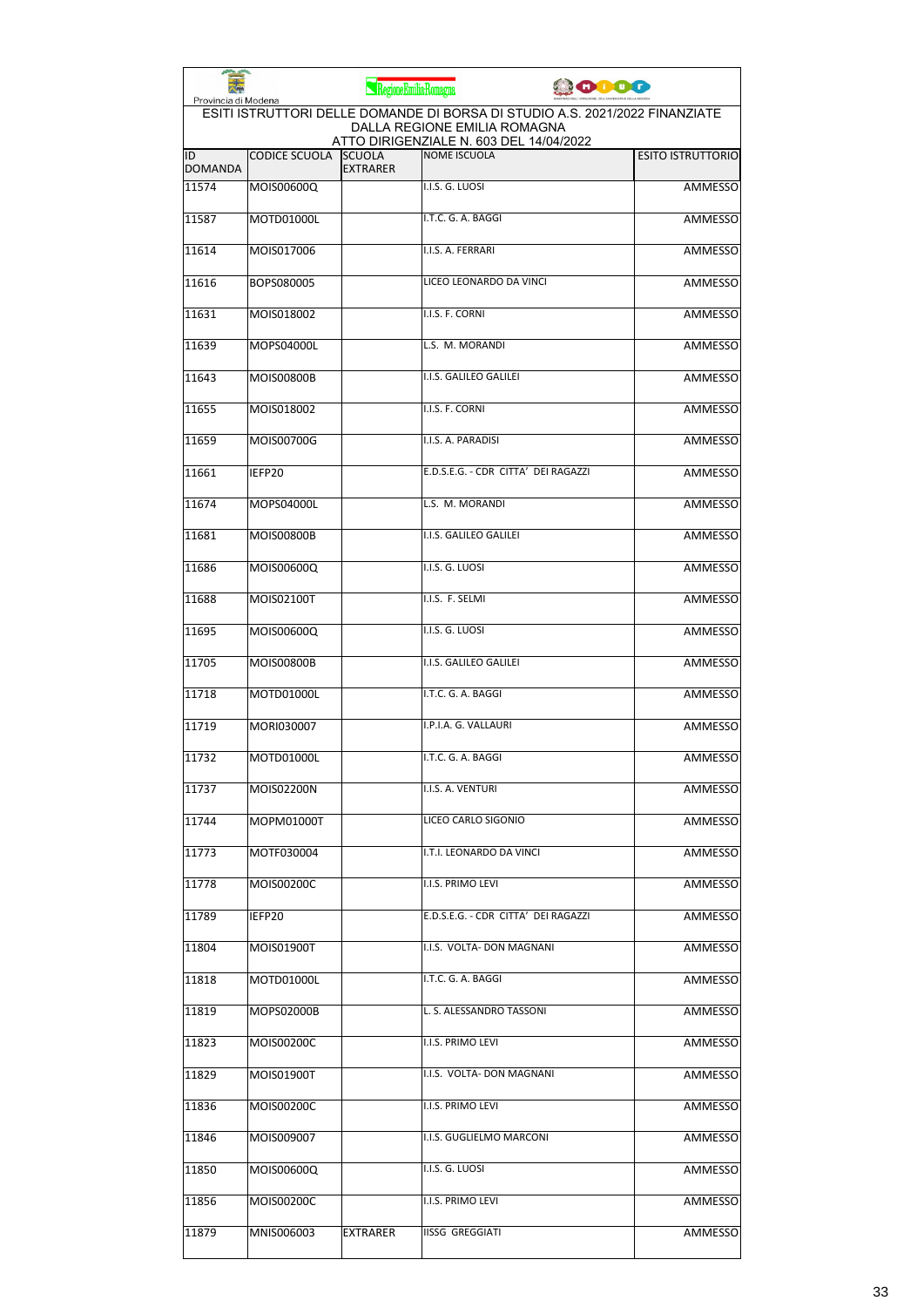| Provincia di Modena  |                      | RegioneEmiliaRomagna             |                                                                                                             | <b>JOIDO</b> |                          |
|----------------------|----------------------|----------------------------------|-------------------------------------------------------------------------------------------------------------|--------------|--------------------------|
|                      |                      |                                  | ESITI ISTRUTTORI DELLE DOMANDE DI BORSA DI STUDIO A.S. 2021/2022 FINANZIATE<br>DALLA REGIONE EMILIA ROMAGNA |              |                          |
| ID<br><b>DOMANDA</b> | <b>CODICE SCUOLA</b> | <b>SCUOLA</b><br><b>EXTRARER</b> | ATTO DIRIGENZIALE N. 603 DEL 14/04/2022<br><b>NOME ISCUOLA</b>                                              |              | <b>ESITO ISTRUTTORIO</b> |
| 11883                | <b>REVC01000A</b>    |                                  | CONVITTO NAZIONALE RINALDO CORSO                                                                            |              | <b>AMMESSO</b>           |
| 11888                | MOIS003008           |                                  | I.I.S. ANTONIO MEUCCI                                                                                       |              | <b>AMMESSO</b>           |
| 11895                | MOIS003008           |                                  | I.I.S. ANTONIO MEUCCI                                                                                       |              | AMMESSO                  |
| 11908                | MOPS030002           |                                  | L.S. MANFREDO FANTI                                                                                         |              | AMMESSO                  |
| 11913                | MOIS02100T           |                                  | I.I.S. F. SELMI                                                                                             |              | AMMESSO                  |
| 11926                | MOIS003008           |                                  | I.I.S. ANTONIO MEUCCI                                                                                       |              | AMMESSO                  |
| 11930                | MORI02000L           |                                  | I.P.S.I.A. F. CORNI                                                                                         |              | <b>AMMESSO</b>           |
| 11936                | MOPS080003           |                                  | L.S. A.F.FORMIGGINI                                                                                         |              | AMMESSO                  |
| 11942                | MORI030007           |                                  | I.P.I.A. G. VALLAURI                                                                                        |              | AMMESSO                  |
| 11948                | <b>REVC01000A</b>    |                                  | CONVITTO NAZIONALE RINALDO CORSO                                                                            |              | AMMESSO                  |
| 11956                | IEFP20               |                                  | E.D.S.E.G. - CDR CITTA' DEI RAGAZZI                                                                         |              | AMMESSO                  |
| 11960                | MOIS00200C           |                                  | I.I.S. PRIMO LEVI                                                                                           |              | <b>AMMESSO</b>           |
| 11963                | MOPS030002           |                                  | L.S. MANFREDO FANTI                                                                                         |              | <b>AMMESSO</b>           |
| 11965                | MOTF030004           |                                  | I.T.I. LEONARDO DA VINCI                                                                                    |              | <b>AMMESSO</b>           |
| 11969                | MOPC020008           |                                  | LICEO CLASSICO-LINGUISTICO MURATORI SAN<br><b>CARLO</b>                                                     |              | AMMESSO                  |
| 11975                | MOIS02200N           |                                  | I.I.S. A. VENTURI                                                                                           |              | <b>AMMESSO</b>           |
| 11989                | <b>MORC08000G</b>    |                                  | I.P. CATTANEO DELEDDA                                                                                       |              | AMMESSO                  |
| 11990                | <b>MORC08000G</b>    |                                  | I.P. CATTANEO DELEDDA                                                                                       |              | <b>AMMESSO</b>           |
| 11994                | MORI030007           |                                  | II.P.I.A. G. VALLAURI                                                                                       |              | <b>AMMESSO</b>           |
| 12001                | MOIS018002           |                                  | I.I.S. F. CORNI                                                                                             |              | AMMESSO                  |
| 12004                | MOIS017006           |                                  | I.I.S. A. FERRARI                                                                                           |              | AMMESSO                  |
| 12032                | MOTD01000L           |                                  | I.T.C. G. A. BAGGI                                                                                          |              | <b>AMMESSO</b>           |
| 12075                | MOTF080005           |                                  | <b>ITIS ENRICO FERMI</b>                                                                                    |              | AMMESSO                  |
| 12128                | MOIS017006           |                                  | I.I.S. A. FERRARI                                                                                           |              | AMMESSO                  |
| 12140                | MORC08000G           |                                  | I.P. CATTANEO DELEDDA                                                                                       |              | <b>AMMESSO</b>           |
| 12146                | MOIS004004           |                                  | I.I.S. G.A. CAVAZZI                                                                                         |              | AMMESSO                  |
| 12154                | MOTD03000T           |                                  | I.T.C. J. BAROZZI                                                                                           |              | AMMESSO                  |
| 12158                | MOIS02100T           |                                  | I.I.S. F. SELMI                                                                                             |              | AMMESSO                  |
| 12172                | MOIS004004           |                                  | I.I.S. G.A. CAVAZZI                                                                                         |              | AMMESSO                  |
| 12179                | MOTD03000T           |                                  | I.T.C. J. BAROZZI                                                                                           |              | AMMESSO                  |
| 12185                | MOIS003008           |                                  | I.I.S. ANTONIO MEUCCI                                                                                       |              | AMMESSO                  |
| 12207                | MOIS017006           |                                  | I.I.S. A. FERRARI                                                                                           |              | AMMESSO                  |
| 12211                | MOIS00200C           |                                  | I.I.S. PRIMO LEVI                                                                                           |              | AMMESSO                  |
| 12225                | MOIS009007           |                                  | I.I.S. GUGLIELMO MARCONI                                                                                    |              | <b>AMMESSO</b>           |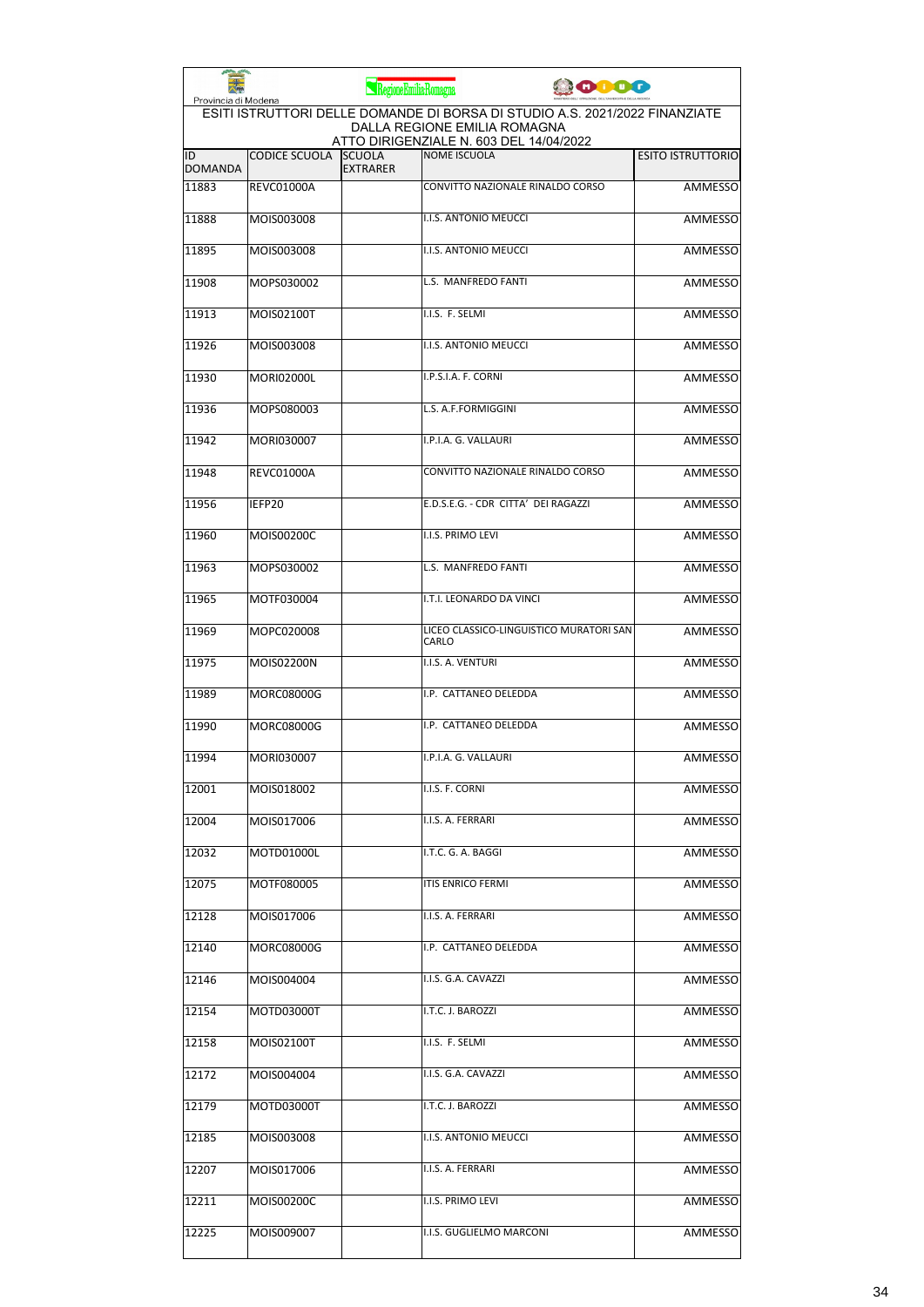|                      |                      | RegioneEmilia-Romagna            |                                                                                                                                                        | 0000 |                          |
|----------------------|----------------------|----------------------------------|--------------------------------------------------------------------------------------------------------------------------------------------------------|------|--------------------------|
| Provincia di Modena  |                      |                                  | ESITI ISTRUTTORI DELLE DOMANDE DI BORSA DI STUDIO A.S. 2021/2022 FINANZIATE<br>DALLA REGIONE EMILIA ROMAGNA<br>ATTO DIRIGENZIALE N. 603 DEL 14/04/2022 |      |                          |
| ID<br><b>DOMANDA</b> | <b>CODICE SCUOLA</b> | <b>SCUOLA</b><br><b>EXTRARER</b> | <b>NOME ISCUOLA</b>                                                                                                                                    |      | <b>ESITO ISTRUTTORIO</b> |
| 12237                | MOIS02200N           |                                  | I.I.S. A. VENTURI                                                                                                                                      |      | <b>AMMESSO</b>           |
| 12239                | <b>BOIS02400B</b>    |                                  | <b>IIS MARCELLO MALPIGHI</b>                                                                                                                           |      | <b>AMMESSO</b>           |
| 12245                | <b>FEIS01400G</b>    |                                  | I.I.S. F.LLI TADDIA                                                                                                                                    |      | <b>AMMESSO</b>           |
| 12249                | MOTA03000B           |                                  | I.T.A.S. I. CALVI                                                                                                                                      |      | <b>AMMESSO</b>           |
| 12252                | MOIS011007           |                                  | I.I.S. L. SPALLANZANI                                                                                                                                  |      | <b>AMMESSO</b>           |
| 12268                | IEFP20               |                                  | E.D.S.E.G. - CDR CITTA' DEI RAGAZZI                                                                                                                    |      | <b>AMMESSO</b>           |
| 12274                | MOIS00700G           |                                  | I.I.S. A. PARADISI                                                                                                                                     |      | <b>AMMESSO</b>           |
| 12276                | MORC08000G           |                                  | I.P. CATTANEO DELEDDA                                                                                                                                  |      | AMMESSO                  |
| 12300                | MOTD01000L           |                                  | I.T.C. G. A. BAGGI                                                                                                                                     |      | <b>AMMESSO</b>           |
| 12303                | MOIS003008           |                                  | I.I.S. ANTONIO MEUCCI                                                                                                                                  |      | <b>AMMESSO</b>           |
| 12304                | <b>MORI02000L</b>    |                                  | I.P.S.I.A. F. CORNI                                                                                                                                    |      | <b>AMMESSO</b>           |
| 12310                | MOIS02100T           |                                  | I.I.S. F. SELMI                                                                                                                                        |      | <b>AMMESSO</b>           |
| 12369                | MOIS009007           |                                  | I.I.S. GUGLIELMO MARCONI                                                                                                                               |      | <b>AMMESSO</b>           |
| 12380                | MOTD03000T           |                                  | I.T.C. J. BAROZZI                                                                                                                                      |      | <b>AMMESSO</b>           |
| 12397                | MOPS050007           |                                  | L.S. WILIGELMO                                                                                                                                         |      | <b>AMMESSO</b>           |
| 12398                | MOTD03000T           |                                  | I.T.C. J. BAROZZI                                                                                                                                      |      | <b>AMMESSO</b>           |
| 12405                | MOPM01000T           |                                  | LICEO CARLO SIGONIO                                                                                                                                    |      | <b>AMMESSO</b>           |
| 12428                | MOIS00700G           |                                  | I.I.S. A. PARADISI                                                                                                                                     |      | AMMESSO                  |
| 12431                | MOIS01900T           |                                  | I.I.S. VOLTA- DON MAGNANI                                                                                                                              |      | <b>AMMESSO</b>           |
| 12450                | MOPS080003           |                                  | L.S. A.F.FORMIGGINI                                                                                                                                    |      | AMMESSO                  |
| 12465                | MOIS00800B           |                                  | I.I.S. GALILEO GALILEI                                                                                                                                 |      | <b>AMMESSO</b>           |
| 12476                | IEFP20               |                                  | E.D.S.E.G. - CDR CITTA' DEI RAGAZZI                                                                                                                    |      | <b>AMMESSO</b>           |
| 12480                | MORC08000G           |                                  | I.P. CATTANEO DELEDDA                                                                                                                                  |      | AMMESSO                  |
| 12483                | MOPS02000B           |                                  | L. S. ALESSANDRO TASSONI                                                                                                                               |      | <b>AMMESSO</b>           |
| 12488                | IEFP20               |                                  | E.D.S.E.G. - CDR CITTA' DEI RAGAZZI                                                                                                                    |      | <b>AMMESSO</b>           |
| 12495                | MOIS003008           |                                  | I.I.S. ANTONIO MEUCCI                                                                                                                                  |      | AMMESSO                  |
| 12537                | MOPS080003           |                                  | L.S. A.F.FORMIGGINI                                                                                                                                    |      | AMMESSO                  |
| 12541                | MOIS00600Q           |                                  | I.I.S. G. LUOSI                                                                                                                                        |      | <b>AMMESSO</b>           |
| 12542                | MOIS003008           |                                  | I.I.S. ANTONIO MEUCCI                                                                                                                                  |      | <b>AMMESSO</b>           |
| 12567                | IEFP2                |                                  | <b>ISTITUTO NAZARENO</b>                                                                                                                               |      | AMMESSO                  |
| 12585                | MOIS018002           |                                  | I.I.S. F. CORNI                                                                                                                                        |      | AMMESSO                  |
| 12586                | MORC08000G           |                                  | I.P. CATTANEO DELEDDA                                                                                                                                  |      | <b>AMMESSO</b>           |
| 12590                | MOPS02000B           |                                  | L. S. ALESSANDRO TASSONI                                                                                                                               |      | AMMESSO                  |
| 12610                | REIS00800R           |                                  | I.I.S. ANGELO MOTTI                                                                                                                                    |      | AMMESSO                  |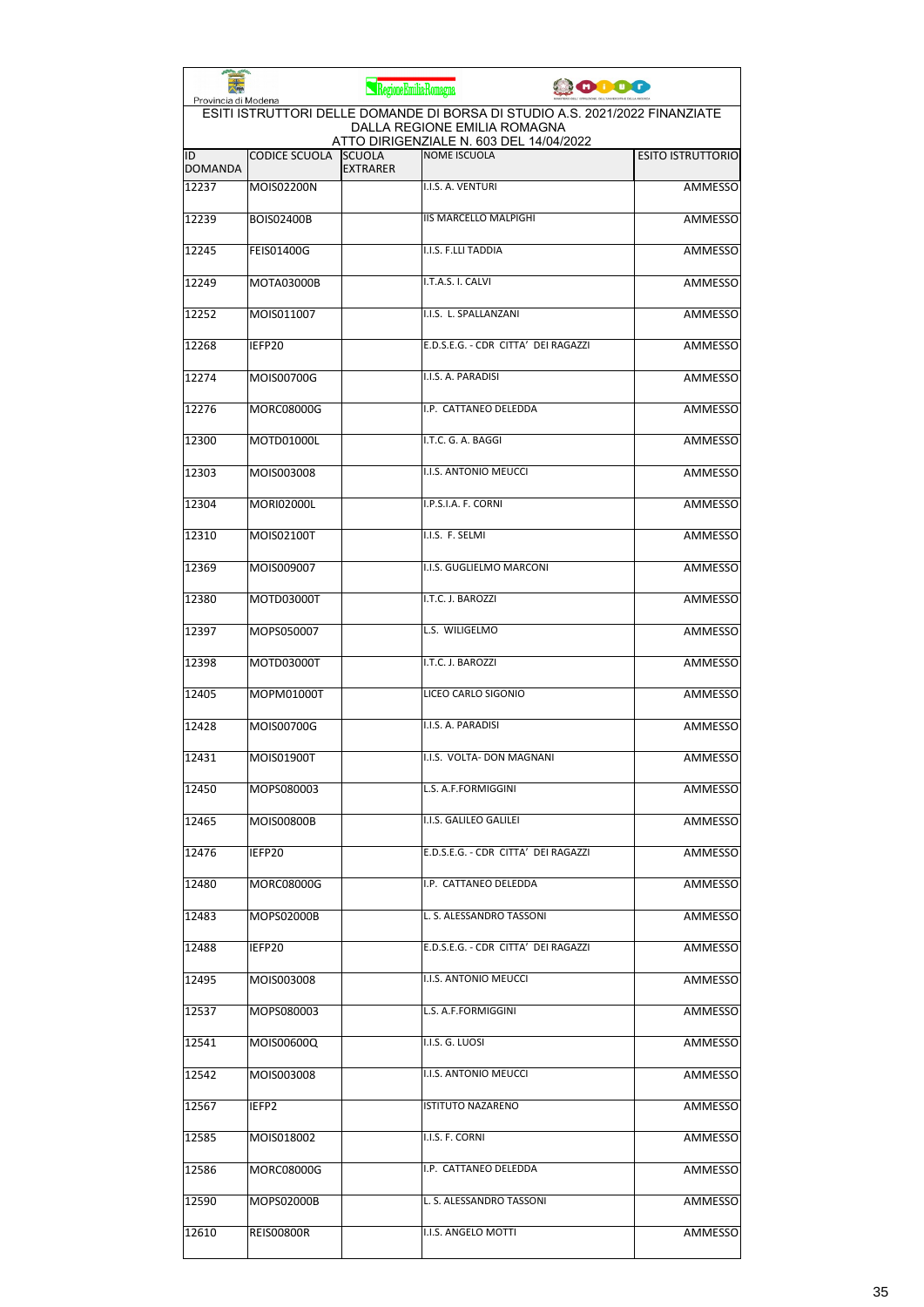| Provincia di Modena  |                      | RegioneEmiliaRomagna             |                                                                                                             | <b>JOIDO</b> |                          |
|----------------------|----------------------|----------------------------------|-------------------------------------------------------------------------------------------------------------|--------------|--------------------------|
|                      |                      |                                  | ESITI ISTRUTTORI DELLE DOMANDE DI BORSA DI STUDIO A.S. 2021/2022 FINANZIATE<br>DALLA REGIONE EMILIA ROMAGNA |              |                          |
| ID<br><b>DOMANDA</b> | <b>CODICE SCUOLA</b> | <b>SCUOLA</b><br><b>EXTRARER</b> | ATTO DIRIGENZIALE N. 603 DEL 14/04/2022<br><b>NOME ISCUOLA</b>                                              |              | <b>ESITO ISTRUTTORIO</b> |
| 12618                | MOPS080003           |                                  | L.S. A.F.FORMIGGINI                                                                                         |              | <b>AMMESSO</b>           |
| 12625                | MOIS00200C           |                                  | I.I.S. PRIMO LEVI                                                                                           |              | <b>AMMESSO</b>           |
| 12633                | MOIS009007           |                                  | I.I.S. GUGLIELMO MARCONI                                                                                    |              | <b>AMMESSO</b>           |
| 12642                | MOTD03000T           |                                  | I.T.C. J. BAROZZI                                                                                           |              | AMMESSO                  |
| 12649                | MOIS003008           |                                  | I.I.S. ANTONIO MEUCCI                                                                                       |              | AMMESSO                  |
| 12663                | MOIS00600Q           |                                  | I.I.S. G. LUOSI                                                                                             |              | AMMESSO                  |
| 12671                | MOIS004004           |                                  | I.I.S. G.A. CAVAZZI                                                                                         |              | <b>AMMESSO</b>           |
| 12682                | MOIS004004           |                                  | I.I.S. G.A. CAVAZZI                                                                                         |              | AMMESSO                  |
| 12709                | MOPM01000T           |                                  | LICEO CARLO SIGONIO                                                                                         |              | AMMESSO                  |
| 12723                | MOTD03000T           |                                  | I.T.C. J. BAROZZI                                                                                           |              | AMMESSO                  |
| 12725                | MOIS003008           |                                  | <b>I.I.S. ANTONIO MEUCCI</b>                                                                                |              | AMMESSO                  |
| 12728                | MOIS003008           |                                  | I.I.S. ANTONIO MEUCCI                                                                                       |              | <b>AMMESSO</b>           |
| 12734                | MOIS018002           |                                  | I.I.S. F. CORNI                                                                                             |              | <b>AMMESSO</b>           |
| 12744                | MOIS003008           |                                  | I.I.S. ANTONIO MEUCCI                                                                                       |              | <b>AMMESSO</b>           |
| 12747                | MOTD01000L           |                                  | I.T.C. G. A. BAGGI                                                                                          |              | AMMESSO                  |
| 12749                | MORI030007           |                                  | I.P.I.A. G. VALLAURI                                                                                        |              | <b>AMMESSO</b>           |
| 12750                | MOIS01900T           |                                  | I.I.S. VOLTA- DON MAGNANI                                                                                   |              | AMMESSO                  |
| 12765                | MOIS01900T           |                                  | I.I.S. VOLTA- DON MAGNANI                                                                                   |              | <b>AMMESSO</b>           |
| 12770                | MOIS01900T           |                                  | I.I.S. VOLTA- DON MAGNANI                                                                                   |              | <b>AMMESSO</b>           |
| 12786                | MOTA03000B           |                                  | I.T.A.S. I. CALVI                                                                                           |              | AMMESSO                  |
| 12792                | MOPS080003           |                                  | L.S. A.F.FORMIGGINI                                                                                         |              | AMMESSO                  |
| 12806                | MOTD01000L           |                                  | I.T.C. G. A. BAGGI                                                                                          |              | <b>AMMESSO</b>           |
| 12807                | MOTD03000T           |                                  | I.T.C. J. BAROZZI                                                                                           |              | AMMESSO                  |
| 12814                | MOIS00800B           |                                  | I.I.S. GALILEO GALILEI                                                                                      |              | <b>AMMESSO</b>           |
| 12845                | MOTD03000T           |                                  | I.T.C. J. BAROZZI                                                                                           |              | <b>AMMESSO</b>           |
| 12860                | MOTD03000T           |                                  | I.T.C. J. BAROZZI                                                                                           |              | AMMESSO                  |
| 12887                | MOPS030002           |                                  | L.S. MANFREDO FANTI                                                                                         |              | AMMESSO                  |
| 12892                | MOTF030004           |                                  | I.T.I. LEONARDO DA VINCI                                                                                    |              | AMMESSO                  |
| 12929                | MOIS017006           |                                  | I.I.S. A. FERRARI                                                                                           |              | AMMESSO                  |
| 12958                | MOIS00700G           |                                  | I.I.S. A. PARADISI                                                                                          |              | AMMESSO                  |
| 12965                | MOIS02100T           |                                  | I.I.S. F. SELMI                                                                                             |              | AMMESSO                  |
| 12974                | MOPM01000T           |                                  | LICEO CARLO SIGONIO                                                                                         |              | AMMESSO                  |
| 12980                | MOIS00800B           |                                  | I.I.S. GALILEO GALILEI                                                                                      |              | AMMESSO                  |
| 12981                | MOIS02200N           |                                  | I.I.S. A. VENTURI                                                                                           |              | <b>AMMESSO</b>           |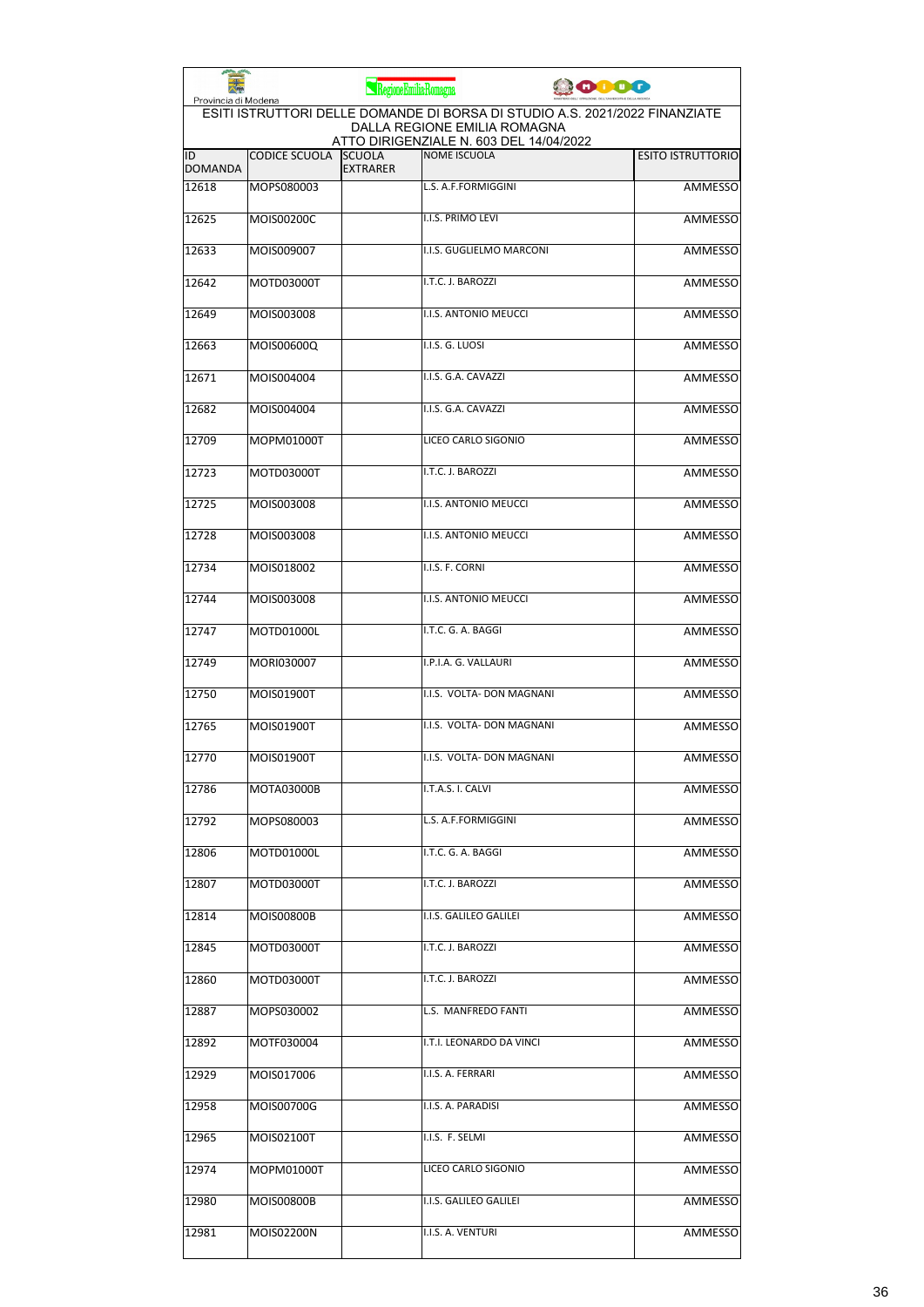| <b>PERSONAL</b>      |                                                                                                                                                                               | RegioneEmiliaRomagna             |                                     | <b>JODOG</b> |                          |  |  |
|----------------------|-------------------------------------------------------------------------------------------------------------------------------------------------------------------------------|----------------------------------|-------------------------------------|--------------|--------------------------|--|--|
|                      | Provincia di Modena<br>ESITI ISTRUTTORI DELLE DOMANDE DI BORSA DI STUDIO A.S. 2021/2022 FINANZIATE<br>DALLA REGIONE EMILIA ROMAGNA<br>ATTO DIRIGENZIALE N. 603 DEL 14/04/2022 |                                  |                                     |              |                          |  |  |
| ID<br><b>DOMANDA</b> | <b>CODICE SCUOLA</b>                                                                                                                                                          | <b>SCUOLA</b><br><b>EXTRARER</b> | <b>NOME ISCUOLA</b>                 |              | <b>ESITO ISTRUTTORIO</b> |  |  |
| 12986                | MOIS004004                                                                                                                                                                    |                                  | I.I.S. G.A. CAVAZZI                 |              | <b>AMMESSO</b>           |  |  |
| 13002                | MOIS00200C                                                                                                                                                                    |                                  | <b>I.I.S. PRIMO LEVI</b>            |              | AMMESSO                  |  |  |
| 13009                | MOIS018002                                                                                                                                                                    |                                  | I.I.S. F. CORNI                     |              | <b>AMMESSO</b>           |  |  |
| 13023                | MOIS00200C                                                                                                                                                                    |                                  | I.I.S. PRIMO LEVI                   |              | AMMESSO                  |  |  |
| 13035                | MOTF030004                                                                                                                                                                    |                                  | I.T.I. LEONARDO DA VINCI            |              | AMMESSO                  |  |  |
| 13036                | <b>MOIS00800B</b>                                                                                                                                                             |                                  | I.I.S. GALILEO GALILEI              |              | <b>AMMESSO</b>           |  |  |
| 13044                | MOIS00200C                                                                                                                                                                    |                                  | <b>I.I.S. PRIMO LEVI</b>            |              | AMMESSO                  |  |  |
| 13051                | MOIS00600Q                                                                                                                                                                    |                                  | I.I.S. G. LUOSI                     |              | <b>AMMESSO</b>           |  |  |
| 13056                | MOIS00600Q                                                                                                                                                                    |                                  | I.I.S. G. LUOSI                     |              | <b>AMMESSO</b>           |  |  |
| 13060                | IEFP20                                                                                                                                                                        |                                  | E.D.S.E.G. - CDR CITTA' DEI RAGAZZI |              | <b>AMMESSO</b>           |  |  |
| 13074                | MOIS003008                                                                                                                                                                    |                                  | I.I.S. ANTONIO MEUCCI               |              | <b>AMMESSO</b>           |  |  |
| 13076                | MOIS01900T                                                                                                                                                                    |                                  | I.I.S. VOLTA- DON MAGNANI           |              | AMMESSO                  |  |  |
| 13090                | MOPS080003                                                                                                                                                                    |                                  | L.S. A.F.FORMIGGINI                 |              | <b>AMMESSO</b>           |  |  |
| 13095                | MOPS080003                                                                                                                                                                    |                                  | L.S. A.F.FORMIGGINI                 |              | <b>AMMESSO</b>           |  |  |
| 13096                | MOIS018002                                                                                                                                                                    |                                  | I.I.S. F. CORNI                     |              | AMMESSO                  |  |  |
| 13116                | MOIS00200C                                                                                                                                                                    |                                  | I.I.S. PRIMO LEVI                   |              | <b>AMMESSO</b>           |  |  |
| 13139                | MOTD03000T                                                                                                                                                                    |                                  | I.T.C. J. BAROZZI                   |              | AMMESSO                  |  |  |
| 13140                | <b>MORC08000G</b>                                                                                                                                                             |                                  | I.P. CATTANEO DELEDDA               |              | AMMESSO                  |  |  |
| 13157                | MORC08000G                                                                                                                                                                    |                                  | I.P. CATTANEO DELEDDA               |              | AMMESSO                  |  |  |
| 13176                | MOIS02200N                                                                                                                                                                    |                                  | I.I.S. A. VENTURI                   |              | AMMESSO                  |  |  |
| 13180                | MOPS080003                                                                                                                                                                    |                                  | L.S. A.F.FORMIGGINI                 |              | <b>AMMESSO</b>           |  |  |
| 13212                | MOIS01900T                                                                                                                                                                    |                                  | I.I.S. VOLTA- DON MAGNANI           |              | <b>AMMESSO</b>           |  |  |
| 13226                | MOPS080003                                                                                                                                                                    |                                  | L.S. A.F.FORMIGGINI                 |              | AMMESSO                  |  |  |
| 13238                | MOIS02200N                                                                                                                                                                    |                                  | I.I.S. A. VENTURI                   |              | <b>AMMESSO</b>           |  |  |
| 13250                | <b>BOIS00700N</b>                                                                                                                                                             |                                  | I.I.S. ARCHIMEDE                    |              | AMMESSO                  |  |  |
| 13305                | IEFP20                                                                                                                                                                        |                                  | E.D.S.E.G. - CDR CITTA' DEI RAGAZZI |              | AMMESSO                  |  |  |
| 13313                | MOTF030004                                                                                                                                                                    |                                  | I.T.I. LEONARDO DA VINCI            |              | AMMESSO                  |  |  |
| 13324                | MOIS00700G                                                                                                                                                                    |                                  | I.I.S. A. PARADISI                  |              | AMMESSO                  |  |  |
| 13327                | MOIS00700G                                                                                                                                                                    |                                  | I.I.S. A. PARADISI                  |              | <b>AMMESSO</b>           |  |  |
| 13332                | MOTF080005                                                                                                                                                                    |                                  | <b>ITIS ENRICO FERMI</b>            |              | AMMESSO                  |  |  |
| 13341                | MOIS01900T                                                                                                                                                                    |                                  | I.I.S. VOLTA- DON MAGNANI           |              | AMMESSO                  |  |  |
| 13354                | MOIS018002                                                                                                                                                                    |                                  | I.I.S. F. CORNI                     |              | AMMESSO                  |  |  |
| 13355                | MOTF030004                                                                                                                                                                    |                                  | I.T.I. LEONARDO DA VINCI            |              | AMMESSO                  |  |  |
| 13366                | MOIS01900T                                                                                                                                                                    |                                  | I.I.S. VOLTA- DON MAGNANI           |              | AMMESSO                  |  |  |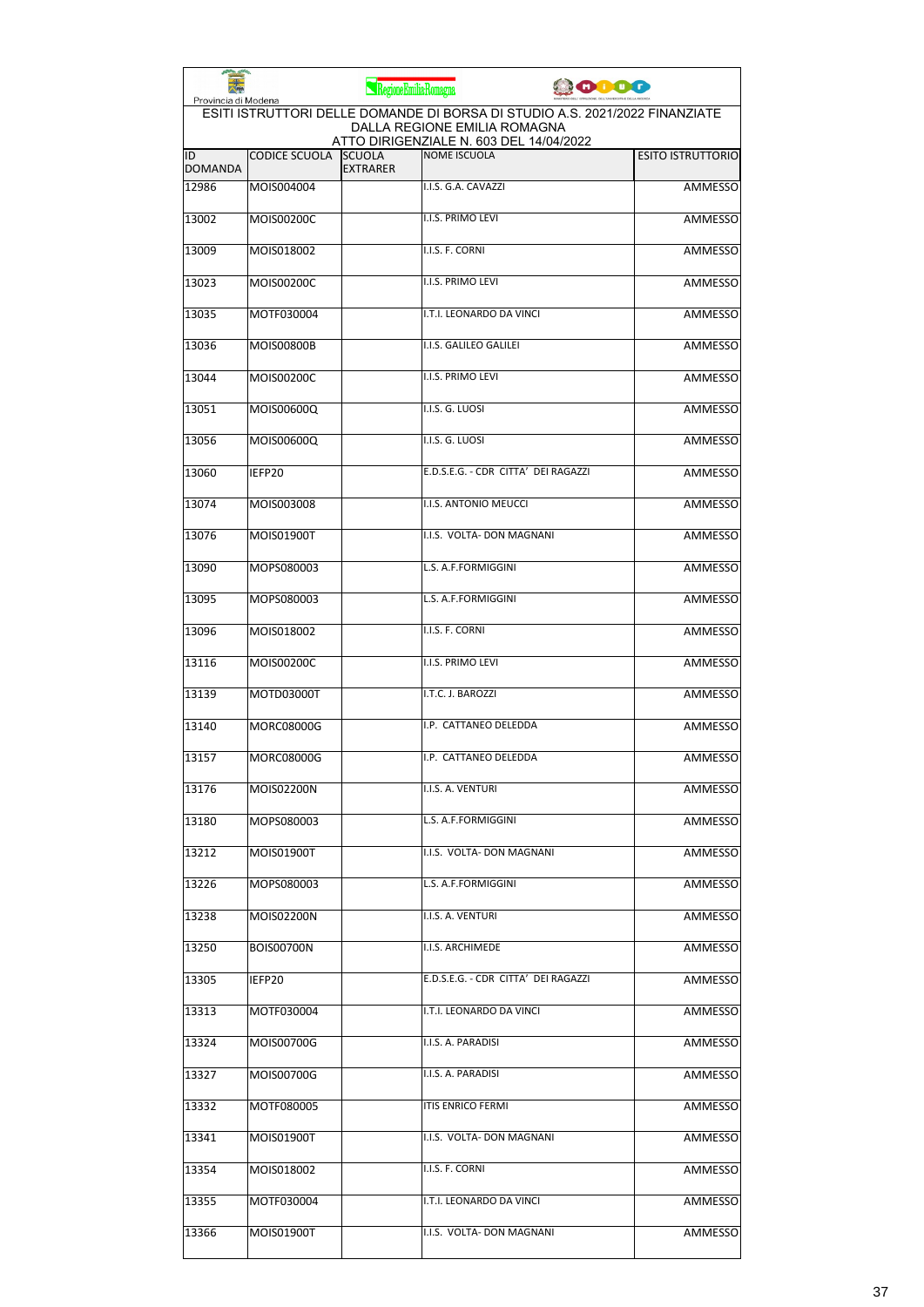| <b>PERSONAL PROPERTY</b><br>Provincia di Modena |                   | RegioneEmiliaRomagna             | <b>JOJOO</b>                                                                                                                                           |                          |
|-------------------------------------------------|-------------------|----------------------------------|--------------------------------------------------------------------------------------------------------------------------------------------------------|--------------------------|
|                                                 |                   |                                  | ESITI ISTRUTTORI DELLE DOMANDE DI BORSA DI STUDIO A.S. 2021/2022 FINANZIATE<br>DALLA REGIONE EMILIA ROMAGNA<br>ATTO DIRIGENZIALE N. 603 DEL 14/04/2022 |                          |
| ID<br><b>DOMANDA</b>                            | CODICE SCUOLA     | <b>SCUOLA</b><br><b>EXTRARER</b> | <b>NOME ISCUOLA</b>                                                                                                                                    | <b>ESITO ISTRUTTORIO</b> |
| 13370                                           | MOIS01600A        |                                  | I.I.S. E. MORANTE                                                                                                                                      | <b>AMMESSO</b>           |
| 13373                                           | MOIS017006        |                                  | I.I.S. A. FERRARI                                                                                                                                      | AMMESSO                  |
| 13382                                           | MOTF030004        |                                  | I.T.I. LEONARDO DA VINCI                                                                                                                               | <b>AMMESSO</b>           |
| 13385                                           | MOIS02200N        |                                  | I.I.S. A. VENTURI                                                                                                                                      | AMMESSO                  |
| 13390                                           | MOIS00200C        |                                  | I.I.S. PRIMO LEVI                                                                                                                                      | <b>AMMESSO</b>           |
| 13396                                           | MOTF030004        |                                  | I.T.I. LEONARDO DA VINCI                                                                                                                               | <b>AMMESSO</b>           |
| 13418                                           | <b>MORI02000L</b> |                                  | I.P.S.I.A. F. CORNI                                                                                                                                    | AMMESSO                  |
| 13426                                           | MOPC020008        |                                  | LICEO CLASSICO-LINGUISTICO MURATORI SAN<br>CARLO                                                                                                       | <b>AMMESSO</b>           |
| 13432                                           | MOIS00600Q        |                                  | I.I.S. G. LUOSI                                                                                                                                        | <b>AMMESSO</b>           |
| 13435                                           | IEFP20            |                                  | E.D.S.E.G. - CDR CITTA' DEI RAGAZZI                                                                                                                    | <b>AMMESSO</b>           |
| 13437                                           | MOIS00600Q        |                                  | I.I.S. G. LUOSI                                                                                                                                        | <b>AMMESSO</b>           |
| 13448                                           | MOIS00200C        |                                  | I.I.S. PRIMO LEVI                                                                                                                                      | AMMESSO                  |
| 13449                                           | MOTD03000T        |                                  | I.T.C. J. BAROZZI                                                                                                                                      | <b>AMMESSO</b>           |
| 13463                                           | MOIS018002        |                                  | I.I.S. F. CORNI                                                                                                                                        | <b>AMMESSO</b>           |
| 13469                                           | MOIS00700G        |                                  | I.I.S. A. PARADISI                                                                                                                                     | <b>AMMESSO</b>           |
| 13486                                           | IEFP20            |                                  | E.D.S.E.G. - CDR CITTA' DEI RAGAZZI                                                                                                                    | <b>AMMESSO</b>           |
| 13493                                           | MOTF030004        |                                  | I.T.I. LEONARDO DA VINCI                                                                                                                               | AMMESSO                  |
| 13497                                           | MOPC020008        |                                  | LICEO CLASSICO-LINGUISTICO MURATORI SAN<br>CARLO                                                                                                       | <b>AMMESSO</b>           |
| 13498                                           | MOTA03000B        |                                  | I.T.A.S. I. CALVI                                                                                                                                      | <b>AMMESSO</b>           |
| 13518                                           | MOIS017006        |                                  | I.I.S. A. FERRARI                                                                                                                                      | AMMESSO                  |
| 13531                                           | MOIS00600Q        |                                  | I.I.S. G. LUOSI                                                                                                                                        | AMMESSO                  |
| 13553                                           | MOIS018002        |                                  | I.I.S. F. CORNI                                                                                                                                        | AMMESSO                  |
| 13554                                           | MOIS00800B        |                                  | I.I.S. GALILEO GALILEI                                                                                                                                 | AMMESSO                  |
| 13563                                           | MOIS003008        |                                  | I.I.S. ANTONIO MEUCCI                                                                                                                                  | <b>AMMESSO</b>           |
| 13565                                           | MORC08000G        |                                  | I.P. CATTANEO DELEDDA                                                                                                                                  | <b>AMMESSO</b>           |
| 13569                                           | MOIS00200C        |                                  | I.I.S. PRIMO LEVI                                                                                                                                      | AMMESSO                  |
| 13576                                           | <b>BOIS02400B</b> |                                  | IIS MARCELLO MALPIGHI                                                                                                                                  | AMMESSO                  |
| 13580                                           | <b>BOIS00700N</b> |                                  | I.I.S. ARCHIMEDE                                                                                                                                       | AMMESSO                  |
| 13595                                           | <b>MORI02000L</b> |                                  | I.P.S.I.A. F. CORNI                                                                                                                                    | <b>AMMESSO</b>           |
| 13609                                           | MOIS00200C        |                                  | I.I.S. PRIMO LEVI                                                                                                                                      | AMMESSO                  |
| 13636                                           | MOIS00200C        |                                  | I.I.S. PRIMO LEVI                                                                                                                                      | AMMESSO                  |
| 13639                                           | MOIS009007        |                                  | I.I.S. GUGLIELMO MARCONI                                                                                                                               | AMMESSO                  |
| 13654                                           | MNIS006003        | <b>EXTRARER</b>                  | <b>IISS GIUSEPPE GREGGIATI</b>                                                                                                                         | AMMESSO                  |
| 13719                                           | MOIS00200C        |                                  | I.I.S. PRIMO LEVI                                                                                                                                      | AMMESSO                  |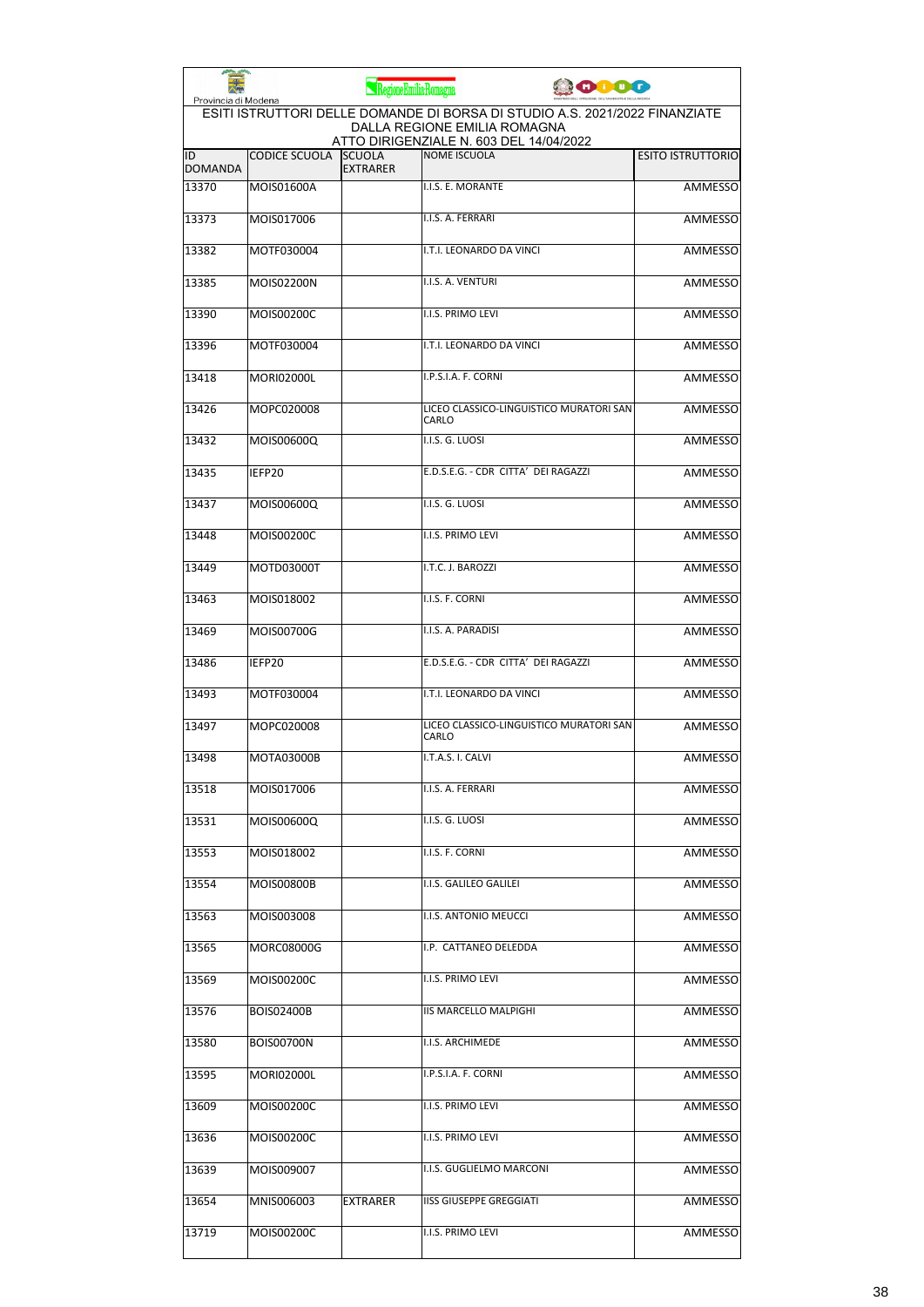| Provincia di Modena  |                      | RegioneEmiliaRomagna             |                                                                                                             | <b>CODOC</b> |                          |
|----------------------|----------------------|----------------------------------|-------------------------------------------------------------------------------------------------------------|--------------|--------------------------|
|                      |                      |                                  | ESITI ISTRUTTORI DELLE DOMANDE DI BORSA DI STUDIO A.S. 2021/2022 FINANZIATE<br>DALLA REGIONE EMILIA ROMAGNA |              |                          |
| ID<br><b>DOMANDA</b> | <b>CODICE SCUOLA</b> | <b>SCUOLA</b><br><b>EXTRARER</b> | ATTO DIRIGENZIALE N. 603 DEL 14/04/2022<br><b>NOME ISCUOLA</b>                                              |              | <b>ESITO ISTRUTTORIO</b> |
| 13721                | <b>MORC08000G</b>    |                                  | I.P. CATTANEO DELEDDA                                                                                       |              | <b>AMMESSO</b>           |
| 13730                | MOIS00200C           |                                  | I.I.S. PRIMO LEVI                                                                                           |              | <b>AMMESSO</b>           |
| 13732                | MOTD01000L           |                                  | I.T.C. G. A. BAGGI                                                                                          |              | AMMESSO                  |
| 13739                | MOIS02100T           |                                  | I.I.S. F. SELMI                                                                                             |              | AMMESSO                  |
| 13743                | MOPS050007           |                                  | L.S. WILIGELMO                                                                                              |              | AMMESSO                  |
| 13754                | MOIS011007           |                                  | I.I.S. L. SPALLANZANI                                                                                       |              | AMMESSO                  |
| 13770                | MOIS00200C           |                                  | I.I.S. PRIMO LEVI                                                                                           |              | <b>AMMESSO</b>           |
| 13775                | MOPS080003           |                                  | L.S. A.F.FORMIGGINI                                                                                         |              | AMMESSO                  |
| 13795                | MOIS02200N           |                                  | I.I.S. A. VENTURI                                                                                           |              | AMMESSO                  |
| 13796                | MOIS00700G           |                                  | I.I.S. A. PARADISI                                                                                          |              | <b>AMMESSO</b>           |
| 13801                | <b>MOIS00800B</b>    |                                  | I.I.S. GALILEO GALILEI                                                                                      |              | AMMESSO                  |
| 13819                | <b>MOIS00800B</b>    |                                  | I.I.S. GALILEO GALILEI                                                                                      |              | <b>AMMESSO</b>           |
| 13822                | MOIS02300D           |                                  | I.I.S. G. GUARINI                                                                                           |              | <b>AMMESSO</b>           |
| 13824                | <b>MORI02000L</b>    |                                  | I.P.S.I.A. F. CORNI                                                                                         |              | AMMESSO                  |
| 13826                | MOIS003008           |                                  | I.I.S. ANTONIO MEUCCI                                                                                       |              | AMMESSO                  |
| 13831                | <b>BOIS00700N</b>    |                                  | I.I.S. ARCHIMEDE                                                                                            |              | <b>AMMESSO</b>           |
| 13838                | MOIS00600Q           |                                  | I.I.S. G. LUOSI                                                                                             |              | AMMESSO                  |
| 13855                | <b>MORC08000G</b>    |                                  | I.P. CATTANEO DELEDDA                                                                                       |              | <b>AMMESSO</b>           |
| 13889                | MOTF030004           |                                  | I.T.I. LEONARDO DA VINCI                                                                                    |              | AMMESSO                  |
| 13891                | MOIS00200C           |                                  | I.I.S. PRIMO LEVI                                                                                           |              | AMMESSO                  |
| 13897                | MOPS080003           |                                  | L.S. A.F.FORMIGGINI                                                                                         |              | <b>AMMESSO</b>           |
| 13900                | MOIS00600Q           |                                  | I.I.S. G. LUOSI                                                                                             |              | AMMESSO                  |
| 13903                | MOPS04000L           |                                  | L.S. M. MORANDI                                                                                             |              | AMMESSO                  |
| 13904                | IEFP13               |                                  | IAL EMILIA ROMAGNA                                                                                          |              | AMMESSO                  |
| 13950                | MOIS00200C           |                                  | I.I.S. PRIMO LEVI                                                                                           |              | <b>AMMESSO</b>           |
| 13951                | MOTD01000L           |                                  | I.T.C. G. A. BAGGI                                                                                          |              | AMMESSO                  |
| 13962                | MOIS02100T           |                                  | I.I.S. F. SELMI                                                                                             |              | AMMESSO                  |
| 14012                | FEIS00600L           |                                  | <b>ISIT BASSI BURGATTI</b>                                                                                  |              | AMMESSO                  |
| 14018                | MOIS00600Q           |                                  | I.I.S. G. LUOSI                                                                                             |              | AMMESSO                  |
| 14019                | MOIS00600Q           |                                  | I.I.S. G. LUOSI                                                                                             |              | AMMESSO                  |
| 14027                | MORI030007           |                                  | I.P.I.A. G. VALLAURI                                                                                        |              | AMMESSO                  |
| 14040                | <b>BOIS00700N</b>    |                                  | I.I.S. ARCHIMEDE                                                                                            |              | AMMESSO                  |
| 14048                | MOIS017006           |                                  | I.I.S. A. FERRARI                                                                                           |              | AMMESSO                  |
| 14050                | MOIS018002           |                                  | I.I.S. F. CORNI                                                                                             |              | AMMESSO                  |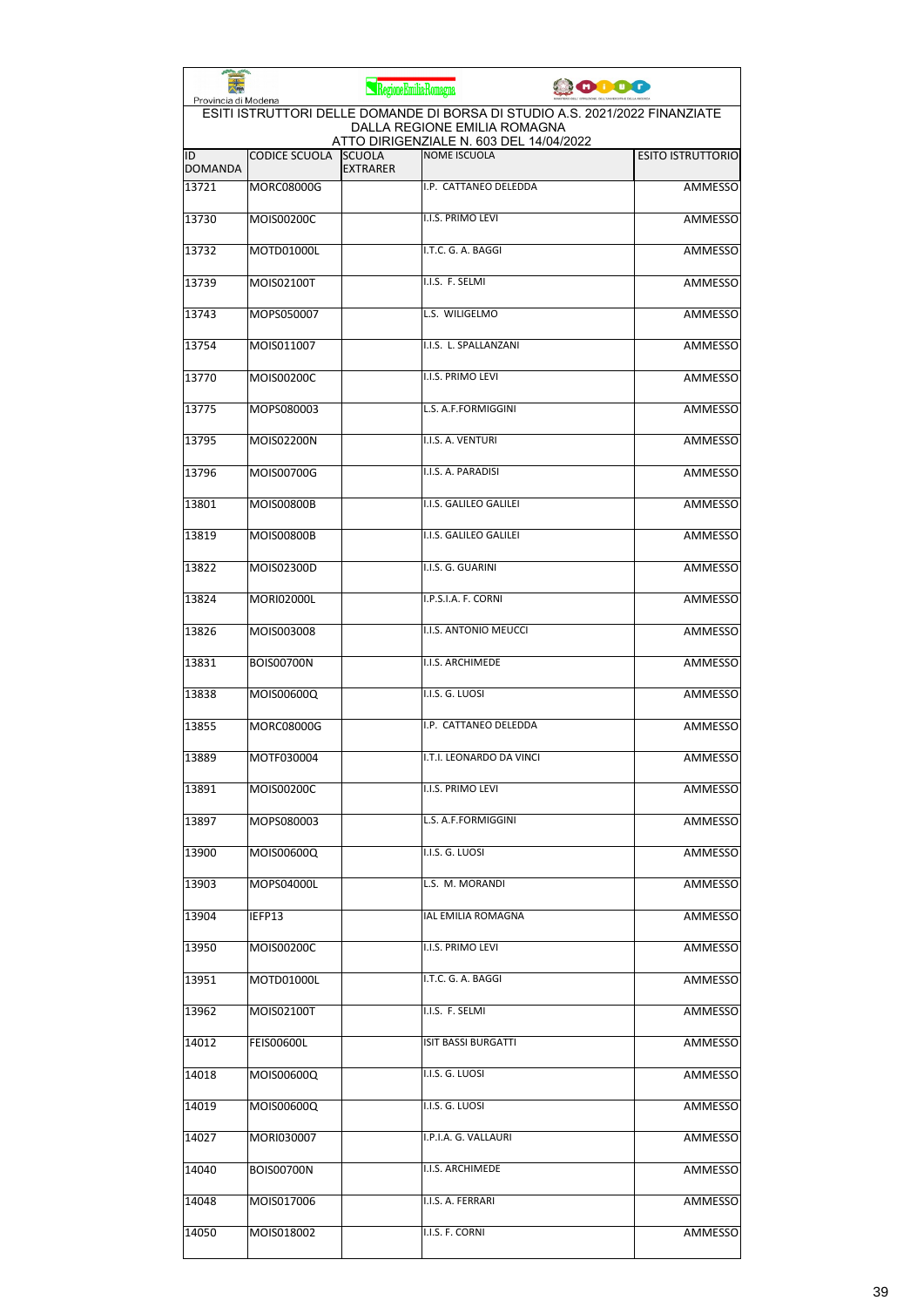| Provincia di Modena  |                      | RegioneEmiliaRomagna             | <b>JOIOO</b>                                                                                                |                          |
|----------------------|----------------------|----------------------------------|-------------------------------------------------------------------------------------------------------------|--------------------------|
|                      |                      |                                  | ESITI ISTRUTTORI DELLE DOMANDE DI BORSA DI STUDIO A.S. 2021/2022 FINANZIATE<br>DALLA REGIONE EMILIA ROMAGNA |                          |
| ID<br><b>DOMANDA</b> | <b>CODICE SCUOLA</b> | <b>SCUOLA</b><br><b>EXTRARER</b> | ATTO DIRIGENZIALE N. 603 DEL 14/04/2022<br><b>NOME ISCUOLA</b>                                              | <b>ESITO ISTRUTTORIO</b> |
| 14088                | MOIS003008           |                                  | I.I.S. ANTONIO MEUCCI                                                                                       | <b>AMMESSO</b>           |
| 14093                | <b>MORC08000G</b>    |                                  | I.P. CATTANEO DELEDDA                                                                                       | <b>AMMESSO</b>           |
| 14098                | REIS014004           |                                  | <b>IIS NELSON MANDELA</b>                                                                                   | <b>AMMESSO</b>           |
| 14103                | MOIS00200C           |                                  | I.I.S. PRIMO LEVI                                                                                           | AMMESSO                  |
| 14104                | REIS014004           |                                  | <b>IIS NELSON MANDELA</b>                                                                                   | AMMESSO                  |
| 14114                | MOIS011007           |                                  | I.I.S. L. SPALLANZANI                                                                                       | AMMESSO                  |
| 14118                | MOIS00200C           |                                  | I.I.S. PRIMO LEVI                                                                                           | <b>AMMESSO</b>           |
| 14127                | MOIS00200C           |                                  | <b>I.I.S. PRIMO LEVI</b>                                                                                    | AMMESSO                  |
| 14134                | <b>MORC08000G</b>    |                                  | I.P. CATTANEO DELEDDA                                                                                       | AMMESSO                  |
| 14153                | MORC08000G           |                                  | I.P. CATTANEO DELEDDA                                                                                       | AMMESSO                  |
| 14165                | MOPS080003           |                                  | L.S. A.F.FORMIGGINI                                                                                         | AMMESSO                  |
| 14187                | MOIS01600A           |                                  | I.I.S. E. MORANTE                                                                                           | <b>AMMESSO</b>           |
| 14189                | MOIS018002           |                                  | I.I.S. F. CORNI                                                                                             | <b>AMMESSO</b>           |
| 14205                | MOPC020008           |                                  | LICEO CLASSICO-LINGUISTICO MURATORI SAN<br>CARLO                                                            | <b>AMMESSO</b>           |
| 14211                | MOPS04000L           |                                  | L.S. M. MORANDI                                                                                             | AMMESSO                  |
| 14219                | <b>MORI02000L</b>    |                                  | I.P.S.I.A. F. CORNI                                                                                         | <b>AMMESSO</b>           |
| 14223                | MORI030007           |                                  | I.P.I.A. G. VALLAURI                                                                                        | AMMESSO                  |
| 14224                | MOPS080003           |                                  | L.S. A.F.FORMIGGINI                                                                                         | <b>AMMESSO</b>           |
| 14235                | MOPM01000T           |                                  | LICEO CARLO SIGONIO                                                                                         | <b>AMMESSO</b>           |
| 14241                | MOPS080003           |                                  | L.S. A.F.FORMIGGINI                                                                                         | AMMESSO                  |
| 14246                | MOIS00800B           |                                  | I.I.S. GALILEO GALILEI                                                                                      | AMMESSO                  |
| 14263                | <b>MORI02000L</b>    |                                  | I.P.S.I.A. F. CORNI                                                                                         | <b>AMMESSO</b>           |
| 14276                | MOTD03000T           |                                  | I.T.C. J. BAROZZI                                                                                           | AMMESSO                  |
| 14278                | MORC08000G           |                                  | I.P. CATTANEO DELEDDA                                                                                       | <b>AMMESSO</b>           |
| 14279                | MOIS02100T           |                                  | I.I.S. F. SELMI                                                                                             | <b>AMMESSO</b>           |
| 14292                | MOTD03000T           |                                  | I.T.C. J. BAROZZI                                                                                           | AMMESSO                  |
| 14304                | MOIS011007           |                                  | I.I.S. L. SPALLANZANI                                                                                       | AMMESSO                  |
| 14308                | MOIS00800B           |                                  | I.I.S. GALILEO GALILEI                                                                                      | AMMESSO                  |
| 14320                | MOIS018002           |                                  | I.I.S. F. CORNI                                                                                             | AMMESSO                  |
| 14324                | MOTD03000T           |                                  | I.T.C. J. BAROZZI                                                                                           | AMMESSO                  |
| 14342                | IEFP20               |                                  | E.D.S.E.G. - CDR CITTA' DEI RAGAZZI                                                                         | AMMESSO                  |
| 14345                | MOIS018002           |                                  | I.I.S. F. CORNI                                                                                             | AMMESSO                  |
| 14375                | MOIS004004           |                                  | I.I.S. G.A. CAVAZZI                                                                                         | AMMESSO                  |
| 14394                | MORC08000G           |                                  | I.P. CATTANEO DELEDDA                                                                                       | AMMESSO                  |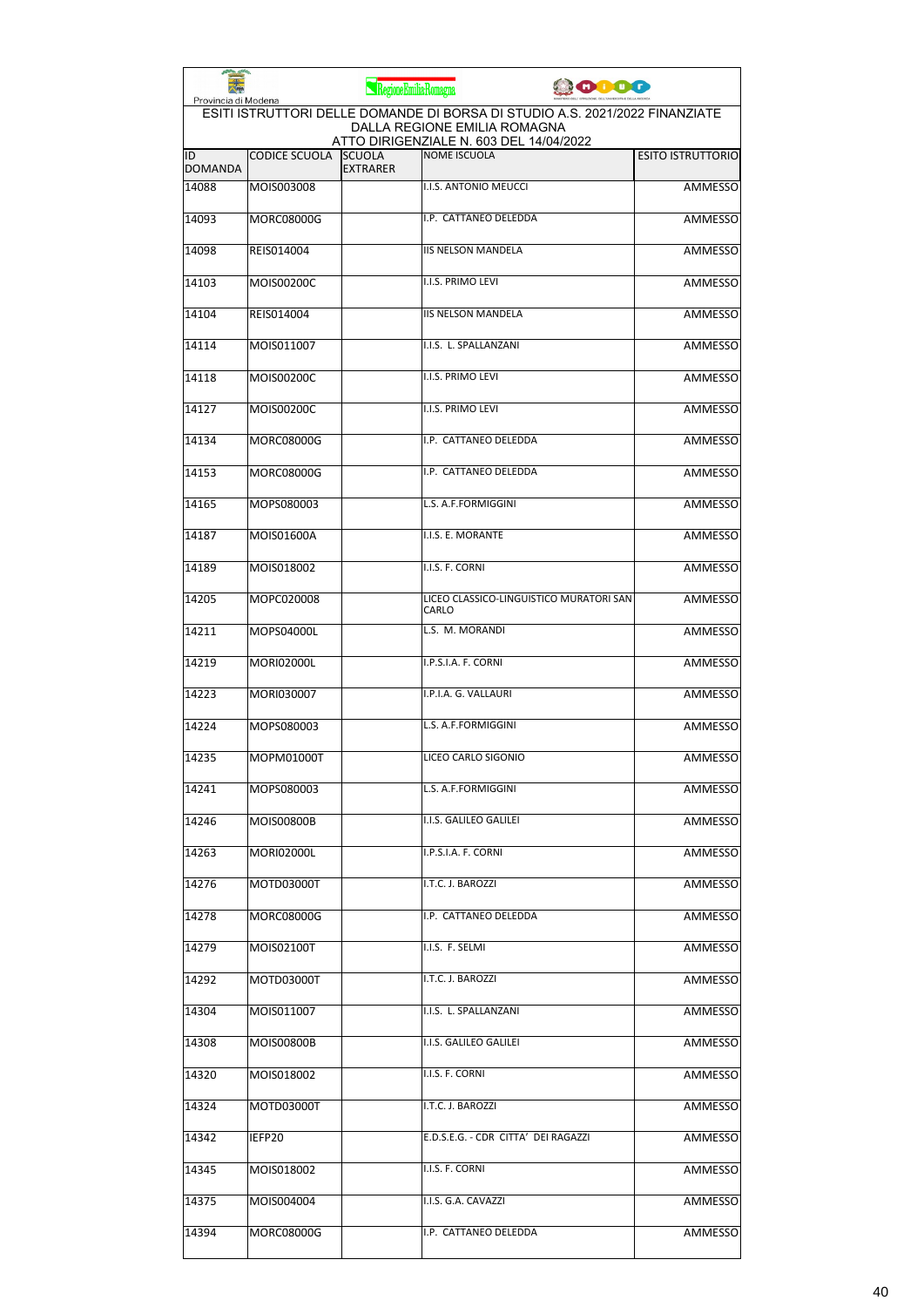| Provincia di Modena  |                      | RegioneEmiliaRomagna             |                                                                                                             | <b>PODO</b> |                          |
|----------------------|----------------------|----------------------------------|-------------------------------------------------------------------------------------------------------------|-------------|--------------------------|
|                      |                      |                                  | ESITI ISTRUTTORI DELLE DOMANDE DI BORSA DI STUDIO A.S. 2021/2022 FINANZIATE<br>DALLA REGIONE EMILIA ROMAGNA |             |                          |
| ID<br><b>DOMANDA</b> | <b>CODICE SCUOLA</b> | <b>SCUOLA</b><br><b>EXTRARER</b> | ATTO DIRIGENZIALE N. 603 DEL 14/04/2022<br><b>NOME ISCUOLA</b>                                              |             | <b>ESITO ISTRUTTORIO</b> |
| 14396                | MOTF030004           |                                  | I.T.I. LEONARDO DA VINCI                                                                                    |             | <b>AMMESSO</b>           |
| 14400                | MOIS00600Q           |                                  | I.I.S. G. LUOSI                                                                                             |             | <b>AMMESSO</b>           |
| 14402                | MOPS080003           |                                  | L.S. A.F.FORMIGGINI                                                                                         |             | AMMESSO                  |
| 14408                | MOPS050007           |                                  | L.S. WILIGELMO                                                                                              |             | AMMESSO                  |
| 14430                | MOIS00600Q           |                                  | I.I.S. G. LUOSI                                                                                             |             | AMMESSO                  |
| 14434                | MOIS02100T           |                                  | I.I.S. F. SELMI                                                                                             |             | AMMESSO                  |
| 14461                | MOPC020008           |                                  | LICEO CLASSICO-LINGUISTICO MURATORI SAN<br>CARLO                                                            |             | <b>AMMESSO</b>           |
| 14475                | MOIS00200C           |                                  | <b>I.I.S. PRIMO LEVI</b>                                                                                    |             | AMMESSO                  |
| 14504                | MOPS04000L           |                                  | L.S. M. MORANDI                                                                                             |             | AMMESSO                  |
| 14510                | MOPS04000L           |                                  | L.S. M. MORANDI                                                                                             |             | <b>AMMESSO</b>           |
| 14529                | MOTD03000T           |                                  | I.T.C. J. BAROZZI                                                                                           |             | AMMESSO                  |
| 14535                | <b>MOIS00800B</b>    |                                  | I.I.S. GALILEO GALILEI                                                                                      |             | <b>AMMESSO</b>           |
| 14581                | MOTF080005           |                                  | <b>ITIS ENRICO FERMI</b>                                                                                    |             | <b>AMMESSO</b>           |
| 14582                | <b>MOTA03000B</b>    |                                  | I.T.A.S. I. CALVI                                                                                           |             | <b>AMMESSO</b>           |
| 14589                | IEFP20               |                                  | E.D.S.E.G. - CDR CITTA' DEI RAGAZZI                                                                         |             | AMMESSO                  |
| 14599                | <b>FEIS01400G</b>    |                                  | I.I.S. F.LLI TADDIA                                                                                         |             | <b>AMMESSO</b>           |
| 14600                | MOPS080003           |                                  | L.S. A.F.FORMIGGINI                                                                                         |             | AMMESSO                  |
| 14639                | MOIS01900T           |                                  | I.I.S. VOLTA- DON MAGNANI                                                                                   |             | <b>AMMESSO</b>           |
| 14661                | MOIS018002           |                                  | I.I.S. F. CORNI                                                                                             |             | <b>AMMESSO</b>           |
| 14664                | MOIS02100T           |                                  | I.I.S. F. SELMI                                                                                             |             | AMMESSO                  |
| 14665                | MOTF030004           |                                  | I.T.I. LEONARDO DA VINCI                                                                                    |             | AMMESSO                  |
| 14676                | MOPS030002           |                                  | L.S. MANFREDO FANTI                                                                                         |             | <b>AMMESSO</b>           |
| 14679                | <b>BOIS00700N</b>    |                                  | I.I.S. ARCHIMEDE                                                                                            |             | AMMESSO                  |
| 14681                | MOIS011007           |                                  | I.I.S. L. SPALLANZANI                                                                                       |             | AMMESSO                  |
| 14683                | MOIS018002           |                                  | I.I.S. F. CORNI                                                                                             |             | <b>AMMESSO</b>           |
| 14685                | MOTD03000T           |                                  | I.T.C. J. BAROZZI                                                                                           |             | AMMESSO                  |
| 14686                | FEIS00600L           |                                  | <b>ISIT BASSI BURGATTI</b>                                                                                  |             | AMMESSO                  |
| 14689                | MOIS009007           |                                  | I.I.S. GUGLIELMO MARCONI                                                                                    |             | AMMESSO                  |
| 14706                | MOIS00700G           |                                  | I.I.S. A. PARADISI                                                                                          |             | AMMESSO                  |
| 14707                | MOIS017006           |                                  | I.I.S. A. FERRARI                                                                                           |             | AMMESSO                  |
| 14709                | FOIS00900L           |                                  | ITAER F. BARACCA                                                                                            |             | AMMESSO                  |
| 14714                | MOIS011007           |                                  | I.I.S. L. SPALLANZANI                                                                                       |             | AMMESSO                  |
| 14718                | <b>FEIS01400G</b>    |                                  | I.I.S. F.LLI TADDIA                                                                                         |             | AMMESSO                  |
| 14721                | MOIS00200C           |                                  | I.I.S. PRIMO LEVI                                                                                           |             | AMMESSO                  |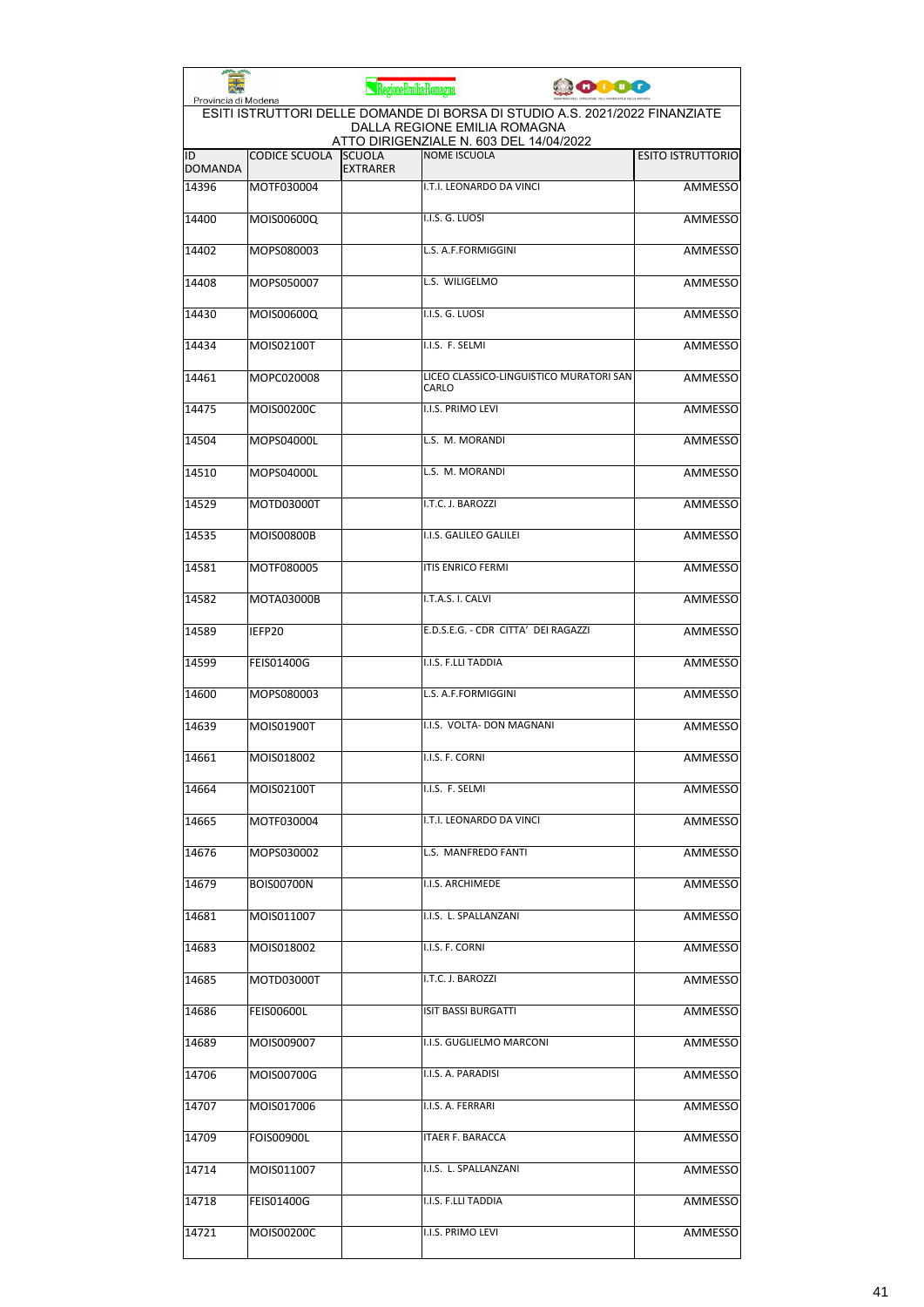|                      |                                                                                                                                    | RegioneEmiliaRomagna             |                                                                | <b>ODO</b>               |  |  |
|----------------------|------------------------------------------------------------------------------------------------------------------------------------|----------------------------------|----------------------------------------------------------------|--------------------------|--|--|
|                      | Provincia di Modena<br>ESITI ISTRUTTORI DELLE DOMANDE DI BORSA DI STUDIO A.S. 2021/2022 FINANZIATE<br>DALLA REGIONE EMILIA ROMAGNA |                                  |                                                                |                          |  |  |
| ID<br><b>DOMANDA</b> | <b>CODICE SCUOLA</b>                                                                                                               | <b>SCUOLA</b><br><b>EXTRARER</b> | ATTO DIRIGENZIALE N. 603 DEL 14/04/2022<br><b>NOME ISCUOLA</b> | <b>ESITO ISTRUTTORIO</b> |  |  |
| 14732                | MOTF030004                                                                                                                         |                                  | I.T.I. LEONARDO DA VINCI                                       | <b>AMMESSO</b>           |  |  |
| 14741                | <b>MORI02000L</b>                                                                                                                  |                                  | I.P.S.I.A. F. CORNI                                            | <b>AMMESSO</b>           |  |  |
| 14768                | MOIS018002                                                                                                                         |                                  | I.I.S. F. CORNI                                                | AMMESSO                  |  |  |
| 14773                | <b>REVC01000A</b>                                                                                                                  |                                  | CONVITTO NAZIONALE RINALDO CORSO                               | AMMESSO                  |  |  |
| 14774                | MOPS030002                                                                                                                         |                                  | L.S. MANFREDO FANTI                                            | AMMESSO                  |  |  |
| 14776                | MORI030007                                                                                                                         |                                  | I.P.I.A. G. VALLAURI                                           | AMMESSO                  |  |  |
| 14778                | MOIS009007                                                                                                                         |                                  | I.I.S. GUGLIELMO MARCONI                                       | AMMESSO                  |  |  |
| 14791                | MOIS004004                                                                                                                         |                                  | I.I.S. G.A. CAVAZZI                                            | AMMESSO                  |  |  |
| 14796                | MOIS00600Q                                                                                                                         |                                  | I.I.S. G. LUOSI                                                | AMMESSO                  |  |  |
| 14814                | MOIS02100T                                                                                                                         |                                  | I.I.S. F. SELMI                                                | AMMESSO                  |  |  |
| 14824                | IEFP20                                                                                                                             |                                  | E.D.S.E.G. - CDR CITTA' DEI RAGAZZI                            | <b>AMMESSO</b>           |  |  |
| 14828                | IEFP16                                                                                                                             |                                  | FUTURA SOC. CONS. R.L.                                         | AMMESSO                  |  |  |
| 14859                | MOIS02100T                                                                                                                         |                                  | I.I.S. F. SELMI                                                | AMMESSO                  |  |  |
| 14866                | <b>MORC08000G</b>                                                                                                                  |                                  | I.P. CATTANEO DELEDDA                                          | <b>AMMESSO</b>           |  |  |
| 14892                | MOTD03000T                                                                                                                         |                                  | I.T.C. J. BAROZZI                                              | AMMESSO                  |  |  |
| 14902                | MOIS01600A                                                                                                                         |                                  | I.I.S. E. MORANTE                                              | <b>AMMESSO</b>           |  |  |
| 14906                | MOIS02100T                                                                                                                         |                                  | I.I.S. F. SELMI                                                | <b>AMMESSO</b>           |  |  |
| 14924                | MOIS018002                                                                                                                         |                                  | I.I.S. F. CORNI                                                | AMMESSO                  |  |  |
| 14950                | MOIS01900T                                                                                                                         |                                  | I.I.S. VOLTA- DON MAGNANI                                      | <b>AMMESSO</b>           |  |  |
| 14962                | MOIS02200N                                                                                                                         |                                  | I.I.S. A. VENTURI                                              | AMMESSO                  |  |  |
| 14985                | MOIS009007                                                                                                                         |                                  | I.I.S. GUGLIELMO MARCONI                                       | AMMESSO                  |  |  |
| 14995                | MOIS01900T                                                                                                                         |                                  | I.I.S. VOLTA- DON MAGNANI                                      | AMMESSO                  |  |  |
| 15023                | MOIS004004                                                                                                                         |                                  | I.I.S. G.A. CAVAZZI                                            | <b>AMMESSO</b>           |  |  |
| 15026                | MOIS004004                                                                                                                         |                                  | I.I.S. G.A. CAVAZZI                                            | AMMESSO                  |  |  |
| 15067                | MOTD03000T                                                                                                                         |                                  | I.T.C. J. BAROZZI                                              | AMMESSO                  |  |  |
| 15075                | MOTD03000T                                                                                                                         |                                  | I.T.C. J. BAROZZI                                              | AMMESSO                  |  |  |
| 15087                | MOIS011007                                                                                                                         |                                  | I.I.S. L. SPALLANZANI                                          | AMMESSO                  |  |  |
| 15100                | MOIS009007                                                                                                                         |                                  | I.I.S. GUGLIELMO MARCONI                                       | AMMESSO                  |  |  |
| 15103                | MOIS00700G                                                                                                                         |                                  | I.I.S. A. PARADISI                                             | <b>AMMESSO</b>           |  |  |
| 15111                | MNSL010001                                                                                                                         | <b>EXTRARER</b>                  | LICEO ARTISTICO GIULIO ROMANO                                  | AMMESSO                  |  |  |
| 15134                | MOIS00200C                                                                                                                         |                                  | I.I.S. PRIMO LEVI                                              | AMMESSO                  |  |  |
| 15138                | MOIS00800B                                                                                                                         |                                  | I.I.S. GALILEO GALILEI                                         | AMMESSO                  |  |  |
| 15140                | MOIS00200C                                                                                                                         |                                  | I.I.S. PRIMO LEVI                                              | AMMESSO                  |  |  |
| 15142                | MOTD01000L                                                                                                                         |                                  | I.T.C. G. A. BAGGI                                             | <b>AMMESSO</b>           |  |  |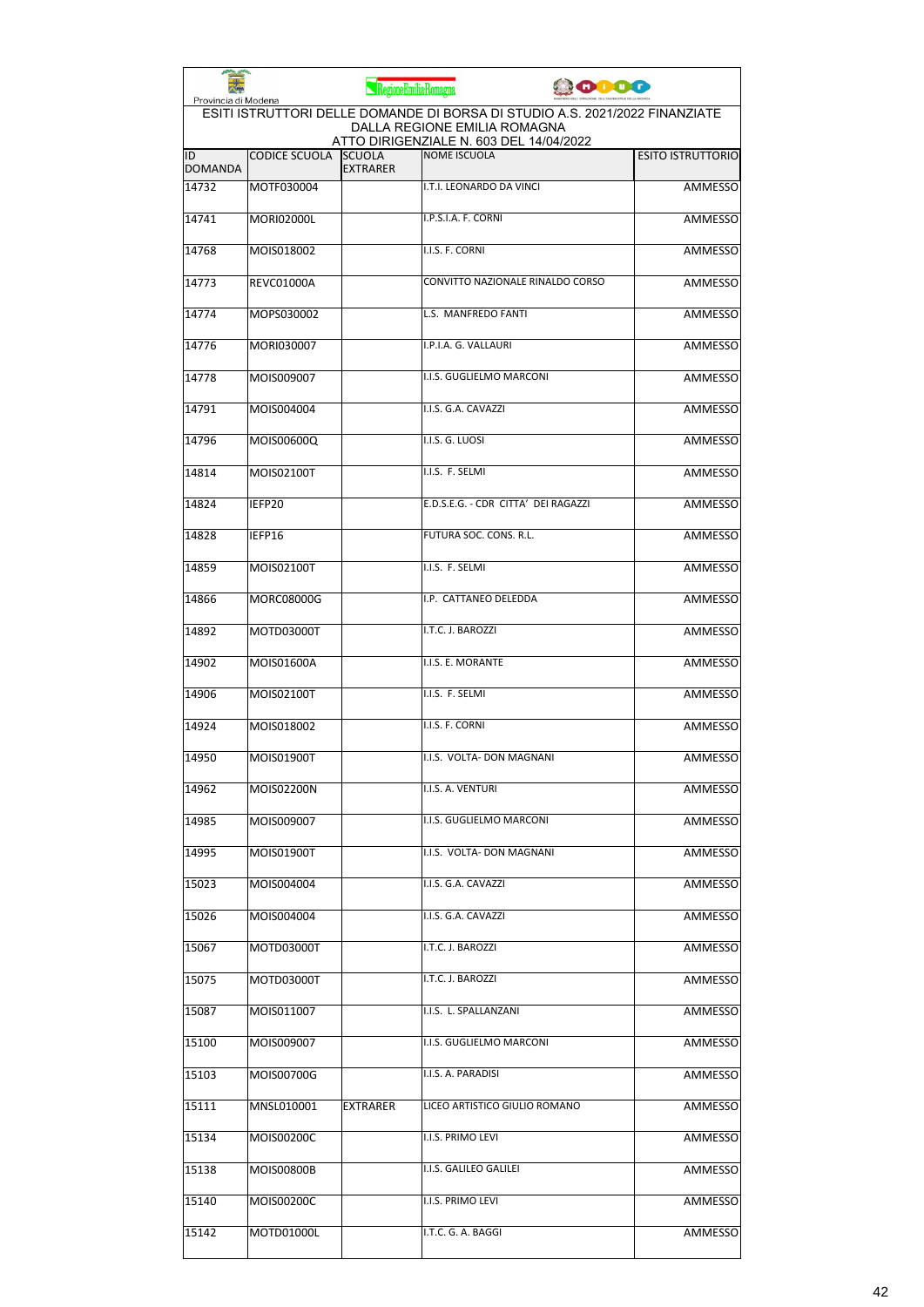| Provincia di Modena  |                      | RegioneEmiliaRomagna             | 0000                                                                                                                                                   |                          |
|----------------------|----------------------|----------------------------------|--------------------------------------------------------------------------------------------------------------------------------------------------------|--------------------------|
|                      |                      |                                  | ESITI ISTRUTTORI DELLE DOMANDE DI BORSA DI STUDIO A.S. 2021/2022 FINANZIATE<br>DALLA REGIONE EMILIA ROMAGNA<br>ATTO DIRIGENZIALE N. 603 DEL 14/04/2022 |                          |
| ID<br><b>DOMANDA</b> | <b>CODICE SCUOLA</b> | <b>SCUOLA</b><br><b>EXTRARER</b> | NOME ISCUOLA                                                                                                                                           | <b>ESITO ISTRUTTORIO</b> |
| 15153                | MOIS00600Q           |                                  | I.I.S. G. LUOSI                                                                                                                                        | <b>AMMESSO</b>           |
| 15188                | MOTD01000L           |                                  | I.T.C. G. A. BAGGI                                                                                                                                     | <b>AMMESSO</b>           |
| 15211                | MOIS02200N           |                                  | I.I.S. A. VENTURI                                                                                                                                      | <b>AMMESSO</b>           |
| 15219                | IEFP20               |                                  | E.D.S.E.G. - CDR CITTA' DEI RAGAZZI                                                                                                                    | <b>AMMESSO</b>           |
| 15256                | MOPS030002           |                                  | L.S. MANFREDO FANTI                                                                                                                                    | <b>AMMESSO</b>           |
| 15269                | MOIS02200N           |                                  | I.I.S. A. VENTURI                                                                                                                                      | <b>AMMESSO</b>           |
| 15279                | MOPM01000T           |                                  | LICEO CARLO SIGONIO                                                                                                                                    | <b>AMMESSO</b>           |
| 15299                | MOIS01900T           |                                  | I.I.S. VOLTA- DON MAGNANI                                                                                                                              | AMMESSO                  |
| 15311                | MOIS00200C           |                                  | I.I.S. PRIMO LEVI                                                                                                                                      | <b>AMMESSO</b>           |
| 15321                | MOPS030002           |                                  | L.S. MANFREDO FANTI                                                                                                                                    | AMMESSO                  |
| 15332                | MOPS030002           |                                  | L.S. MANFREDO FANTI                                                                                                                                    | AMMESSO                  |
| 15360                | MOTF030004           |                                  | I.T.I. LEONARDO DA VINCI                                                                                                                               | <b>AMMESSO</b>           |
| 15409                | MOIS003008           |                                  | I.I.S. ANTONIO MEUCCI                                                                                                                                  | <b>AMMESSO</b>           |
| 15420                | MOPS030002           |                                  | L.S. MANFREDO FANTI                                                                                                                                    | <b>AMMESSO</b>           |
| 15431                | MORC08000G           |                                  | I.P. CATTANEO DELEDDA                                                                                                                                  | AMMESSO                  |
| 15434                | <b>FEIS01400G</b>    |                                  | I.I.S. F.LLI TADDIA                                                                                                                                    | <b>AMMESSO</b>           |
| 15472                | MOPS04000L           |                                  | L.S. M. MORANDI                                                                                                                                        | <b>AMMESSO</b>           |
| 15479                | MOTF080005           |                                  | <b>ITIS ENRICO FERMI</b>                                                                                                                               | AMMESSO                  |
| 15496                | <b>MOTA03000B</b>    |                                  | I.T.A.S. I. CALVI                                                                                                                                      | <b>AMMESSO</b>           |
| 15499                | MOIS02200N           |                                  | I.I.S. A. VENTURI                                                                                                                                      | <b>AMMESSO</b>           |
| 15501                | MOTF080005           |                                  | <b>ITIS ENRICO FERMI</b>                                                                                                                               | AMMESSO                  |
| 15542                | MOIS00700G           |                                  | I.I.S. A. PARADISI                                                                                                                                     | AMMESSO                  |
| 15556                | MOPC020008           |                                  | LICEO CLASSICO-LINGUISTICO MURATORI SAN<br>CARLO                                                                                                       | AMMESSO                  |
| 15569                | MOIS00800B           |                                  | I.I.S. GALILEO GALILEI                                                                                                                                 | AMMESSO                  |
| 15578                | MOIS02100T           |                                  | I.I.S. F. SELMI                                                                                                                                        | <b>AMMESSO</b>           |
| 15583                | MNRC006023           | EXTRARER                         | <b>IISSG GREGGIATI</b>                                                                                                                                 | AMMESSO                  |
| 15623                | IEFP20               |                                  | E.D.S.E.G. - CDR CITTA' DEI RAGAZZI                                                                                                                    | AMMESSO                  |
| 15631                | MOIS01600A           |                                  | I.I.S. E. MORANTE                                                                                                                                      | AMMESSO                  |
| 15640                | MORI030007           |                                  | I.P.I.A. G. VALLAURI                                                                                                                                   | AMMESSO                  |
| 15646                | MORI030007           |                                  | I.P.I.A. G. VALLAURI                                                                                                                                   | AMMESSO                  |
| 15647                | MOIS00600Q           |                                  | I.I.S. G. LUOSI                                                                                                                                        | AMMESSO                  |
| 15657                | <b>FEIS01400G</b>    |                                  | I.I.S. F.LLI TADDIA                                                                                                                                    | AMMESSO                  |
| 15658                | MOIS00600Q           |                                  | I.I.S. G. LUOSI                                                                                                                                        | AMMESSO                  |
| 15676                | MORC08000G           |                                  | I.P. CATTANEO DELEDDA                                                                                                                                  | AMMESSO                  |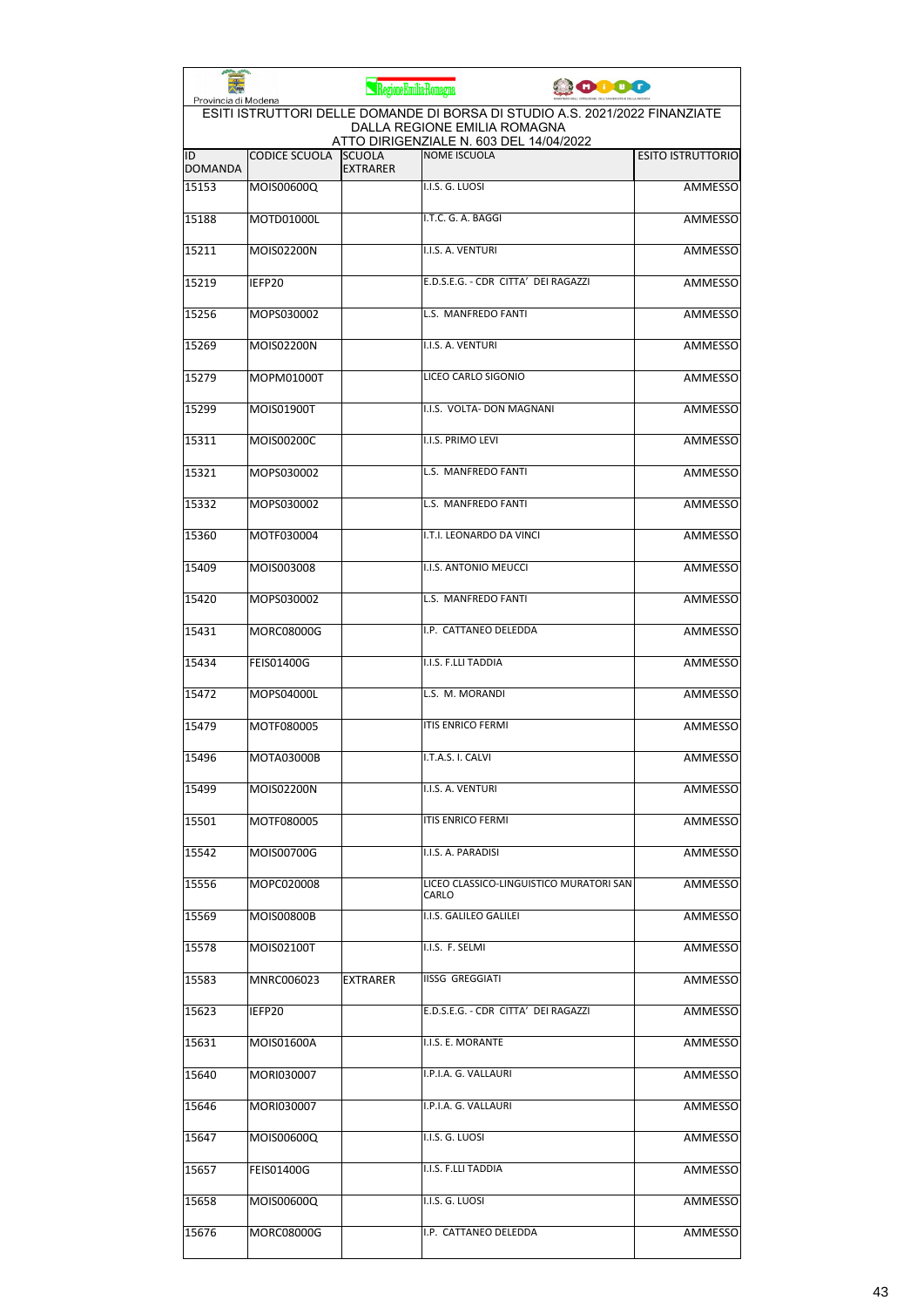| Provincia di Modena  |                      | RegioneEmiliaRomagna             |                                                                                                             | 10000 |                          |
|----------------------|----------------------|----------------------------------|-------------------------------------------------------------------------------------------------------------|-------|--------------------------|
|                      |                      |                                  | ESITI ISTRUTTORI DELLE DOMANDE DI BORSA DI STUDIO A.S. 2021/2022 FINANZIATE<br>DALLA REGIONE EMILIA ROMAGNA |       |                          |
| ID<br><b>DOMANDA</b> | <b>CODICE SCUOLA</b> | <b>SCUOLA</b><br><b>EXTRARER</b> | ATTO DIRIGENZIALE N. 603 DEL 14/04/2022<br><b>NOME ISCUOLA</b>                                              |       | <b>ESITO ISTRUTTORIO</b> |
| 15682                | MOPS080003           |                                  | L.S. A.F.FORMIGGINI                                                                                         |       | <b>AMMESSO</b>           |
| 15698                | MOIS01900T           |                                  | I.I.S. VOLTA- DON MAGNANI                                                                                   |       | <b>AMMESSO</b>           |
| 15710                | <b>MORC08000G</b>    |                                  | I.P. CATTANEO DELEDDA                                                                                       |       | <b>AMMESSO</b>           |
| 15715                | MOIS02200N           |                                  | I.I.S. A. VENTURI                                                                                           |       | AMMESSO                  |
| 15743                | MOIS02200N           |                                  | I.I.S. A. VENTURI                                                                                           |       | AMMESSO                  |
| 15754                | MOIS01600A           |                                  | I.I.S. E. MORANTE                                                                                           |       | AMMESSO                  |
| 15758                | <b>MOIS00800B</b>    |                                  | I.I.S. GALILEO GALILEI                                                                                      |       | <b>AMMESSO</b>           |
| 15761                | MOTF080005           |                                  | <b>ITIS ENRICO FERMI</b>                                                                                    |       | AMMESSO                  |
| 15770                | MOIS00200C           |                                  | I.I.S. PRIMO LEVI                                                                                           |       | AMMESSO                  |
| 15772                | MOTD03000T           |                                  | I.T.C. J. BAROZZI                                                                                           |       | AMMESSO                  |
| 15774                | MOIS00200C           |                                  | <b>I.I.S. PRIMO LEVI</b>                                                                                    |       | AMMESSO                  |
| 15784                | MOIS00600Q           |                                  | I.I.S. G. LUOSI                                                                                             |       | <b>AMMESSO</b>           |
| 15790                | BORC03000L           |                                  | <b>IPSAS ALDROVANDI RUBBIANI</b>                                                                            |       | AMMESSO                  |
| 15796                | MOIS00200C           |                                  | I.I.S. PRIMO LEVI                                                                                           |       | <b>AMMESSO</b>           |
| 15805                | MOTF030004           |                                  | I.T.I. LEONARDO DA VINCI                                                                                    |       | AMMESSO                  |
| 15806                | MOTD03000T           |                                  | I.T.C. J. BAROZZI                                                                                           |       | AMMESSO                  |
| 15807                | MOIS02200N           |                                  | I.I.S. A. VENTURI                                                                                           |       | <b>AMMESSO</b>           |
| 15811                | MOIS003008           |                                  | I.I.S. ANTONIO MEUCCI                                                                                       |       | AMMESSO                  |
| 15814                | MOIS02100T           |                                  | I.I.S. F. SELMI                                                                                             |       | AMMESSO                  |
| 15820                | MOIS017006           |                                  | I.I.S. A. FERRARI                                                                                           |       | AMMESSO                  |
| 15821                | MOPM01000T           |                                  | LICEO CARLO SIGONIO                                                                                         |       | AMMESSO                  |
| 15829                | MOIS003008           |                                  | I.I.S. ANTONIO MEUCCI                                                                                       |       | AMMESSO                  |
| 15839                | MOIS02200N           |                                  | I.I.S. A. VENTURI                                                                                           |       | AMMESSO                  |
| 15852                | MORC08000G           |                                  | I.P. CATTANEO DELEDDA                                                                                       |       | <b>AMMESSO</b>           |
| 15859                | MOPS02000B           |                                  | L. S. ALESSANDRO TASSONI                                                                                    |       | <b>AMMESSO</b>           |
| 15864                | MOIS018002           |                                  | I.I.S. F. CORNI                                                                                             |       | AMMESSO                  |
| 15867                | MOIS018002           |                                  | I.I.S. F. CORNI                                                                                             |       | AMMESSO                  |
| 15872                | MOIS02200N           |                                  | I.I.S. A. VENTURI                                                                                           |       | AMMESSO                  |
| 15886                | MORC08000G           |                                  | I.P. CATTANEO DELEDDA                                                                                       |       | AMMESSO                  |
| 15905                | IEFP39               |                                  | OFICINA IMPRESA SOCIALE SRL                                                                                 |       | AMMESSO                  |
| 15906                | MOIS01900T           |                                  | I.I.S. VOLTA- DON MAGNANI                                                                                   |       | AMMESSO                  |
| 15916                | MOPS02000B           |                                  | L. S. ALESSANDRO TASSONI                                                                                    |       | AMMESSO                  |
| 15938                | MOIS00600Q           |                                  | I.I.S. G. LUOSI                                                                                             |       | AMMESSO                  |
| 15964                | REPC02000N           |                                  | LICEO CLASSICO RINALDO CORSO                                                                                |       | AMMESSO                  |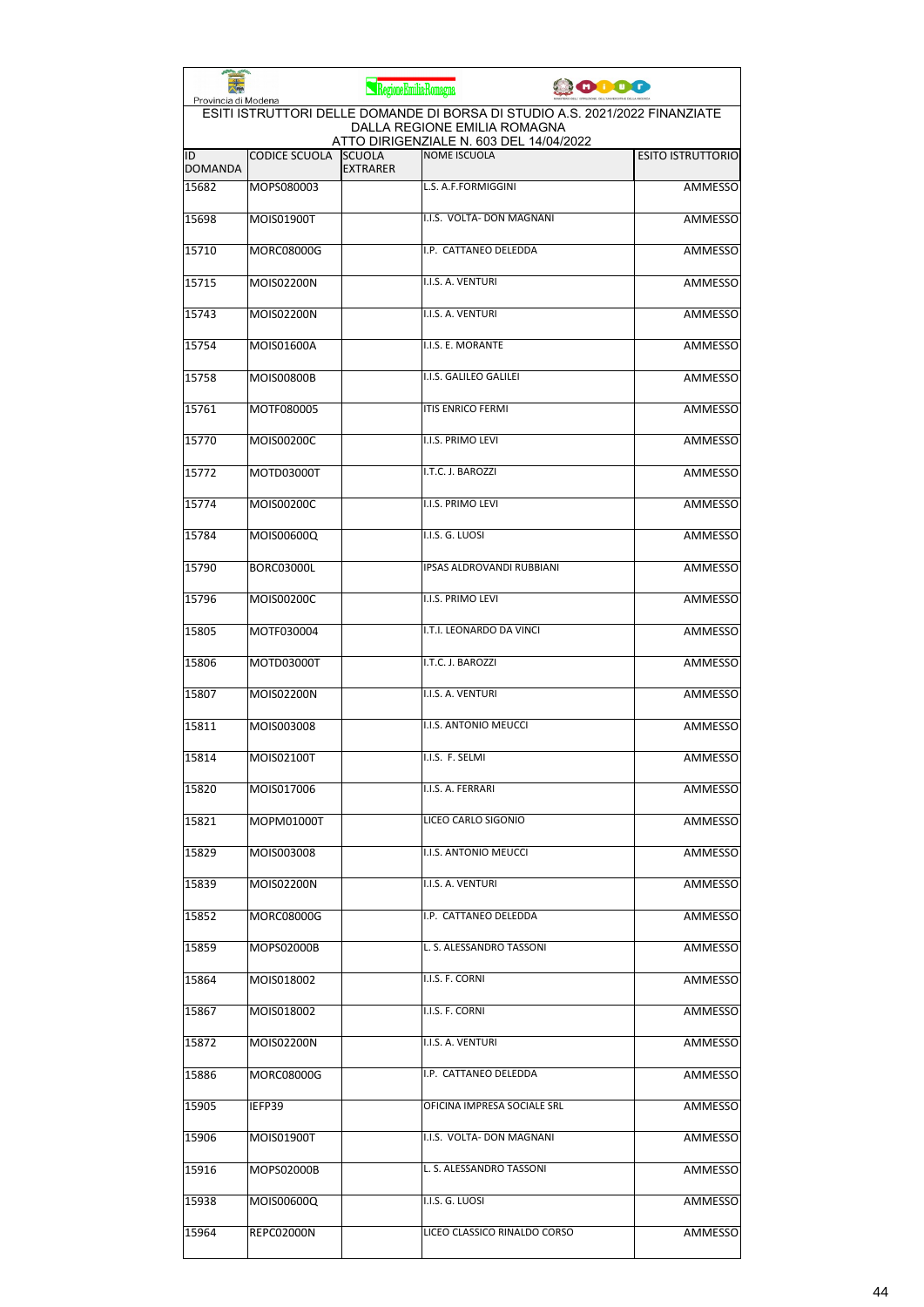| Provincia di Modena  |                      | RegioneEmiliaRomagna             |                                                                         | <b>JOIDO</b>                                                                |
|----------------------|----------------------|----------------------------------|-------------------------------------------------------------------------|-----------------------------------------------------------------------------|
|                      |                      |                                  | DALLA REGIONE EMILIA ROMAGNA<br>ATTO DIRIGENZIALE N. 603 DEL 14/04/2022 | ESITI ISTRUTTORI DELLE DOMANDE DI BORSA DI STUDIO A.S. 2021/2022 FINANZIATE |
| ID<br><b>DOMANDA</b> | <b>CODICE SCUOLA</b> | <b>SCUOLA</b><br><b>EXTRARER</b> | <b>NOME ISCUOLA</b>                                                     | <b>ESITO ISTRUTTORIO</b>                                                    |
| 15999                | MOIS018002           |                                  | I.I.S. F. CORNI                                                         | <b>AMMESSO</b>                                                              |
| 16002                | MOIS00700G           |                                  | I.I.S. A. PARADISI                                                      | <b>AMMESSO</b>                                                              |
| 16017                | MOIS02300D           |                                  | I.I.S. G. GUARINI                                                       | AMMESSO                                                                     |
| 16024                | MOTF030004           |                                  | I.T.I. LEONARDO DA VINCI                                                | AMMESSO                                                                     |
| 16042                | MOTF080005           |                                  | <b>ITIS ENRICO FERMI</b>                                                | AMMESSO                                                                     |
| 16044                | MOIS01900T           |                                  | I.I.S. VOLTA- DON MAGNANI                                               | AMMESSO                                                                     |
| 16049                | MOIS02100T           |                                  | I.I.S. F. SELMI                                                         | <b>AMMESSO</b>                                                              |
| 16068                | MOIS00600Q           |                                  | I.I.S. G. LUOSI                                                         | AMMESSO                                                                     |
| 16083                | MOTD03000T           |                                  | I.T.C. J. BAROZZI                                                       | AMMESSO                                                                     |
| 16099                | IEFP13               |                                  | IAL EMILIA ROMAGNA                                                      | AMMESSO                                                                     |
| 16141                | <b>MORI02000L</b>    |                                  | I.P.S.I.A. F. CORNI                                                     | <b>AMMESSO</b>                                                              |
| 16145                | MOPM01000T           |                                  | LICEO CARLO SIGONIO                                                     | <b>AMMESSO</b>                                                              |
| 16152                | MOTD03000T           |                                  | I.T.C. J. BAROZZI                                                       | <b>AMMESSO</b>                                                              |
| 16163                | MOIS02300D           |                                  | I.I.S. G. GUARINI                                                       | AMMESSO                                                                     |
| 16172                | MOPM01000T           |                                  | LICEO CARLO SIGONIO                                                     | AMMESSO                                                                     |
| 16173                | MOIS00200C           |                                  | I.I.S. PRIMO LEVI                                                       | <b>AMMESSO</b>                                                              |
| 16178                | MOIS004004           |                                  | I.I.S. G.A. CAVAZZI                                                     | AMMESSO                                                                     |
| 16195                | MOIS02200N           |                                  | I.I.S. A. VENTURI                                                       | <b>AMMESSO</b>                                                              |
| 16250                | IEFP13               |                                  | IAL EMILIA ROMAGNA                                                      | AMMESSO                                                                     |
| 16261                | IEFP20               |                                  | E.D.S.E.G. - CDR CITTA' DEI RAGAZZI                                     | AMMESSO                                                                     |
| 16267                | MOIS018002           |                                  | I.I.S. F. CORNI                                                         | <b>AMMESSO</b>                                                              |
| 16268                | MOIS02100T           |                                  | I.I.S. F. SELMI                                                         | AMMESSO                                                                     |
| 16287                | MOIS00600Q           |                                  | I.I.S. G. LUOSI                                                         | AMMESSO                                                                     |
| 16288                | IEFP31               |                                  | FONDAZIONE OPERA MADONNA DEL LAVORO<br>– FOMAL/FANIN                    | <b>AMMESSO</b>                                                              |
| 16302                | MOIS00700G           |                                  | I.I.S. A. PARADISI                                                      | <b>AMMESSO</b>                                                              |
| 16303                | MOIS017006           |                                  | I.I.S. A. FERRARI                                                       | AMMESSO                                                                     |
| 16320                | IEFP20               |                                  | E.D.S.E.G. - CDR CITTA' DEI RAGAZZI                                     | AMMESSO                                                                     |
| 16323                | MORI030007           |                                  | I.P.I.A. G. VALLAURI                                                    | AMMESSO                                                                     |
| 16329                | <b>MORI02000L</b>    |                                  | I.P.S.I.A. F. CORNI                                                     | AMMESSO                                                                     |
| 16330                | MOIS00200C           |                                  | I.I.S. PRIMO LEVI                                                       | AMMESSO                                                                     |
| 16336                | MOTD03000T           |                                  | I.T.C. J. BAROZZI                                                       | AMMESSO                                                                     |
| 16351                | MOIS017006           |                                  | I.I.S. A. FERRARI                                                       | AMMESSO                                                                     |
| 16354                | MOIS02300D           |                                  | I.I.S. G. GUARINI                                                       | AMMESSO                                                                     |
| 16367                | <b>MORI02000L</b>    |                                  | I.P.S.I.A. F. CORNI                                                     | <b>AMMESSO</b>                                                              |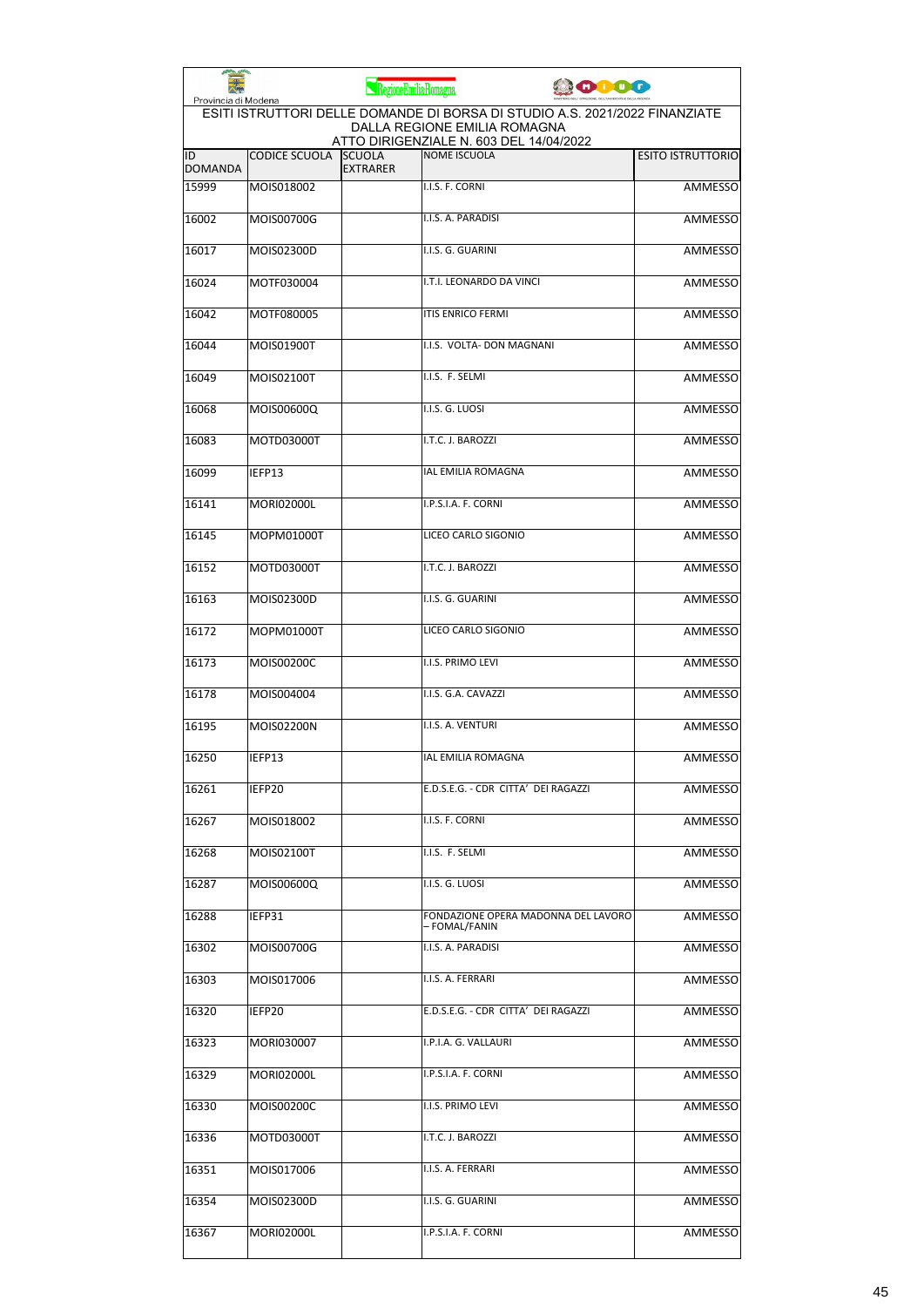| Provincia di Modena  |                      | RegioneEmiliaRomagna             |                                                                                                             | <b>JOIOO</b> |                          |
|----------------------|----------------------|----------------------------------|-------------------------------------------------------------------------------------------------------------|--------------|--------------------------|
|                      |                      |                                  | ESITI ISTRUTTORI DELLE DOMANDE DI BORSA DI STUDIO A.S. 2021/2022 FINANZIATE<br>DALLA REGIONE EMILIA ROMAGNA |              |                          |
| ID<br><b>DOMANDA</b> | <b>CODICE SCUOLA</b> | <b>SCUOLA</b><br><b>EXTRARER</b> | ATTO DIRIGENZIALE N. 603 DEL 14/04/2022<br><b>NOME ISCUOLA</b>                                              |              | <b>ESITO ISTRUTTORIO</b> |
| 16373                | MOPS030002           |                                  | L.S. MANFREDO FANTI                                                                                         |              | <b>AMMESSO</b>           |
| 16381                | <b>MOIS00800B</b>    |                                  | I.I.S. GALILEO GALILEI                                                                                      |              | <b>AMMESSO</b>           |
| 16383                | MOTF080005           |                                  | ITIS ENRICO FERMI                                                                                           |              | AMMESSO                  |
| 16385                | MOIS018002           |                                  | I.I.S. F. CORNI                                                                                             |              | AMMESSO                  |
| 16387                | IEFP13               |                                  | IAL EMILIA ROMAGNA                                                                                          |              | AMMESSO                  |
| 16390                | <b>MORI02000L</b>    |                                  | I.P.S.I.A. F. CORNI                                                                                         |              | AMMESSO                  |
| 16401                | MORI030007           |                                  | I.P.I.A. G. VALLAURI                                                                                        |              | <b>AMMESSO</b>           |
| 16434                | MOIS011007           |                                  | I.I.S. L. SPALLANZANI                                                                                       |              | AMMESSO                  |
| 16456                | MORI030007           |                                  | I.P.I.A. G. VALLAURI                                                                                        |              | AMMESSO                  |
| 16468                | MOIS02200N           |                                  | I.I.S. A. VENTURI                                                                                           |              | AMMESSO                  |
| 16469                | MOIS00600Q           |                                  | I.I.S. G. LUOSI                                                                                             |              | AMMESSO                  |
| 16479                | MOIS00600Q           |                                  | I.I.S. G. LUOSI                                                                                             |              | <b>AMMESSO</b>           |
| 16482                | <b>MORC08000G</b>    |                                  | I.P. CATTANEO DELEDDA                                                                                       |              | <b>AMMESSO</b>           |
| 16489                | MOIS02200N           |                                  | I.I.S. A. VENTURI                                                                                           |              | AMMESSO                  |
| 16490                | MOIS018002           |                                  | I.I.S. F. CORNI                                                                                             |              | AMMESSO                  |
| 16494                | MOIS02100T           |                                  | I.I.S. F. SELMI                                                                                             |              | <b>AMMESSO</b>           |
| 16504                | MOPS04000L           |                                  | L.S. M. MORANDI                                                                                             |              | AMMESSO                  |
| 16517                | MOIS00700G           |                                  | I.I.S. A. PARADISI                                                                                          |              | <b>AMMESSO</b>           |
| 16532                | MOTF080005           |                                  | <b>ITIS ENRICO FERMI</b>                                                                                    |              | AMMESSO                  |
| 16533                | <b>FEIS01400G</b>    |                                  | I.I.S. F.LLI TADDIA                                                                                         |              | AMMESSO                  |
| 16539                | MOIS017006           |                                  | I.I.S. A. FERRARI                                                                                           |              | AMMESSO                  |
| 16540                | MOIS02300D           |                                  | I.I.S. G. GUARINI                                                                                           |              | <b>AMMESSO</b>           |
| 16556                | MOIS02200N           |                                  | I.I.S. A. VENTURI                                                                                           |              | AMMESSO                  |
| 16559                | MOIS003008           |                                  | I.I.S. ANTONIO MEUCCI                                                                                       |              | AMMESSO                  |
| 16565                | MOIS01900T           |                                  | I.I.S. VOLTA- DON MAGNANI                                                                                   |              | <b>AMMESSO</b>           |
| 16573                | MORI02000L           |                                  | I.P.S.I.A. F. CORNI                                                                                         |              | AMMESSO                  |
| 16589                | MOIS01900T           |                                  | I.I.S. VOLTA- DON MAGNANI                                                                                   |              | AMMESSO                  |
| 16607                | MOIS00200C           |                                  | I.I.S. PRIMO LEVI                                                                                           |              | AMMESSO                  |
| 16610                | MORI02000L           |                                  | I.P.S.I.A. F. CORNI                                                                                         |              | AMMESSO                  |
| 16613                | MOIS018002           |                                  | I.I.S. F. CORNI                                                                                             |              | AMMESSO                  |
| 16617                | MOIS02200N           |                                  | I.I.S. A. VENTURI                                                                                           |              | AMMESSO                  |
| 16627                | MOTD03000T           |                                  | I.T.C. J. BAROZZI                                                                                           |              | AMMESSO                  |
| 16632                | MORC08000G           |                                  | I.P. CATTANEO DELEDDA                                                                                       |              | AMMESSO                  |
| 16667                | IEFP20               |                                  | E.D.S.E.G. - CDR CITTA' DEI RAGAZZI                                                                         |              | AMMESSO                  |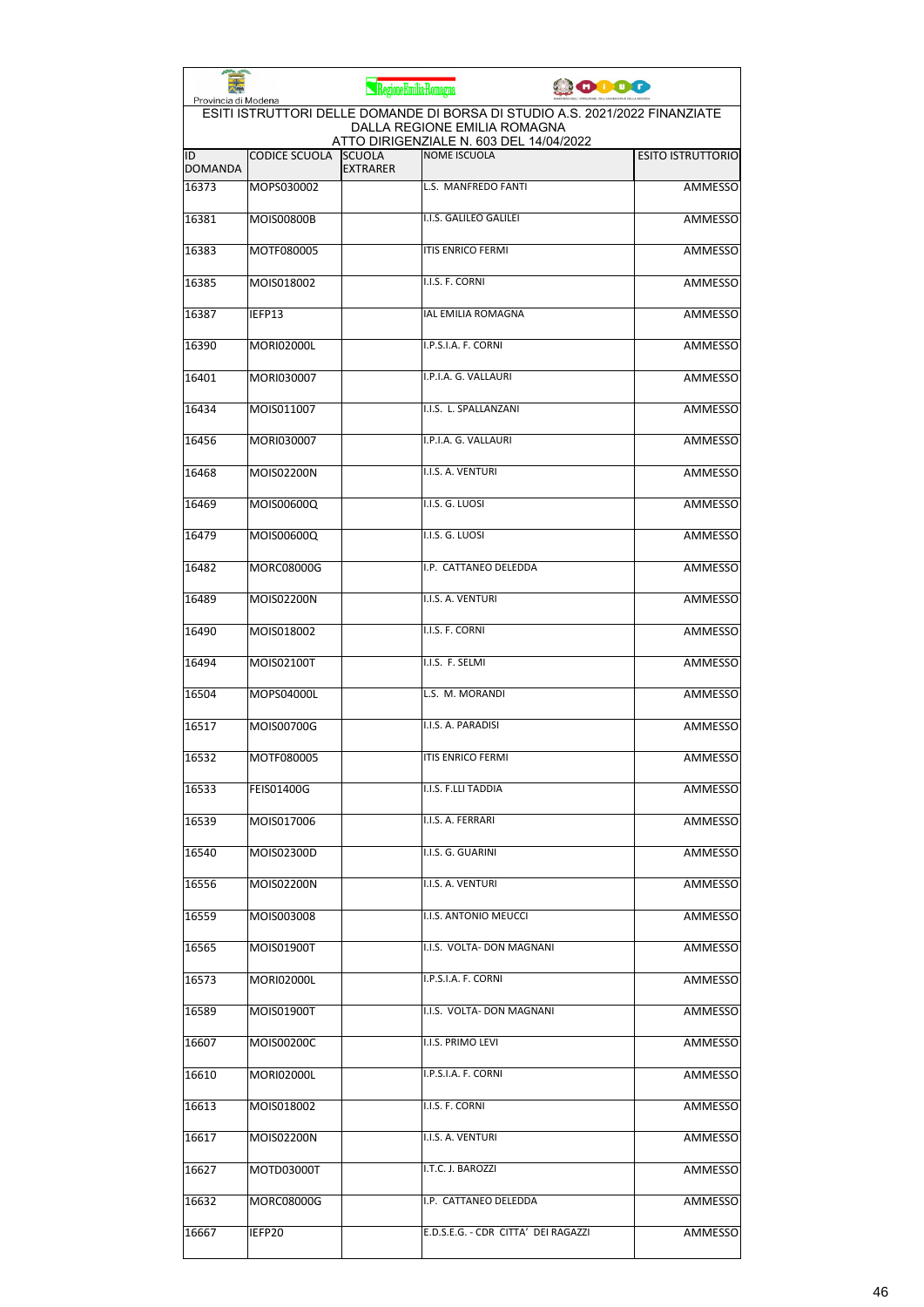|                      |                      | RegioneEmiliaRomagna             | 0000                                                                                                                                                   |                          |
|----------------------|----------------------|----------------------------------|--------------------------------------------------------------------------------------------------------------------------------------------------------|--------------------------|
| Provincia di Modena  |                      |                                  | ESITI ISTRUTTORI DELLE DOMANDE DI BORSA DI STUDIO A.S. 2021/2022 FINANZIATE<br>DALLA REGIONE EMILIA ROMAGNA<br>ATTO DIRIGENZIALE N. 603 DEL 14/04/2022 |                          |
| ID<br><b>DOMANDA</b> | <b>CODICE SCUOLA</b> | <b>SCUOLA</b><br><b>EXTRARER</b> | <b>NOME ISCUOLA</b>                                                                                                                                    | <b>ESITO ISTRUTTORIO</b> |
| 16670                | MOTD03000T           |                                  | I.T.C. J. BAROZZI                                                                                                                                      | <b>AMMESSO</b>           |
| 16673                | MOTD01000L           |                                  | I.T.C. G. A. BAGGI                                                                                                                                     | <b>AMMESSO</b>           |
| 16697                | MOTF080005           |                                  | <b>ITIS ENRICO FERMI</b>                                                                                                                               | AMMESSO                  |
| 16726                | <b>MORC08000G</b>    |                                  | I.P. CATTANEO DELEDDA                                                                                                                                  | <b>AMMESSO</b>           |
| 16737                | MOIS00200C           |                                  | I.I.S. PRIMO LEVI                                                                                                                                      | <b>AMMESSO</b>           |
| 16745                | MOPS080003           |                                  | L.S. A.F.FORMIGGINI                                                                                                                                    | AMMESSO                  |
| 16751                | MOIS00200C           |                                  | I.I.S. PRIMO LEVI                                                                                                                                      | <b>AMMESSO</b>           |
| 16756                | MOIS00200C           |                                  | I.I.S. PRIMO LEVI                                                                                                                                      | <b>AMMESSO</b>           |
| 16761                | MOIS02100T           |                                  | I.I.S. F. SELMI                                                                                                                                        | <b>AMMESSO</b>           |
| 16767                | MOIS00200C           |                                  | <b>I.I.S. PRIMO LEVI</b>                                                                                                                               | AMMESSO                  |
| 16768                | MOIS02100T           |                                  | I.I.S. F. SELMI                                                                                                                                        | AMMESSO                  |
| 16775                | MOIS02100T           |                                  | I.I.S. F. SELMI                                                                                                                                        | <b>AMMESSO</b>           |
| 16789                | MORI030007           |                                  | I.P.I.A. G. VALLAURI                                                                                                                                   | <b>AMMESSO</b>           |
| 16790                | <b>BOIS00700N</b>    |                                  | I.I.S. ARCHIMEDE                                                                                                                                       | <b>AMMESSO</b>           |
| 16801                | MOIS02100T           |                                  | I.I.S. F. SELMI                                                                                                                                        | AMMESSO                  |
| 16814                | MOIS003008           |                                  | I.I.S. ANTONIO MEUCCI                                                                                                                                  | <b>AMMESSO</b>           |
| 16816                | MOIS011007           |                                  | I.I.S. L. SPALLANZANI                                                                                                                                  | <b>AMMESSO</b>           |
| 16821                | MOTF030004           |                                  | I.T.I. LEONARDO DA VINCI                                                                                                                               | AMMESSO                  |
| 16827                | <b>MOIS00800B</b>    |                                  | II.I.S. GALILEO GALILEI                                                                                                                                | <b>AMMESSO</b>           |
| 16838                | MOTD03000T           |                                  | I.T.C. J. BAROZZI                                                                                                                                      | AMMESSO                  |
| 16841                | <b>MORI02000L</b>    |                                  | I.P.S.I.A. F. CORNI                                                                                                                                    | <b>AMMESSO</b>           |
| 16847                | MOPS080003           |                                  | L.S. A.F.FORMIGGINI                                                                                                                                    | <b>AMMESSO</b>           |
| 16871                | MOIS00600Q           |                                  | I.I.S. G. LUOSI                                                                                                                                        | AMMESSO                  |
| 16873                | MOIS02200N           |                                  | I.I.S. A. VENTURI                                                                                                                                      | <b>AMMESSO</b>           |
| 16932                | MOPC020008           |                                  | LICEO CLASSICO-LINGUISTICO MURATORI SAN<br>CARLO                                                                                                       | AMMESSO                  |
| 16934                | MOIS00200C           |                                  | <b>I.I.S. PRIMO LEVI</b>                                                                                                                               | AMMESSO                  |
| 16936                | MOIS02200N           |                                  | I.I.S. A. VENTURI                                                                                                                                      | <b>AMMESSO</b>           |
| 16937                | MOTF030004           |                                  | I.T.I. LEONARDO DA VINCI                                                                                                                               | AMMESSO                  |
| 16938                | MOIS01600A           |                                  | I.I.S. E. MORANTE                                                                                                                                      | AMMESSO                  |
| 16947                | MOTD01000L           |                                  | I.T.C. G. A. BAGGI                                                                                                                                     | AMMESSO                  |
| 16950                | MOTD03000T           |                                  | I.T.C. J. BAROZZI                                                                                                                                      | AMMESSO                  |
| 16981                | MOIS00700G           |                                  | I.I.S. A. PARADISI                                                                                                                                     | <b>AMMESSO</b>           |
| 17009                | MORC08000G           |                                  | I.P. CATTANEO DELEDDA                                                                                                                                  | AMMESSO                  |
| 17016                | MOPS02000B           |                                  | L. S. ALESSANDRO TASSONI                                                                                                                               | <b>AMMESSO</b>           |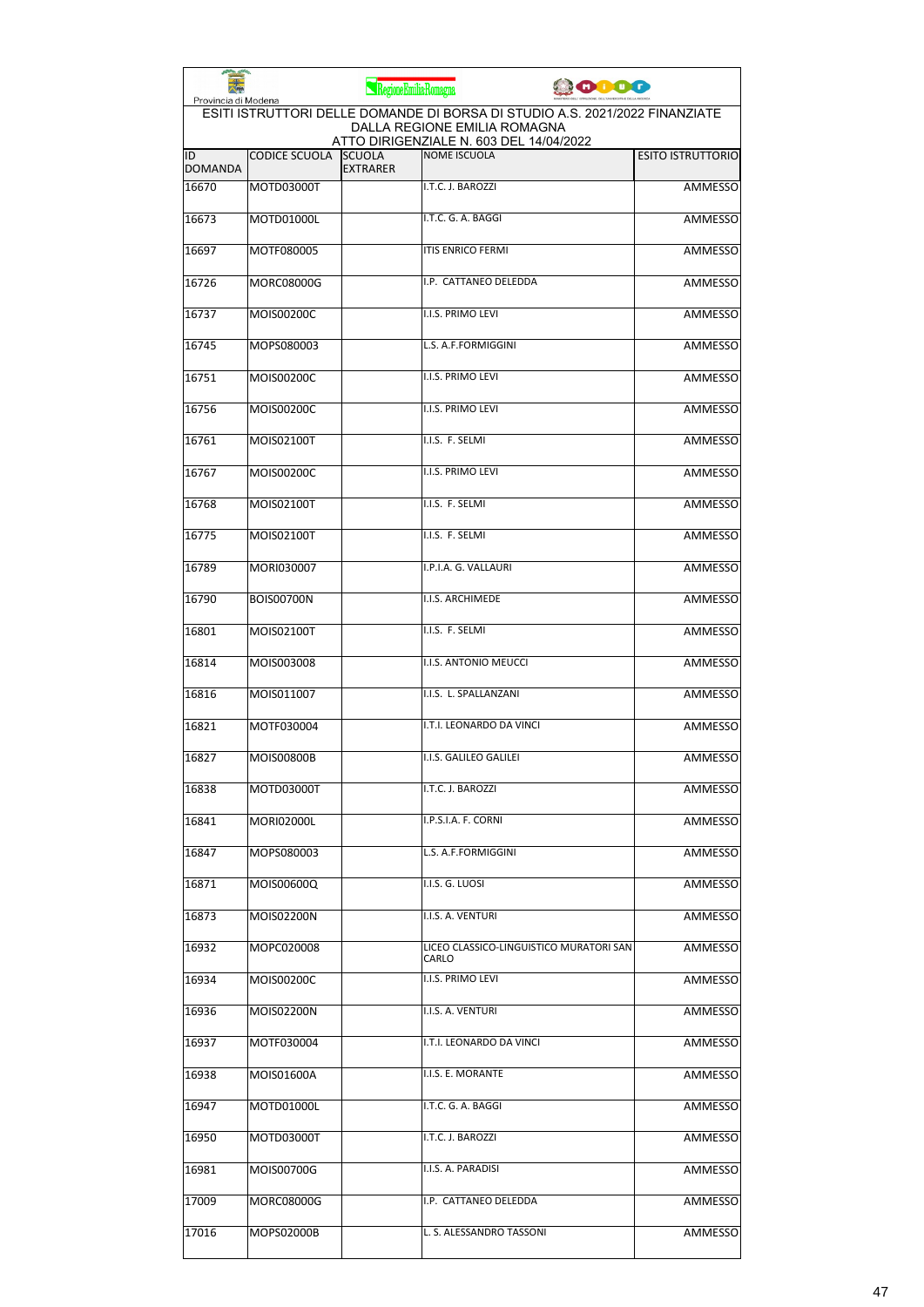| Provincia di Modena  |                      | RegioneEmiliaRomagna             |                                                                                                             | <b>PODO</b> |                          |
|----------------------|----------------------|----------------------------------|-------------------------------------------------------------------------------------------------------------|-------------|--------------------------|
|                      |                      |                                  | ESITI ISTRUTTORI DELLE DOMANDE DI BORSA DI STUDIO A.S. 2021/2022 FINANZIATE<br>DALLA REGIONE EMILIA ROMAGNA |             |                          |
| ID<br><b>DOMANDA</b> | <b>CODICE SCUOLA</b> | <b>SCUOLA</b><br><b>EXTRARER</b> | ATTO DIRIGENZIALE N. 603 DEL 14/04/2022<br><b>NOME ISCUOLA</b>                                              |             | <b>ESITO ISTRUTTORIO</b> |
| 17021                | MOTD03000T           |                                  | I.T.C. J. BAROZZI                                                                                           |             | <b>AMMESSO</b>           |
| 17026                | MOIS02100T           |                                  | I.I.S. F. SELMI                                                                                             |             | <b>AMMESSO</b>           |
| 17028                | MOIS02200N           |                                  | I.I.S. A. VENTURI                                                                                           |             | AMMESSO                  |
| 17031                | IEFP2                |                                  | <b>ISTITUTO NAZARENO</b>                                                                                    |             | AMMESSO                  |
| 17032                | MOIS00200C           |                                  | I.I.S. PRIMO LEVI                                                                                           |             | AMMESSO                  |
| 17038                | IEFP2                |                                  | <b>ISTITUTO NAZARENO</b>                                                                                    |             | <b>AMMESSO</b>           |
| 17051                | MOTD03000T           |                                  | I.T.C. J. BAROZZI                                                                                           |             | <b>AMMESSO</b>           |
| 17052                | <b>MORC08000G</b>    |                                  | I.P. CATTANEO DELEDDA                                                                                       |             | AMMESSO                  |
| 17057                | MOTD03000T           |                                  | I.T.C. J. BAROZZI                                                                                           |             | <b>AMMESSO</b>           |
| 17058                | MOIS02200N           |                                  | I.I.S. A. VENTURI                                                                                           |             | <b>AMMESSO</b>           |
| 17063                | IEFP20               |                                  | E.D.S.E.G. - CDR CITTA' DEI RAGAZZI                                                                         |             | AMMESSO                  |
| 17064                | MOIS018002           |                                  | I.I.S. F. CORNI                                                                                             |             | <b>AMMESSO</b>           |
| 17096                | MOTD03000T           |                                  | I.T.C. J. BAROZZI                                                                                           |             | <b>AMMESSO</b>           |
| 17131                | MOPS080003           |                                  | L.S. A.F.FORMIGGINI                                                                                         |             | <b>AMMESSO</b>           |
| 17143                | MOIS02200N           |                                  | I.I.S. A. VENTURI                                                                                           |             | AMMESSO                  |
| 17150                | MOIS004004           |                                  | I.I.S. G.A. CAVAZZI                                                                                         |             | <b>AMMESSO</b>           |
| 17189                | MOIS02200N           |                                  | I.I.S. A. VENTURI                                                                                           |             | AMMESSO                  |
| 17219                | MOTA03000B           |                                  | I.T.A.S. I. CALVI                                                                                           |             | <b>AMMESSO</b>           |
| 17229                | MOTD03000T           |                                  | I.T.C. J. BAROZZI                                                                                           |             | AMMESSO                  |
| 17243                | <b>BOIS00700N</b>    |                                  | I.I.S. ARCHIMEDE                                                                                            |             | AMMESSO                  |
| 17255                | MOPS080003           |                                  | L.S. A.F.FORMIGGINI                                                                                         |             | <b>AMMESSO</b>           |
| 17285                | MOIS02100T           |                                  | I.I.S. F. SELMI                                                                                             |             | <b>AMMESSO</b>           |
| 17310                | MOIS009007           |                                  | I.I.S. GUGLIELMO MARCONI                                                                                    |             | AMMESSO                  |
| 17320                | MOIS00600Q           |                                  | I.I.S. G. LUOSI                                                                                             |             | AMMESSO                  |
| 17330                | MOIS003008           |                                  | I.I.S. ANTONIO MEUCCI                                                                                       |             | <b>AMMESSO</b>           |
| 17334                | MOIS02100T           |                                  | I.I.S. F. SELMI                                                                                             |             | AMMESSO                  |
| 17346                | REVC01000A           |                                  | CONVITTO NAZIONALE RINALDO CORSO                                                                            |             | AMMESSO                  |
| 17358                | MOIS02200N           |                                  | I.I.S. A. VENTURI                                                                                           |             | AMMESSO                  |
| 17381                | MOIS00600Q           |                                  | I.I.S. G. LUOSI                                                                                             |             | AMMESSO                  |
| 17392                | <b>FEIS00600L</b>    |                                  | ISIT BASSI BURGATTI                                                                                         |             | AMMESSO                  |
| 17398                | MOIS00200C           |                                  | I.I.S. PRIMO LEVI                                                                                           |             | AMMESSO                  |
| 17408                | MOTD03000T           |                                  | I.T.C. J. BAROZZI                                                                                           |             | AMMESSO                  |
| 17409                | MORC08000G           |                                  | I.P. CATTANEO DELEDDA                                                                                       |             | AMMESSO                  |
| 17413                | IEFP20               |                                  | E.D.S.E.G. - CDR CITTA' DEI RAGAZZI                                                                         |             | <b>AMMESSO</b>           |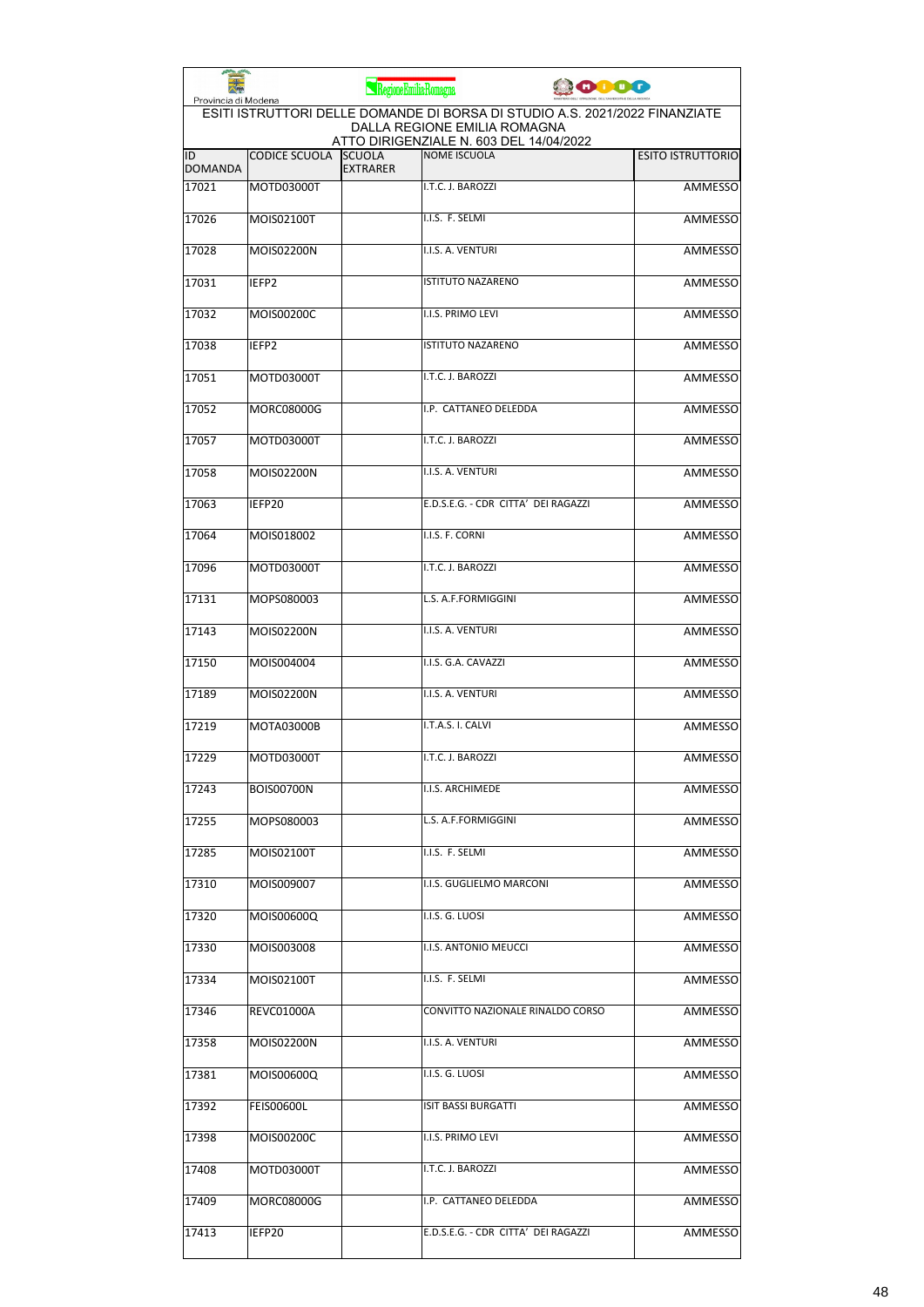| Provincia di Modena  |                      | RegioneEmiliaRomagna             | <b>COOO</b>                                                                                                                                            |                          |
|----------------------|----------------------|----------------------------------|--------------------------------------------------------------------------------------------------------------------------------------------------------|--------------------------|
|                      |                      |                                  | ESITI ISTRUTTORI DELLE DOMANDE DI BORSA DI STUDIO A.S. 2021/2022 FINANZIATE<br>DALLA REGIONE EMILIA ROMAGNA<br>ATTO DIRIGENZIALE N. 603 DEL 14/04/2022 |                          |
| ID<br><b>DOMANDA</b> | <b>CODICE SCUOLA</b> | <b>SCUOLA</b><br><b>EXTRARER</b> | <b>NOME ISCUOLA</b>                                                                                                                                    | <b>ESITO ISTRUTTORIO</b> |
| 17415                | MOIS01600A           |                                  | I.I.S. E. MORANTE                                                                                                                                      | <b>AMMESSO</b>           |
| 17426                | MOIS01900T           |                                  | I.I.S. VOLTA- DON MAGNANI                                                                                                                              | <b>AMMESSO</b>           |
| 17440                | MOIS017006           |                                  | I.I.S. A. FERRARI                                                                                                                                      | <b>AMMESSO</b>           |
| 17450                | MORI030007           |                                  | I.P.I.A. G. VALLAURI                                                                                                                                   | <b>AMMESSO</b>           |
| 17458                | MOIS00800B           |                                  | I.I.S. GALILEO GALILEI                                                                                                                                 | <b>AMMESSO</b>           |
| 17479                | <b>BOIS02400B</b>    |                                  | <b>IIS MARCELLO MALPIGHI</b>                                                                                                                           | <b>AMMESSO</b>           |
| 17483                | MOIS00800B           |                                  | I.I.S. GALILEO GALILEI                                                                                                                                 | <b>AMMESSO</b>           |
| 17493                | MOIS018002           |                                  | I.I.S. F. CORNI                                                                                                                                        | <b>AMMESSO</b>           |
| 17515                | <b>FEIS01400G</b>    |                                  | I.I.S. F.LLI TADDIA                                                                                                                                    | <b>AMMESSO</b>           |
| 17524                | MOIS01600A           |                                  | I.I.S. E. MORANTE                                                                                                                                      | <b>AMMESSO</b>           |
| 17525                | MOIS009007           |                                  | I.I.S. GUGLIELMO MARCONI                                                                                                                               | <b>AMMESSO</b>           |
| 17533                | <b>REVC01000A</b>    |                                  | CONVITTO NAZIONALE RINALDO CORSO                                                                                                                       | <b>AMMESSO</b>           |
| 17535                | MOIS003008           |                                  | <b>I.I.S. ANTONIO MEUCCI</b>                                                                                                                           | <b>AMMESSO</b>           |
| 17542                | MOIS003008           |                                  | I.I.S. ANTONIO MEUCCI                                                                                                                                  | <b>AMMESSO</b>           |
| 17543                | MORI030007           |                                  | I.P.I.A. G. VALLAURI                                                                                                                                   | <b>AMMESSO</b>           |
| 17557                | MORC08000G           |                                  | I.P. CATTANEO DELEDDA                                                                                                                                  | <b>AMMESSO</b>           |
| 17560                | MORI02000L           |                                  | I.P.S.I.A. F. CORNI                                                                                                                                    | <b>AMMESSO</b>           |
| 17570                | MOIS018002           |                                  | I.I.S. F. CORNI                                                                                                                                        | AMMESSO                  |
| 17573                | MOIS003008           |                                  | I.I.S. ANTONIO MEUCCI                                                                                                                                  | <b>AMMESSO</b>           |
| 17592                | MOIS01900T           |                                  | I.I.S. VOLTA- DON MAGNANI                                                                                                                              | AMMESSO                  |
| 17643                | MOTF080005           |                                  | <b>ITIS ENRICO FERMI</b>                                                                                                                               | <b>AMMESSO</b>           |
| 17672                | MORC08000G           |                                  | I.P. CATTANEO DELEDDA                                                                                                                                  | <b>AMMESSO</b>           |
| 17685                | MOIS004004           |                                  | I.I.S. G.A. CAVAZZI                                                                                                                                    | <b>AMMESSO</b>           |
| 17696                | MOIS00200C           |                                  | I.I.S. PRIMO LEVI                                                                                                                                      | <b>AMMESSO</b>           |
| 17704                | MOPS080003           |                                  | L.S. A.F.FORMIGGINI                                                                                                                                    | <b>AMMESSO</b>           |
| 17722                | MOIS00700G           |                                  | I.I.S. A. PARADISI                                                                                                                                     | AMMESSO                  |
| 17734                | BOIS00700N           |                                  | I.I.S. ARCHIMEDE                                                                                                                                       | AMMESSO                  |
| 17750                | BORH050003           |                                  | <b>IPSAR LUIGI VERONELLI</b>                                                                                                                           | <b>AMMESSO</b>           |
| 17755                | MOPC020008           |                                  | LICEO CLASSICO-LINGUISTICO MURATORI SAN<br>CARLO                                                                                                       | <b>AMMESSO</b>           |
| 17756                | MOIS02300D           |                                  | I.I.S. G. GUARINI                                                                                                                                      | AMMESSO                  |
| 17766                | MOIS00800B           |                                  | I.I.S. GALILEO GALILEI                                                                                                                                 | AMMESSO                  |
| 17768                | MOIS018002           |                                  | I.I.S. F. CORNI                                                                                                                                        | <b>AMMESSO</b>           |
| 17775                | MOTD03000T           |                                  | I.T.C. J. BAROZZI                                                                                                                                      | <b>AMMESSO</b>           |
| 17777                | MOIS00800B           |                                  | I.I.S. GALILEO GALILEI                                                                                                                                 | <b>AMMESSO</b>           |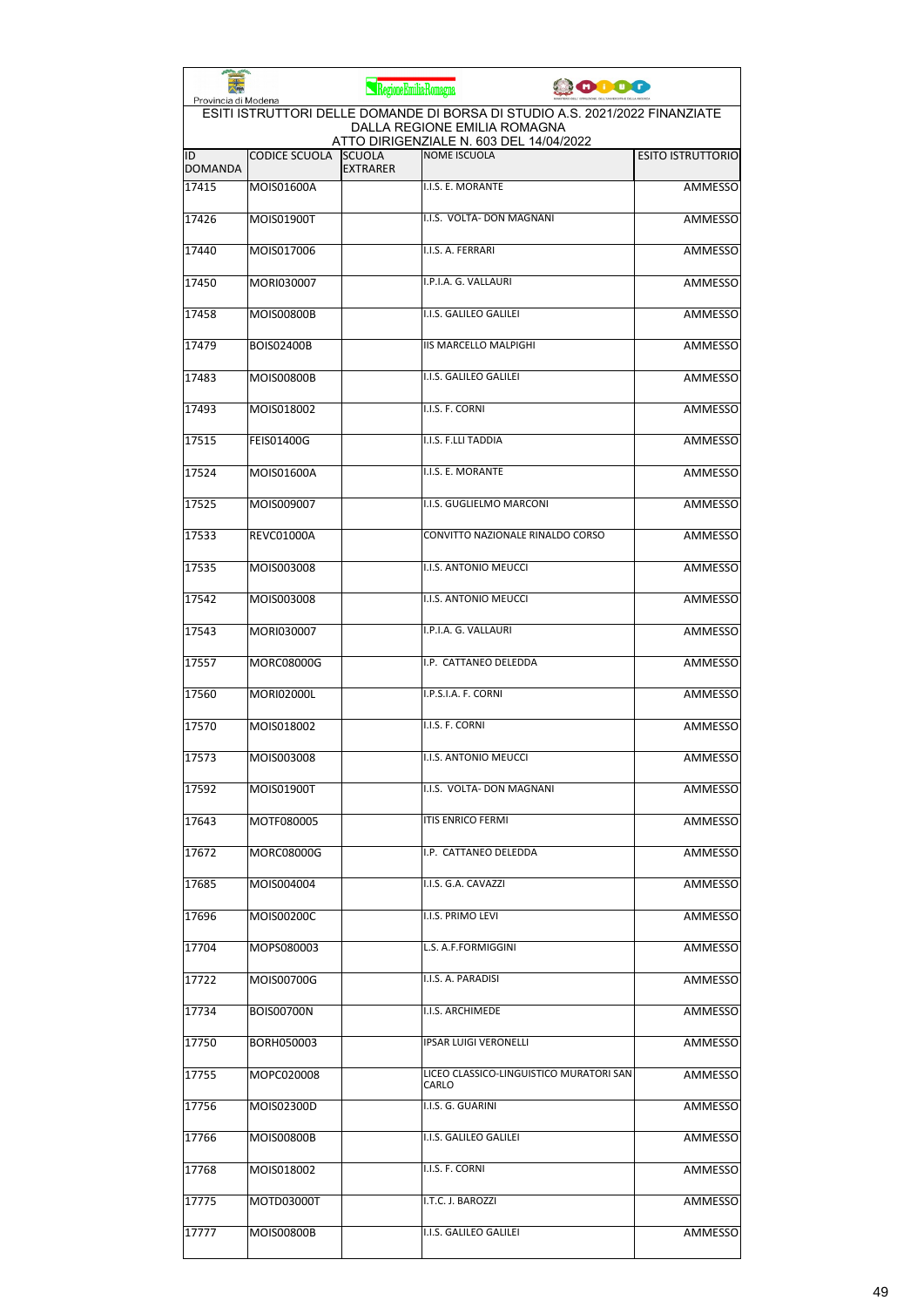| Provincia di Modena  |                      | RegioneEmiliaRomagna             |                                                                         | <b>PODO</b>                                                                 |                          |
|----------------------|----------------------|----------------------------------|-------------------------------------------------------------------------|-----------------------------------------------------------------------------|--------------------------|
|                      |                      |                                  | DALLA REGIONE EMILIA ROMAGNA<br>ATTO DIRIGENZIALE N. 603 DEL 14/04/2022 | ESITI ISTRUTTORI DELLE DOMANDE DI BORSA DI STUDIO A.S. 2021/2022 FINANZIATE |                          |
| ID<br><b>DOMANDA</b> | <b>CODICE SCUOLA</b> | <b>SCUOLA</b><br><b>EXTRARER</b> | <b>NOME ISCUOLA</b>                                                     |                                                                             | <b>ESITO ISTRUTTORIO</b> |
| 17779                | MOIS018002           |                                  | I.I.S. F. CORNI                                                         |                                                                             | <b>AMMESSO</b>           |
| 17783                | MNIS006003           | <b>EXTRARER</b>                  | <b>IISS GREGGIATI</b>                                                   |                                                                             | <b>AMMESSO</b>           |
| 17813                | <b>MORC08000G</b>    |                                  | I.P. CATTANEO DELEDDA                                                   |                                                                             | AMMESSO                  |
| 17837                | MOPS080003           |                                  | L.S. A.F.FORMIGGINI                                                     |                                                                             | AMMESSO                  |
| 17860                | MOIS01900T           |                                  | I.I.S. VOLTA- DON MAGNANI                                               |                                                                             | AMMESSO                  |
| 17866                | MOPM01000T           |                                  | LICEO CARLO SIGONIO                                                     |                                                                             | <b>AMMESSO</b>           |
| 17873                | MORC08000G           |                                  | I.P. CATTANEO DELEDDA                                                   |                                                                             | <b>AMMESSO</b>           |
| 17895                | MOIS00600Q           |                                  | I.I.S. G. LUOSI                                                         |                                                                             | AMMESSO                  |
| 17914                | MORC08000G           |                                  | I.P. CATTANEO DELEDDA                                                   |                                                                             | <b>AMMESSO</b>           |
| 17920                | MOPS02000B           |                                  | L. S. ALESSANDRO TASSONI                                                |                                                                             | <b>AMMESSO</b>           |
| 17922                | MOIS01600A           |                                  | I.I.S. E. MORANTE                                                       |                                                                             | AMMESSO                  |
| 17931                | MOTD03000T           |                                  | I.T.C. J. BAROZZI                                                       |                                                                             | <b>AMMESSO</b>           |
| 17932                | IEFP13               |                                  | <b>IAL EMILIA ROMAGNA</b>                                               |                                                                             | <b>AMMESSO</b>           |
| 17963                | MOPM01000T           |                                  | LICEO CARLO SIGONIO                                                     |                                                                             | <b>AMMESSO</b>           |
| 17965                | MOIS02300D           |                                  | I.I.S. G. GUARINI                                                       |                                                                             | AMMESSO                  |
| 17973                | MOIS02300D           |                                  | I.I.S. G. GUARINI                                                       |                                                                             | AMMESSO                  |
| 17993                | MOIS018002           |                                  | I.I.S. F. CORNI                                                         |                                                                             | AMMESSO                  |
| 18015                | MOIS00600Q           |                                  | I.I.S. G. LUOSI                                                         |                                                                             | AMMESSO                  |
| 18023                | MOIS00800B           |                                  | I.I.S. GALILEO GALILEI                                                  |                                                                             | AMMESSO                  |
| 18033                | MOTD03000T           |                                  | I.T.C. J. BAROZZI                                                       |                                                                             | AMMESSO                  |
| 18035                | MOIS01900T           |                                  | I.I.S. VOLTA- DON MAGNANI                                               |                                                                             | <b>AMMESSO</b>           |
| 18049                | MOIS00200C           |                                  | I.I.S. PRIMO LEVI                                                       |                                                                             | <b>AMMESSO</b>           |
| 18061                | MOIS003008           |                                  | I.I.S. ANTONIO MEUCCI                                                   |                                                                             | AMMESSO                  |
| 18066                | IEFP20               |                                  | E.D.S.E.G. - CDR CITTA' DEI RAGAZZI                                     |                                                                             | AMMESSO                  |
| 18067                | MOPS04000L           |                                  | L.S. M. MORANDI                                                         |                                                                             | <b>AMMESSO</b>           |
| 18068                | IEFP20               |                                  | E.D.S.E.G. - CDR CITTA' DEI RAGAZZI                                     |                                                                             | AMMESSO                  |
| 18077                | MORI02000L           |                                  | I.P.S.I.A. F. CORNI                                                     |                                                                             | AMMESSO                  |
| 18092                | IEFP20               |                                  | E.D.S.E.G. - CDR CITTA' DEI RAGAZZI                                     |                                                                             | AMMESSO                  |
| 18121                | MOIS01600A           |                                  | I.I.S. E. MORANTE                                                       |                                                                             | AMMESSO                  |
| 18125                | MOIS02300D           |                                  | I.I.S. G. GUARINI                                                       |                                                                             | AMMESSO                  |
| 18130                | MOIS004004           |                                  | I.I.S. G.A. CAVAZZI                                                     |                                                                             | AMMESSO                  |
| 18156                | MOPS080003           |                                  | L.S. A.F.FORMIGGINI                                                     |                                                                             | AMMESSO                  |
| 18163                | MORC08000G           |                                  | I.P. CATTANEO DELEDDA                                                   |                                                                             | AMMESSO                  |
| 18181                | MOPM01000T           |                                  | LICEO CARLO SIGONIO                                                     |                                                                             | AMMESSO                  |
|                      |                      |                                  |                                                                         |                                                                             |                          |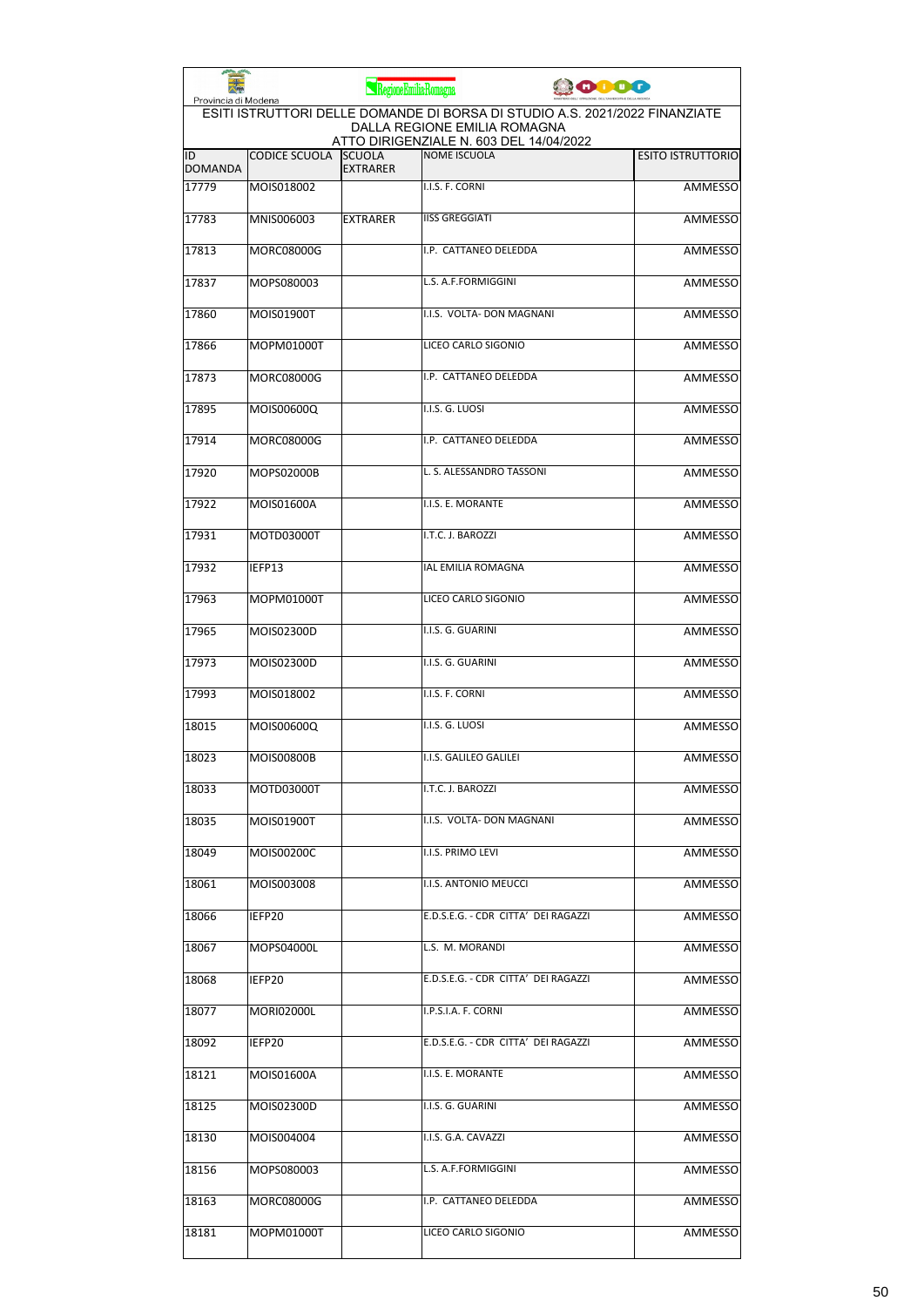| Provincia di Modena  |                      | RegioneEmiliaRomagna             | <b>PODO</b>                                                                                                 |                          |
|----------------------|----------------------|----------------------------------|-------------------------------------------------------------------------------------------------------------|--------------------------|
|                      |                      |                                  | ESITI ISTRUTTORI DELLE DOMANDE DI BORSA DI STUDIO A.S. 2021/2022 FINANZIATE<br>DALLA REGIONE EMILIA ROMAGNA |                          |
| ID<br><b>DOMANDA</b> | <b>CODICE SCUOLA</b> | <b>SCUOLA</b><br><b>EXTRARER</b> | ATTO DIRIGENZIALE N. 603 DEL 14/04/2022<br><b>NOME ISCUOLA</b>                                              | <b>ESITO ISTRUTTORIO</b> |
| 18190                | MOPC020008           |                                  | LICEO CLASSICO-LINGUISTICO MURATORI SAN<br>CARLO                                                            | <b>AMMESSO</b>           |
| 18196                | <b>MOIS00800B</b>    |                                  | I.I.S. GALILEO GALILEI                                                                                      | <b>AMMESSO</b>           |
| 18211                | MOIS00200C           |                                  | I.I.S. PRIMO LEVI                                                                                           | AMMESSO                  |
| 18219                | <b>MORI02000L</b>    |                                  | I.P.S.I.A. F. CORNI                                                                                         | AMMESSO                  |
| 18224                | MOIS00800B           |                                  | I.I.S. GALILEO GALILEI                                                                                      | AMMESSO                  |
| 18239                | <b>MORC08000G</b>    |                                  | I.P. CATTANEO DELEDDA                                                                                       | AMMESSO                  |
| 18250                | MOIS018002           |                                  | I.I.S. F. CORNI                                                                                             | <b>AMMESSO</b>           |
| 18255                | MOIS00600Q           |                                  | I.I.S. G. LUOSI                                                                                             | AMMESSO                  |
| 18283                | MOIS00200C           |                                  | I.I.S. PRIMO LEVI                                                                                           | AMMESSO                  |
| 18288                | MOIS01600A           |                                  | I.I.S. E. MORANTE                                                                                           | AMMESSO                  |
| 18313                | <b>BOIS00700N</b>    |                                  | I.I.S. ARCHIMEDE                                                                                            | <b>AMMESSO</b>           |
| 18326                | MOIS00700G           |                                  | I.I.S. A. PARADISI                                                                                          | <b>AMMESSO</b>           |
| 18331                | MOPS02000B           |                                  | L. S. ALESSANDRO TASSONI                                                                                    | <b>AMMESSO</b>           |
| 18354                | IEFP20               |                                  | E.D.S.E.G. - CDR CITTA' DEI RAGAZZI                                                                         | AMMESSO                  |
| 18373                | MOIS02100T           |                                  | I.I.S. F. SELMI                                                                                             | AMMESSO                  |
| 18374                | <b>MORI02000L</b>    |                                  | I.P.S.I.A. F. CORNI                                                                                         | <b>AMMESSO</b>           |
| 18386                | MOTD03000T           |                                  | I.T.C. J. BAROZZI                                                                                           | AMMESSO                  |
| 18388                | MOIS02100T           |                                  | I.I.S. F. SELMI                                                                                             | AMMESSO                  |
| 18393                | MOTF080005           |                                  | <b>ITIS ENRICO FERMI</b>                                                                                    | AMMESSO                  |
| 18400                | IEFP31               |                                  | FONDAZIONE OPERA MADONNA DEL LAVORO<br>– FOMAL/FANIN                                                        | AMMESSO                  |
| 18406                | MOPS030002           |                                  | L.S. MANFREDO FANTI                                                                                         | AMMESSO                  |
| 18410                | MOIS01600A           |                                  | I.I.S. E. MORANTE                                                                                           | AMMESSO                  |
| 18417                | MOIS018002           |                                  | I.I.S. F. CORNI                                                                                             | AMMESSO                  |
| 18420                | MOIS00200C           |                                  | I.I.S. PRIMO LEVI                                                                                           | <b>AMMESSO</b>           |
| 18456                | MOIS018002           |                                  | I.I.S. F. CORNI                                                                                             | AMMESSO                  |
| 18458                | MOIS00700G           |                                  | I.I.S. A. PARADISI                                                                                          | AMMESSO                  |
| 18463                | MOIS018002           |                                  | I.I.S. F. CORNI                                                                                             | AMMESSO                  |
| 18478                | MOIS01900T           |                                  | I.I.S. VOLTA- DON MAGNANI                                                                                   | AMMESSO                  |
| 18488                | MOTD01000L           |                                  | I.T.C. G. A. BAGGI                                                                                          | AMMESSO                  |
| 18493                | MOIS00700G           |                                  | I.I.S. A. PARADISI                                                                                          | AMMESSO                  |
| 18511                | MOIS018002           |                                  | I.I.S. F. CORNI                                                                                             | AMMESSO                  |
| 18519                | IEFP20               |                                  | E.D.S.E.G. - CDR CITTA' DEI RAGAZZI                                                                         | AMMESSO                  |
| 18534                | MOIS01900T           |                                  | I.I.S. VOLTA- DON MAGNANI                                                                                   | AMMESSO                  |
| 18542                | <b>FEIS01400G</b>    |                                  | I.I.S. F.LLI TADDIA                                                                                         | AMMESSO                  |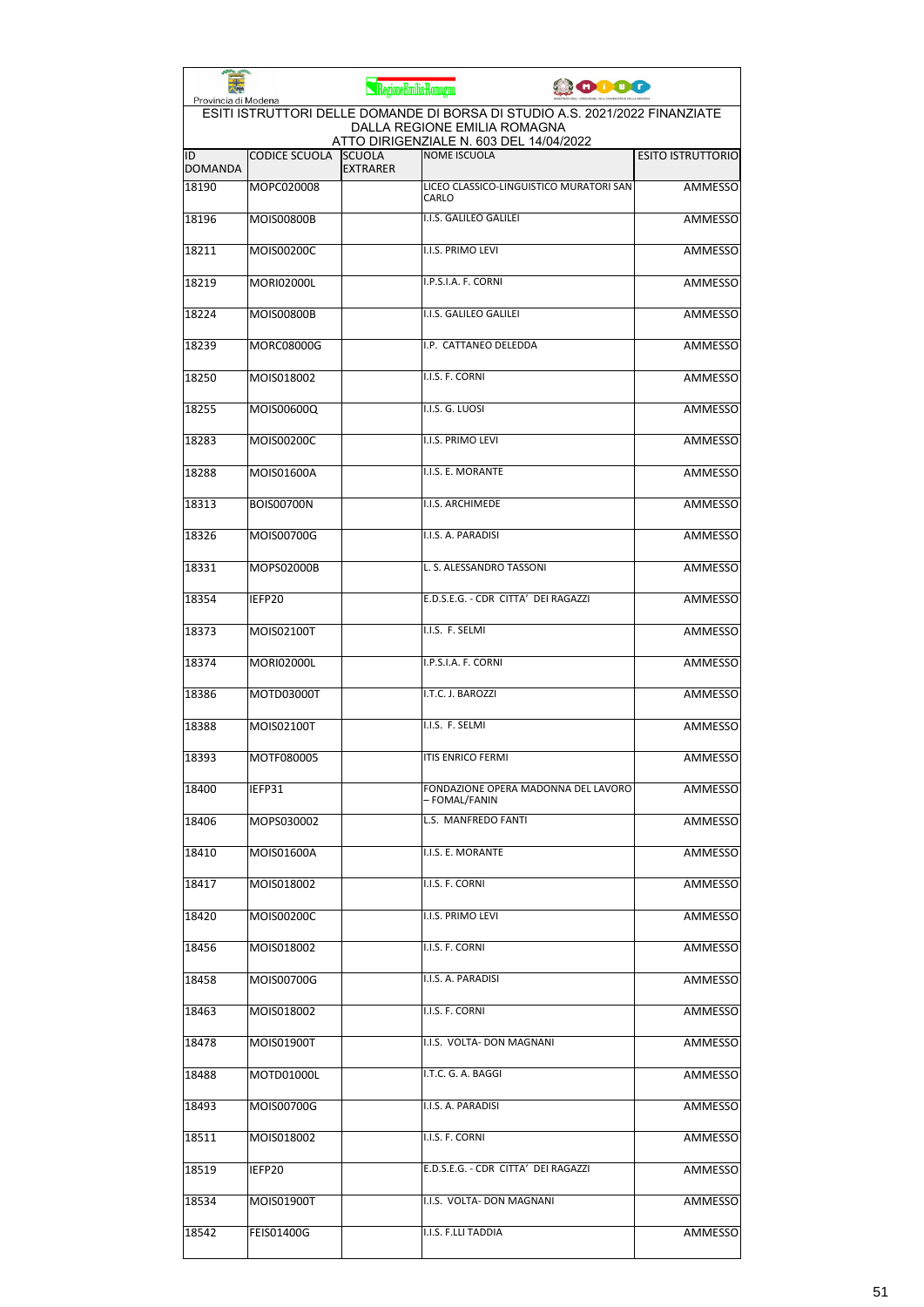| Provincia di Modena  |                      | RegioneEmiliaRomagna             |                                                                                                             | 10000 |                          |
|----------------------|----------------------|----------------------------------|-------------------------------------------------------------------------------------------------------------|-------|--------------------------|
|                      |                      |                                  | ESITI ISTRUTTORI DELLE DOMANDE DI BORSA DI STUDIO A.S. 2021/2022 FINANZIATE<br>DALLA REGIONE EMILIA ROMAGNA |       |                          |
| ID<br><b>DOMANDA</b> | <b>CODICE SCUOLA</b> | <b>SCUOLA</b><br><b>EXTRARER</b> | ATTO DIRIGENZIALE N. 603 DEL 14/04/2022<br><b>NOME ISCUOLA</b>                                              |       | <b>ESITO ISTRUTTORIO</b> |
| 18552                | MOIS011007           |                                  | I.I.S. L. SPALLANZANI                                                                                       |       | <b>AMMESSO</b>           |
| 18554                | MOTF030004           |                                  | I.T.I. LEONARDO DA VINCI                                                                                    |       | <b>AMMESSO</b>           |
| 18557                | MOIS018002           |                                  | I.I.S. F. CORNI                                                                                             |       | AMMESSO                  |
| 18566                | MOIS003008           |                                  | I.I.S. ANTONIO MEUCCI                                                                                       |       | AMMESSO                  |
| 18571                | <b>MORI02000L</b>    |                                  | I.P.S.I.A. F. CORNI                                                                                         |       | AMMESSO                  |
| 18585                | MOIS018002           |                                  | I.I.S. F. CORNI                                                                                             |       | AMMESSO                  |
| 18589                | MOIS018002           |                                  | I.I.S. F. CORNI                                                                                             |       | <b>AMMESSO</b>           |
| 18633                | MOIS003008           |                                  | I.I.S. ANTONIO MEUCCI                                                                                       |       | AMMESSO                  |
| 18656                | MOPS080003           |                                  | L.S. A.F.FORMIGGINI                                                                                         |       | <b>AMMESSO</b>           |
| 18661                | MOIS003008           |                                  | I.I.S. ANTONIO MEUCCI                                                                                       |       | AMMESSO                  |
| 18667                | MOTF030004           |                                  | I.T.I. LEONARDO DA VINCI                                                                                    |       | AMMESSO                  |
| 18682                | MOTD03000T           |                                  | I.T.C. J. BAROZZI                                                                                           |       | <b>AMMESSO</b>           |
| 18696                | MOIS00700G           |                                  | I.I.S. A. PARADISI                                                                                          |       | <b>AMMESSO</b>           |
| 18699                | IEFP <sub>2</sub>    |                                  | <b>ISTITUTO NAZARENO</b>                                                                                    |       | <b>AMMESSO</b>           |
| 18710                | MOIS004004           |                                  | I.I.S. G.A. CAVAZZI                                                                                         |       | AMMESSO                  |
| 18716                | IEFP2                |                                  | <b>ISTITUTO NAZARENO</b>                                                                                    |       | <b>AMMESSO</b>           |
| 18727                | <b>MORI02000L</b>    |                                  | I.P.S.I.A. F. CORNI                                                                                         |       | AMMESSO                  |
| 18733                | MOTD03000T           |                                  | I.T.C. J. BAROZZI                                                                                           |       | AMMESSO                  |
| 18782                | MOIS009007           |                                  | I.I.S. GUGLIELMO MARCONI                                                                                    |       | AMMESSO                  |
| 18785                | MOIS00600Q           |                                  | I.I.S. G. LUOSI                                                                                             |       | AMMESSO                  |
| 18791                | MOIS003008           |                                  | I.I.S. ANTONIO MEUCCI                                                                                       |       | <b>AMMESSO</b>           |
| 18794                | MOIS00600Q           |                                  | I.I.S. G. LUOSI                                                                                             |       | AMMESSO                  |
| 18798                | MORI030007           |                                  | I.P.I.A. G. VALLAURI                                                                                        |       | AMMESSO                  |
| 18799                | MOIS01600A           |                                  | I.I.S. E. MORANTE                                                                                           |       | <b>AMMESSO</b>           |
| 18804                | MORI030007           |                                  | I.P.I.A. G. VALLAURI                                                                                        |       | <b>AMMESSO</b>           |
| 18807                | MOIS00700G           |                                  | I.I.S. A. PARADISI                                                                                          |       | AMMESSO                  |
| 18819                | MOIS00800B           |                                  | I.I.S. GALILEO GALILEI                                                                                      |       | AMMESSO                  |
| 18851                | MOIS00800B           |                                  | I.I.S. GALILEO GALILEI                                                                                      |       | AMMESSO                  |
| 18855                | MOIS00600Q           |                                  | I.I.S. G. LUOSI                                                                                             |       | AMMESSO                  |
| 18876                | MOIS009007           |                                  | I.I.S. GUGLIELMO MARCONI                                                                                    |       | AMMESSO                  |
| 18881                | MOIS009007           |                                  | I.I.S. GUGLIELMO MARCONI                                                                                    |       | AMMESSO                  |
| 18885                | MORC08000G           |                                  | I.P. CATTANEO DELEDDA                                                                                       |       | AMMESSO                  |
| 18892                | MORC08000G           |                                  | I.P. CATTANEO DELEDDA                                                                                       |       | AMMESSO                  |
|                      |                      |                                  |                                                                                                             |       |                          |
| 18907                | MOIS01600A           |                                  | I.I.S. E. MORANTE                                                                                           |       | AMMESSO                  |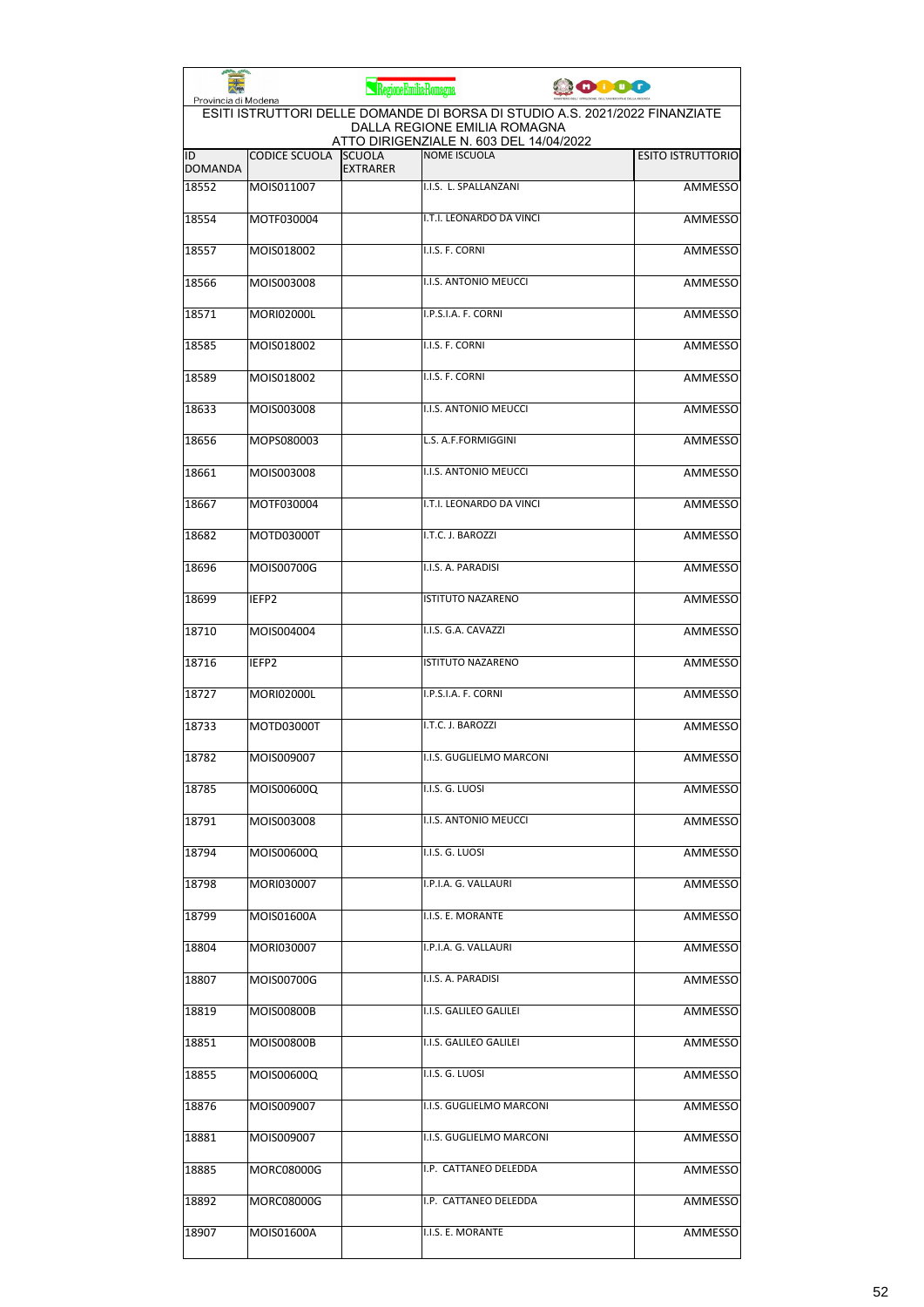| Provincia di Modena  |                      | RegioneEmiliaRomagna             |                                                                                                             | <b>CODO</b>              |
|----------------------|----------------------|----------------------------------|-------------------------------------------------------------------------------------------------------------|--------------------------|
|                      |                      |                                  | ESITI ISTRUTTORI DELLE DOMANDE DI BORSA DI STUDIO A.S. 2021/2022 FINANZIATE<br>DALLA REGIONE EMILIA ROMAGNA |                          |
| ID<br><b>DOMANDA</b> | <b>CODICE SCUOLA</b> | <b>SCUOLA</b><br><b>EXTRARER</b> | ATTO DIRIGENZIALE N. 603 DEL 14/04/2022<br><b>NOME ISCUOLA</b>                                              | <b>ESITO ISTRUTTORIO</b> |
| 18936                | MOIS00600Q           |                                  | I.I.S. G. LUOSI                                                                                             | <b>AMMESSO</b>           |
| 18943                | MOIS004004           |                                  | I.I.S. G.A. CAVAZZI                                                                                         | <b>AMMESSO</b>           |
| 18947                | MOIS017006           |                                  | I.I.S. A. FERRARI                                                                                           | AMMESSO                  |
| 18951                | MOTD03000T           |                                  | I.T.C. J. BAROZZI                                                                                           | AMMESSO                  |
| 18960                | MOIS00700G           |                                  | I.I.S. A. PARADISI                                                                                          | AMMESSO                  |
| 18961                | IEFP20               |                                  | E.D.S.E.G. - CDR CITTA' DEI RAGAZZI                                                                         | AMMESSO                  |
| 18979                | MOPM01000T           |                                  | LICEO CARLO SIGONIO                                                                                         | <b>AMMESSO</b>           |
| 19003                | MOTD01000L           |                                  | I.T.C. G. A. BAGGI                                                                                          | AMMESSO                  |
| 19005                | MOTF030004           |                                  | I.T.I. LEONARDO DA VINCI                                                                                    | AMMESSO                  |
| 19038                | <b>BOIS02400B</b>    |                                  | <b>IIS MARCELLO MALPIGHI</b>                                                                                | AMMESSO                  |
| 19040                | MOIS018002           |                                  | I.I.S. F. CORNI                                                                                             | <b>AMMESSO</b>           |
| 19042                | MOIS018002           |                                  | I.I.S. F. CORNI                                                                                             | <b>AMMESSO</b>           |
| 19067                | MOPC020008           |                                  | LICEO CLASSICO-LINGUISTICO MURATORI SAN<br>CARLO                                                            | <b>AMMESSO</b>           |
| 19089                | <b>MOIS00800B</b>    |                                  | I.I.S. GALILEO GALILEI                                                                                      | <b>AMMESSO</b>           |
| 19103                | MOPS050007           |                                  | L.S. WILIGELMO                                                                                              | AMMESSO                  |
| 19141                | MOIS00200C           |                                  | I.I.S. PRIMO LEVI                                                                                           | <b>AMMESSO</b>           |
| 19144                | MOIS017006           |                                  | I.I.S. A. FERRARI                                                                                           | AMMESSO                  |
| 19149                | IEFP40               |                                  | CENTRO STUDI CITTA' DEL RAGAZZO OPERA<br><b>DON CALABRIA</b>                                                | <b>AMMESSO</b>           |
| 19158                | MOIS00600Q           |                                  | I.I.S. G. LUOSI                                                                                             | <b>AMMESSO</b>           |
| 19170                | MOIS00600Q           |                                  | I.I.S. G. LUOSI                                                                                             | AMMESSO                  |
| 19172                | MORC08000G           |                                  | I.P. CATTANEO DELEDDA                                                                                       | AMMESSO                  |
| 19186                | MOPS080003           |                                  | L.S. A.F.FORMIGGINI                                                                                         | <b>AMMESSO</b>           |
| 19200                | MOIS003008           |                                  | I.I.S. ANTONIO MEUCCI                                                                                       | AMMESSO                  |
| 19217                | MOIS00600Q           |                                  | I.I.S. G. LUOSI                                                                                             | <b>AMMESSO</b>           |
| 19226                | <b>MORI02000L</b>    |                                  | I.P.S.I.A. F. CORNI                                                                                         | AMMESSO                  |
| 19243                | MOIS018002           |                                  | I.I.S. F. CORNI                                                                                             | AMMESSO                  |
| 19254                | MOTD03000T           |                                  | I.T.C. J. BAROZZI                                                                                           | AMMESSO                  |
| 19255                | MOIS02300D           |                                  | I.I.S. G. GUARINI                                                                                           | AMMESSO                  |
| 19293                | MOIS018002           |                                  | I.I.S. F. CORNI                                                                                             | AMMESSO                  |
| 19299                | MORC08000G           |                                  | I.P. CATTANEO DELEDDA                                                                                       | AMMESSO                  |
| 19337                | MOTD03000T           |                                  | I.T.C. J. BAROZZI                                                                                           | AMMESSO                  |
| 19350                | MOPS02000B           |                                  | L. S. ALESSANDRO TASSONI                                                                                    | AMMESSO                  |
| 19351                | MOPC020008           |                                  | LICEO CLASSICO-LINGUISTICO MURATORI SAN<br>CARLO                                                            | AMMESSO                  |
| 19352                | MOIS00800B           |                                  | I.I.S. GALILEO GALILEI                                                                                      | <b>AMMESSO</b>           |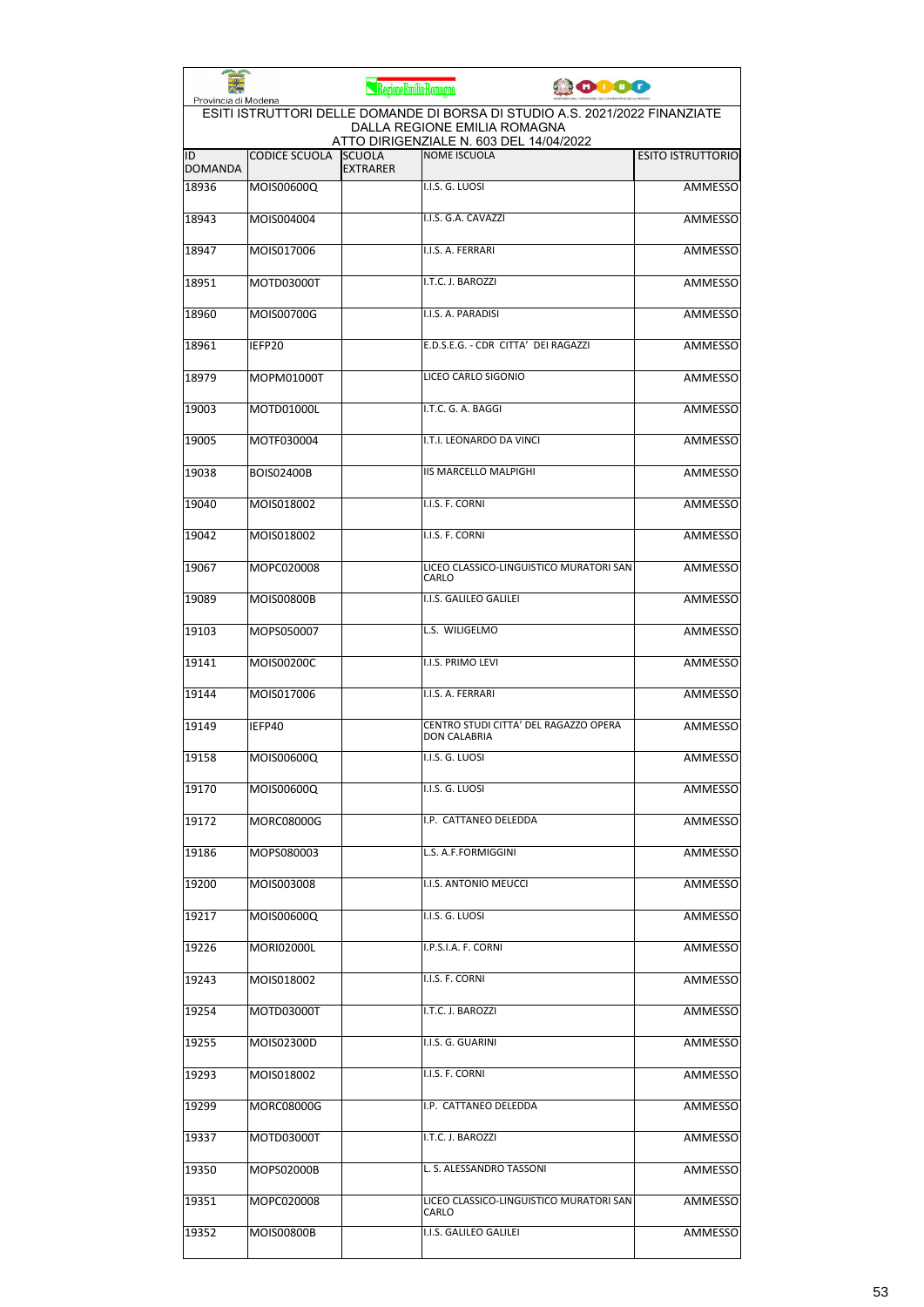| Provincia di Modena  |                      | RegioneEmiliaRomagna             |                                                                                                             | <b>COOO</b> |                          |
|----------------------|----------------------|----------------------------------|-------------------------------------------------------------------------------------------------------------|-------------|--------------------------|
|                      |                      |                                  | ESITI ISTRUTTORI DELLE DOMANDE DI BORSA DI STUDIO A.S. 2021/2022 FINANZIATE<br>DALLA REGIONE EMILIA ROMAGNA |             |                          |
| ID<br><b>DOMANDA</b> | <b>CODICE SCUOLA</b> | <b>SCUOLA</b><br><b>EXTRARER</b> | ATTO DIRIGENZIALE N. 603 DEL 14/04/2022<br><b>NOME ISCUOLA</b>                                              |             | <b>ESITO ISTRUTTORIO</b> |
| 19358                | <b>MOIS00800B</b>    |                                  | I.I.S. GALILEO GALILEI                                                                                      |             | <b>AMMESSO</b>           |
| 19362                | <b>MORC08000G</b>    |                                  | I.P. CATTANEO DELEDDA                                                                                       |             | <b>AMMESSO</b>           |
| 19380                | <b>MOIS00800B</b>    |                                  | I.I.S. GALILEO GALILEI                                                                                      |             | AMMESSO                  |
| 19382                | <b>MOIS00800B</b>    |                                  | I.I.S. GALILEO GALILEI                                                                                      |             | AMMESSO                  |
| 19386                | IEFP20               |                                  | E.D.S.E.G. - CDR CITTA' DEI RAGAZZI                                                                         |             | AMMESSO                  |
| 19387                | MOIS01600A           |                                  | I.I.S. E. MORANTE                                                                                           |             | AMMESSO                  |
| 19408                | MOPM01000T           |                                  | LICEO CARLO SIGONIO                                                                                         |             | <b>AMMESSO</b>           |
| 19446                | MOIS003008           |                                  | I.I.S. ANTONIO MEUCCI                                                                                       |             | AMMESSO                  |
| 19451                | MOIS02300D           |                                  | I.I.S. G. GUARINI                                                                                           |             | AMMESSO                  |
| 19461                | MOIS00200C           |                                  | I.I.S. PRIMO LEVI                                                                                           |             | AMMESSO                  |
| 19465                | MOIS00200C           |                                  | I.I.S. PRIMO LEVI                                                                                           |             | AMMESSO                  |
| 19486                | MOIS011007           |                                  | I.I.S. L. SPALLANZANI                                                                                       |             | <b>AMMESSO</b>           |
| 19492                | MOIS011007           |                                  | I.I.S. L. SPALLANZANI                                                                                       |             | AMMESSO                  |
| 19511                | MOIS02100T           |                                  | I.I.S. F. SELMI                                                                                             |             | <b>AMMESSO</b>           |
| 19518                | MOTD03000T           |                                  | I.T.C. J. BAROZZI                                                                                           |             | AMMESSO                  |
| 19536                | MOIS00700G           |                                  | I.I.S. A. PARADISI                                                                                          |             | AMMESSO                  |
| 19537                | MOIS00200C           |                                  | I.I.S. PRIMO LEVI                                                                                           |             | AMMESSO                  |
| 19550                | <b>MOIS00800B</b>    |                                  | I.I.S. GALILEO GALILEI                                                                                      |             | AMMESSO                  |
| 19551                | MOIS00700G           |                                  | I.I.S. A. PARADISI                                                                                          |             | AMMESSO                  |
| 19552                | MOTD03000T           |                                  | I.T.C. J. BAROZZI                                                                                           |             | AMMESSO                  |
| 19554                | MOIS00700G           |                                  | I.I.S. A. PARADISI                                                                                          |             | AMMESSO                  |
| 19555                | <b>MORI02000L</b>    |                                  | I.P.S.I.A. F. CORNI                                                                                         |             | AMMESSO                  |
| 19578                | MOTF080005           |                                  | ITIS ENRICO FERMI                                                                                           |             | AMMESSO                  |
| 19582                | MOPS030002           |                                  | L.S. MANFREDO FANTI                                                                                         |             | AMMESSO                  |
| 19589                | MOIS003008           |                                  | I.I.S. ANTONIO MEUCCI                                                                                       |             | <b>AMMESSO</b>           |
| 19594                | MOTD03000T           |                                  | I.T.C. J. BAROZZI                                                                                           |             | <b>AMMESSO</b>           |
| 19618                | MOIS00200C           |                                  | I.I.S. PRIMO LEVI                                                                                           |             | AMMESSO                  |
| 19620                | FEIS011004           |                                  | ISTITUTO TECNICO AGRARIO NAVARRA                                                                            |             | AMMESSO                  |
| 19641                | MOTF030004           |                                  | I.T.I. LEONARDO DA VINCI                                                                                    |             | AMMESSO                  |
| 19642                | MOIS00200C           |                                  | I.I.S. PRIMO LEVI                                                                                           |             | AMMESSO                  |
| 19646                | MOIS02300D           |                                  | I.I.S. G. GUARINI                                                                                           |             | AMMESSO                  |
| 19684                | <b>MORI02000L</b>    |                                  | I.P.S.I.A. F. CORNI                                                                                         |             | AMMESSO                  |
| 19711                | MOIS00600Q           |                                  | I.I.S. G. LUOSI                                                                                             |             | AMMESSO                  |
| 19718                | MOIS00600Q           |                                  | I.I.S. G. LUOSI                                                                                             |             | AMMESSO                  |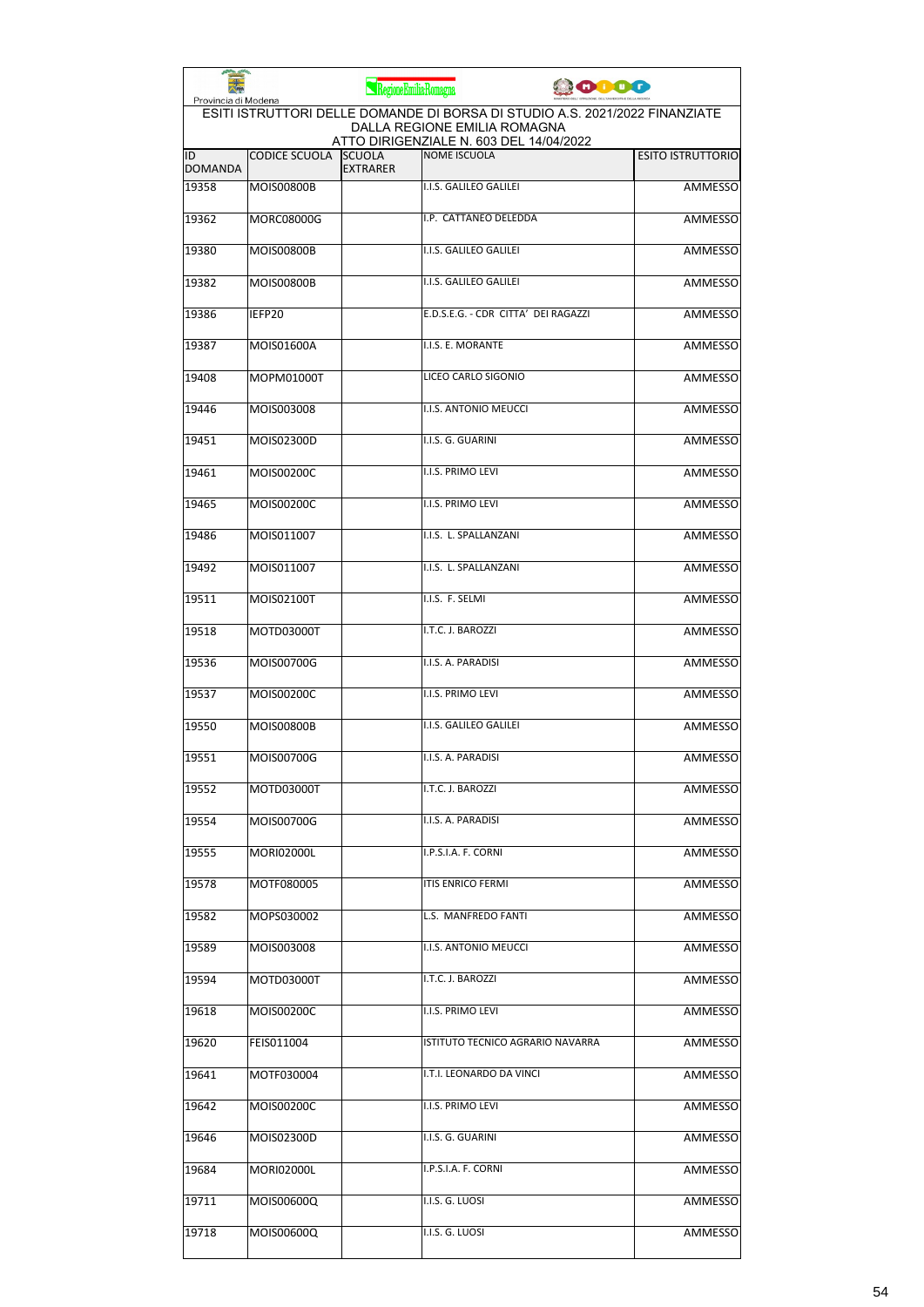|                      |                      | RegioneEmiliaRomagna             |                                                                                                                                                        | ooog |                          |
|----------------------|----------------------|----------------------------------|--------------------------------------------------------------------------------------------------------------------------------------------------------|------|--------------------------|
| Provincia di Modena  |                      |                                  | ESITI ISTRUTTORI DELLE DOMANDE DI BORSA DI STUDIO A.S. 2021/2022 FINANZIATE<br>DALLA REGIONE EMILIA ROMAGNA<br>ATTO DIRIGENZIALE N. 603 DEL 14/04/2022 |      |                          |
| ID<br><b>DOMANDA</b> | <b>CODICE SCUOLA</b> | <b>SCUOLA</b><br><b>EXTRARER</b> | NOME ISCUOLA                                                                                                                                           |      | <b>ESITO ISTRUTTORIO</b> |
| 19721                | MOIS00700G           |                                  | I.I.S. A. PARADISI                                                                                                                                     |      | <b>AMMESSO</b>           |
| 19722                | MORC08000G           |                                  | I.P. CATTANEO DELEDDA                                                                                                                                  |      | <b>AMMESSO</b>           |
| 19740                | MOIS01600A           |                                  | I.I.S. E. MORANTE                                                                                                                                      |      | AMMESSO                  |
| 19747                | MOIS004004           |                                  | I.I.S. G.A. CAVAZZI                                                                                                                                    |      | <b>AMMESSO</b>           |
| 19756                | <b>MOIS00800B</b>    |                                  | I.I.S. GALILEO GALILEI                                                                                                                                 |      | <b>AMMESSO</b>           |
| 19757                | MOIS00200C           |                                  | I.I.S. PRIMO LEVI                                                                                                                                      |      | AMMESSO                  |
| 19780                | <b>MOIS00800B</b>    |                                  | I.I.S. GALILEO GALILEI                                                                                                                                 |      | <b>AMMESSO</b>           |
| 19783                | MOPS030002           |                                  | L.S. MANFREDO FANTI                                                                                                                                    |      | AMMESSO                  |
| 19784                | MOIS02100T           |                                  | I.I.S. F. SELMI                                                                                                                                        |      | <b>AMMESSO</b>           |
| 19801                | MOIS01900T           |                                  | I.I.S. VOLTA- DON MAGNANI                                                                                                                              |      | AMMESSO                  |
| 19802                | MOIS02100T           |                                  | I.I.S. F. SELMI                                                                                                                                        |      | AMMESSO                  |
| 19807                | MOIS00200C           |                                  | I.I.S. PRIMO LEVI                                                                                                                                      |      | <b>AMMESSO</b>           |
| 19812                | MOIS02200N           |                                  | I.I.S. A. VENTURI                                                                                                                                      |      | <b>AMMESSO</b>           |
| 19814                | MOTD03000T           |                                  | I.T.C. J. BAROZZI                                                                                                                                      |      | <b>AMMESSO</b>           |
| 19824                | <b>FEIS01400G</b>    |                                  | I.I.S. F.LLI TADDIA                                                                                                                                    |      | AMMESSO                  |
| 19840                | MOTD01000L           |                                  | I.T.C. G. A. BAGGI                                                                                                                                     |      | <b>AMMESSO</b>           |
| 19846                | MOIS02100T           |                                  | I.I.S. F. SELMI                                                                                                                                        |      | <b>AMMESSO</b>           |
| 19854                | MOIS00700G           |                                  | I.I.S. A. PARADISI                                                                                                                                     |      | AMMESSO                  |
| 19869                | MORI030007           |                                  | I.P.I.A. G. VALLAURI                                                                                                                                   |      | <b>AMMESSO</b>           |
| 19871                | MOIS018002           |                                  | I.I.S. F. CORNI                                                                                                                                        |      | AMMESSO                  |
| 19896                | MOTF030004           |                                  | I.T.I. LEONARDO DA VINCI                                                                                                                               |      | AMMESSO                  |
| 19911                | MOIS00600Q           |                                  | I.I.S. G. LUOSI                                                                                                                                        |      | <b>AMMESSO</b>           |
| 19912                | IEFP20               |                                  | E.D.S.E.G. - CDR CITTA' DEI RAGAZZI                                                                                                                    |      | AMMESSO                  |
| 19931                | MOPS030002           |                                  | L.S. MANFREDO FANTI                                                                                                                                    |      | <b>AMMESSO</b>           |
| 19935                | BOPS01000V           |                                  | LICEO AUGUSTO RIGHI                                                                                                                                    |      | AMMESSO                  |
| 19947                | MOIS003008           |                                  | I.I.S. ANTONIO MEUCCI                                                                                                                                  |      | AMMESSO                  |
| 19959                | MOIS00200C           |                                  | I.I.S. PRIMO LEVI                                                                                                                                      |      | <b>AMMESSO</b>           |
| 19961                | MOIS02100T           |                                  | I.I.S. F. SELMI                                                                                                                                        |      | AMMESSO                  |
| 19965                | MOIS00200C           |                                  | I.I.S. PRIMO LEVI                                                                                                                                      |      | AMMESSO                  |
| 19989                | MOIS003008           |                                  | I.I.S. ANTONIO MEUCCI                                                                                                                                  |      | AMMESSO                  |
| 19992                | MOTD03000T           |                                  | I.T.C. J. BAROZZI                                                                                                                                      |      | AMMESSO                  |
| 20004                | MOIS00700G           |                                  | I.I.S. A. PARADISI                                                                                                                                     |      | <b>AMMESSO</b>           |
| 20015                | MOIS009007           |                                  | I.I.S. GUGLIELMO MARCONI                                                                                                                               |      | AMMESSO                  |
| 20020                | MOPS030002           |                                  | L.S. MANFREDO FANTI                                                                                                                                    |      | AMMESSO                  |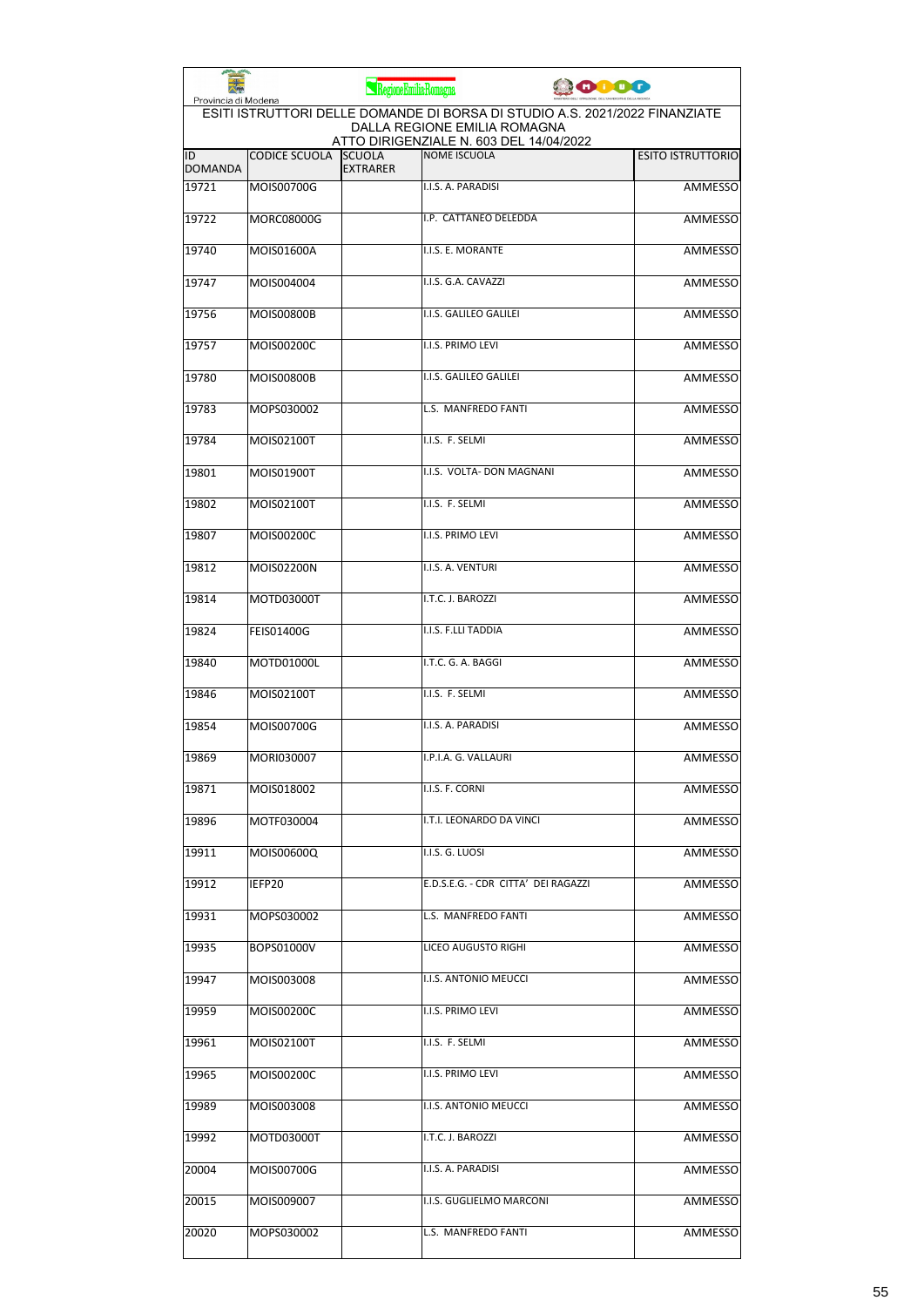| Provincia di Modena  |                      | RegioneEmiliaRomagna             | <b>ODOO</b>                                                                                                                                            |                          |
|----------------------|----------------------|----------------------------------|--------------------------------------------------------------------------------------------------------------------------------------------------------|--------------------------|
|                      |                      |                                  | ESITI ISTRUTTORI DELLE DOMANDE DI BORSA DI STUDIO A.S. 2021/2022 FINANZIATE<br>DALLA REGIONE EMILIA ROMAGNA<br>ATTO DIRIGENZIALE N. 603 DEL 14/04/2022 |                          |
| ID<br><b>DOMANDA</b> | <b>CODICE SCUOLA</b> | <b>SCUOLA</b><br><b>EXTRARER</b> | <b>NOME ISCUOLA</b>                                                                                                                                    | <b>ESITO ISTRUTTORIO</b> |
| 20021                | <b>MORC08000G</b>    |                                  | I.P. CATTANEO DELEDDA                                                                                                                                  | <b>AMMESSO</b>           |
| 20023                | MOIS00700G           |                                  | I.I.S. A. PARADISI                                                                                                                                     | <b>AMMESSO</b>           |
| 20025                | <b>BOIS02400B</b>    |                                  | <b>IIS MARCELLO MALPIGHI</b>                                                                                                                           | AMMESSO                  |
| 20058                | MOIS00700G           |                                  | I.I.S. A. PARADISI                                                                                                                                     | AMMESSO                  |
| 20069                | MOPC020008           |                                  | LICEO CLASSICO-LINGUISTICO MURATORI SAN<br>CARLO                                                                                                       | AMMESSO                  |
| 20071                | MOTD01000L           |                                  | I.T.C. G. A. BAGGI                                                                                                                                     | AMMESSO                  |
| 20088                | MOIS004004           |                                  | I.I.S. G.A. CAVAZZI                                                                                                                                    | <b>AMMESSO</b>           |
| 20097                | MOPS080003           |                                  | L.S. A.F.FORMIGGINI                                                                                                                                    | <b>AMMESSO</b>           |
| 20100                | <b>MOIS00800B</b>    |                                  | I.I.S. GALILEO GALILEI                                                                                                                                 | AMMESSO                  |
| 20131                | MORI030007           |                                  | I.P.I.A. G. VALLAURI                                                                                                                                   | AMMESSO                  |
| 20138                | MOTF080005           |                                  | <b>ITIS ENRICO FERMI</b>                                                                                                                               | <b>AMMESSO</b>           |
| 20140                | MOIS02100T           |                                  | I.I.S. F. SELMI                                                                                                                                        | <b>AMMESSO</b>           |
| 20168                | MOIS02200N           |                                  | I.I.S. A. VENTURI                                                                                                                                      | <b>AMMESSO</b>           |
| 20169                | MNIS006003           | <b>EXTRARER</b>                  | <b>IISSG GREGGIATI</b>                                                                                                                                 | AMMESSO                  |
| 20172                | MOIS00700G           |                                  | I.I.S. A. PARADISI                                                                                                                                     | AMMESSO                  |
| 20173                | MORI030007           |                                  | I.P.I.A. G. VALLAURI                                                                                                                                   | <b>AMMESSO</b>           |
| 20185                | MOPS030002           |                                  | L.S. MANFREDO FANTI                                                                                                                                    | AMMESSO                  |
| 20191                | MOIS02200N           |                                  | I.I.S. A. VENTURI                                                                                                                                      | <b>AMMESSO</b>           |
| 20201                | MOPS030002           |                                  | L.S. MANFREDO FANTI                                                                                                                                    | <b>AMMESSO</b>           |
| 20229                | IEFP2                |                                  | <b>ISTITUTO NAZARENO</b>                                                                                                                               | AMMESSO                  |
| 20232                | MORI030007           |                                  | I.P.I.A. G. VALLAURI                                                                                                                                   | AMMESSO                  |
| 20259                | MOPS080003           |                                  | L.S. A.F.FORMIGGINI                                                                                                                                    | <b>AMMESSO</b>           |
| 20310                | MOIS00600Q           |                                  | I.I.S. G. LUOSI                                                                                                                                        | <b>AMMESSO</b>           |
| 20331                | MORC08000G           |                                  | I.P. CATTANEO DELEDDA                                                                                                                                  | AMMESSO                  |
| 20352                | MOIS02100T           |                                  | I.I.S. F. SELMI                                                                                                                                        | <b>AMMESSO</b>           |
| 20355                | MORI030007           |                                  | I.P.I.A. G. VALLAURI                                                                                                                                   | AMMESSO                  |
| 20382                | MOIS01900T           |                                  | I.I.S. VOLTA- DON MAGNANI                                                                                                                              | AMMESSO                  |
| 20406                | IEFP39               |                                  | OFICINA IMPRESA SOCIALE SRL                                                                                                                            | AMMESSO                  |
| 20410                | MORI030007           |                                  | I.P.I.A. G. VALLAURI                                                                                                                                   | AMMESSO                  |
| 20415                | MOIS00600Q           |                                  | I.I.S. G. LUOSI                                                                                                                                        | AMMESSO                  |
| 20433                | MOIS018002           |                                  | I.I.S. F. CORNI                                                                                                                                        | AMMESSO                  |
| 20434                | MOIS003008           |                                  | I.I.S. ANTONIO MEUCCI                                                                                                                                  | AMMESSO                  |
| 20453                | IEFP20               |                                  | E.D.S.E.G. - CDR CITTA' DEI RAGAZZI                                                                                                                    | AMMESSO                  |
| 20463                | MOIS004004           |                                  | I.I.S. G.A. CAVAZZI                                                                                                                                    | <b>AMMESSO</b>           |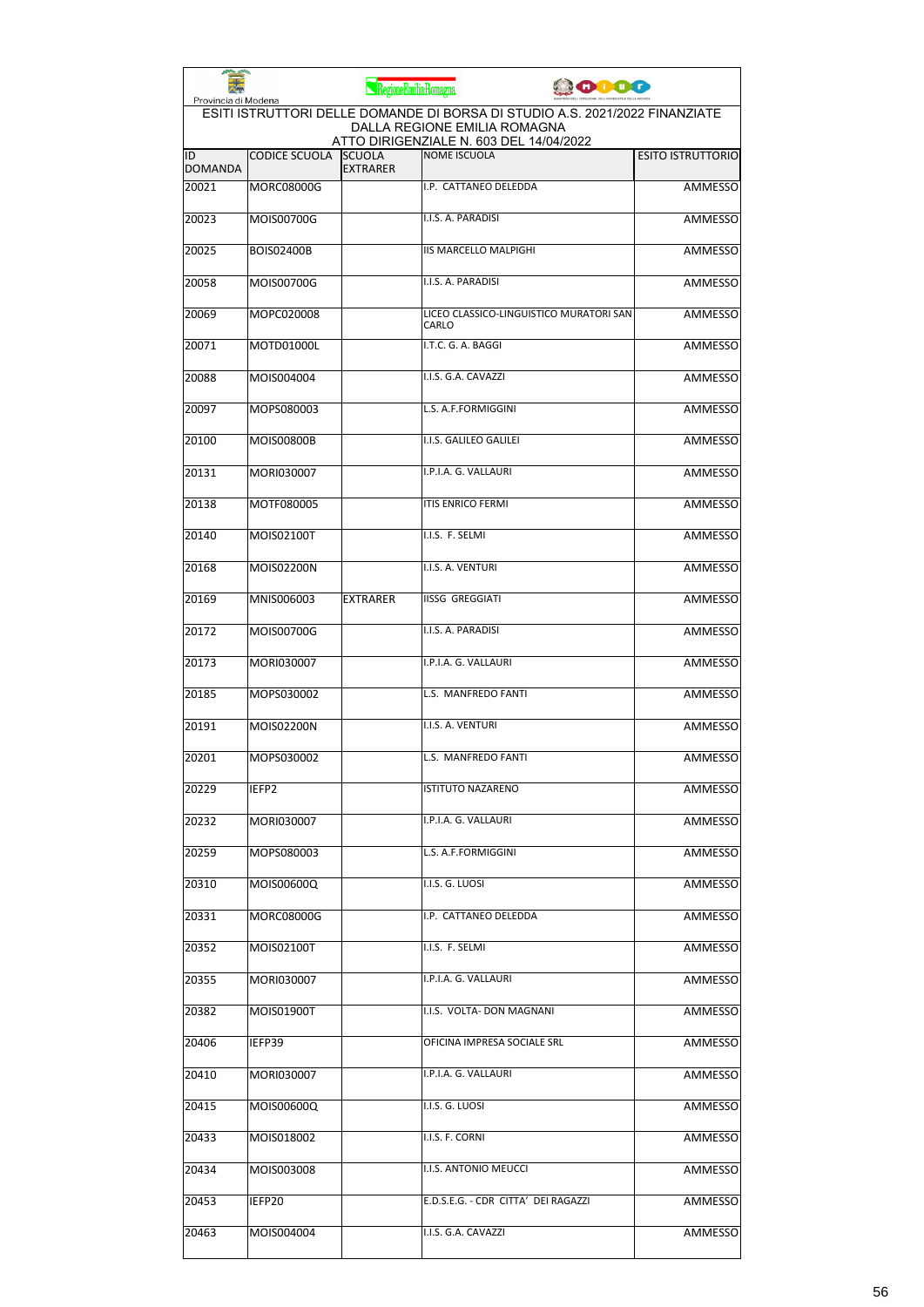| Provincia di Modena  |                      | RegioneEmiliaRomagna             |                                                                                                             | <b>PODO</b> |                          |
|----------------------|----------------------|----------------------------------|-------------------------------------------------------------------------------------------------------------|-------------|--------------------------|
|                      |                      |                                  | ESITI ISTRUTTORI DELLE DOMANDE DI BORSA DI STUDIO A.S. 2021/2022 FINANZIATE<br>DALLA REGIONE EMILIA ROMAGNA |             |                          |
| ID<br><b>DOMANDA</b> | <b>CODICE SCUOLA</b> | <b>SCUOLA</b><br><b>EXTRARER</b> | ATTO DIRIGENZIALE N. 603 DEL 14/04/2022<br><b>NOME ISCUOLA</b>                                              |             | <b>ESITO ISTRUTTORIO</b> |
| 20468                | MOIS018002           |                                  | I.I.S. F. CORNI                                                                                             |             | <b>AMMESSO</b>           |
| 20479                | IEFP13               |                                  | <b>IAL EMILIA ROMAGNA</b>                                                                                   |             | <b>AMMESSO</b>           |
| 20535                | MOIS01900T           |                                  | I.I.S. VOLTA- DON MAGNANI                                                                                   |             | AMMESSO                  |
| 20541                | MOIS00200C           |                                  | I.I.S. PRIMO LEVI                                                                                           |             | AMMESSO                  |
| 20555                | IEFP20               |                                  | E.D.S.E.G. - CDR CITTA' DEI RAGAZZI                                                                         |             | AMMESSO                  |
| 20561                | MOIS018002           |                                  | I.I.S. F. CORNI                                                                                             |             | AMMESSO                  |
| 20569                | MOIS01600A           |                                  | I.I.S. E. MORANTE                                                                                           |             | <b>AMMESSO</b>           |
| 20574                | <b>MORI02000L</b>    |                                  | I.P.S.I.A. F. CORNI                                                                                         |             | AMMESSO                  |
| 20579                | MOIS017006           |                                  | I.I.S. A. FERRARI                                                                                           |             | AMMESSO                  |
| 20595                | MOIS00600Q           |                                  | I.I.S. G. LUOSI                                                                                             |             | AMMESSO                  |
| 20597                | IEFP20               |                                  | E.D.S.E.G. - CDR CITTA' DEI RAGAZZI                                                                         |             | AMMESSO                  |
| 20599                | IEFP13               |                                  | <b>IAL EMILIA ROMAGNA</b>                                                                                   |             | <b>AMMESSO</b>           |
| 20603                | IEFP20               |                                  | E.D.S.E.G. - CDR CITTA' DEI RAGAZZI                                                                         |             | <b>AMMESSO</b>           |
| 20608                | IEFP <sub>2</sub>    |                                  | <b>ISTITUTO NAZARENO</b>                                                                                    |             | <b>AMMESSO</b>           |
| 20619                | IEFP2                |                                  | <b>ISTITUTO NAZARENO</b>                                                                                    |             | AMMESSO                  |
| 20620                | IEFP13               |                                  | <b>IAL EMILIA ROMAGNA</b>                                                                                   |             | <b>AMMESSO</b>           |
| 20640                | MORI030007           |                                  | I.P.I.A. G. VALLAURI                                                                                        |             | AMMESSO                  |
| 20659                | MOIS00200C           |                                  | I.I.S. PRIMO LEVI                                                                                           |             | <b>AMMESSO</b>           |
| 20664                | MOIS00700G           |                                  | I.I.S. A. PARADISI                                                                                          |             | AMMESSO                  |
| 20675                | MOIS01900T           |                                  | I.I.S. VOLTA- DON MAGNANI                                                                                   |             | AMMESSO                  |
| 20682                | MOIS02100T           |                                  | I.I.S. F. SELMI                                                                                             |             | AMMESSO                  |
| 20698                | MOIS00200C           |                                  | I.I.S. PRIMO LEVI                                                                                           |             | <b>AMMESSO</b>           |
| 20707                | MOIS004004           |                                  | I.I.S. G.A. CAVAZZI                                                                                         |             | AMMESSO                  |
| 20711                | MOIS00800B           |                                  | I.I.S. GALILEO GALILEI                                                                                      |             | <b>AMMESSO</b>           |
| 20729                | <b>REPC02000N</b>    |                                  | LICEO CLASSICO RINALDO CORSO                                                                                |             | <b>AMMESSO</b>           |
| 20740                | MOIS00600Q           |                                  | I.I.S. G. LUOSI                                                                                             |             | AMMESSO                  |
| 20766                | MOPS030002           |                                  | L.S. MANFREDO FANTI                                                                                         |             | AMMESSO                  |
| 20774                | <b>FEIS01400G</b>    |                                  | I.I.S. F.LLI TADDIA                                                                                         |             | AMMESSO                  |
| 20776                | MOIS02200N           |                                  | I.I.S. A. VENTURI                                                                                           |             | AMMESSO                  |
| 20785                | MOIS011007           |                                  | I.I.S. L. SPALLANZANI                                                                                       |             | AMMESSO                  |
| 20790                | MOIS018002           |                                  | I.I.S. F. CORNI                                                                                             |             | AMMESSO                  |
| 20803                | MOPS04000L           |                                  | L.S. M. MORANDI                                                                                             |             | AMMESSO                  |
| 20805                | IEFP20               |                                  | E.D.S.E.G. - CDR CITTA' DEI RAGAZZI                                                                         |             | AMMESSO                  |
| 20837                | MOIS00800B           |                                  | I.I.S. GALILEO GALILEI                                                                                      |             | AMMESSO                  |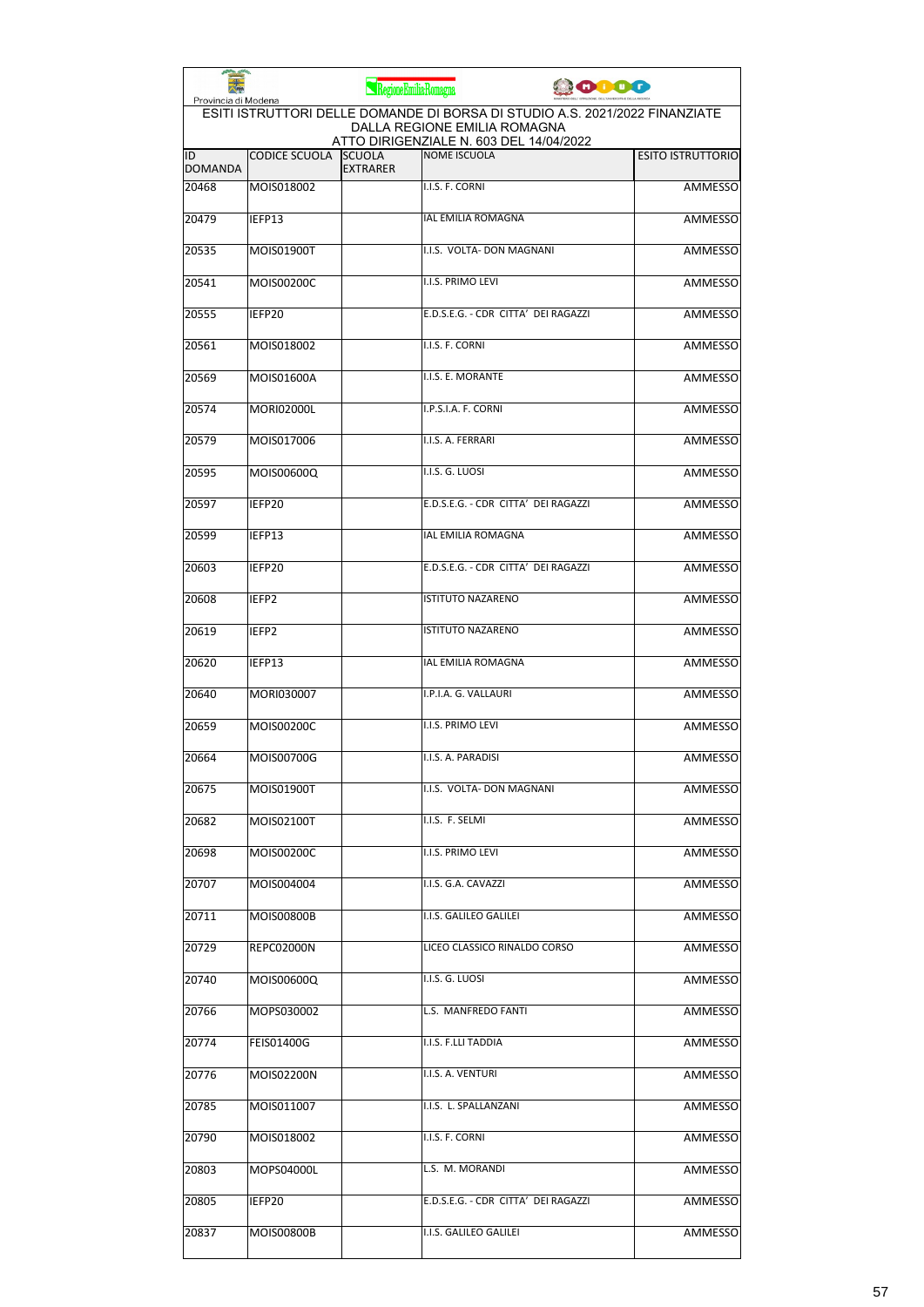| مم<br>Provincia di Modena |                                                                                                                                                               | RegioneEmiliaRomagna             | <b>ODOG</b>                                                  |                          |  |
|---------------------------|---------------------------------------------------------------------------------------------------------------------------------------------------------------|----------------------------------|--------------------------------------------------------------|--------------------------|--|
|                           | ESITI ISTRUTTORI DELLE DOMANDE DI BORSA DI STUDIO A.S. 2021/2022 FINANZIATE<br><b>DALLA REGIONE EMILIA ROMAGNA</b><br>ATTO DIRIGENZIALE N. 603 DEL 14/04/2022 |                                  |                                                              |                          |  |
| ID<br><b>DOMANDA</b>      | <b>CODICE SCUOLA</b>                                                                                                                                          | <b>SCUOLA</b><br><b>EXTRARER</b> | <b>NOME ISCUOLA</b>                                          | <b>ESITO ISTRUTTORIO</b> |  |
| 20842                     | MOTD03000T                                                                                                                                                    |                                  | I.T.C. J. BAROZZI                                            | <b>AMMESSO</b>           |  |
| 20849                     | IEFP40                                                                                                                                                        |                                  | CENTRO STUDI CITTA' DEL RAGAZZO OPERA<br><b>DON CALABRIA</b> | <b>AMMESSO</b>           |  |
| 20867                     | FEIS00600L                                                                                                                                                    |                                  | <b>ISIT BASSI BURGATTI</b>                                   | <b>AMMESSO</b>           |  |
| 20873                     | MORC08000G                                                                                                                                                    |                                  | I.P. CATTANEO DELEDDA                                        | <b>AMMESSO</b>           |  |
| 20888                     | MOTF030004                                                                                                                                                    |                                  | I.T.I. LEONARDO DA VINCI                                     | AMMESSO                  |  |
| 20890                     | IEFP13                                                                                                                                                        |                                  | <b>IAL EMILIA ROMAGNA</b>                                    | <b>AMMESSO</b>           |  |
| 20901                     | MOIS017006                                                                                                                                                    |                                  | I.I.S. A. FERRARI                                            | <b>AMMESSO</b>           |  |
| 20903                     | MOIS00600Q                                                                                                                                                    | I.I.S. G. LUOSI                  |                                                              | <b>AMMESSO</b>           |  |
| 20906                     | MOIS003008                                                                                                                                                    |                                  | <b>I.I.S. ANTONIO MEUCCI</b>                                 | <b>AMMESSO</b>           |  |
| 20913                     | MOTD03000T                                                                                                                                                    |                                  | I.T.C. J. BAROZZI                                            | <b>AMMESSO</b>           |  |
| 20916                     | MOIS00800B                                                                                                                                                    |                                  | I.I.S. GALILEO GALILEI                                       | <b>AMMESSO</b>           |  |
| 20919                     | MOIS003008                                                                                                                                                    |                                  | I.I.S. ANTONIO MEUCCI                                        | <b>AMMESSO</b>           |  |
| 20920                     | MOIS017006                                                                                                                                                    |                                  | I.I.S. A. FERRARI                                            | <b>AMMESSO</b>           |  |
| 20926                     | MOIS003008                                                                                                                                                    |                                  | <b>I.I.S. ANTONIO MEUCCI</b>                                 | <b>AMMESSO</b>           |  |
| 20931                     | MOIS00800B                                                                                                                                                    |                                  | I.I.S. GALILEO GALILEI                                       | <b>AMMESSO</b>           |  |
| 20948                     | MOIS02300D                                                                                                                                                    |                                  | I.I.S. G. GUARINI                                            | <b>AMMESSO</b>           |  |
| 20957                     | <b>MORC08000G</b>                                                                                                                                             |                                  | I.P. CATTANEO DELEDDA                                        | <b>AMMESSO</b>           |  |
| 20972                     | MOIS017006                                                                                                                                                    |                                  | I.I.S. A. FERRARI                                            | <b>AMMESSO</b>           |  |
| 20974                     | MOPC020008                                                                                                                                                    | CARLO                            | LICEO CLASSICO-LINGUISTICO MURATORI SAN                      | <b>AMMESSO</b>           |  |
| 20980                     | MOIS017006                                                                                                                                                    |                                  | I.I.S. A. FERRARI                                            | <b>AMMESSO</b>           |  |
|                           |                                                                                                                                                               |                                  |                                                              |                          |  |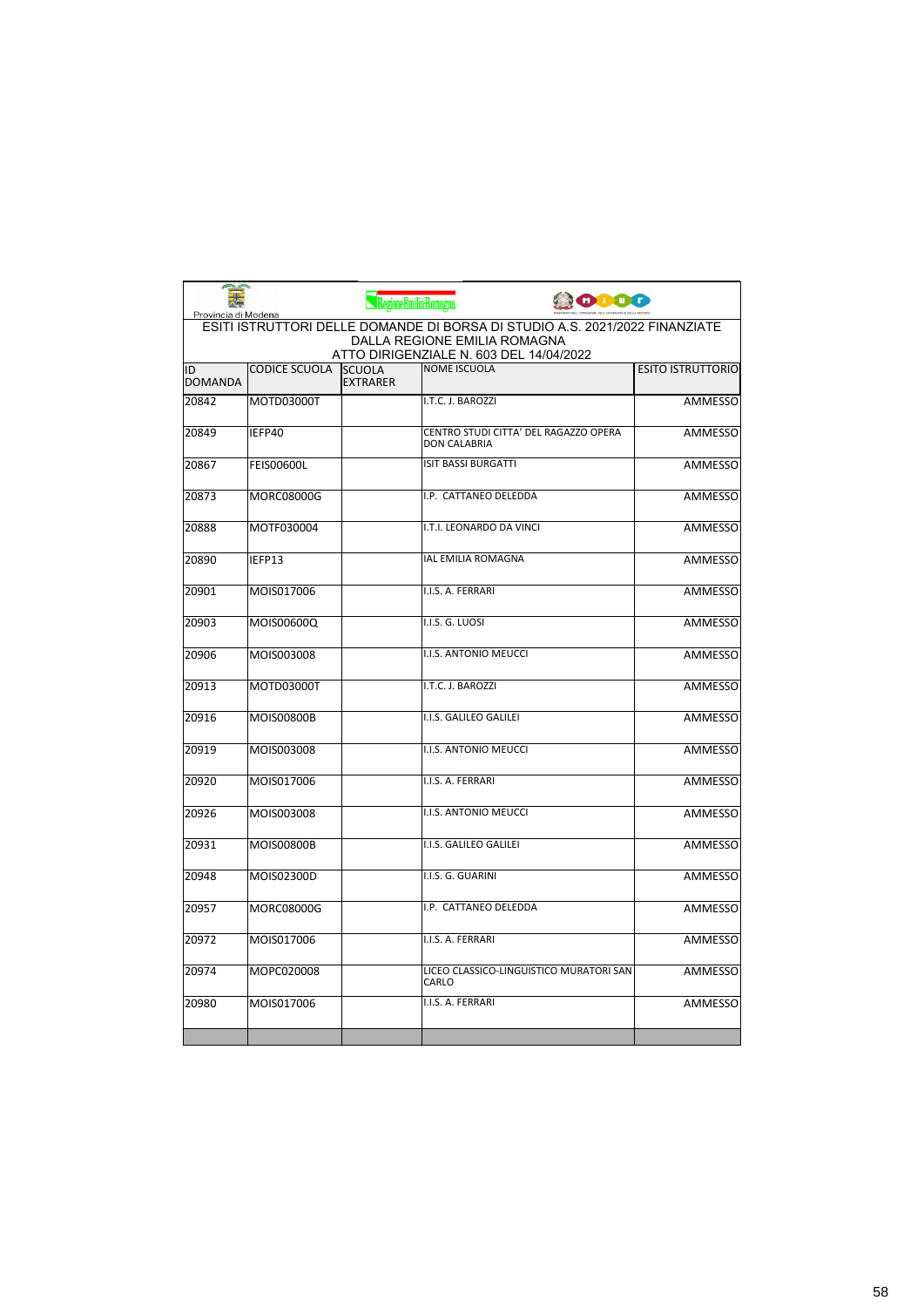| Provincia di Modena  |                   | RegioneEmiliaRomagna             | <b>ODO</b>                                                                                                                                             |                          |
|----------------------|-------------------|----------------------------------|--------------------------------------------------------------------------------------------------------------------------------------------------------|--------------------------|
|                      |                   |                                  | ESITI ISTRUTTORI DELLE DOMANDE DI BORSA DI STUDIO A.S. 2021/2022 FINANZIATE<br>DALLA REGIONE EMILIA ROMAGNA<br>ATTO DIRIGENZIALE N. 603 DEL 14/04/2022 |                          |
| ID<br><b>DOMANDA</b> | CODICE SCUOLA     | <b>SCUOLA</b><br><b>EXTRARER</b> | NOME ISCUOLA                                                                                                                                           | <b>ESITO ISTRUTTORIO</b> |
| 19948                |                   |                                  | I. COMPRENSIVO L.DA VINCI- SASSUOLO<br>1° CENTRO EST                                                                                                   | <b>NON AMMESSO</b>       |
| 15351                |                   |                                  | I. COMPRENSIVO CARPI 2                                                                                                                                 | <b>NON AMMESSO</b>       |
| 19433                | MOTD01000L        |                                  | I.T.C.G.A.BAGGI                                                                                                                                        | <b>NON AMMESSO</b>       |
| 15934                | MOIS02100T        |                                  | <b>IIS FERMI</b>                                                                                                                                       | <b>NON AMMESSO</b>       |
| 16830                | MOIS004004        |                                  | <b>IIS CAVAZZI</b>                                                                                                                                     | <b>NON AMMESSO</b>       |
| 16829                | MOIS004004        |                                  | <b>IIS CAVAZZI</b>                                                                                                                                     | <b>NON AMMESSO</b>       |
| 20872                | <b>MORI02000L</b> |                                  | <b>IPSIA F. CORNI</b>                                                                                                                                  | <b>NON AMMESSO</b>       |
| 18793                | MORC08000G        |                                  | I.P CATTANEO DELEDDA                                                                                                                                   | <b>NON AMMESSO</b>       |
| 20978                | MOIS003008        |                                  | <b>IIS MEUCCI</b>                                                                                                                                      | <b>NON AMMESSO</b>       |
| 13715                | <b>MORI02000L</b> |                                  | <b>IIS F.CORNI</b>                                                                                                                                     | <b>NON AMMESSO</b>       |
| 20414                | IEFP19            |                                  | ISTITUTO SALESIANO B. VERGINE DI SAN<br>LUCA                                                                                                           | <b>NON AMMESSO</b>       |
| 16429                | IEFP <sub>2</sub> |                                  | <b>ISTITUTO NAZARENO</b>                                                                                                                               | <b>NON AMMESSO</b>       |
| 16233                | IEFP16            |                                  | <b>FUTURA</b>                                                                                                                                          | <b>NON AMMESSO</b>       |
| 5519                 | IEFP20            |                                  | EDSEG - CITTA' DEI RAGAZZI                                                                                                                             | <b>NON AMMESSO</b>       |
| 19674                | IEFP17            |                                  | CEFAL EMILIA ROMAGNA SOC. COOP.                                                                                                                        | <b>NON AMMESSO</b>       |
| 20165                | IEFP <sub>2</sub> |                                  | <b>ISTITUTO NAZARENO</b>                                                                                                                               | <b>NON AMMESSO</b>       |
| 18422                | IEFP2             |                                  | <b>ISTITUTO NAZARENO</b>                                                                                                                               | <b>NON AMMESSO</b>       |
| 8756                 | IEFP20            |                                  | <b>EDSEG - CITTA' DEI RAGAZZI</b>                                                                                                                      | <b>NON AMMESSO</b>       |
| 9121                 | IEFP20            |                                  | <b>EDSEG - CITTA' DEI RAGAZZI</b>                                                                                                                      | NON AMMESSO              |
| 4413                 | MOTF030004        |                                  | I.T.I. L. DA VINCI                                                                                                                                     | <b>NON AMMESSO</b>       |
| 166                  | MOIS00700G        |                                  | I.I.S. PARADISI                                                                                                                                        | <b>NON AMMESSO</b>       |
| 1582                 | MOTF080005        |                                  | <b>IIS FERMI</b>                                                                                                                                       | <b>NON AMMESSO</b>       |
| 2634                 | MOIS003008        |                                  | <b>IIS MEUCCI</b>                                                                                                                                      | <b>NON AMMESSO</b>       |